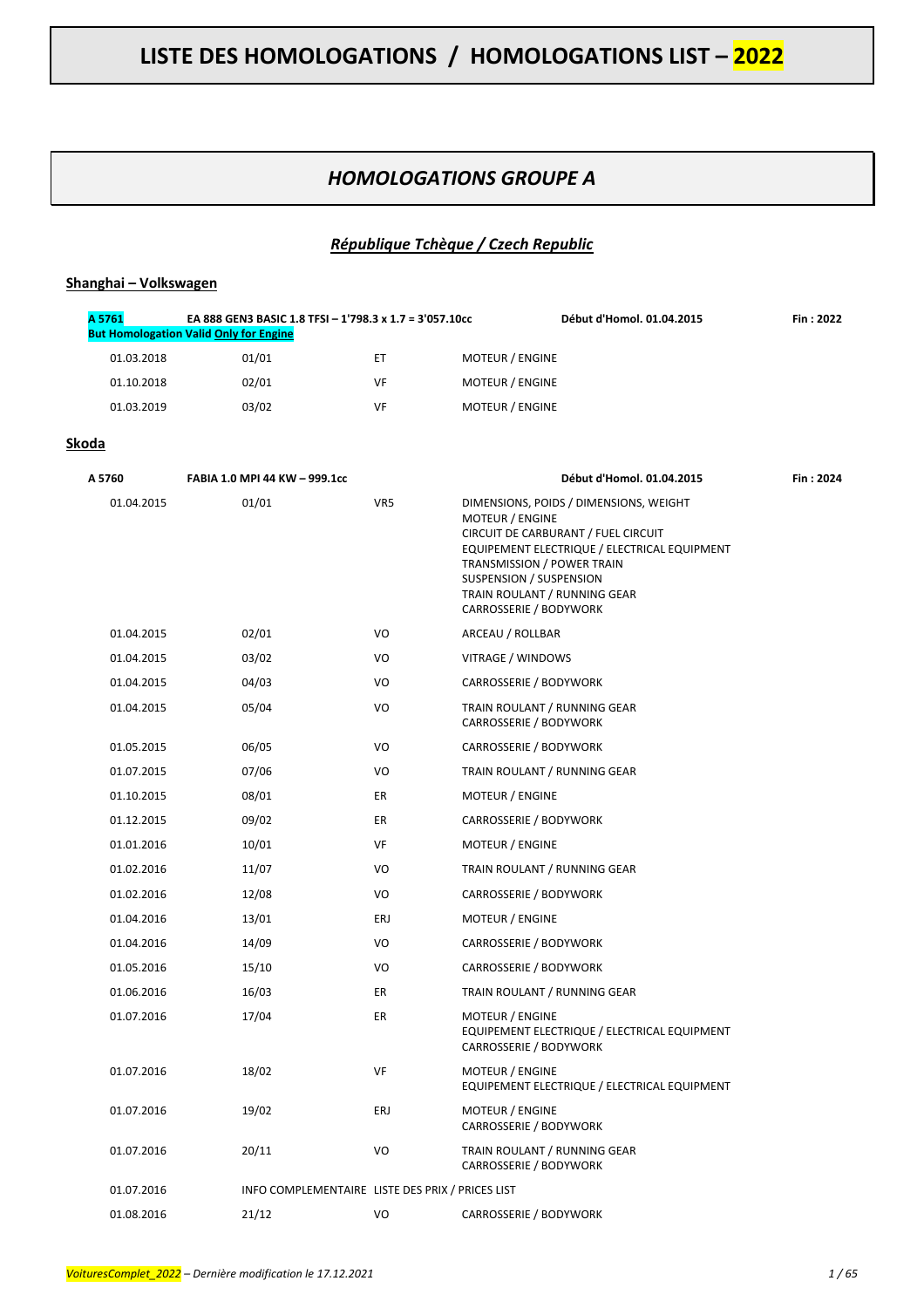| 01.09.2016 | 22/13       | VO  | CARROSSERIE / BODYWORK                                                                          |
|------------|-------------|-----|-------------------------------------------------------------------------------------------------|
| 01.10.2016 | 23/05       | ER  | MOTEUR / ENGINE                                                                                 |
| 01.10.2016 | 24/06       | ER  | TRANSMISSION / POWER TRAIN                                                                      |
| 01.11.2016 | 25/07       | ER  | MOTEUR / ENGINE                                                                                 |
| 01.01.2017 | 26/14       | VO  | CARROSSERIE / BODYWORK                                                                          |
| 01.01.2017 | 27/08       | ER  | MOTEUR / ENGINE<br>CARROSSERIE / BODYWORK                                                       |
| 01.01.2017 | 28/09       | ER  | MOTEUR / ENGINE                                                                                 |
| 01.01.2017 |             |     | INFORMATION COMPLEMENTAIRE DISPONIBILITE / COMPLEMENTARY INFORMATION AVAILABILITY               |
| 01.03.2017 | 29/15       | VO  | TRANSMISSION / POWER TRAIN<br>TRAIN ROULANT / RUNNING GEAR                                      |
| 01.03.2017 | 30/10       | ER  | MOTEUR / ENGINE                                                                                 |
| 01.03.2017 | 31/03       | VF  | MOTEUR / ENGINE                                                                                 |
| 01.03.2017 | 32/03       | ERJ | MOTEUR / ENGINE                                                                                 |
| 01.04.2017 | 33/04       | ERJ | TRANSMISSION / POWER TRAIN                                                                      |
| 01.07.2017 | 34/04       | VF  | MOTEUR / ENGINE                                                                                 |
| 01.07.2017 | 35/16       | VO  | TRAIN ROULANT / RUNNING GEAR                                                                    |
| 01.10.2017 | 36/17       | VO  | CARROSSERIE / BODYWORK                                                                          |
| 01.10.2017 | 37/11       | ER  | MOTEUR / ENGINE                                                                                 |
| 01.11.2017 | 38/12       | ER  | MOTEUR / ENGINE                                                                                 |
| 01.12.2017 | 39/13       | ER  | CIRCUIT DE CARBURANT / FUEL CIRCUIT                                                             |
| 01.12.2017 | <b>INFO</b> |     | INFORMATION COMPLEMENTAIRE (PRIX) / COMPLEMENTARY INFORMATION (PRICE)                           |
| 01.12.2017 | 40/05       | VF  | MOTEUR / ENGINE                                                                                 |
| 01.12.2017 | 41/14       | ER  | MOTEUR / ENGINE                                                                                 |
| 01.01.2018 | 42/18       | VO  | CARROSSERIE / BODYWORK                                                                          |
| 01.01.2018 | 43/15       | ER  | ARCEAU / ROLLBAR                                                                                |
| 01.02.2018 | 44/16       | ER  | <b>GENERALITES / GENERAL</b>                                                                    |
| 01.02.2018 | <b>INFO</b> |     | INFORMATION COMPLEMENTAIRE (PRIX) / COMPLEMENTARY INFORMATION (PRICE)                           |
| 01.03.2018 | 45/06       | VF  | MOTEUR / ENGINE<br>CARROSSERIE / BODYWORK                                                       |
| 01.03.2018 | 46/19       | VO  | <b>MOTEUR / ENGINE</b>                                                                          |
| 01.03.2018 | <b>INFO</b> |     | INFORMATION COMPLEMENTAIRE (PRIX) / COMPLEMENTARY INFORMATION (PRICE)                           |
| 01.03.2018 | 47/05       | ERJ | MOTEUR / ENGINE<br>EQUIPEMENT ELECTRIQUE / ELECTRICAL EQUIPMENT<br>TRAIN ROULANT / RUNNING GEAR |
| 01.03.2018 | 48/07       | VF  | MOTEUR / ENGINE                                                                                 |
| 01.03.2018 | 49/06       | ERJ | MOTEUR / ENGINE<br>CIRCUIT CARBURANT / FUEL CIRCUIT                                             |
| 01.04.2018 | 50/17       | VF  | TRANSMISSION / POWER TRAIN                                                                      |
| 01.05.2018 | 51/20       | VO  | CARROSSERIE / BODYWORK                                                                          |
| 01.06.2018 | <b>INFO</b> |     | INFORMATION COMPLEMENTAIRE (PRIX) / COMPLEMENTARY INFORMATION (PRICE)                           |
| 01.08.2018 | 52/08       | VF  | MOTEUR / ENGINE<br>CIRCUIT CARBURANT / FUEL CIRCUIT                                             |
| 01.08.2018 | 53/07       | ERJ | MOTEUR / ENGINE                                                                                 |
| 01.10.2018 | 54/09       | VF  | MOTEUR / ENGINE                                                                                 |
| 01.01.2019 | 55/18       | ER  | <b>MOTEUR / ENGINE</b>                                                                          |
| 01.01.2019 | 56/08       | ERJ | MOTEUR / ENGINE                                                                                 |
| 01.03.2019 | 57/10       | VF  | MOTEUR / ENGINE                                                                                 |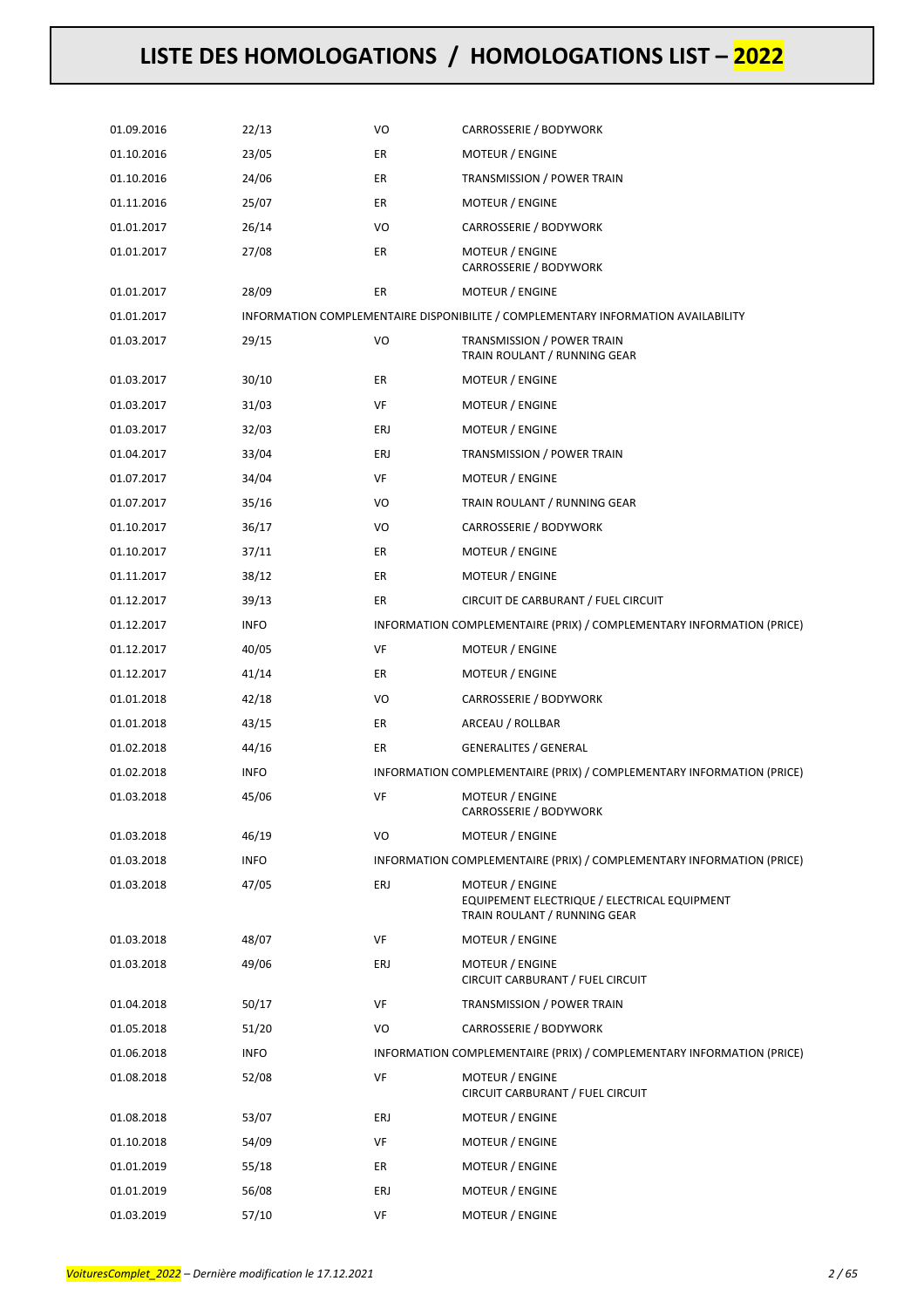| 01.03.2019 | <b>INFO</b>                                      |     | INFORMATION COMPLEMENTAIRE (PRIX) / COMPLEMENTARY INFORMATION (PRICE)                                                                                                                                                                                                                                                    |           |
|------------|--------------------------------------------------|-----|--------------------------------------------------------------------------------------------------------------------------------------------------------------------------------------------------------------------------------------------------------------------------------------------------------------------------|-----------|
| 01.04.2019 | 58/19                                            | ER  | <b>MOTEUR / ENGINE</b>                                                                                                                                                                                                                                                                                                   |           |
| 01.06.2019 | 59/20                                            | ER  | MOTEUR / ENGINE                                                                                                                                                                                                                                                                                                          |           |
| 01.07.2019 | 60/21                                            | ER  | ARMATURE SECURITE / SAFETY CAGE                                                                                                                                                                                                                                                                                          |           |
| 01.07.2019 | 61/11                                            | VF  | MOTEUR / ENGINE                                                                                                                                                                                                                                                                                                          |           |
| 01.07.2019 | 62/22                                            | ER  | <b>MOTEUR / ENGINE</b>                                                                                                                                                                                                                                                                                                   |           |
| 01.09.2019 | 63/23                                            | ER  | <b>MOTEUR / ENGINE</b>                                                                                                                                                                                                                                                                                                   |           |
| 01.10.2019 | 64/21                                            | VO  | VITRAGE / WINDOWS                                                                                                                                                                                                                                                                                                        |           |
| 01.10.2019 | <b>INFO</b>                                      |     | INFORMATION COMPLEMENTAIRE (PRIX) / COMPLEMENTARY INFORMATION (PRICE)                                                                                                                                                                                                                                                    |           |
| 01.01.2020 | 65/24                                            | ER  | <b>MOTEUR / ENGINE</b>                                                                                                                                                                                                                                                                                                   |           |
| 01.01.2020 | <b>INFO</b>                                      |     | INFORMATION COMPLEMENTAIRE (PRIX) / COMPLEMENTARY INFORMATION (PRICE)                                                                                                                                                                                                                                                    |           |
| 01.03.2020 | 66/22                                            | VO  | TRAIN ROULANT / RUNNING GEAR                                                                                                                                                                                                                                                                                             |           |
| 01.03.2020 | <b>INFO</b>                                      |     | INFORMATION COMPLEMENTAIRE (PRIX) / COMPLEMENTARY INFORMATION (PRICE)                                                                                                                                                                                                                                                    |           |
| 01.01.2021 | 67/12                                            | VF  | TRANSMISSION / POWER TRAIN<br>TRAIN ROULANT / RUNNING GEAR                                                                                                                                                                                                                                                               |           |
| 01.03.2021 | <b>INFO</b>                                      |     | INFORMATION COMPLEMENTAIRE (PRIX) / COMPLEMENTARY INFORMATION (PRICE)                                                                                                                                                                                                                                                    |           |
| A 5777     | FABIA 1.0 MPI 55 KW AMBITION / 5 GEARS MANUAL G. |     | Début d'Homol. 01.04.2019                                                                                                                                                                                                                                                                                                | Fin: 2026 |
| 01.04.2019 | 01/01                                            | VR5 | GENERALITES / GENERAL<br>DIMENSIONS, POIDS / DIMENSIONS, WEIGHT<br><b>MOTEUR / ENGINE</b><br>CIRCUIT DE CARBURANT / FUEL CIRCUIT<br>EQUIPEMENT ELECTRIQUE / ELECTRICAL EQUIPMENT<br>TRANSMISSION / POWER TRAIN<br>SUSPENSION / SUSPENSION<br>TRAIN ROULANT / RUNNING GEAR<br>CARROSSERIE / BODYWORK<br>SECURITE / SAFETY |           |
| 01.04.2019 | <b>INFO</b>                                      |     | INFORMATION COMPLEMENTAIRE (PRIX) / COMPLEMENTARY INFORMATION (PRICE)                                                                                                                                                                                                                                                    |           |
| 01.04.2019 | 02/01                                            | VO  | GENERALITES / GENERAL<br>CARROSSERIE / BODYWORK                                                                                                                                                                                                                                                                          |           |
| 01.04.2019 | 03/02                                            | VO  | <b>GENERALITES / GENERAL</b><br>CARROSSERIE / BODYWORK                                                                                                                                                                                                                                                                   |           |
| 01.04.2019 | 04/03                                            | VO  | <b>GENERALITES / GENERAL</b><br>SUSPENSION / SUSPENSION<br>TRAIN ROULANT / RUNNING GEAR<br>CARROSSERIE / BODYWORK                                                                                                                                                                                                        |           |
| 01.04.2019 | 05/01                                            | ER  | <b>GENERALITES / GENERAL</b><br>SUSPENSION / SUSPENSION                                                                                                                                                                                                                                                                  |           |
| 01.07.2019 | 06/01                                            | VF  | <b>MOTEUR / ENGINE</b>                                                                                                                                                                                                                                                                                                   |           |
| 01.08.2019 | 07/02                                            | ER  | MOTEUR / ENGINE                                                                                                                                                                                                                                                                                                          |           |
| 01.01.2020 | 08/04                                            | VO  | <b>GENERALITES / GENERAL</b><br>CARROSSERIE / BODYWORK                                                                                                                                                                                                                                                                   |           |
| 01.01.2020 | 09/03                                            | ER  | <b>GENERALITES / GENERAL</b><br><b>MOTEUR / ENGINE</b>                                                                                                                                                                                                                                                                   |           |
| 01.01.2020 | <b>INFO</b>                                      |     | INFORMATION COMPLEMENTAIRE (PRIX) / COMPLEMENTARY INFORMATION (PRICE)                                                                                                                                                                                                                                                    |           |
| 01.03.2020 | <b>INFO</b>                                      |     | INFORMATION COMPLEMENTAIRE (PRIX) / COMPLEMENTARY INFORMATION (PRICE)                                                                                                                                                                                                                                                    |           |
| 01.08.2020 | 10/04                                            | ER  | <b>GENERALITES / GENERAL</b><br>TRANSMISSION / POWER TRAIN                                                                                                                                                                                                                                                               |           |
| 01.08.2020 | <b>INFO</b>                                      |     | INFORMATION COMPLEMENTAIRE (PRIX) / COMPLEMENTARY INFORMATION (PRICE)                                                                                                                                                                                                                                                    |           |
| 01.01.2021 | 11/02                                            | VF  | TRANSMISSION / POWER TRAIN<br>TRAIN ROULANT / RUNNING GEAR                                                                                                                                                                                                                                                               |           |
| 01.01.2021 | <b>INFO</b>                                      |     | INFORMATION COMPLEMENTAIRE (PRIX) / COMPLEMENTARY INFORMATION (PRICE)                                                                                                                                                                                                                                                    |           |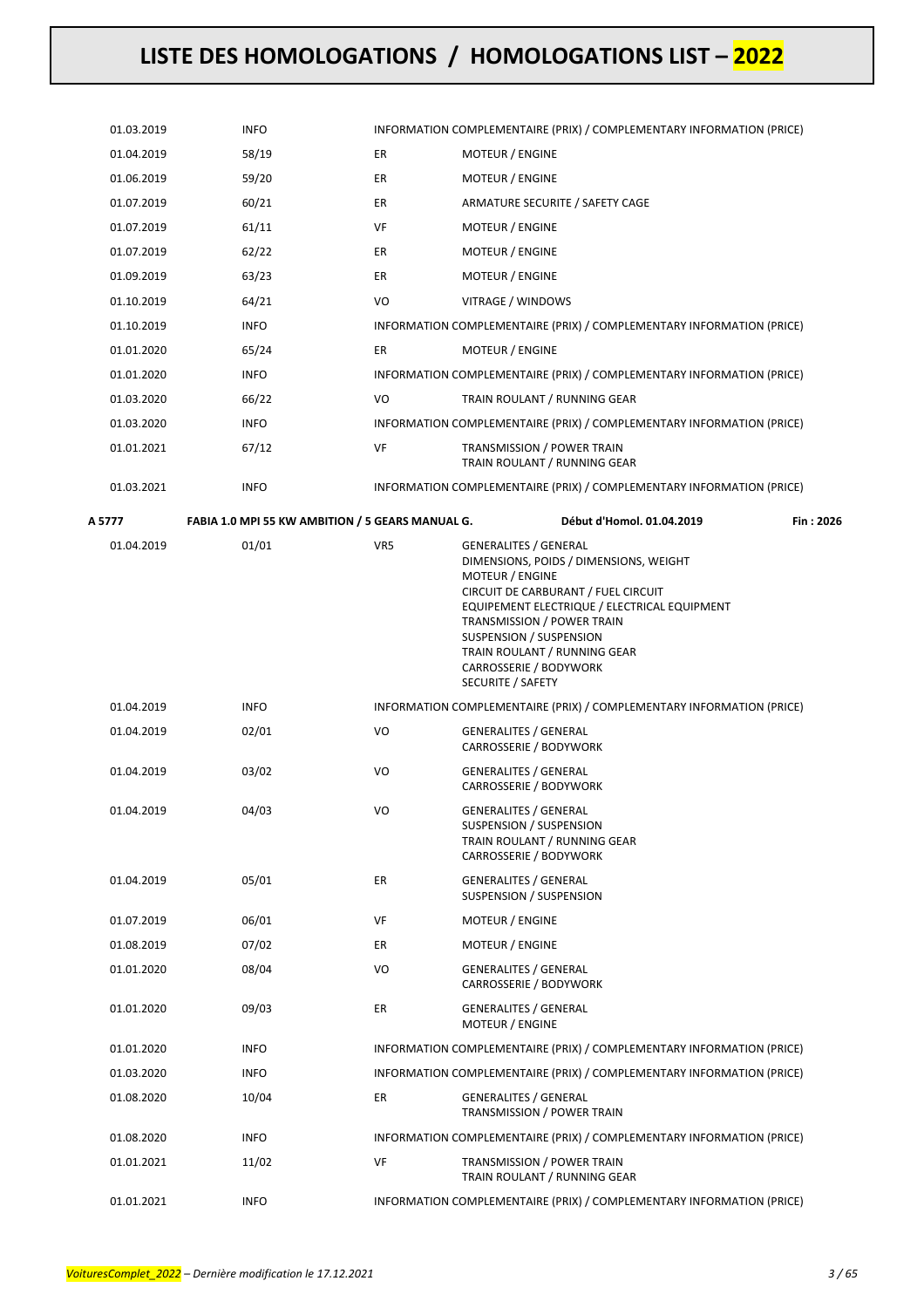| 01.01.2021 | 12/01       | ERJ | <b>MOTEUR / ENGINE</b><br>SUSPENSION / SUSPENSION                     |
|------------|-------------|-----|-----------------------------------------------------------------------|
| 01.01.2021 | 13/05       | VO  | TRAIN ROULANT / RUNNING GEAR                                          |
| 01.01.2021 | 14/05       | ER  | <b>MOTEUR / ENGINE</b>                                                |
| 01.03.2021 | <b>INFO</b> |     | INFORMATION COMPLEMENTAIRE (PRIX) / COMPLEMENTARY INFORMATION (PRICE) |
| 01.07.2021 | 15/02       | ERJ | <b>MOTEUR / ENGINE</b>                                                |
| 01.10.2021 | 16/03       | VF  | <b>MOTEUR / ENGINE</b>                                                |
| 01.10.2021 | <b>INFO</b> |     | INFORMATION COMPLEMENTAIRE (PRIX) / COMPLEMENTARY INFORMATION (PRICE) |

### *Allemagne / Germany*

### **Adam Opel AG**

| A 5751     | ADAM OPEL ASTRA H ESSENTIA 1.6 - 1'598cc<br><b>But Homologation Valid Only for Engine</b> |                   | Début d'Homol. 01.01.2014<br>Fin: 2025                                                                                                                                                                                                                                                                     |           |
|------------|-------------------------------------------------------------------------------------------|-------------------|------------------------------------------------------------------------------------------------------------------------------------------------------------------------------------------------------------------------------------------------------------------------------------------------------------|-----------|
| 01.10.2016 | 01/01                                                                                     | ER                | <b>GENERALITES / GENERAL</b>                                                                                                                                                                                                                                                                               |           |
| 01.01.2019 | 02/01                                                                                     | ET                | <b>GENERALITES / GENERAL</b>                                                                                                                                                                                                                                                                               |           |
| A 5752     | ADAM SLAM 3-DOOR HATCHBACK 1.4 - 1'398.1 cc                                               |                   | Début d'Homol. 01.01.2014                                                                                                                                                                                                                                                                                  | Fin: 2025 |
| 01.02.2014 | 01/01                                                                                     | VR <sub>2</sub> B | <b>GENERALITES / GENERAL</b><br>DIMENSIONS, POIDS / DIMENSIONS, WEIGHT<br><b>MOTEUR / ENGINE</b><br>CIRCUIT DE CARBURANT / FUEL CIRCUIT<br>EQUIPEMENT ELECTRIQUE / ELECTRICAL EQUIPMENT<br>TRANSMISSION / POWER TRAIN<br>SUSPENSION / SUSPENSION<br>TRAIN ROULANT / RUNNING GEAR<br>CARROSSERIE / BODYWORK |           |
| 01.02.2014 | 02/01                                                                                     | VO                | MOTEUR / ENGINE                                                                                                                                                                                                                                                                                            |           |
| 01.02.2014 | 03/02                                                                                     | VO                | SUSPENSION / SUSPENSION                                                                                                                                                                                                                                                                                    |           |
| 01.02.2014 | 04/03                                                                                     | VO                | CARROSSERIE / BODYWORK                                                                                                                                                                                                                                                                                     |           |
| 01.03.2014 | 05/02                                                                                     | VR <sub>2</sub> B | MOTEUR / ENGINE<br>TRANSMISSION / POWER TRAIN<br>SUSPENSION / SUSPENSION                                                                                                                                                                                                                                   |           |
| 01.12.2014 | 06/01                                                                                     | ER                | TRAIN ROULANT / RUNNING GEAR                                                                                                                                                                                                                                                                               |           |
| 01.03.2015 | 07/03                                                                                     | VR <sub>2</sub> B | <b>GENERALITES / GENERAL</b><br>MOTEUR / ENGINE<br>TRANSMISSION / POWER TRAIN<br>SUSPENSION / SUSPENSION<br>CARROSSERIE / BODYWORK                                                                                                                                                                         |           |
| 01.03.2015 | 08/02                                                                                     | ER                | CARROSSERIE / BODYWORK                                                                                                                                                                                                                                                                                     |           |
| 01.02.2016 | 09/04                                                                                     | VR <sub>2</sub> B | <b>GENERALITES / GENERAL</b><br>TRANSMISSION / POWER TRAIN<br>SUSPENSION / SUSPENSION                                                                                                                                                                                                                      |           |
| 01.02.2016 | 10/03                                                                                     | ER                | CARROSSERIE / BODYWORK                                                                                                                                                                                                                                                                                     |           |
| 01.05.2016 |                                                                                           |                   | INFORMATION COMPLEMENTAIRE DISPONIBILITE / COMPLEMENTARY INFORMATION AVAILABILITY                                                                                                                                                                                                                          |           |
| 01.01.2017 | 11/05                                                                                     | VR <sub>2</sub> B | <b>GENERALITES / GENERAL</b><br>SUSPENSION / SUSPENSION                                                                                                                                                                                                                                                    |           |
| 01.04.2017 | 12/06                                                                                     | VR <sub>2</sub> B | <b>GENERALITES / GENERAL</b><br>CARROSSERIE / BODYWORK                                                                                                                                                                                                                                                     |           |
| 01.04.2017 | 13/04                                                                                     | ER                | MOTEUR / ENGINE                                                                                                                                                                                                                                                                                            |           |
| 01.01.2019 | 14/01                                                                                     | ET.               | <b>GENERALITES / GENERAL</b>                                                                                                                                                                                                                                                                               |           |
| A 5781     | OPEL CORSA GS LINE 130 - 1'204 X 1.7 = 2'046.8cc                                          |                   | Début d'Homol. 01.01.2021                                                                                                                                                                                                                                                                                  | Fin: 2028 |
| 01.01.2021 | 01/01                                                                                     | VRa4              | VARIANTE RALLY4 / RALLY4 VARIANT                                                                                                                                                                                                                                                                           |           |
| 01.01.2021 | <b>INFO</b>                                                                               |                   | INFORMATION COMPLEMENTAIRE (PRIX) / COMPLEMENTARY INFORMATION (PRICE)                                                                                                                                                                                                                                      |           |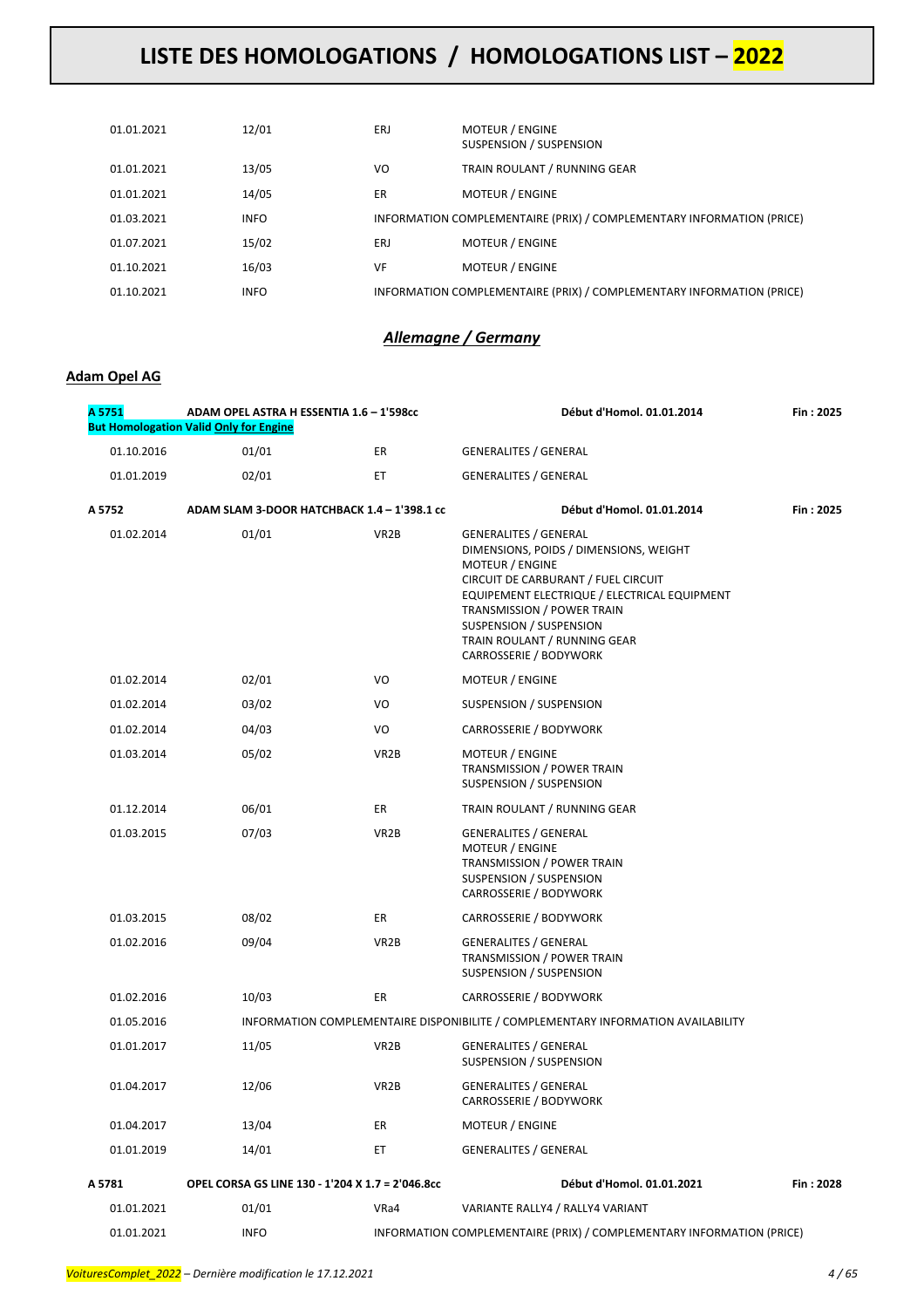| 01.01.2021 | 02/01       | VO  | ARMATURE SECURITE / SAFETY CAGE                                       |
|------------|-------------|-----|-----------------------------------------------------------------------|
| 01.01.2021 | 03/02       | VO  | <b>CARROSSERIE / BODYWORK</b>                                         |
| 01.01.2021 | 04/03       | VO  | VITRAGE / GLAZING                                                     |
| 01.01.2021 | 05/04       | VO  | <b>CARROSSERIE / BODYWORK</b>                                         |
| 01.03.2021 | <b>INFO</b> |     | INFORMATION COMPLEMENTAIRE (PRIX) / COMPLEMENTARY INFORMATION (PRICE) |
| 01.03.2021 | 06/01       | ERJ | <b>GENERALITES / GENERAL</b><br><b>TRANSMISSION / POWER TRAIN</b>     |
| 01.03.2021 | 07/02       | ERJ | <b>GENERALITES / GENERAL</b><br>TRAIN ROULANT / RUNNING GEAR          |

#### **Volkswagen**

| A 5774     | POLO 1.0 MPI 55 KW COMFORTLINE / 5 GEARS MANUAL |     | Début d'Homol. 01.10.2018                                                                                                                                                                                                                                                                                             | Fin: 2025 |
|------------|-------------------------------------------------|-----|-----------------------------------------------------------------------------------------------------------------------------------------------------------------------------------------------------------------------------------------------------------------------------------------------------------------------|-----------|
| 01.10.2018 | 01/01                                           | VR5 | <b>GENERALITES / GENERAL</b><br>DIMENSIONS, POIDS / DIMENSIONS, WEIGHT<br>MOTEUR / ENGINE<br>CIRCUIT CARBURANT / FUEL CIRCUIT<br>EQUIPEMENT ELECTRIQUE / ELECTRICAL EQUIPMENT<br>TRANSMISSION / POWER TRAIN<br>SUSPENSION / SUSPENSION<br>TRAIN ROULANT / RUNNING GEAR<br>CARROSSERIE / BODYWORK<br>SECURITE / SAFETY |           |
| 01.10.2018 | 02/01                                           | VO  | <b>GENERALITES / GENERAL</b><br>VITRAGE / WINDOWS                                                                                                                                                                                                                                                                     |           |
| 01.10.2018 | 03/02                                           | VO  | <b>GENERALITES / GENERAL</b><br>MOTEUR / ENGINE<br>CARROSSERIE / BODYWORK                                                                                                                                                                                                                                             |           |
| 01.10.2018 | 04/03                                           | VO  | SUSPENSION / SUSPENSION<br>TRAIN ROULANT / RUNNING GEAR<br>CARROSSERIE / BODYWORK                                                                                                                                                                                                                                     |           |
| 01.10.2018 |                                                 |     | INFORMATIONS COMPLEMENTAIRES (PRIX) / COMPLEMENTARY INFORMATION (PRICE)                                                                                                                                                                                                                                               |           |
| 01.01.2019 | 05/01                                           | ER  | <b>GENERALITES / GENERAL</b><br>MOTEUR / ENGINE<br>TRANSMISSION / POWER TRAIN<br>TRAIN ROULANT / RUNNING GEAR<br>CARROSSERIE / BODYWORK                                                                                                                                                                               |           |
| 01.02.2019 | 06/02                                           | ER  | <b>GENERALITES / GENERAL</b><br>TRANSMISSION / POWER TRAIN<br>CARROSSERIE / BODYWORK                                                                                                                                                                                                                                  |           |
| 01.03.2019 | 07/04                                           | VO  | <b>GENERALITES / GENERAL</b><br>SUPPORTS SIEGES / SEATS SUPPORTS                                                                                                                                                                                                                                                      |           |
| 01.04.2019 | 08/03                                           | ER  | <b>GENERALITES / GENERAL</b><br>MOTEUR / ENGINE<br>TRANSMISSION / POWER TRAIN                                                                                                                                                                                                                                         |           |
| 01.04.2019 | 09/01                                           | VF  | <b>GENERALITES / GENERAL</b><br><b>MOTEUR / ENGINE</b>                                                                                                                                                                                                                                                                |           |
| 01.07.2019 | 10/04                                           | ER  | <b>GENERALITES / GENERAL</b><br>MOTEUR / ENGINE                                                                                                                                                                                                                                                                       |           |
| 01.07.2019 | 11/02                                           | VF  | <b>GENERALITES / GENERAL</b><br>MOTEUR / ENGINE                                                                                                                                                                                                                                                                       |           |
| 01.07.2019 | 12/05                                           | ER  | <b>GENERALITES / GENERAL</b><br>TRAIN ROULANT / RUNNING GEAR                                                                                                                                                                                                                                                          |           |
| 01.09.2019 | 13/01                                           | ERJ | <b>GENERALITES / GENERAL</b><br>SUSPENSION / SUSPENSION                                                                                                                                                                                                                                                               |           |
| 01.09.2019 |                                                 |     | INFORMATIONS COMPLEMENTAIRES (PRIX) / COMPLEMENTARY INFORMATION (PRICE)                                                                                                                                                                                                                                               |           |
| 01.10.2019 |                                                 |     | INFORMATIONS COMPLEMENTAIRES (PRIX) / COMPLEMENTARY INFORMATION (PRICE)                                                                                                                                                                                                                                               |           |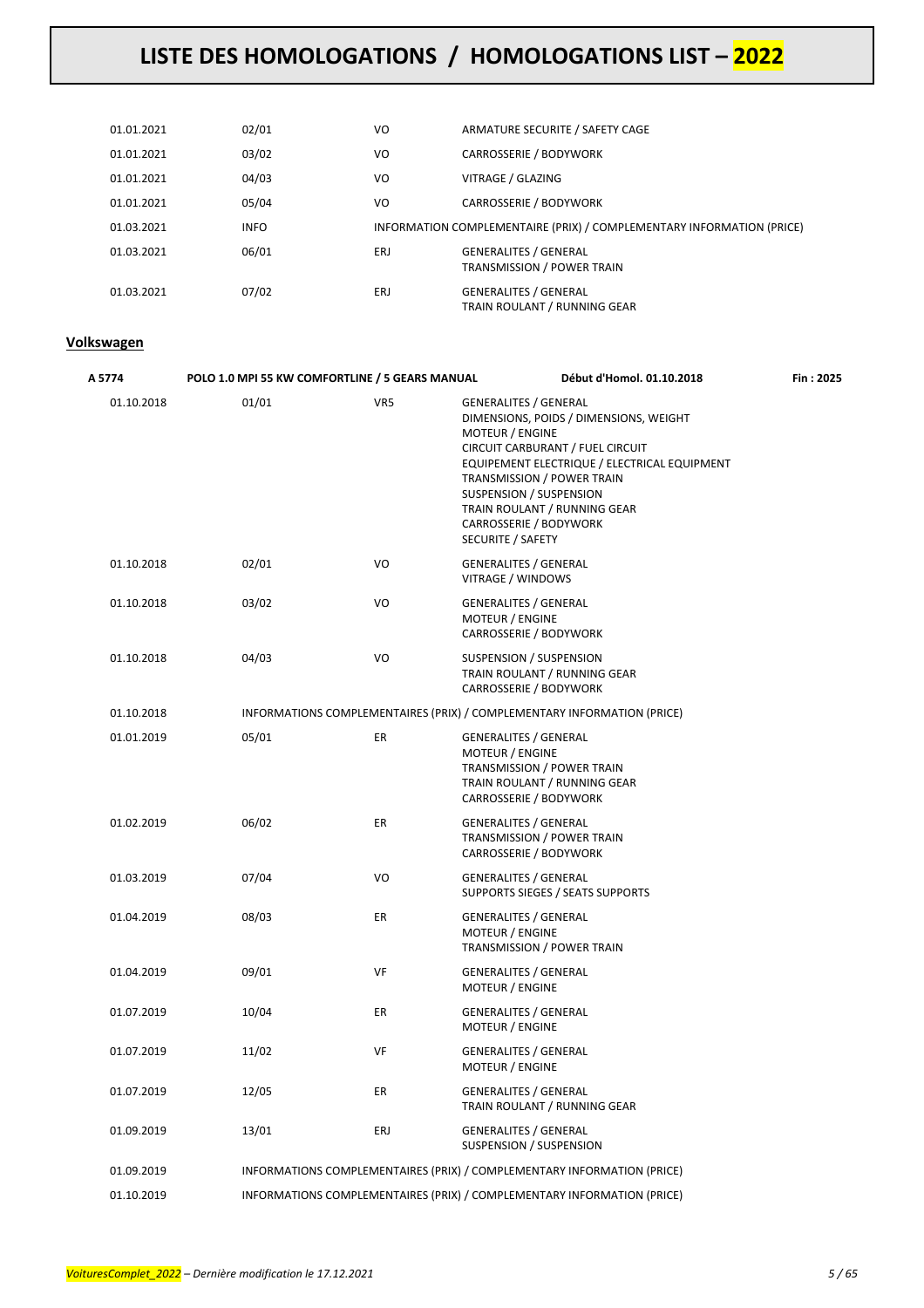| 01.12.2019 | 14/02 | ERJ       | <b>GENERALITES / GENERAL</b><br><b>MOTEUR / ENGINE</b>                       |
|------------|-------|-----------|------------------------------------------------------------------------------|
| 01.01.2020 | 15/06 | ER        | <b>GENERALITES / GENERAL</b><br><b>MOTEUR / ENGINE</b>                       |
| 01.01.2020 | 16/07 | <b>ER</b> | <b>GENERALITES / GENERAL</b><br>CIRCUIT DE CARBURANT / FUEL CIRCUIT          |
| 01.01.2020 | 17/03 | ERJ       | <b>GENERALITES / GENERAL</b><br>SUSPENSION / SUSPENSION                      |
| 01.01.2020 |       |           | INFORMATIONS COMPLEMENTAIRES (PRIX) / COMPLEMENTARY INFORMATION (PRICE)      |
| 01.08.2020 |       |           | INFORMATIONS COMPLEMENTAIRES (PRIX) / COMPLEMENTARY INFORMATION (PRICE)      |
| 01.03.2021 | 18/04 | ERJ       | <b>GENERALITES / GENERAL</b><br><b>MOTEUR / ENGINE</b>                       |
| 01.03.2021 | 19/08 | ER        | <b>GENERALITES / GENERAL</b><br>TRANSMISSION / POWER TRAIN                   |
| 01.03.2021 | 20/05 | ERJ       | <b>GENERALITES / GENERAL</b><br><b>MOTEUR / ENGINE</b>                       |
| 01.03.2021 | 21/03 | VF        | <b>GENERALITES / GENERAL</b><br><b>MOTEUR / ENGINE</b>                       |
| 01.03.2021 | 22/06 | ERJ       | <b>GENERALITES / GENERAL</b><br>EQUIPEMENT ELECTRIQUE / ELECTRICAL EQUIPMENT |
| 01.03.2021 |       |           | INFORMATIONS COMPLEMENTAIRES (PRIX) / COMPLEMENTARY INFORMATION (PRICE)      |
| 01.05.2021 | 23/05 | VO        | <b>BRACKETS</b>                                                              |
| 01.07.2021 | 24/04 | VF        | <b>GENERALITES / GENERAL</b><br><b>MOTEUR / ENGINE</b>                       |
| 01.07.2021 |       |           | INFORMATIONS COMPLEMENTAIRES (PRIX) / COMPLEMENTARY INFORMATION (PRICE)      |

### *France / France*

#### **Citroën**

| A 5733     | DS3 THP 150 SPORT CHIC - 1'598.2 x 1.7 = 2'716.9cc |           | Début d'Homol. 01.08.2010                                                                                                                                                                                                                                                         | Fin: 2022 |
|------------|----------------------------------------------------|-----------|-----------------------------------------------------------------------------------------------------------------------------------------------------------------------------------------------------------------------------------------------------------------------------------|-----------|
| 01.08.2010 | 01/01                                              | VR3T      | DIMENSIONS, POIDS / DIMENSIONS, WEIGHT<br><b>MOTEUR / ENGINE</b><br>CIRCUIT DE CARBURANT / FUEL CIRCUIT<br>EQUIPEMENT ELECTRIQUE / ELECTRICAL EQUIPMENT<br>TRANSMISSION / POWER TRAIN<br><b>SUSPENSION / SUSPENSION</b><br>TRAIN ROULANT / RUNNING GEAR<br>CARROSSERIE / BODYWORK |           |
| 01.08.2010 | 02/01                                              | VO        | ARCEAU / ROLLBAR                                                                                                                                                                                                                                                                  |           |
| 01.08.2010 | 03/02                                              | VO        | EQUIPEMENT ELECTRIQUE / ELECTRICAL EQUIPMENT                                                                                                                                                                                                                                      |           |
| 01.08.2010 | 04/03                                              | VO        | ALLEGEMENT CAISSE / BODYWORK WEIGHT LOWERING                                                                                                                                                                                                                                      |           |
| 01.08.2010 | 05/04                                              | VO        | <b>SECURITE / SAFETY</b>                                                                                                                                                                                                                                                          |           |
| 01.01.2011 | 06/02                                              | VR3T      | <b>GENERALITES / GENERAL</b><br>TRAIN ROULANT / RUNNING GEAR                                                                                                                                                                                                                      |           |
| 01.01.2011 | 07/05                                              | VO        | DIMENSIONS, POIDS / DIMENSIONS, WEIGHT                                                                                                                                                                                                                                            |           |
| 01.07.2011 | 08/03                                              | VR3T      | <b>MOTEUR / ENGINE</b>                                                                                                                                                                                                                                                            |           |
| 01.07.2011 | 09/01                                              | <b>ER</b> | CARROSSERIE / BODYWORK                                                                                                                                                                                                                                                            |           |
| 01.02.2012 | 10/06                                              | VO        | CARROSSERIE / BODYWORK                                                                                                                                                                                                                                                            |           |
| 01.02.2012 | 11/07                                              | VO        | EQUIPEMENT ELECTRIQUE / ELECTRICAL EQUIPMENT                                                                                                                                                                                                                                      |           |
| 01.02.2012 | 12/04                                              | VR3T      |                                                                                                                                                                                                                                                                                   |           |
| 01.03.2012 | 13/02                                              | ER        | CARROSSERIE / BODYWORK                                                                                                                                                                                                                                                            |           |
| 01.01.2013 | 14/05                                              | VR3T      |                                                                                                                                                                                                                                                                                   |           |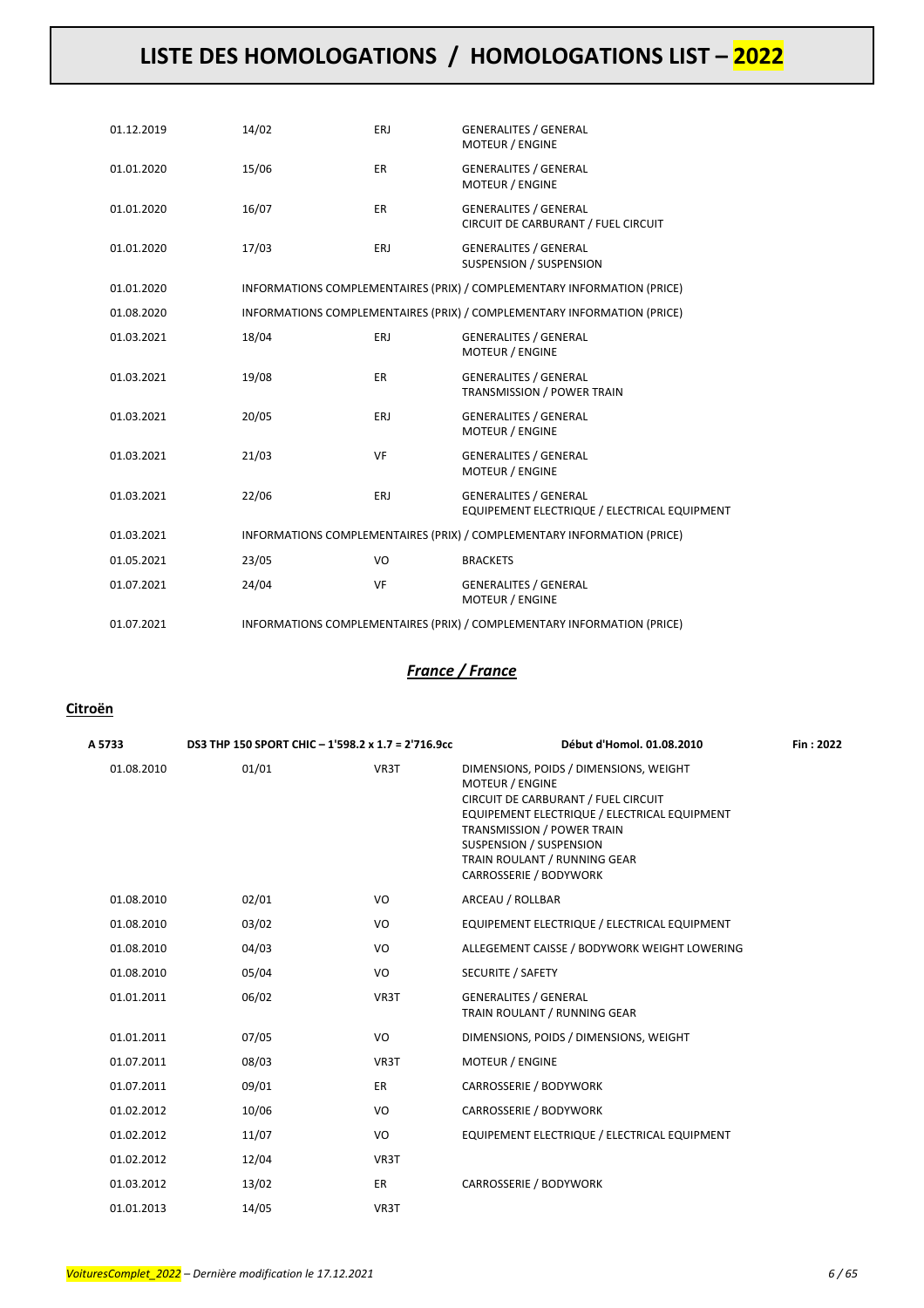| 01.01.2013 | 15/03  | ER         | MOTEUR / ENGINE<br>TRANSMISSION / POWER TRAIN<br>SUSPENSION / SUSPENSION<br>TRAIN ROULANT / RUNNING GEAR                                                        |
|------------|--------|------------|-----------------------------------------------------------------------------------------------------------------------------------------------------------------|
| 01.01.2013 | 16/01  | VF         | <b>MOTEUR / ENGINE</b>                                                                                                                                          |
| 01.04.2013 | 17/06  | VR3T       | TRAIN ROULANT / RUNNING GEAR                                                                                                                                    |
| 01.04.2013 | 18/01  | ET.        | MOTEUR / ENGINE                                                                                                                                                 |
| 01.01.2014 | 19/02  | VF         | MOTEUR / ENGINE                                                                                                                                                 |
| 01.01.2014 | 20/07  | VR3T       | MOTEUR / ENGINE<br>CIRCUIT DE CARBURANT / FUEL CIRCUIT<br>TRANSMISSION / POWER TRAIN<br>SUSPENSION / SUSPENSION<br>TRAIN ROULANT / RUNNING GEAR                 |
| 01.04.2014 | 21/08  | VO         | CARROSSERIE / BODYWORK                                                                                                                                          |
| 01.04.2014 | 22/08  | VR3T       | <b>FREINS / BRAKES</b>                                                                                                                                          |
| 01.08.2014 | 23/04  | ER         | ARCEAU / ROLLBAR                                                                                                                                                |
| 01.11.2014 | 24/05  | ER         | <b>MOTEUR / ENGINE</b>                                                                                                                                          |
| 01.04.2015 | 25/06  | ER         | MOTEUR / ENGINE<br>CIRCUIT DE CARBURANT / FUEL CIRCUIT<br>SUSPENSION / SUSPENSION<br>TRAIN ROULANT / RUNNING GEAR                                               |
| 01.11.2015 | 26/07  | ER         | INFO COMPLEMENTAIRE / COMPLEMENTARY INFORMATION                                                                                                                 |
| 01.01.2016 | 27/09  | VR3T       | <b>GENERALITES / GENERAL</b><br>MOTEUR / ENGINE                                                                                                                 |
| 01.05.2016 | 28/08  | ER         | MOTEUR / ENGINE<br>VITRAGE / WINDOW                                                                                                                             |
| 01.10.2016 | 29/09  | ER         | SUSPENSION / SUSPENSION                                                                                                                                         |
| 01.01.2017 |        |            | INFORMATION COMPLEMENTAIRE DISPONIBILITE / COMPLEMENTARY INFORMATION AVAILABILITY                                                                               |
| 01.03.2017 | 30/10  | ER         | TRANSMISSION / POWER TRAIN                                                                                                                                      |
| 01.07.2018 | 31/02  | ЕT         | MOTEUR / ENGINE                                                                                                                                                 |
|            |        |            | ********************                                                                                                                                            |
| 01.02.2011 | 100/01 | <b>KSR</b> | <b>SUPER 2000 1.6 TURBO</b>                                                                                                                                     |
| 01.02.2011 | 101/01 | VO         | ARCEAU / ROLLBAR                                                                                                                                                |
| 01.02.2011 | 102/02 | VO         | EQUIPEMENT ELECTRIQUE / ELECTRICAL EQUIPMENT<br>TRANSMISSION / POWER TRAIN<br>SUSPENSION / SUSPENSION<br>TRAIN ROULANT / RUNNING GEAR<br>CARROSSERIE / BODYWORK |
| 01.02.2011 | 103/03 | VO         | VITRAGE / WINDOWS                                                                                                                                               |
| 01.02.2011 | 104/01 | WR         |                                                                                                                                                                 |
| 01.03.2011 | 105/04 | VO         | TRAIN ROULANT / RUNNING GEAR<br>CARROSSERIE / BODYWORK                                                                                                          |
| 01.03.2011 | 106/05 | VO         | MOTEUR / ENGINE                                                                                                                                                 |
| 01.03.2011 | 107/06 | VO         | MOTEUR / ENGINE                                                                                                                                                 |
| 01.04.2011 | 108/07 | VO         | MOTEUR / ENGINE                                                                                                                                                 |
| 01.05.2011 | 109/01 | ER         | MOTEUR / ENGINE                                                                                                                                                 |
| 01.05.2011 | 110/02 | ER         | MOTEUR / ENGINE                                                                                                                                                 |
| 01.06.2011 | 111/08 | VO         | ARCEAU / ROLLBAR                                                                                                                                                |
| 01.07.2011 | 112/09 | VO         | SUSPENSION / SUSPENSION<br>TRAIN ROULANT / RUNNING GEAR<br>CARROSSERIE / BODYWORK                                                                               |
|            |        |            |                                                                                                                                                                 |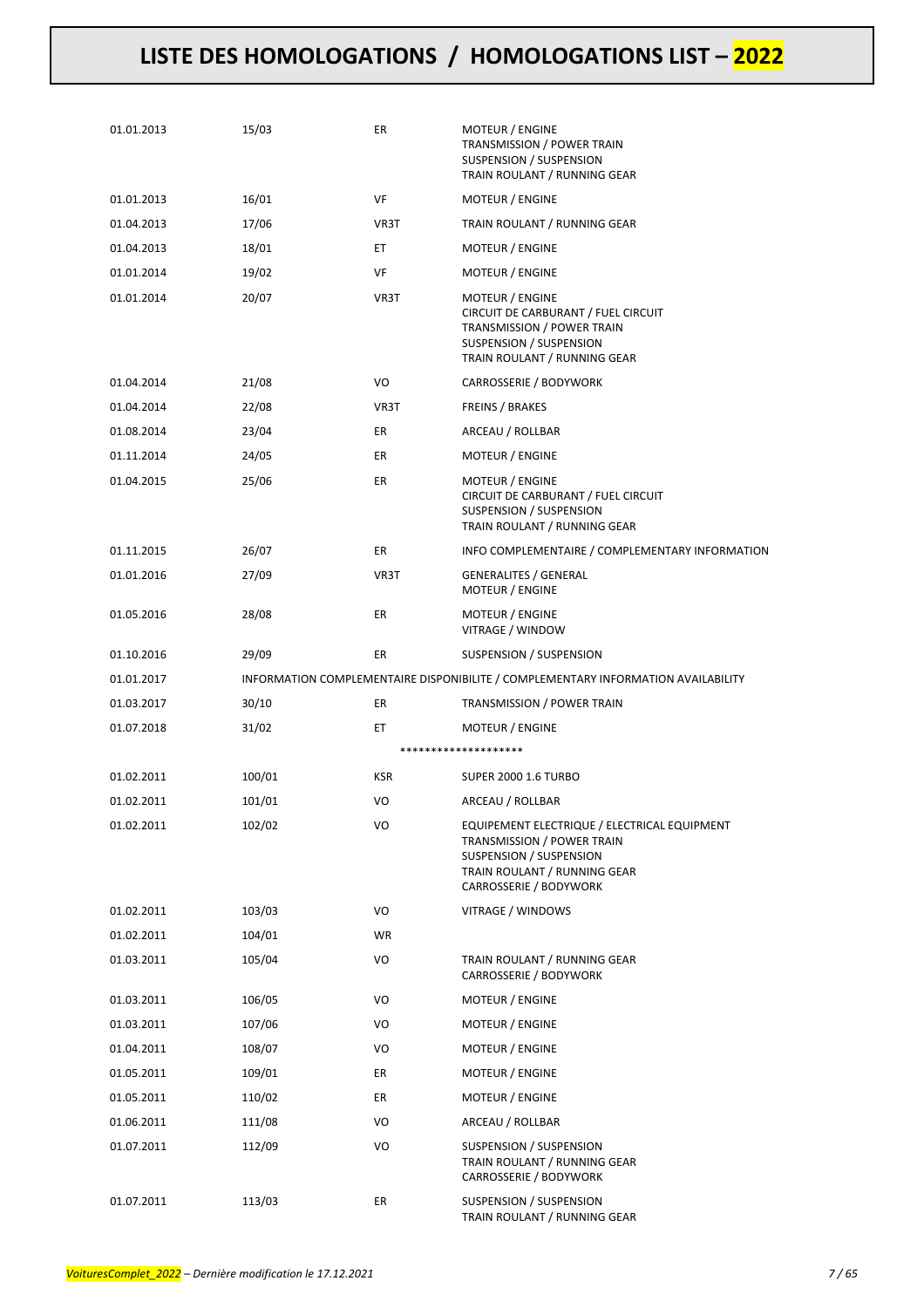| 01.08.2011 | 114/04 | ER | TRANSMISSION / POWER TRAIN<br>SUSPENSION / SUSPENSION                                                  |
|------------|--------|----|--------------------------------------------------------------------------------------------------------|
| 01.08.2011 | 115/10 | VO | TRAIN ROULANT / RUNNING GEAR                                                                           |
| 01.08.2011 | 116/05 | ER | TRAIN ROULANT / RUNNING GEAR                                                                           |
| 01.10.2011 | 117/06 | ER | MOTEUR / ENGINE                                                                                        |
| 01.10.2011 | 118/11 | VO | EQUIPEMENT ELECTRIQUE / ELECTRICAL EQUIPMENT<br>TRAIN ROULANT / RUNNING GEAR<br>CARROSSERIE / BODYWORK |
| 01.10.2011 | 119/07 | ER | MOTEUR / ENGINE                                                                                        |
| 01.11.2011 | 120/08 | ER | SUSPENSION / SUSPENSION                                                                                |
| 01.01.2012 | 121/09 | ER | MOTEUR / ENGINE                                                                                        |
| 01.01.2012 | 122/10 | ER | MOTEUR / ENGINE<br>TRANSMISSION / POWER TRAIN                                                          |
| 01.01.2012 | 123/11 | ER | MOTEUR / ENGINE                                                                                        |
| 01.01.2012 | 124/12 | VO | SUSPENSION / SUSPENSION<br>TRAIN ROULANT / RUNNING GEAR<br>CARROSSERIE / BODYWORK                      |
| 01.01.2012 | 125/12 | ER | CARROSSERIE / BODYWORK                                                                                 |
| 01.03.2012 | 126/13 | VO | VITRAGE / WINDOWS                                                                                      |
| 01.03.2012 | 127/14 | VO | SUSPENSION / SUSPENSION<br>CARROSSERIE / BODYWORK                                                      |
| 01.04.2012 | 128/15 | VO | CARROSSERIE / BODYWORK                                                                                 |
| 01.05.2012 | 129/16 | VO | TRAIN ROULANT / RUNNING GEAR                                                                           |
| 01.05.2012 | 130/13 | ER | MOTEUR / ENGINE                                                                                        |
| 01.07.2012 | 131/17 | VO | TRAIN ROULANT / RUNNING GEAR                                                                           |
| 01.07.2012 | 132/14 | ER | MOTEUR / ENGINE                                                                                        |
| 01.07.2012 | 133/01 | VF | MOTEUR / ENGINE                                                                                        |
| 01.07.2012 | 134/18 | VO | SUSPENSION / SUSPENSION<br>TRAIN ROULANT / RUNNING GEAR<br>CARROSSERIE / BODYWORK                      |
| 01.07.2012 | 135/19 | VO | TRAIN ROULANT / RUNNING GEAR                                                                           |
| 01.08.2012 | 136/20 | VO | CARROSSERIE / BODYWORK                                                                                 |
| 01.08.2012 | 137/15 | ER | SUSPENSION / SUSPENSION                                                                                |
| 01.10.2012 | 138/16 | ER | CARROSSERIE / BODYWORK                                                                                 |
| 01.10.2012 | 139/17 | ER | CARROSSERIE / BODYWORK                                                                                 |
| 01.10.2012 | 140/21 | VO | SUSPENSION / SUSPENSION<br>TRAIN ROULANT / RUNNING GEAR                                                |
| 01.10.2012 | 141/22 | VO | TRAIN ROULANT / RUNNING GEAR                                                                           |
| 01.10.2012 | 142/18 | ER | <b>GENERALITES / GENERAL</b><br>CARROSSERIE / BODYWORK                                                 |
| 01.01.2013 | 143/19 | ER | MOTEUR / ENGINE                                                                                        |
| 01.01.2013 | 144/20 | ER | MOTEUR / ENGINE<br>TRANSMISSION / POWER TRAIN<br>SUSPENSION / SUSPENSION                               |
| 01.01.2013 | 145/23 | VO | SUSPENSION / SUSPENSION<br>TRAIN ROULANT / RUNNING GEAR<br>CARROSSERIE / BODYWORK                      |
| 01.02.2013 | 146/21 | ER | TRANSMISSION / POWER TRAIN                                                                             |
| 01.03.2013 | 147/24 | VO | SUSPENSION / SUSPENSION<br>TRAIN ROULANT / RUNNING GEAR<br>CARROSSERIE / BODYWORK                      |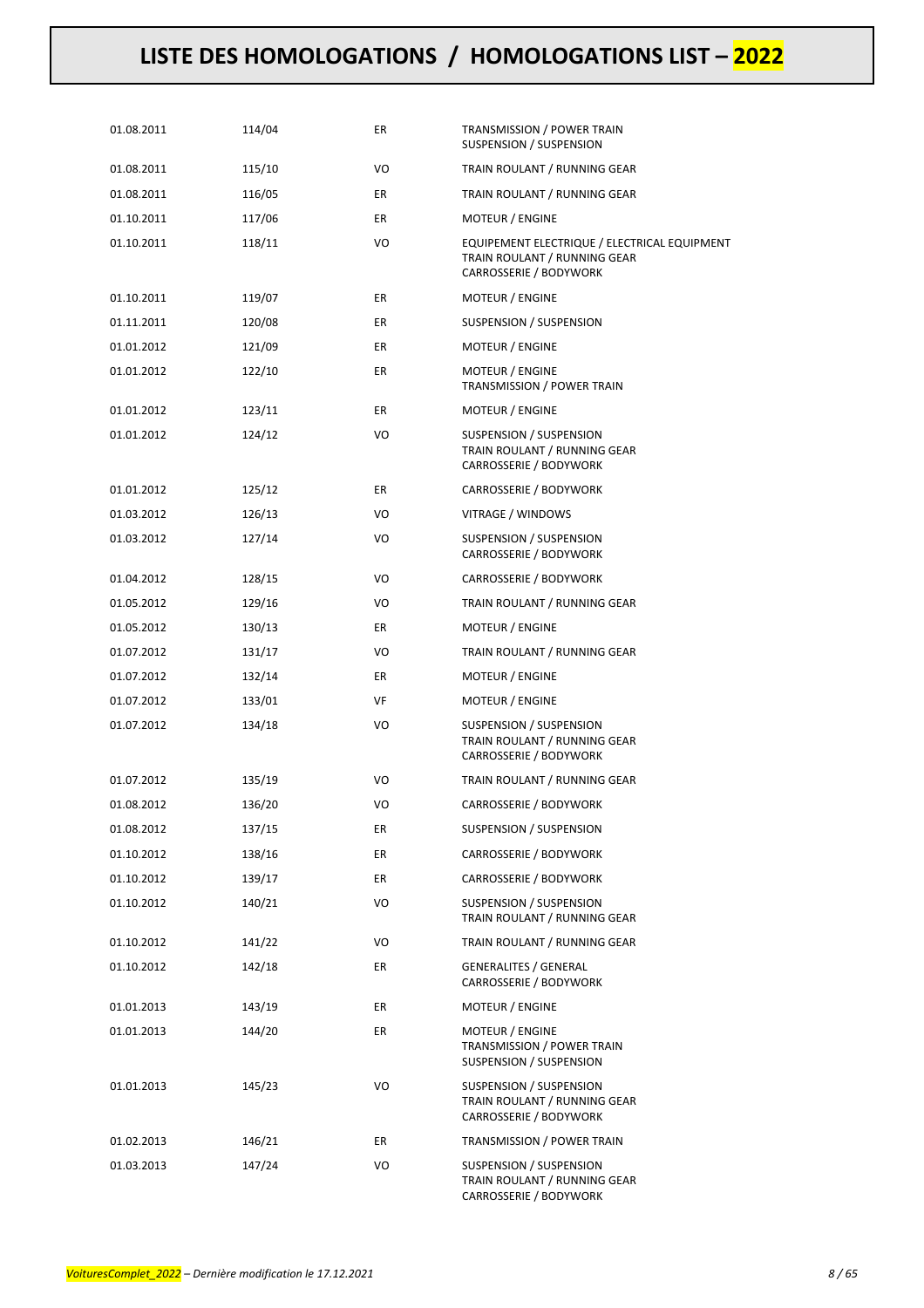| 01.03.2012 | 01/01                           | VO         | ARCEAU / ROLLBAR                                                                                                                                                |           |
|------------|---------------------------------|------------|-----------------------------------------------------------------------------------------------------------------------------------------------------------------|-----------|
| A 5739     | DS3 VTI 120 SO CHIC - 1'598.1cc |            | Début d'Homol. 01.03.2012                                                                                                                                       | Fin: 2022 |
| 01.04.2016 | 311/04                          | VO         | CARROSSERIE / BODYWORK                                                                                                                                          |           |
| 01.04.2016 | 310/06                          | ER         | TRANSMISSION / POWER TRAIN                                                                                                                                      |           |
|            |                                 |            | <b>SUSPENSION / SUSPENSION</b><br>TRAIN ROULANT / RUNNING GEAR                                                                                                  |           |
| 01.01.2016 | 309/03                          | VO         | EQUIPEMENT ELECTRIQUE / ELECTRICAL EQUIPMENT                                                                                                                    |           |
| 01.12.2015 | 308/05                          | ER         | SUSPENSION / SUSPENSION                                                                                                                                         |           |
| 01.10.2015 | 307/04                          | ER         | CARROSSERIE / BODYWORK<br>MOTEUR / ENGINE                                                                                                                       |           |
| 01.05.2015 | 306/03                          | ER         | <b>MOTEUR / ENGINE</b>                                                                                                                                          |           |
| 01.04.2015 | 305/01                          | VF         | MOTEUR / ENGINE<br>TRANSMISSION / POWER TRAIN                                                                                                                   |           |
| 01.04.2015 | 304/02                          | ER         | TRANSMISSION / POWER TRAIN                                                                                                                                      |           |
| 01.02.2015 | 303/01                          | ER         | MOTEUR / ENGINE                                                                                                                                                 |           |
| 01.01.2015 | 302/02                          | VO         | VITRAGE / WINDOWS                                                                                                                                               |           |
| 01.01.2015 | 301/01                          | VO         | EQUIPEMENT ELECTRIQUE / ELECTRICAL EQUIPMENT<br>TRANSMISSION / POWER TRAIN<br>SUSPENSION / SUSPENSION<br>TRAIN ROULANT / RUNNING GEAR<br>CARROSSERIE / BODYWORK |           |
| 01.01.2015 | 300/01                          | <b>WRC</b> | VARIANTE KIT WRC 2015                                                                                                                                           |           |
|            |                                 |            | ********************                                                                                                                                            |           |
| 01.04.2016 | 208/02                          | VO         | CARROSSERIE / BODYWORK                                                                                                                                          |           |
| 01.01.2016 | 207/01                          | VO         | EQUIPEMENT ELECTRIQUE / ELECTRICAL EQUIPMENT<br><b>SUSPENSION / SUSPENSION</b><br>TRAIN ROULANT / RUNNING GEAR                                                  |           |
| 01.10.2015 | 206/04                          | ER         | MOTEUR / ENGINE                                                                                                                                                 |           |
| 01.06.2015 | 205/03                          | ER         | <b>MOTEUR / ENGINE</b>                                                                                                                                          |           |
| 01.04.2015 | 204/02                          | VF         | MOTEUR / ENGINE                                                                                                                                                 |           |
| 01.04.2015 | 203/01                          | VF         | <b>MOTEUR / ENGINE</b>                                                                                                                                          |           |
| 01.02.2015 | 202/02                          | ER         | MOTEUR / ENGINE                                                                                                                                                 |           |
| 01.05.2014 | 201/01                          | ER         | TRANSMISSION / POWER TRAIN                                                                                                                                      |           |
| 01.01.2014 | 200/01                          | <b>WRC</b> | <b>VARIANTE KIT WRC</b>                                                                                                                                         |           |
|            |                                 |            | ********************                                                                                                                                            |           |
| 01.04.2015 | 154/02                          | VF         | <b>MOTEUR / ENGINE</b>                                                                                                                                          |           |
| 01.07.2013 | 153/25                          | ER         | CARROSSERIE / BODYWORK                                                                                                                                          |           |
| 01.07.2013 | 152/26                          | VO         | <b>MOTEUR / ENGINE</b><br>TRANSMISSION / POWER TRAIN                                                                                                            |           |
| 01.04.2013 | 151/24                          | ER         | MOTEUR / ENGINE                                                                                                                                                 |           |
| 01.04.2013 | 150/23                          | ER         | <b>MOTEUR / ENGINE</b>                                                                                                                                          |           |
| 01.04.2013 | 149/22                          | ER         | TRAIN ROULANT / RUNNING GEAR                                                                                                                                    |           |
| 01.03.2013 | 148/25                          | VO         | <b>MOTEUR / ENGINE</b><br>TRANSMISSION / POWER TRAIN                                                                                                            |           |
|            |                                 |            |                                                                                                                                                                 |           |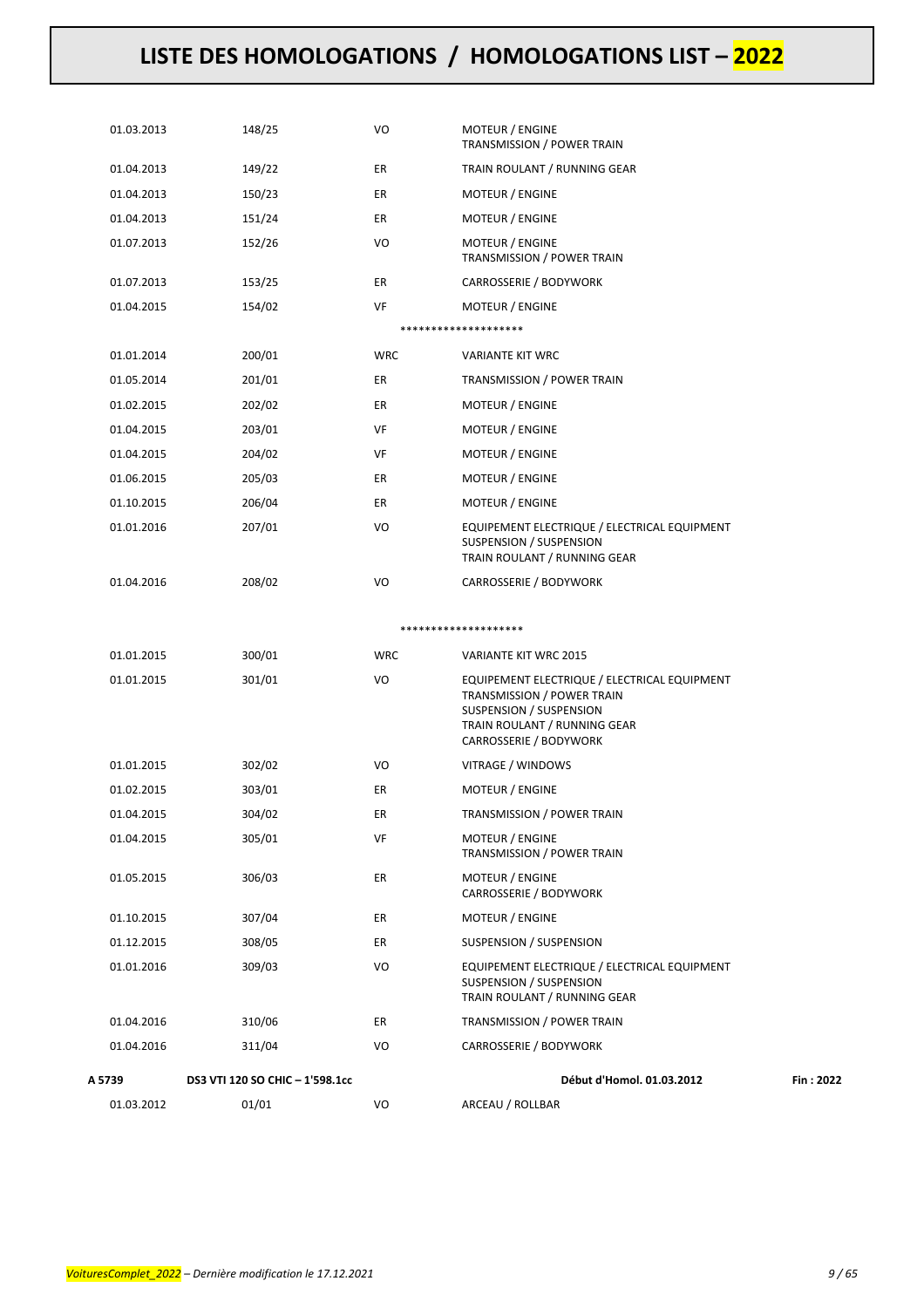| 01.03.2012 | 02/01 | VR1B | DIMENSIONS, POIDS / DIMENSIONS WEIGHT<br>MOTEUR / ENGINE<br>CIRCUIT CARBURANT / FUEL CIRCUIT<br>EQUIPEMENT ELECTRIQUE / ELECTRICAL EQUIPMENT<br>TRANSMISSION / POWER TRAIN<br>SUSPENSION / SUSPENSION<br>TRAIN ROULANT / RUNNING GEAR<br>CARROSSERIE / BODYWORK                                     |
|------------|-------|------|-----------------------------------------------------------------------------------------------------------------------------------------------------------------------------------------------------------------------------------------------------------------------------------------------------|
| 01.07.2012 | 03/01 | ER   | MOTEUR / ENGINE                                                                                                                                                                                                                                                                                     |
| 01.01.2013 | 04/02 | VR1B | SUSPENSION / SUSPENSION                                                                                                                                                                                                                                                                             |
| 01.03.2014 | 05/03 | VR1B | <b>GENERALITES / GENERAL</b><br>TRAIN ROULANT / RUNNING GEAR<br>CARROSSERIE / BODYWORK                                                                                                                                                                                                              |
| 01.04.2014 | 06/01 | VR5  | <b>GENERALITES / GENERAL</b><br>DIMENSIONS, POIDS / DIMENSIONS, WEIGHT<br>MOTEUR / ENGINE<br>CIRCUIT DE CARBURANT / FUEL CIRCUIT<br>EQUIPEMENT ELECTRIQUE / ELECTRICAL EQUIPMENT<br>TRANSMISSION / POWER TRAIN<br>SUSPENSION / SUSPENSION<br>TRAIN ROULANT / RUNNING GEAR<br>CARROSSERIE / BODYWORK |
| 01.04.2014 | 07/02 | VO   | ARCEAU / ROLLBAR                                                                                                                                                                                                                                                                                    |
| 01.04.2014 | 08/03 | VO   | VITRAGE / WINDOWS                                                                                                                                                                                                                                                                                   |
| 01.04.2014 | 09/04 | VO   | CARROSSERIE / BODYWORK                                                                                                                                                                                                                                                                              |
| 01.04.2014 | 10/05 | VO   | TRAIN ROULANT / RUNNING GEAR<br>CARROSSERIE / BODYWORK                                                                                                                                                                                                                                              |
| 01.05.2014 | 11/02 | ER   | MOTEUR / ENGINE                                                                                                                                                                                                                                                                                     |
| 01.06.2014 | 12/03 | ER   | MOTEUR / ENGINE                                                                                                                                                                                                                                                                                     |
| 01.07.2014 | 13/04 | ER   | SUSPENSION / SUSPENSION                                                                                                                                                                                                                                                                             |
| 01.10.2014 | 14/05 | ER   | MOTEUR / ENGINE<br>TRAIN ROULANT / RUNNING GEAR                                                                                                                                                                                                                                                     |
| 01.10.2014 | 15/06 | ER   | TRANSMISSION / POWER TRAIN                                                                                                                                                                                                                                                                          |
| 01.01.2015 | 16/07 | ER   | <b>MOTEUR / ENGINE</b>                                                                                                                                                                                                                                                                              |
| 01.03.2015 | 17/08 | ER   | INFO COMPLEMENTAIRE / COMPLEMENTARY INFO                                                                                                                                                                                                                                                            |
| 01.05.2015 | 18/09 | ER   | SUSPENSION / SUSPENSION<br>CARROSSERIE / BODYWORK                                                                                                                                                                                                                                                   |
| 01.01.2016 | 19/04 | VR1B | <b>GENERALITES / GENERAL</b><br>TRAIN ROULANT / RUNNING GEAR                                                                                                                                                                                                                                        |
| 01.01.2016 | 20/10 | ER   | CARROSSERIE / BODYWORK                                                                                                                                                                                                                                                                              |
| 01.01.2016 | 21/01 | VF   | MOTEUR / ENGINE                                                                                                                                                                                                                                                                                     |
| 01.02.2016 | 22/06 | VO   | CARROSSERIE / BODYWORK                                                                                                                                                                                                                                                                              |
| 01.02.2016 | 23/01 | ERJ  | MOTEUR / ENGINE<br>EQUIPEMENT ELECTRIQUE / ELECTRICAL EQUIPMENT<br>TRAIN ROULANT / RUNNING GEAR<br>CARROSSERIE / BODYWORK                                                                                                                                                                           |
| 01.04.2016 | 24/02 | ERJ  | <b>MOTEUR / ENGINE</b><br>TRANSMISSION / POWER TRAIN<br>TRAIN ROULANT / RUNNING GEAR<br>CARROSSERIE / BODYWORK                                                                                                                                                                                      |
| 01.04.2016 | 25/07 | VO   | CARROSSERIE / BODYWORK                                                                                                                                                                                                                                                                              |
| 01.05.2016 |       |      | INFORMATION COMPLEMENTAIRE DISPONIBILITE / COMPLEMENTARY INFORMATION AVAILABILITY                                                                                                                                                                                                                   |
| 01.06.2016 | 26/11 | ER   | TRAIN ROULANT / RUNNING GEAR                                                                                                                                                                                                                                                                        |
| 01.10.2016 | 27/12 | ER   | MOTEUR / ENGINE                                                                                                                                                                                                                                                                                     |
| 01.01.2017 | 28/03 | ERJ  | TRAIN ROULANT / RUNNING GEAR                                                                                                                                                                                                                                                                        |
| 01.01.2017 |       |      | INFORMATION COMPLEMENTAIRE DISPONIBILITE / COMPLEMENTARY INFORMATION AVAILABILITY                                                                                                                                                                                                                   |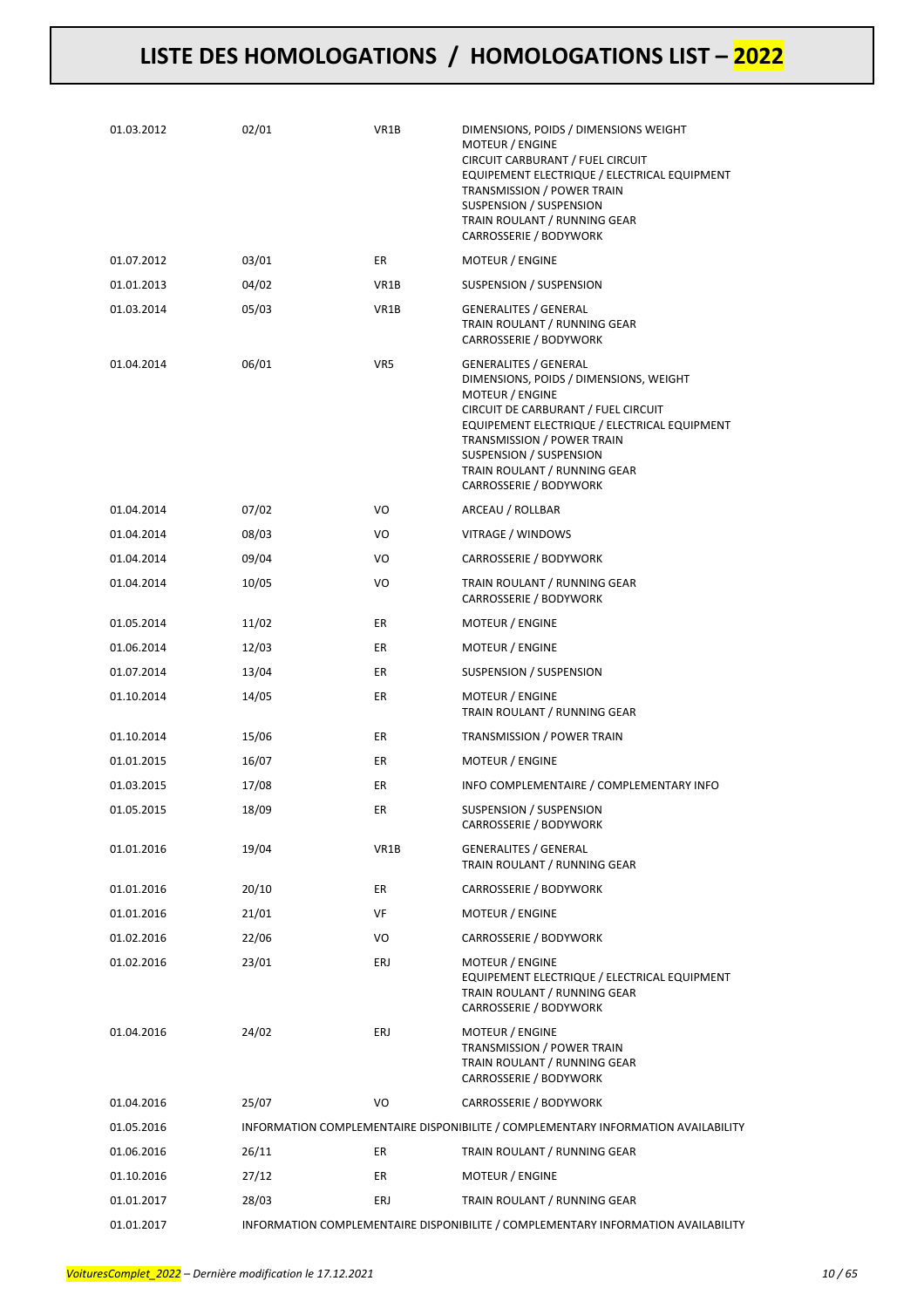| 01.03.2017 | 29/08 | VO                | <b>TRANSMISSION / POWER TRAIN</b><br>TRAIN ROULANT / RUNNING GEAR |
|------------|-------|-------------------|-------------------------------------------------------------------|
| 01.03.2017 | 30/13 | ER                | EQUIPEMENT ELECTRIQUE / ELECTRICAL EQUIPMENT                      |
| 01.03.2017 | 31/05 | VR <sub>1</sub> B | <b>GENERALITES / GENERAL</b><br><b>MOTEUR / ENGINE</b>            |
| 01.12.2017 | 32/06 | VR <sub>1</sub> B | <b>GENERALITES / GENERAL</b><br>CIRCUIT CARBURANT / FUEL CIRCUIT  |
| 01.07.2018 | 33/01 | ET                | <b>MOTEUR / ENGINE</b>                                            |
| 01.07.2018 | 34/02 | VF                | <b>MOTEUR / ENGINE</b>                                            |
| 01.04.2019 | 35/14 | ER                | <b>MOTEUR / ENGINE</b>                                            |
|            |       |                   |                                                                   |

**A 5753 C-ELYSEE 1.6 HDI 92 - 1'565.9 x 1.5 = 2'348.85cc Début d'Homol. 01.04.2014 Fin : 2022**

#### \*\*\*\*\*\*\*\*\*\*\*\*\*\*\*\*\*\*\*\*

| 01.04.2014 | 200/01 | KS        | VARIANTE KIT S2000 CIRCUIT                                                       |
|------------|--------|-----------|----------------------------------------------------------------------------------|
| 01.04.2014 | 201/01 | VO        | ARCEAU / ROLLBAR                                                                 |
| 01.05.2014 | 202/01 | ER        | DIMENSIONS, POIDS / DIMENSIONS, WEIGHT<br>CARROSSERIE / BODYWORK                 |
| 01.07.2014 | 203/02 | ER        | MOTEUR / ENGINE<br>CARROSSERIE / BODYWORK                                        |
| 01.12.2014 | 204/03 | ER        | CARROSSERIE / BODYWORK                                                           |
| 01.12.2014 | 205/04 | <b>ER</b> | MOTEUR / ENGINE                                                                  |
| 01.03.2015 | 206/05 | <b>ER</b> | MOTEUR / ENGINE<br>TRAIN ROULANT / RUNNING GEAR<br>CARROSSERIE / BODYWORK        |
| 01.03.2015 | 207/01 | VF        | <b>MOTEUR / ENGINE</b>                                                           |
| 01.04.2015 | 208/06 | <b>ER</b> | <b>MOTEUR / ENGINE</b>                                                           |
| 01.05.2015 | 209/07 | ER        | <b>MOTEUR / ENGINE</b>                                                           |
| 01.11.2015 | 210/08 | ER        | CARROSSERIE / BODYWORK                                                           |
| 01.04.2016 | 211/09 | <b>ER</b> | <b>GENERALITES / GENERAL</b><br><b>MOTEUR / ENGINE</b><br>CARROSSERIE / BODYWORK |
| 01.04.2016 | 212/10 | ER        | CARROSSERIE / BODYWORK                                                           |
| 01.06.2016 | 213/11 | <b>ER</b> | MOTEUR / ENGINE                                                                  |
| 01.03.2017 | 214/12 | ER        | TRAIN ROULANT / RUNNING GEAR                                                     |
| 01.03.2017 | 215/02 | VO        | ARCEAU / ROLLBAR                                                                 |
|            |        |           |                                                                                  |

**A 5769 C3 FEEL PURETECH 110 – 1'199.5 x 1.7 = 2'039.1cc Début d'Homol. 01.01.2017 Fin : 2025**

#### \*\*\*\*\*\*\*\*\*\*\*\*\*\*\*\*\*\*\*\*

| 01.01.2017 | 400/01 | <b>WRC</b> | <b>VARIANTE KIT WRC 2017</b>                                                                                                                                                              |
|------------|--------|------------|-------------------------------------------------------------------------------------------------------------------------------------------------------------------------------------------|
| 01.01.2017 | 401/01 | VO         | VITRAGE / WINDOWS                                                                                                                                                                         |
| 01.01.2017 | 402/02 | VO         | <b>MOTEUR / ENGINE</b><br>EQUIPEMENT ELECTRIQUE / ELECTRICAL EQUIPMENT<br>TRANSMISSION / POWER TRAIN<br>SUSPENSION / SUSPENSION<br>TRAIN ROULANT / RUNNING GEAR<br>CARROSSERIE / BODYWORK |
| 01.02.2017 | 403/01 | ER.        | DIMENSIONS, POIDS / DIMENSIONS, WEIGHT<br><b>MOTEUR / ENGINE</b><br>EQUIPEMENT ELECTRIQUE / ELECTRICAL EQUIPMENT<br>TRAIN ROULANT / RUNNING GEAR                                          |
| 01.02.2017 | 404/02 | ER         | TRAIN ROULANT / RUNNING GEAR                                                                                                                                                              |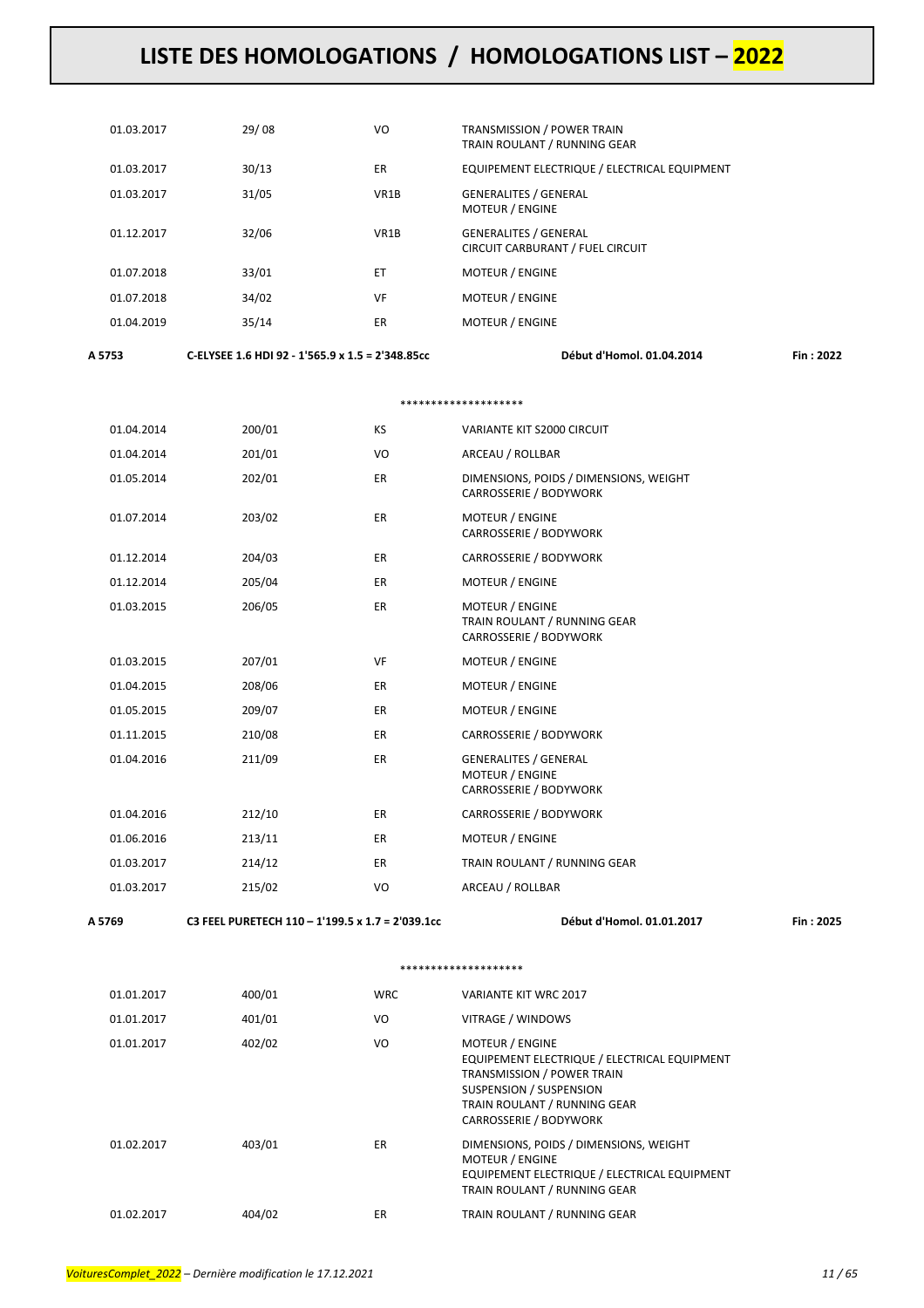| 01.03.2017 | 405/03 | VO         | SUSPENSION / SUSPENSION                                                                                            |
|------------|--------|------------|--------------------------------------------------------------------------------------------------------------------|
| 01.04.2017 | 406/03 | ER         | TRANSMISSION / POWER TRAIN                                                                                         |
| 01.07.2017 | 407/04 | ER         | TRANSMISSION / POWER TRAIN                                                                                         |
| 01.07.2017 | 408/01 | ERJ        | <b>GENERALITES / GENERAL</b><br>TRANSMISSION / POWER TRAIN                                                         |
| 01.07.2017 | 409/04 | VO         | SUSPENSION / SUSPENSION<br>TRAIN ROULANT / RUNNING GEAR<br>CARROSSERIE / BODYWORK                                  |
| 01.07.2017 | 410/02 | <b>ERJ</b> | <b>GENERALITES / GENERAL</b><br><b>MOTEUR / ENGINE</b><br>TRANSMISSION / POWER TRAIN<br>SUSPENSION / SUSPENSION    |
| 01.08.2017 | 411/05 | VO         | <b>GENERALITES / GENERAL</b><br>TRAIN ROULANT / RUNNING GEAR                                                       |
| 01.10.2017 | 412/03 | ERJ        | MOTEUR / ENGINE                                                                                                    |
| 01.10.2017 | 413/06 | VO         | SUSPENSION / SUSPENSION<br>TRAIN ROULANT / RUNNING GEAR<br>CARROSSERIE / BODYWORK                                  |
| 01.12.2017 | 414/04 | ERJ        | MOTEUR / ENGINE                                                                                                    |
| 01.12.2017 | 415/05 | ERJ        | <b>GENERALITES / GENERAL</b><br>TRANSMISSION / POWER TRAIN<br>CARROSSERIE / BODYWORK                               |
| 01.01.2018 | 416/06 | ERJ        | <b>GENERALITES / GENERAL</b><br>MOTEUR / ENGINE                                                                    |
| 01.01.2018 | 417/07 | ERJ        | <b>GENERALITES / GENERAL</b><br>CIRCUIT DE CARBURANT / FUEL CIRCUIT<br>CARROSSERIE / BODYWORK                      |
| 01.01.2018 | 418/01 | VF         | <b>GENERALITES / GENERAL</b><br><b>MOTEUR / ENGINE</b>                                                             |
| 01.01.2018 | 419/07 | VO         | <b>GENERALITES / GENERAL</b><br>SUSPENSION / SUSPENSION<br>TRAIN ROULANT / RUNNING GEAR<br>CARROSSERIE / BODYWORK  |
| 01.01.2018 | 420/05 | ER         | <b>GENERALITES / GENERAL</b><br><b>MOTEUR / ENGINE</b>                                                             |
| 01.02.2018 | 421/06 | ER         | <b>GENERALITES / GENERAL</b><br>MOTEUR / ENGINE                                                                    |
| 01.03.2018 | 422/08 | VO         | SUSPENSION / SUSPENSION<br>TRAIN ROULANT / RUNNING GEAR<br>CARROSSERIE / BODYWORK                                  |
| 01.03.2018 | 423/09 | VO         | SIEGE / SEAT                                                                                                       |
| 01.04.2018 | 424/08 | ERJ        | <b>GENERALITES / GENERAL</b><br>TRANSMISSION / POWER TRAIN<br>SUSPENSION / SUSPENSION                              |
| 01.07.2018 | 425/09 | ERJ        | <b>GENERALITES / GENERAL</b><br><b>MOTEUR / ENGINE</b>                                                             |
| 01.07.2018 | 426/10 | VO         | <b>GENERALITES / GENERAL</b><br>SUSPENSION / SUSPENSION<br>TRAIN ROULANT / RUNNING GEAR<br>CARRROSSERIE / BODYWORK |
| 01.10.2018 | 427/07 | ER         | <b>GENERALITES / GENERAL</b><br><b>MOTEUR / ENGINE</b>                                                             |
| 01.10.2018 | 428/08 | ER         | <b>GENERALITES / GENERAL</b><br><b>MOTEUR / ENGINE</b>                                                             |
| 01.10.2018 | 429/11 | VO         | SUSPENSION / SUSPENSION<br>TRAIN ROULANT / RUNNING GEAR                                                            |
| 01.10.2018 | 430/12 | VO         | <b>GENERALITES / GENERAL</b><br>CARROSSERIE / BODYWORK                                                             |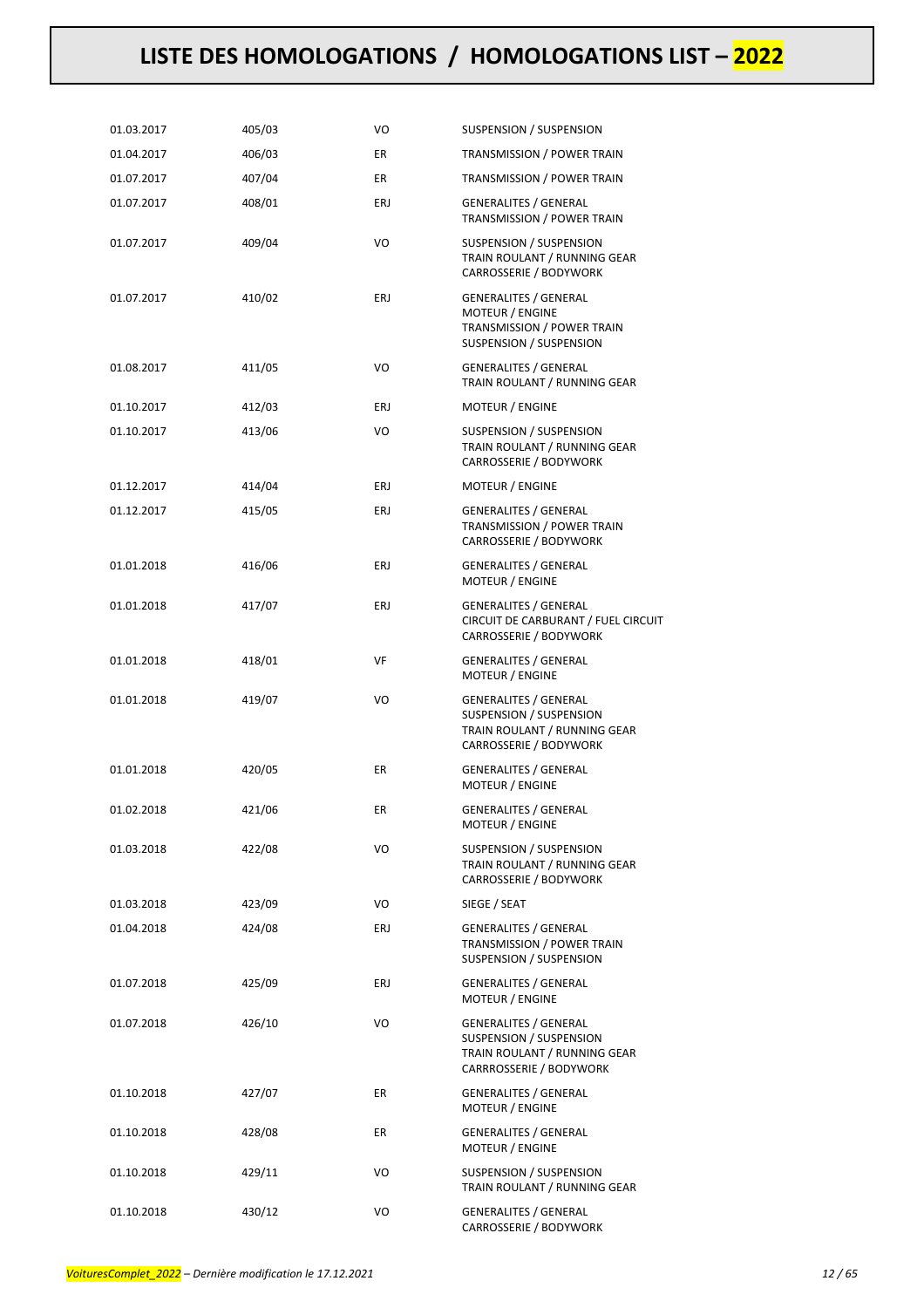| 01.01.2019 | 431/13                          | VO  | MOTEUR / ENGINE                                                                                                                                                                                                                                                                                                       |           |
|------------|---------------------------------|-----|-----------------------------------------------------------------------------------------------------------------------------------------------------------------------------------------------------------------------------------------------------------------------------------------------------------------------|-----------|
| 01.01.2019 | 432/10                          | ERJ | <b>GENERALITES / GENERAL</b><br>MOTEUR / ENGINE                                                                                                                                                                                                                                                                       |           |
| 01.01.2019 | 433/14                          | VO  | <b>GENERALITES / GENERAL</b><br>SUSPENSION / SUSPENSION<br>CARRROSSERIE / BODYWORK                                                                                                                                                                                                                                    |           |
| 01.01.2019 | 434/02                          | VF  | MOTEUR / ENGINE                                                                                                                                                                                                                                                                                                       |           |
| 01.01.2019 | 435/09                          | ER  | <b>GENERALITES / GENERAL</b><br>MOTEUR / ENGINE<br>CARRROSSERIE / BODYWORK                                                                                                                                                                                                                                            |           |
| 01.03.2019 | 436/10                          | ER  | TRANSMISSION / POWER TRAIN                                                                                                                                                                                                                                                                                            |           |
| 01.03.2019 | 437/03                          | VF  | MOTEUR / ENGINE<br>TRANSMISSION / POWER TRAIN                                                                                                                                                                                                                                                                         |           |
| 01.03.2019 | 438/15                          | VO  | TRANSMISSION / POWER TRAIN<br>SUSPENSION / SUSPENSION<br>TRAIN ROULANT / RUNNING GEAR<br>CARROSSERIE / BODYWORK<br>SUPPORTS SIEGES / SEATS SUPPORTS                                                                                                                                                                   |           |
| 01.07.2019 | 439/16                          | VO  | SUSPENSION / SUSPENSION<br>TRAIN ROULANT / RUNNING GEAR<br>CARROSSERIE / BODYWORK                                                                                                                                                                                                                                     |           |
| 01.07.2019 | 440/11                          | ERJ | <b>GENERALITES / GENERAL</b><br>MOTEUR / ENGINE                                                                                                                                                                                                                                                                       |           |
| 01.07.2019 | 441/12                          | ERJ | <b>GENERALITES / GENERAL</b><br>SUSPENSION / SUSPENSION                                                                                                                                                                                                                                                               |           |
| 01.07.2019 | 442/11                          | ER  | <b>GENERALITES / GENERAL</b><br>MOTEUR / ENGINE                                                                                                                                                                                                                                                                       |           |
| 01.09.2019 | 443/12                          | ER  | <b>GENERALITES / GENERAL</b><br>CARROSSERIE / BODYWORK                                                                                                                                                                                                                                                                |           |
| 01.10.2019 | 444/17                          | VO  | TRANSMISSION / POWER TRAIN<br>TRAIN ROULANT / RUNNING GEAR                                                                                                                                                                                                                                                            |           |
| 01.12.2019 | 445/13                          | ERJ | <b>GENERALITES / GENERAL</b><br>MOTEUR / ENGINE                                                                                                                                                                                                                                                                       |           |
| A 5773     | C3 FEEL PURETECH 82 - 1'199.5cc |     | Début d'Homol. 01.01.2018                                                                                                                                                                                                                                                                                             | Fin: 2025 |
| 01.04.2018 | 01/01                           | VR5 | <b>GENERALITES / GENERAL</b><br>DIMENSIONS, POIDS / DIMENSIONS, WEIGHT<br>MOTEUR / ENGINE<br>CIRCUIT CARBURANT / FUEL CIRCUIT<br>EQUIPEMENT ELECTRIQUE / ELECTRICAL EQUIPMENT<br>TRANSMISSION / POWER TRAIN<br>SUSPENSION / SUSPENSION<br>TRAIN ROULANT / RUNNING GEAR<br>CARROSSERIE / BODYWORK<br>SECURITE / SAFETY |           |
| 01.04.2018 | 02/01                           | VO  | VITRAGE / WINDOWS                                                                                                                                                                                                                                                                                                     |           |
| 01.04.2018 | 03/02                           | VO  | <b>GENERALITES / GENERAL</b>                                                                                                                                                                                                                                                                                          |           |
| 01.04.2018 |                                 |     | INFORMATIONS COMPLEMENTAIRES (PRIX) / COMPLEMENTARY INFORMATION (PRICE)                                                                                                                                                                                                                                               |           |
| 01.04.2018 | 04/03                           | VO  | <b>GENERALITES / GENERAL</b><br>TRAIN ROULANT / RUNNING GEAR<br>SUPPORTS SIEGES / SEATS SUPPORTS                                                                                                                                                                                                                      |           |
| 01.05.2018 | 05/01                           | ER  | TRAIN ROULANT / RUNNING GEAR                                                                                                                                                                                                                                                                                          |           |
| 01.05.2018 | 06/02                           | ER  | EQUIPEMENT ELECTRIQUE / ELECTRICAL EQUIPMENT                                                                                                                                                                                                                                                                          |           |
| 01.07.2018 | 07/01                           | ET  | CARROSSERIE / BODYWORK                                                                                                                                                                                                                                                                                                |           |
| 01.07.2018 | 08/03                           | ER  | GENERALITES / GENERAL<br>CARROSSERIE / BODYWORK                                                                                                                                                                                                                                                                       |           |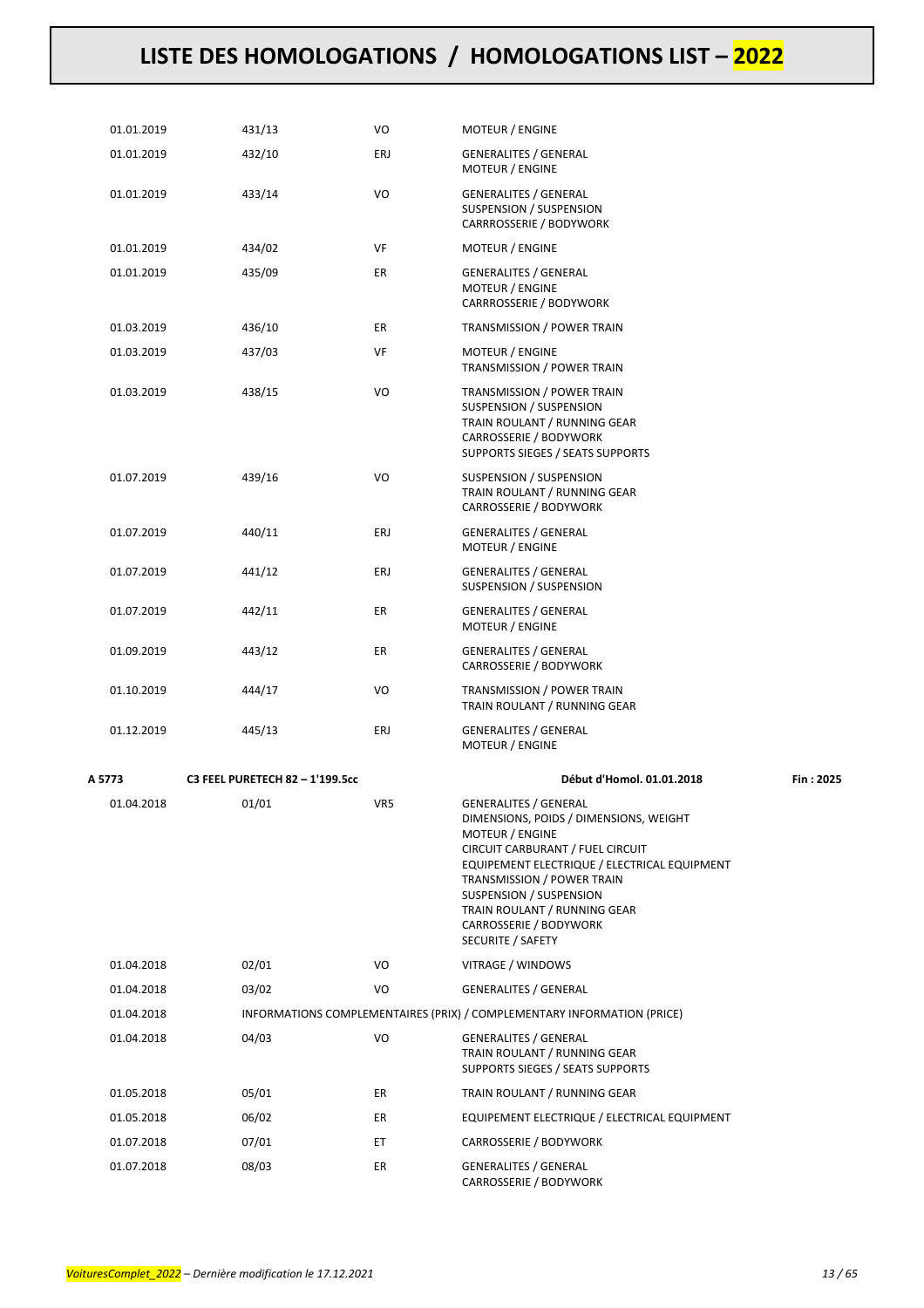| 01.07.2018 | 09/04       | VO  | GENERALITES / GENERAL<br>TRAIN ROULANT / RUNNING GEAR<br>CARROSSERIE / BODYWORK                                                    |
|------------|-------------|-----|------------------------------------------------------------------------------------------------------------------------------------|
| 01.01.2019 | 10/04       | ER  | <b>GENERALITES / GENERAL</b><br>MOTEUR / ENGINE<br>SUSPENSION / SUSPENSION                                                         |
| 01.01.2019 | 11/05       | ER  | <b>GENERALITES / GENERAL</b>                                                                                                       |
| 01.03.2019 | 12/05       | VO  | TRAIN ROULANT / RUNNING GEAR<br>SUPPORTS SIEGES / SEATS SUPPORTS                                                                   |
| 01.04.2019 | 13/06       | ER  | <b>GENERALITES / GENERAL</b><br><b>MOTEUR / ENGINE</b>                                                                             |
| 01.04.2019 | 14/07       | ER  | TRANSMISSION / POWER TRAIN                                                                                                         |
| 01.04.2019 | 15/01       | ERJ | GENERALITES / GENERAL<br>SUSPENSION / SUSPENSION                                                                                   |
| 01.05.2019 | 16/02       | ERJ | GENERALITES / GENERAL<br>SUSPENSION / SUSPENSION                                                                                   |
| 01.05.2019 |             |     | INFORMATIONS COMPLEMENTAIRES (PRIX) / COMPLEMENTARY INFORMATION (PRICE)                                                            |
| 01.05.2019 |             |     | INFORMATIONS COMPLEMENTAIRES (PRIX) / COMPLEMENTARY INFORMATION (PRICE)                                                            |
| 01.09.2019 | 17/08       | ER  | <b>MOTEUR / ENGINE</b>                                                                                                             |
| 01.10.2019 | 18/06       | VO  | TRAIN ROULANT / RUNNING GEAR                                                                                                       |
| 01.10.2019 |             |     | INFORMATIONS COMPLEMENTAIRES (PRIX) / COMPLEMENTARY INFORMATION (PRICE)                                                            |
| 01.03.2020 | 19/07       | VO  | <b>GENERALITES / GENERAL</b><br>TRAIN ROULANT / RUNNING GEAR                                                                       |
| 01.03.2020 | 20/01       | VF  | GENERALITES / GENERAL<br><b>MOTEUR / ENGINE</b>                                                                                    |
| 01.03.2020 | <b>INFO</b> |     | INFORMATION COMPLEMENTAIRE (PRIX) / COMPLEMENTARY INFORMATION (PRICE)                                                              |
| 01.10.2020 | 21/02       | VF  | <b>GENERALITES / GENERAL</b><br>MOTEUR / ENGINE                                                                                    |
| 01.10.2020 | <b>INFO</b> |     | INFORMATION COMPLEMENTAIRE (PRIX) / COMPLEMENTARY INFORMATION (PRICE)                                                              |
| 01.12.2020 | 22/09       | ER  | MOTEUR / ENGINE                                                                                                                    |
| 01.01.2021 | 23/03       | ERJ | <b>MOTEUR / ENGINE</b>                                                                                                             |
| 01.03.2021 | 24/03       | VF  | MOTEUR / ENGINE                                                                                                                    |
| 01.03.2021 | 25/04       | ERJ | <b>GENERALITES / GENERAL</b><br>MOTEUR / ENGINE                                                                                    |
| 01.03.2021 | 26/05       | ERJ | <b>GENERALITES / GENERAL</b><br>MOTEUR / ENGINE<br>TRANSMISSION / POWER TRAIN<br>SUSPENSION / SUSPENSION<br>CARROSSERIE / BODYWORK |
| 01.03.2021 | <b>INFO</b> |     | INFORMATION COMPLEMENTAIRE (PRIX) / COMPLEMENTARY INFORMATION (PRICE)                                                              |
| 01.07.2021 | 27/06       | ERJ | <b>SUSPENSION / SUSPENSION</b>                                                                                                     |
| 01.07.2021 | <b>INFO</b> |     | INFORMATION COMPLEMENTAIRE (PRIX) / COMPLEMENTARY INFORMATION (PRICE)                                                              |
| 01.09.2021 | 28/10       | ER  | <b>GENERALITES / GENERAL</b><br><b>MOTEUR / ENGINE</b>                                                                             |
| 01.09.2021 | <b>INFO</b> |     | INFORMATION COMPLEMENTAIRE (PRIX) / COMPLEMENTARY INFORMATION (PRICE)                                                              |

#### \*\*\*\*\*\*\*\*\*\*\*\*\*\*\*\*\*\*\*\*

#### **Peugeot**

| 208 VTI 125 3 PORTES - 1'598.2cc<br>A 5743 |       |    | Début d'Homol. 01.10.2012 | Fin: 2024 |
|--------------------------------------------|-------|----|---------------------------|-----------|
| 01.10.2012                                 | 01/01 | VO | ARCEAU / ROLLBAR          |           |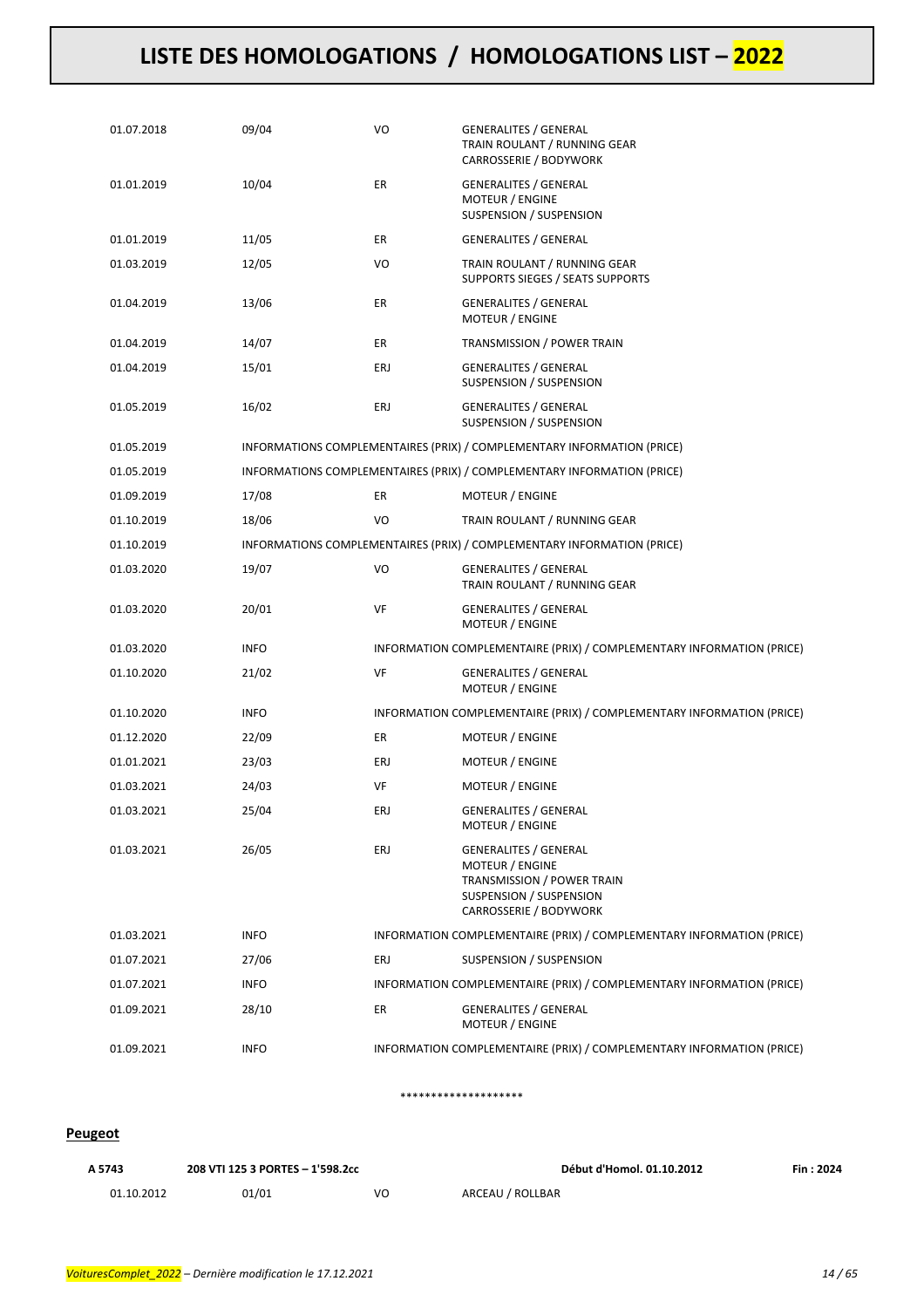| 01.10.2012 | 02/01 | VR <sub>2</sub> B | DIMENSIONS, POIDS / DIMENSIONS, WEIGHT<br>MOTEUR / ENGINE<br>CIRCUIT DE CARBURANT / FUEL CIRCUIT<br>EQUIPEMENT ELECTRIQUE / ELECTRICAL EQUIPMENT<br>TRANSMISSION / POWER TRAIN<br>SUSPENSION / SUSPENSION<br>TRAIN ROULANT / RUNNING GEAR<br>CARROSSERIE / BODYWORK                                        |
|------------|-------|-------------------|------------------------------------------------------------------------------------------------------------------------------------------------------------------------------------------------------------------------------------------------------------------------------------------------------------|
| 01.10.2012 | 03/02 | VO                | CARROSSERIE / BODYWORK                                                                                                                                                                                                                                                                                     |
| 01.10.2012 | 04/03 | VO                | EQUIPEMENT ELECTRIQUE / ELECTRICAL EQUIPMENT                                                                                                                                                                                                                                                               |
| 01.01.2013 | 05/02 | VR <sub>2</sub> B | <b>MOTEUR / ENGINE</b><br>CIRCUIT DE CARBURANT / FUEL CIRCUIT<br>SUSPENSION / SUSPENSION                                                                                                                                                                                                                   |
| 01.01.2014 | 06/03 | VR <sub>2</sub> B | MOTEUR / ENGINE<br>TRANSMISSION / POWER TRAIN<br>TRAIN ROULANT / RUNNING GEAR                                                                                                                                                                                                                              |
| 01.03.2014 | 07/01 | VR5               | <b>GENERALITES / GENERAL</b><br>DIMENSIONS, POIDS / DIMENSIONS, WEIGHT<br><b>MOTEUR / ENGINE</b><br>CIRCUIT DE CARBURANT / FUEL CIRCUIT<br>EQUIPEMENT ELECTRIQUE / ELECTRICAL EQUIPMENT<br>TRANSMISSION / POWER TRAIN<br>SUSPENSION / SUSPENSION<br>TRAIN ROULANT / RUNNING GEAR<br>CARROSSERIE / BODYWORK |
| 01.03.2014 | 08/04 | VO                | ARCEAU / ROLLBAR                                                                                                                                                                                                                                                                                           |
| 01.03.2014 | 09/05 | VO                | VITRAGE / WINDOWS                                                                                                                                                                                                                                                                                          |
| 01.03.2014 | 10/06 | VO                | CARROSSERIE / BODYWORK                                                                                                                                                                                                                                                                                     |
| 01.03.2014 | 11/07 | VO                | TRAIN ROULANT / RUNNING GEAR<br>CARROSSERIE / BODYWORK                                                                                                                                                                                                                                                     |
| 01.05.2014 | 12/01 | ER                | MOTEUR / ENGINE                                                                                                                                                                                                                                                                                            |
| 01.06.2014 | 13/02 | ER                | MOTEUR / ENGINE                                                                                                                                                                                                                                                                                            |
| 01.07.2014 | 14/03 | ER                | SUSPENSION / SUSPENSION                                                                                                                                                                                                                                                                                    |
| 01.08.2014 | 15/04 | VR2B              | MOTEUR / ENGINE                                                                                                                                                                                                                                                                                            |
| 01.10.2014 | 16/04 | ER                | MOTEUR / ENGINE<br>TRANSMISSION / POWER TRAIN<br>TRAIN ROULANT / RUNNING GEAR                                                                                                                                                                                                                              |
| 01.10.2014 | 17/05 | ER                | TRANSMISSION / POWER TRAIN                                                                                                                                                                                                                                                                                 |
| 01.01.2015 | 18/06 | ER                | MOTEUR / ENGINE                                                                                                                                                                                                                                                                                            |
| 01.02.2015 | 19/07 | ER                | <b>GENERALITES / GENERAL</b>                                                                                                                                                                                                                                                                               |
| 01.03.2015 | 20/08 | ER                | INFO COMPLEMENTAIRE / COMPLEMENARY INFO                                                                                                                                                                                                                                                                    |
| 01.04.2015 | 21/09 | ER                | TRANSMISSION / POWER TRAIN                                                                                                                                                                                                                                                                                 |
| 01.05.2015 | 22/10 | ER                | <b>SUSPENSION / SUSPENSION</b><br>CARROSSERIE / BODYWORK                                                                                                                                                                                                                                                   |
| 01.10.2015 | 23/05 | VR <sub>2</sub> B | MOTEUR / ENGINE<br>TRAIN ROULANT / RUNNING GEAR                                                                                                                                                                                                                                                            |
| 01.10.2015 | 24/11 | ER                | INFO COMPLEMENTAIRE / COMPLEMENARY INFO                                                                                                                                                                                                                                                                    |
| 01.11.2015 | 25/12 | ER                | SUSPENSION / SUSPENSION                                                                                                                                                                                                                                                                                    |
| 01.01.2016 | 26/06 | VR <sub>2</sub> B | <b>GENERALITES / GENERAL</b><br>MOTEUR / ENGINE                                                                                                                                                                                                                                                            |
| 01.01.2016 | 27/13 | ER                | CARROSSERIE / BODYWORK                                                                                                                                                                                                                                                                                     |
| 01.01.2016 | 28/01 | VF                | MOTEUR / ENGINE                                                                                                                                                                                                                                                                                            |
| 01.02.2016 | 29/08 | VO                | CARROSSERIE / BODYWORK                                                                                                                                                                                                                                                                                     |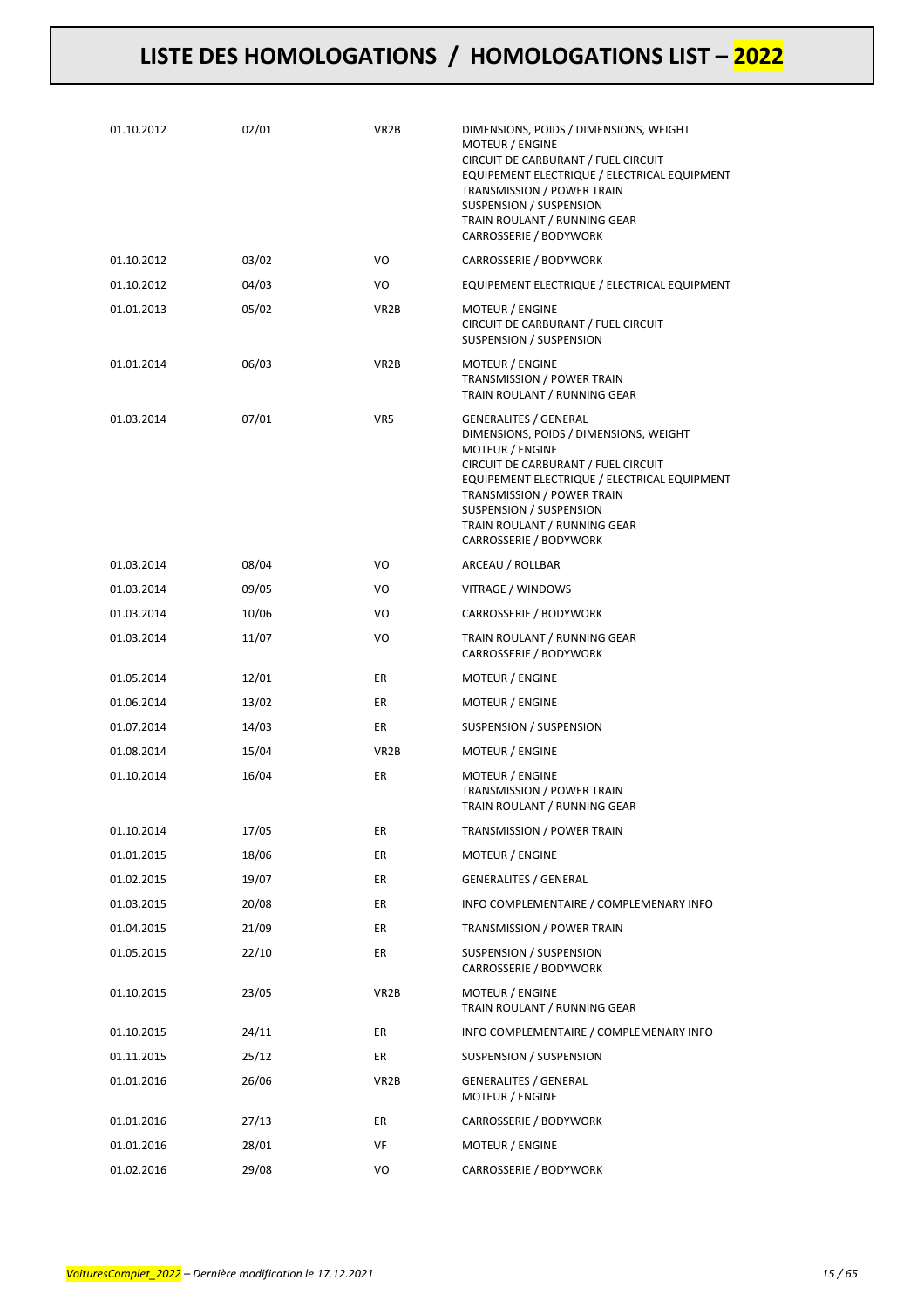| 01.02.2016 | 30/01                                                                | ERJ               | MOTEUR / ENGINE<br>EQUIPEMENT ELECTRIQUE / ELECTRICAL EQUIPMENT<br>TRAIN ROULANT / RUNNING GEAR<br>CARROSSERIE / BODYWORK                                                                                                                                                                                  |           |
|------------|----------------------------------------------------------------------|-------------------|------------------------------------------------------------------------------------------------------------------------------------------------------------------------------------------------------------------------------------------------------------------------------------------------------------|-----------|
| 01.03.2016 | 31/02                                                                | ERJ               | MOTEUR / ENGINE<br>TRANSMISSION / POWER TRAIN<br>TRAIN ROULANT / RUNNING GEAR<br>CARROSSERIE / BODYWORK                                                                                                                                                                                                    |           |
| 01.03.2016 | 32/09                                                                | VO                | CARROSSERIE / BODYWORK                                                                                                                                                                                                                                                                                     |           |
| 01.05.2016 |                                                                      |                   | INFORMATION COMPLEMENTAIRE DISPONIBILITE / COMPLEMENTARY INFORMATION AVAILABILITY                                                                                                                                                                                                                          |           |
| 01.06.2016 | 33/14                                                                | ER                | TRAIN ROULANT / RUNNING GEAR                                                                                                                                                                                                                                                                               |           |
| 01.07.2016 | 34/07                                                                | VR <sub>2</sub> B | <b>GENERALITES / GENERAL</b><br>TRANSMISSION / POWER TRAIN                                                                                                                                                                                                                                                 |           |
| 01.10.2016 | 35/15                                                                | ER                | TRANSMISSION / POWER TRAIN                                                                                                                                                                                                                                                                                 |           |
| 01.10.2016 | 36/16                                                                | ER                | MOTEUR / ENGINE                                                                                                                                                                                                                                                                                            |           |
| 01.01.2017 | 37/03                                                                | ERJ               | <b>MOTEUR / ENGINE</b><br>TRAIN ROULANT / RUNNING GEAR                                                                                                                                                                                                                                                     |           |
| 01.01.2017 |                                                                      |                   | INFORMATION COMPLEMENTAIRE DISPONIBILITE / COMPLEMENTARY INFORMATION AVAILABILITY                                                                                                                                                                                                                          |           |
| 01.03.2017 | 38/10                                                                | VO                | <b>TRANSMISSION / POWER TRAIN</b><br>TRAIN ROULANT / RUNNING GEAR                                                                                                                                                                                                                                          |           |
| 01.03.2017 | 39/17                                                                | ER                | EQUIPEMENT ELECTRIQUE / ELECTRICAL EQUIPMENT                                                                                                                                                                                                                                                               |           |
| 01.03.2017 | 40/08                                                                | VR <sub>2</sub> B | <b>GENERALITES / GENERAL</b><br>MOTEUR / ENGINE                                                                                                                                                                                                                                                            |           |
| 01.05.2017 | 41/18                                                                | ER                | SUSPENSION / SUSPENSION                                                                                                                                                                                                                                                                                    |           |
| 01.07.2017 | 42/09                                                                | VR <sub>2</sub> B | <b>GENERALITES / GENERAL</b><br>MOTEUR / ENGINE<br>TRAIN ROULANT / RUNNING GEAR                                                                                                                                                                                                                            |           |
| 01.04.2018 | 43/01                                                                | ET                | MOTEUR / ENGINE                                                                                                                                                                                                                                                                                            |           |
| 01.07.2018 | 44/02                                                                | ЕT                | MOTEUR / ENGINE                                                                                                                                                                                                                                                                                            |           |
| 01.07.2018 | 45/02                                                                | VF                | MOTEUR / ENGINE                                                                                                                                                                                                                                                                                            |           |
| 01.07.2018 | 46/03                                                                | VF                | MOTEUR / ENGINE                                                                                                                                                                                                                                                                                            |           |
| 01.07.2018 | 47/10                                                                | VR <sub>2</sub> B | <b>GENERALITES / GENERAL</b><br>MOTEUR / ENGINE                                                                                                                                                                                                                                                            |           |
| 01.12.2018 | 48/11                                                                | VR <sub>2</sub> B | <b>GENERALITES / GENERAL</b><br>MOTEUR / ENGINE                                                                                                                                                                                                                                                            |           |
| 01.04.2019 | 49/19                                                                | ER                | MOTEUR / ENGINE                                                                                                                                                                                                                                                                                            |           |
| A 5754     | Peugeot 1.6 THP 163<br><b>But Homologation Valid Only for Engine</b> |                   | Début d'Homol. 01.03.2014                                                                                                                                                                                                                                                                                  | Fin: 2025 |
| 01.07.2018 | 01/01                                                                | ЕT                | MOTEUR / ENGINE                                                                                                                                                                                                                                                                                            |           |
| A 5765     | 1.6 THP 270 - EP6FDTR - 1'598.2 x 1.7 = 2'716.9cc                    |                   | Début d'Homol. 01.04.2016                                                                                                                                                                                                                                                                                  | Fin: 2024 |
| 01.07.2018 | 01/01                                                                | ET                | <b>GENERALITES / GENERAL</b><br><b>MOTEUR / ENGINE</b>                                                                                                                                                                                                                                                     |           |
| 01.07.2018 | 02/02                                                                | ЕT                | MOTEUR / ENGINE                                                                                                                                                                                                                                                                                            |           |
| A 5780     | 208 GT LINE 130 - 1'204 x 1.7 = 2'046.8cc                            |                   | Début d'Homol. 01.07.2020                                                                                                                                                                                                                                                                                  | Fin: 2027 |
| 01.07.2020 | 01/01                                                                | VRa4              | <b>GENERALITES / GENERAL</b><br>DIMENSIONS, POIDS / DIMENSIONS, WEIGHT<br><b>MOTEUR / ENGINE</b><br>CIRCUIT DE CARBURANT / FUEL CIRCUIT<br>EQUIPEMENT ELECTRIQUE / ELECTRICAL EQUIPMENT<br>TRANSMISSION / POWER TRAIN<br>SUSPENSION / SUSPENSION<br>TRAIN ROULANT / RUNNING GEAR<br>CARROSSERIE / BODYWORK |           |
| 01.07.2020 | 02/01                                                                | VO                | ARCEAU / ROLLBAR                                                                                                                                                                                                                                                                                           |           |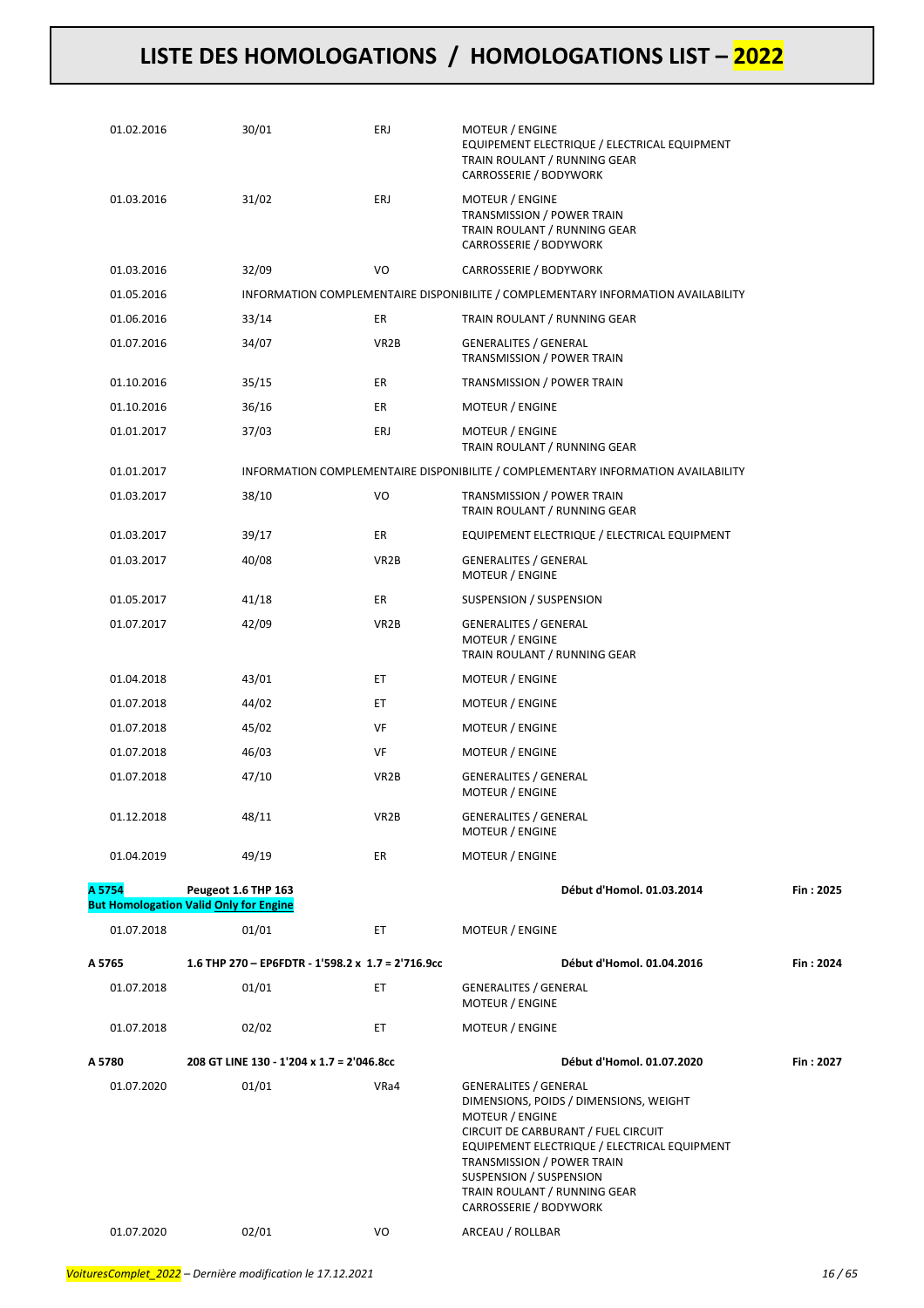| 01.07.2020 | 03/02       | VO        | <b>GENERALITES / GENERAL</b><br><b>CARROSSERIE / BODYWORK</b>                                            |
|------------|-------------|-----------|----------------------------------------------------------------------------------------------------------|
| 01.07.2020 | 04/03       | VO        | <b>GENERALITES / GENERAL</b><br>VITRAGE / WINDOWS                                                        |
| 01.07.2020 | 05/04       | VO        | <b>GENERALITES / GENERAL</b><br><b>SUPPORTS SIEGES / SEATS SUPPORTS</b>                                  |
| 01.09.2020 | 06/01       | <b>ER</b> | <b>GENERALITES / GENERAL</b><br><b>SUSPENSION / SUSPENSION</b>                                           |
| 01.10.2020 | 07/01       | <b>VF</b> | <b>GENERALITES / GENERAL</b><br>TRAIN ROULANT / RUNNING GEAR                                             |
| 01.10.2020 | <b>INFO</b> |           | INFORMATION COMPLEMENTAIRE (PRIX) / COMPLEMENTARY INFORMATION (PRICE)                                    |
| 01.01.2021 | 08/01       | ERJ       | <b>MOTEUR / ENGINE</b><br>EQUIPEMENT ELECTRIQUE / ELECTRICAL EQUIPMENT<br><b>SUSPENSION / SUSPENSION</b> |
| 01.01.2021 | <b>INFO</b> |           | INFORMATION COMPLEMENTAIRE (PRIX) / COMPLEMENTARY INFORMATION (PRICE)                                    |
| 01.03.2021 | 09/02       | ERJ       | <b>GENERALITES / GENERAL</b><br>TRANSMISSION / POWER TRAIN                                               |
| 01.03.2021 | <b>INFO</b> |           | INFORMATION COMPLEMENTAIRE (PRIX) / COMPLEMENTARY INFORMATION (PRICE)                                    |
| 01.03.2021 | 10/03       | ERJ       | <b>GENERALITES / GENERAL</b><br>TRAIN ROULANT / RUNNING GEAR                                             |
| 01.10.2021 | 11/04       | ERJ       | <b>GENERALITES / GENERAL</b><br><b>MOTEUR / ENGINE</b>                                                   |

### **Renault**

| A 5755     | CLIO R.S - 1'618.4 x 1.7 = 2'751.3cc |      | Début d'Homol. 01.06.2014                                                                                                                                                                                                                                                                                  | Fin: 2025 |
|------------|--------------------------------------|------|------------------------------------------------------------------------------------------------------------------------------------------------------------------------------------------------------------------------------------------------------------------------------------------------------------|-----------|
| 01.07.2014 | 01/01                                | VO   | ARCEAU / ROLLBAR                                                                                                                                                                                                                                                                                           |           |
| 01.07.2014 | 02/01                                | VR3T | <b>GENERALITES / GENERAL</b><br>DIMENSIONS, POIDS / DIMENSIONS, WEIGHT<br><b>MOTEUR / ENGINE</b><br>CIRCUIT DE CARBURANT / FUEL CIRCUIT<br>EQUIPEMENT ELECTRIQUE / ELECTRICAL EQUIPMENT<br>TRANSMISSION / POWER TRAIN<br>SUSPENSION / SUSPENSION<br>TRAIN ROULANT / RUNNING GEAR<br>CARROSSERIE / BODYWORK |           |
| 01.07.2014 | 03/02                                | VO   | CARROSSERIE / BODYWORK                                                                                                                                                                                                                                                                                     |           |
| 01.07.2014 | 04/03                                | VO   | CIRCUIT ELECTRIQUE / ELECTRICAL CIRCUIT                                                                                                                                                                                                                                                                    |           |
| 01.07.2014 | 05/04                                | VO   | VITRAGE / WINDOWS                                                                                                                                                                                                                                                                                          |           |
| 01.07.2014 | 06/05                                | VO   | CARROSSERIE / BODYWORK                                                                                                                                                                                                                                                                                     |           |
| 01.07.2014 | 07/02                                | VR3T | <b>GENERALITES / GENERAL</b><br>SUSPENSION / SUSPENSION<br>TRAIN ROULANT / RUNNING GEAR                                                                                                                                                                                                                    |           |
| 01.01.2015 | 08/01                                | ER   | <b>MOTEUR / ENGINE</b>                                                                                                                                                                                                                                                                                     |           |
| 01.05.2015 | 09/02                                | ER.  | CARROSSERIE / BODYWORK<br>TRAIN ROULANT / RUNNING GEAR                                                                                                                                                                                                                                                     |           |
| 01.04.2016 | 10/03                                | VR3T | <b>GENERALITES / GENERAL</b><br>MOTEUR / ENGINE<br>TRANSMISSION / POWER TRAIN<br>CARROSSERIE / BODYWORK                                                                                                                                                                                                    |           |
| 01.04.2016 | 11/03                                | ER   | <b>GENERALITES / GENERAL</b>                                                                                                                                                                                                                                                                               |           |
| 01.01.2017 | 12/01                                | ET.  | <b>GENERALITES / GENERAL</b>                                                                                                                                                                                                                                                                               |           |
| 01.01.2017 | 13/04                                | VR3T | <b>GENERALITES / GENERAL</b><br>CARROSSERIE / BODYWORK                                                                                                                                                                                                                                                     |           |
| 01.01.2017 |                                      |      | INFORMATION COMPLEMENTAIRE DISPONIBILITE / COMPLEMENTARY INFORMATION AVAILABILITY                                                                                                                                                                                                                          |           |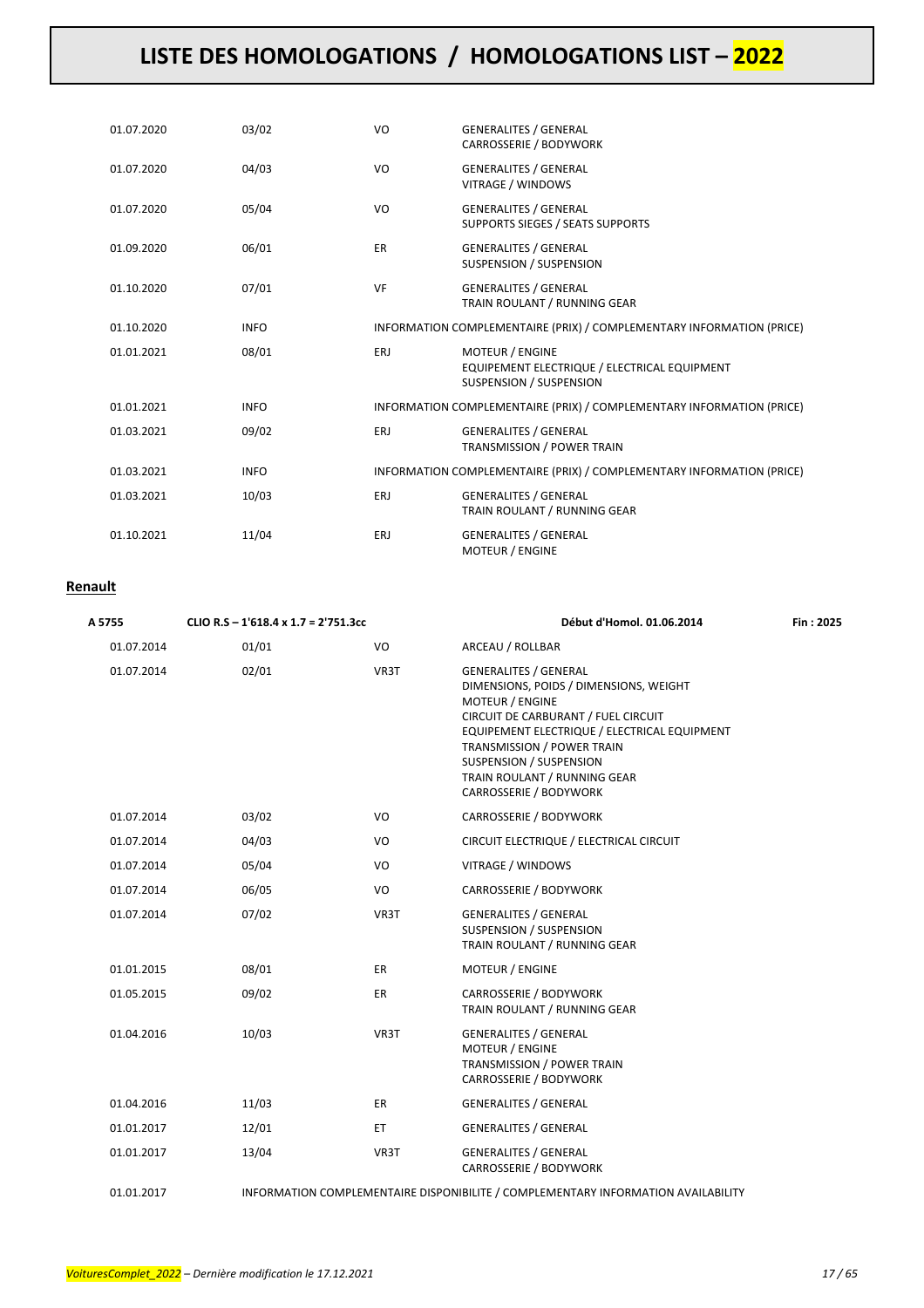| A 5779     | CLIO R.S. LINE TCE 1.3 EDC - 1'331.4 x 1.7 = 2'263.4 cc |      | Début Homol. 01.03.2020                                                                                                                                                                                                                                                                                    | Fin: 2027 |
|------------|---------------------------------------------------------|------|------------------------------------------------------------------------------------------------------------------------------------------------------------------------------------------------------------------------------------------------------------------------------------------------------------|-----------|
| 01.03.2020 | 01/01                                                   | VRa5 | <b>GENERALITES / GENERAL</b><br>DIMENSIONS, POIDS / DIMENSIONS, WEIGHT<br>CIRCUIT DE CARBURANT / FUEL CIRCUIT<br>EQUIPEMENT ELECTRIQUE / ELECTRICAL EQUIPMENT<br>CARROSSERIE / BODYWORK                                                                                                                    |           |
| 01.03.2020 | 02/01                                                   | VO   | SECURITE / SAFETY                                                                                                                                                                                                                                                                                          |           |
| 01.03.2020 | 03/02                                                   | VO   | <b>GENERALITES / GENERAL</b><br>CARROSSERIE / BODYWORK                                                                                                                                                                                                                                                     |           |
| 01.03.2020 | 04/03                                                   | VO   | <b>GENERALITES / GENERAL</b><br>CARROSSERIE / BODYWORK                                                                                                                                                                                                                                                     |           |
| 01.07.2020 | 05/01                                                   | ET.  | <b>GENERALITES / GENERAL</b><br>SUSPENSION / SUSPENSION                                                                                                                                                                                                                                                    |           |
| 01.03.2021 | 06/01                                                   | VRa4 | <b>GENERALITES / GENERAL</b><br>DIMENSIONS, POIDS / DIMENSIONS, WEIGHT<br><b>MOTEUR / ENGINE</b><br>CIRCUIT DE CARBURANT / FUEL CIRCUIT<br>EQUIPEMENT ELECTRIQUE / ELECTRICAL EQUIPMENT<br>TRANSMISSION / POWER TRAIN<br>SUSPENSION / SUSPENSION<br>TRAIN ROULANT / RUNNING GEAR<br>CARROSSERIE / BODYWORK |           |
| 01.03.2021 | 07/04                                                   | VO   | <b>GENERALITES / GENERAL</b><br><b>HABITACLE / COCKPIT</b>                                                                                                                                                                                                                                                 |           |
| 01.03.2021 | 08/05                                                   | VO   | <b>GENERALITES / GENERAL</b><br>CARROSSERIE / BODYWORK<br><b>HABITACLE / COCKPIT</b>                                                                                                                                                                                                                       |           |
| 01.03.2021 | <b>INFO</b>                                             |      | INFORMATION COMPLEMENTAIRE (PRIX) / COMPLEMENTARY INFORMATION (PRICE)                                                                                                                                                                                                                                      |           |
| 01.08.2021 | 09/01                                                   | ER   | <b>GENERALITES / GENERAL</b><br>SUSPENSION / SUSPENSION                                                                                                                                                                                                                                                    |           |
| 01.12.2021 | 10/02                                                   | ER   | <b>GENERALITES / GENERAL</b><br><b>MOTEUR / ENGINE</b>                                                                                                                                                                                                                                                     |           |

### *G. Bretagne / G. Britain*

### **Ford Motor Company**

| A 5748     | FIESTA ST - 1'597 x 1.7 = 2'714.9 cc             |                 | Début d'Homol. 01.07.2013                                                                                                                                                                                                                                                                                  | Fin: 2024 |
|------------|--------------------------------------------------|-----------------|------------------------------------------------------------------------------------------------------------------------------------------------------------------------------------------------------------------------------------------------------------------------------------------------------------|-----------|
| 01.07.2013 | 01/01                                            | VO              | ARCEAU / ROLLBAR                                                                                                                                                                                                                                                                                           |           |
| 01.07.2013 | 02/01                                            | VR <sub>5</sub> | <b>GENERALITES / GENERAL</b><br>DIMENSIONS, POIDS / DIMENSIONS, WEIGHT<br><b>MOTEUR / ENGINE</b><br>CIRCUIT DE CARBURANT / FUEL CIRCUIT<br>EQUIPEMENT ELECTRIQUE / ELECTRICAL EQUIPMENT<br>TRANSMISSION / POWER TRAIN<br>SUSPENSION / SUSPENSION<br>TRAIN ROULANT / RUNNING GEAR<br>CARROSSERIE / BODYWORK |           |
| 01.07.2013 | 03/02                                            | VO              | VITRAGE / WINDOWS                                                                                                                                                                                                                                                                                          |           |
| 01.07.2013 | 04/03                                            | VO              | CARROSSERIE / BODYWORK                                                                                                                                                                                                                                                                                     |           |
| 01.07.2013 | 05/04                                            | VO              | SUSPENSION / SUSPENSION<br>TRAIN ROULANT / RUNNING GEAR<br>CARROSSERIE / BODYWORK                                                                                                                                                                                                                          |           |
| 01.07.2013 | INFO COMPLEMENTAIRE LISTE DES PRIX / PRICES LIST |                 |                                                                                                                                                                                                                                                                                                            |           |
| 01.09.2013 | 06/01                                            | <b>ER</b>       | <b>MOTEUR / ENGINE</b>                                                                                                                                                                                                                                                                                     |           |
| 01.10.2013 | 07/05                                            | VO              | CARROSSERIE / BODYWORK                                                                                                                                                                                                                                                                                     |           |
| 01.02.2014 | 08/02                                            | <b>ER</b>       | SUSPENSION / SUSPENSION                                                                                                                                                                                                                                                                                    |           |
| 01.03.2014 | 09/03                                            | <b>ER</b>       | SUSPENSION / SUSPENSION                                                                                                                                                                                                                                                                                    |           |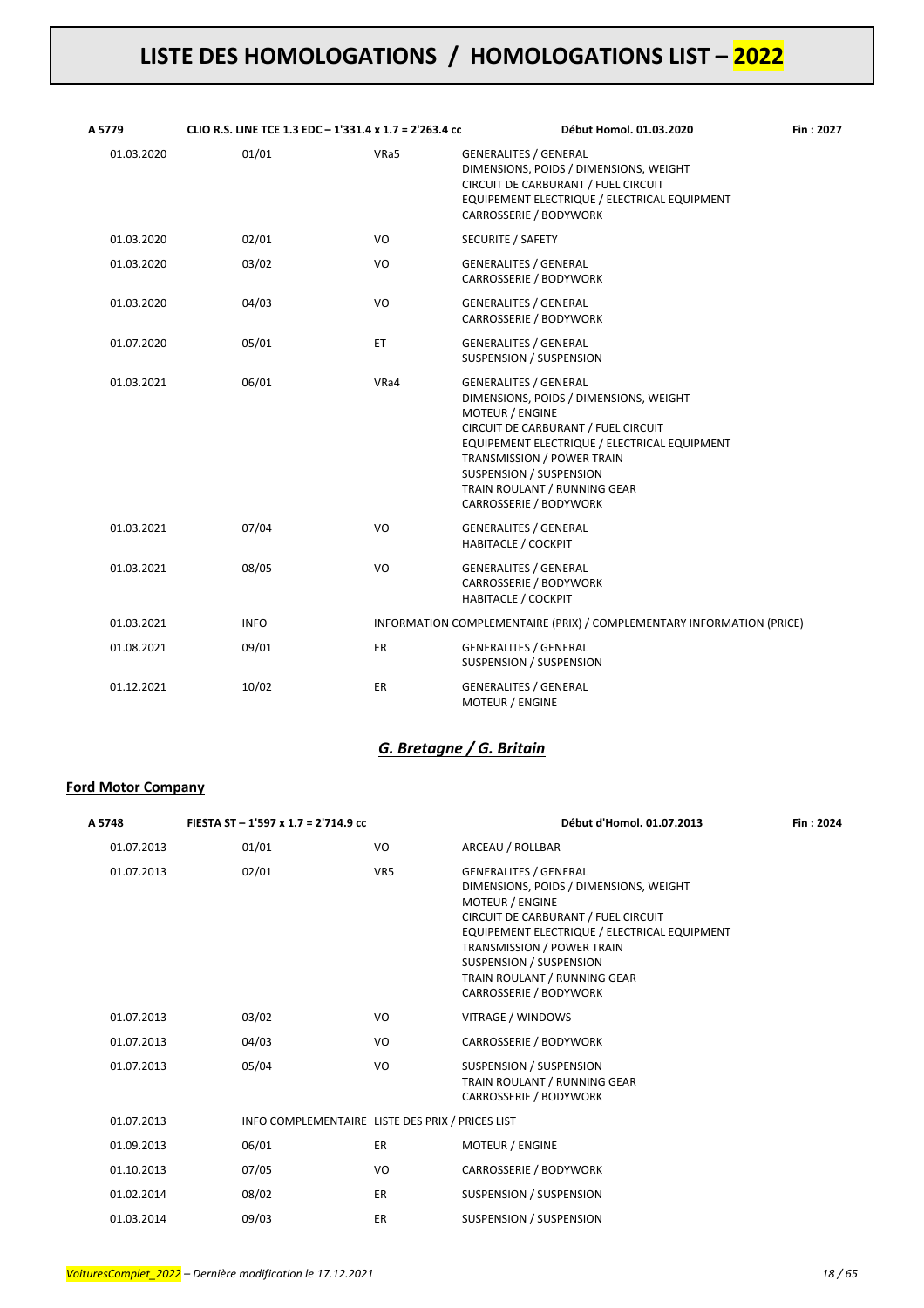| 01.04.2014 | 10/04       | ER  | TRANSMISSION / POWER TRAIN                                                                                                 |
|------------|-------------|-----|----------------------------------------------------------------------------------------------------------------------------|
| 01.04.2014 | 11/06       | VO  | TRAIN ROULANT / RUNNING GEAR<br>CARROSSERIE / BODYWORK                                                                     |
| 01.04.2014 | 12/05       | ER  | MOTEUR / ENGINE                                                                                                            |
| 01.12.2014 | 13/01       | VF  | MOTEUR / ENGINE                                                                                                            |
| 01.04.2015 | 14/01       | ЕT  | MOTEUR / ENGINE                                                                                                            |
| 01.05.2015 | 15/06       | ER  | SUSPENSION / SUSPENSION<br>CARROSSERIE / BODYWORK                                                                          |
| 01.07.2015 | 16/07       | ER  | MOTEUR / ENGINE<br>CARROSSERIE / BODYWORK                                                                                  |
| 01.10.2015 | 17/02       | VF  | MOTEUR / ENGINE                                                                                                            |
| 01.01.2016 | 18/08       | ER  | MOTEUR / ENGINE                                                                                                            |
| 01.01.2016 | 19/01       | ERJ | MOTEUR / ENGINE<br>TRANSMISSION / POWER TRAIN                                                                              |
| 01.04.2016 | 20/09       | ER  | <b>MOTEUR / ENGINE</b>                                                                                                     |
| 01.04.2016 | 21/03       | VF  | SUSPENSION / SUSPENSION                                                                                                    |
| 01.04.2016 | 22/10       | ER  | <b>GENERALITES / GENERAL</b>                                                                                               |
| 01.04.2016 | 23/02       | ERJ | MOTEUR / ENGINE<br>SUSPENSION / SUSPENSION<br>CARROSSERIE / BODYWORK                                                       |
| 01.07.2016 | 24/07       | VO  | CARROSSERIE / BODYWORK                                                                                                     |
| 01.09.2016 | 25/11       | ER  | TRAIN ROULANT / RUNNING GEAR                                                                                               |
| 01.10.2016 | 26/03       | ERJ | TRAIN ROULANT / RUNNING GEAR                                                                                               |
| 01.01.2017 |             |     | INFORMATION COMPLEMENTAIRE DISPONIBILITE / COMPLEMENTARY INFORMATION AVAILABILITY                                          |
| 01.04.2017 | 27/08       | VO  | TRANSMISSION / POWER TRAIN<br>TRAIN ROULANT / RUNNING GEAR                                                                 |
| 01.04.2017 | 28/04       | ERJ | MOTEUR / ENGINE                                                                                                            |
| 01.04.2017 | 29/09       | VO  | CARROSSERIE / BODYWORK                                                                                                     |
| 01.05.2017 | 30/12       | ER  | CIRCUIT DE CARBURANT / FUEL CIRCUIT                                                                                        |
| 01.07.2017 | 31/10       | VO  | CARROSSERIE / BODYWORK                                                                                                     |
| 01.11.2017 | 32/13       | ER  | <b>MOTEUR /ENGINE</b>                                                                                                      |
| 01.11.2017 | <b>INFO</b> |     | INFORMATION COMPLEMENTAIRE (PRIX) / COMPLEMENTARY INFORMATION (PRICE)                                                      |
| 01.04.2018 | 33/11       | VO  | CARROSSERIE / BODYWORK                                                                                                     |
| 01.05.2018 | 34/04       | VF  | MOTEUR / ENGINE                                                                                                            |
| 01.07.2018 | 35/12       | VO  | CARROSSERIE / BODYWORK                                                                                                     |
| 01.01.2019 | 36/05       | VF  | <b>MOTEUR / ENGINE</b>                                                                                                     |
| 01.03.2019 | <b>INFO</b> |     | INFORMATION COMPLEMENTAIRE (PRIX) / COMPLEMENTARY INFORMATION (PRICE)                                                      |
| 01.04.2019 | 37/14       | ER  | MOTEUR / ENGINE                                                                                                            |
| 01.07.2019 | 38/06       | VF  | MOTEUR / ENGINE                                                                                                            |
| 01.08.2019 | 39/05       | ERJ | MOTEUR / ENGINE<br>EQUIPEMENT ELECTRIQUE / ELECTRICAL EQUIPMENT<br>SUSPENSION / SUSPENSION<br>TRAIN ROULANT / RUNNING GEAR |
| 01.08.2019 | <b>INFO</b> |     | INFORMATION COMPLEMENTAIRE (PRIX) / COMPLEMENTARY INFORMATION (PRICE)                                                      |
| 01.03.2020 | 40/15       | ER  | MOTEUR / ENGINE                                                                                                            |
| 01.03.2020 | <b>INFO</b> |     | INFORMATION COMPLEMENTAIRE (PRIX) / COMPLEMENTARY INFORMATION (PRICE)                                                      |
| 01.06.2021 | 41/13       | VO  | CARROSSERIE / BODYWORK                                                                                                     |
| 01.06.2021 | <b>INFO</b> |     | INFORMATION COMPLEMENTAIRE (PRIX) / COMPLEMENTARY INFORMATION (PRICE)                                                      |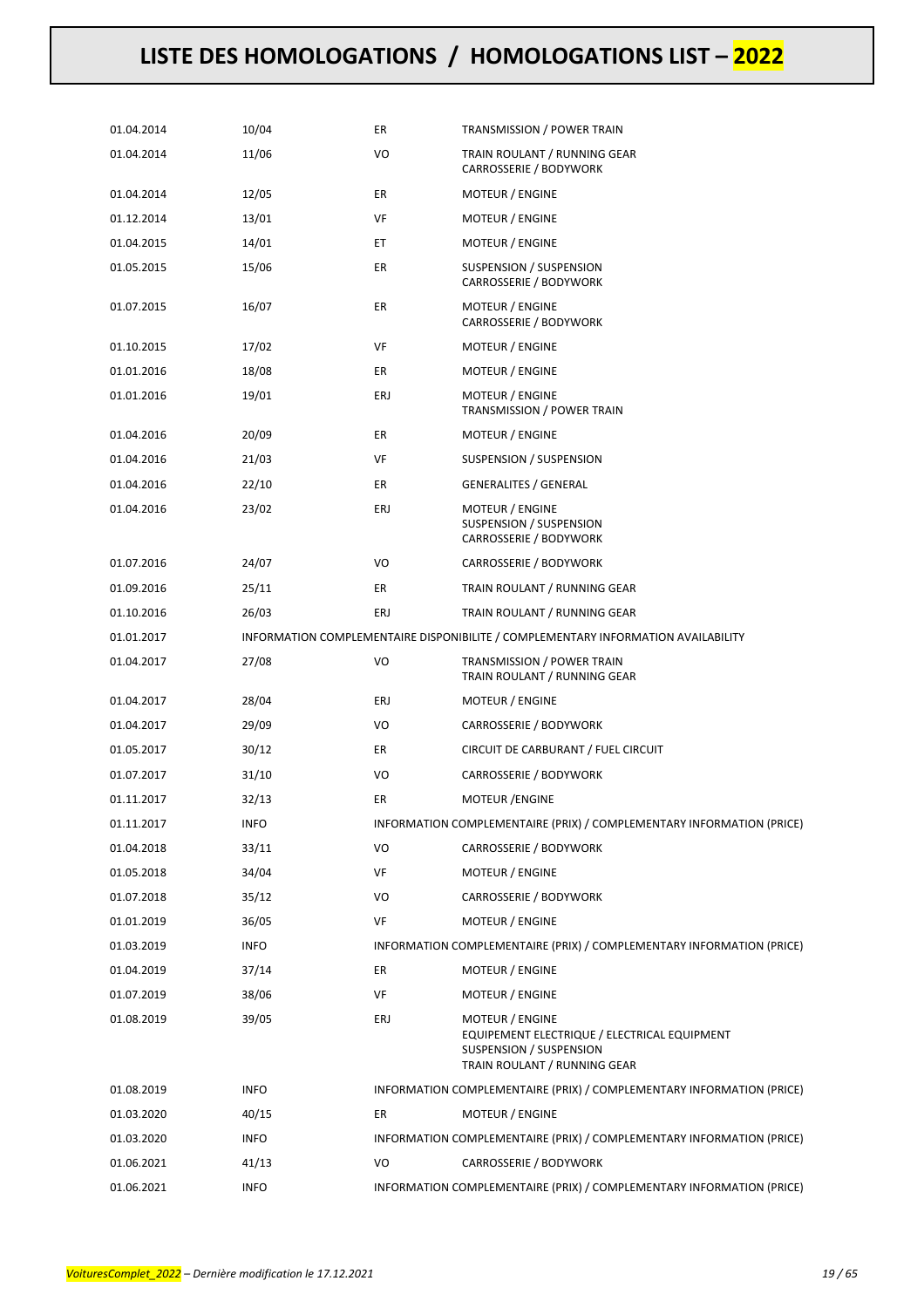| A 5762     | FIESTA 1.0 ECOBOOST 140 PS - 999.4 x 1.7 = 1'698.98 cc |                   | Début d'Homol. 01.05.2015                                                                                                                                                                                                                                                 | Fin: 2023 |
|------------|--------------------------------------------------------|-------------------|---------------------------------------------------------------------------------------------------------------------------------------------------------------------------------------------------------------------------------------------------------------------------|-----------|
| 01.05.2015 | 01/01                                                  | VR <sub>2</sub> B | <b>GENERALITES / GENERAL</b><br>DIMENSIONS, POIDS / DIMENSIONS, WEIGHT<br>MOTEUR / ENGINE<br>CIRCUIT DE CARBURANT / FUEL CIRCUIT<br>EQUIPEMENT ELECTRIQUE / ELECTRICAL EQUIPMENT<br>TRANSMISSION / POWER TRAIN<br>SUSPENSION / SUSPENSION<br>TRAIN ROULANT / RUNNING GEAR |           |
| 01.05.2015 | 02/01                                                  | VO                | MOTEUR / ENGINE                                                                                                                                                                                                                                                           |           |
| 01.07.2015 | 03/02                                                  | VR <sub>2</sub> B | <b>GENERALITES / GENERAL</b><br><b>MOTEUR / ENGINE</b><br>SUSPENSION / SUSPENSION                                                                                                                                                                                         |           |
| 01.10.2015 | 04/01                                                  | ER                | MOTEUR / ENGINE                                                                                                                                                                                                                                                           |           |
| 01.10.2015 | 05/03                                                  | VR <sub>2</sub> B | <b>GENERALITES / GENERAL</b><br>TRAIN ROULANT / RUNNING GEAR                                                                                                                                                                                                              |           |
| 01.04.2016 | 06/04                                                  | VR <sub>2</sub> B | <b>GENERALITES / GENERAL</b><br>MOTEUR / ENGINE<br>CIRCUIT DE CARBURANT / FUEL CIRCUIT                                                                                                                                                                                    |           |
| 01.05.2016 |                                                        |                   | INFORMATION COMPLEMENTAIRE DISPONIBILITE / COMPLEMENTARY INFORMATION AVAILABILITY                                                                                                                                                                                         |           |
| 01.11.2016 | 07/05                                                  | VR <sub>2</sub> B | <b>GENERALITES / GENERAL</b><br>SUSPENSION / SUSPENSION                                                                                                                                                                                                                   |           |
| 01.04.2017 | 08/06                                                  | VR <sub>2</sub> B | <b>GENERALITES / GENERAL</b><br>MOTEUR / ENGINE<br>SUSPENSION / SUSPENSION                                                                                                                                                                                                |           |
| 01.07.2017 | 09/07                                                  | VR <sub>2</sub> B | <b>GENERALITES / GENERAL</b><br>TRANSMISSION / POWER TRAIN<br>TRAIN ROULANT / RUNNING GEAR                                                                                                                                                                                |           |
| 01.08.2017 | 10/08                                                  | VR <sub>2</sub> B | <b>GENERALITES / GENERAL</b><br>MOTEUR / ENGINE                                                                                                                                                                                                                           |           |
| 01.01.2018 | 11/01                                                  | ET                | <b>GENERALITES / GENERAL</b><br>MOTEUR / ENGINE                                                                                                                                                                                                                           |           |
| 01.01.2018 | 12/09                                                  | VR <sub>2</sub> B | <b>GENERALITES / GENERAL</b><br><b>MOTEUR / ENGINE</b>                                                                                                                                                                                                                    |           |
| A 5770     | FIESTA 1.0L - 998.8 x 1.7 = 1'698cc                    |                   | Début d'Homol. 01.01.2017                                                                                                                                                                                                                                                 | Fin: 2024 |
| 01.11.2017 | 01/01                                                  | ER                | <b>GENERALITES / GENERAL</b><br>DIMENSIONS, POIDS / DIMENSIONS, WEIGHT<br>MOTEUR / ENGINE<br>TRAIN ROULANT / RUNNING GEAR<br>CARROSSERIE / BODYWORK                                                                                                                       |           |
|            |                                                        |                   | ********************                                                                                                                                                                                                                                                      |           |
| 01.01.2017 | 400/01                                                 | <b>WRC</b>        | VARIANTE KIT WRC 2017                                                                                                                                                                                                                                                     |           |
| 01.01.2017 | 401/01                                                 | VO                | VITRAGE / WINDOWS                                                                                                                                                                                                                                                         |           |
| 01.01.2017 | 402/02                                                 | VO                | EQUIPEMENT ELECTRIQUE / ELECTRICAL EQUIPMENT<br>TRANSMISSION / POWER TRAIN<br>SUSPENSION / SUSPENSION<br>TRAIN ROULANT / RUNNING GEAR<br>CARROSSERIE / BODYWORK                                                                                                           |           |
| 01.02.2017 | 403/01                                                 | ER                | MOTEUR / ENGINE<br>EQUIPEMENT ELECTRIQUE / ELECTRICAL EQUIPMENT<br>TRAIN ROULANT / RUNNING GEAR<br>CARROSSERIE / BODYWORK                                                                                                                                                 |           |
| 01.02.2017 | 404/02                                                 | ER                | SUSPENSION / SUSPENSION                                                                                                                                                                                                                                                   |           |
| 01.03.2017 | 405/03                                                 | VO                | TRANSMISSION / POWER TRAIN<br>SUSPENSION / SUSPENSION<br>TRAIN ROULANT / RUNNING GEAR                                                                                                                                                                                     |           |
| 01.03.2017 | 406/03                                                 | ER                | MOTEUR / ENGINE                                                                                                                                                                                                                                                           |           |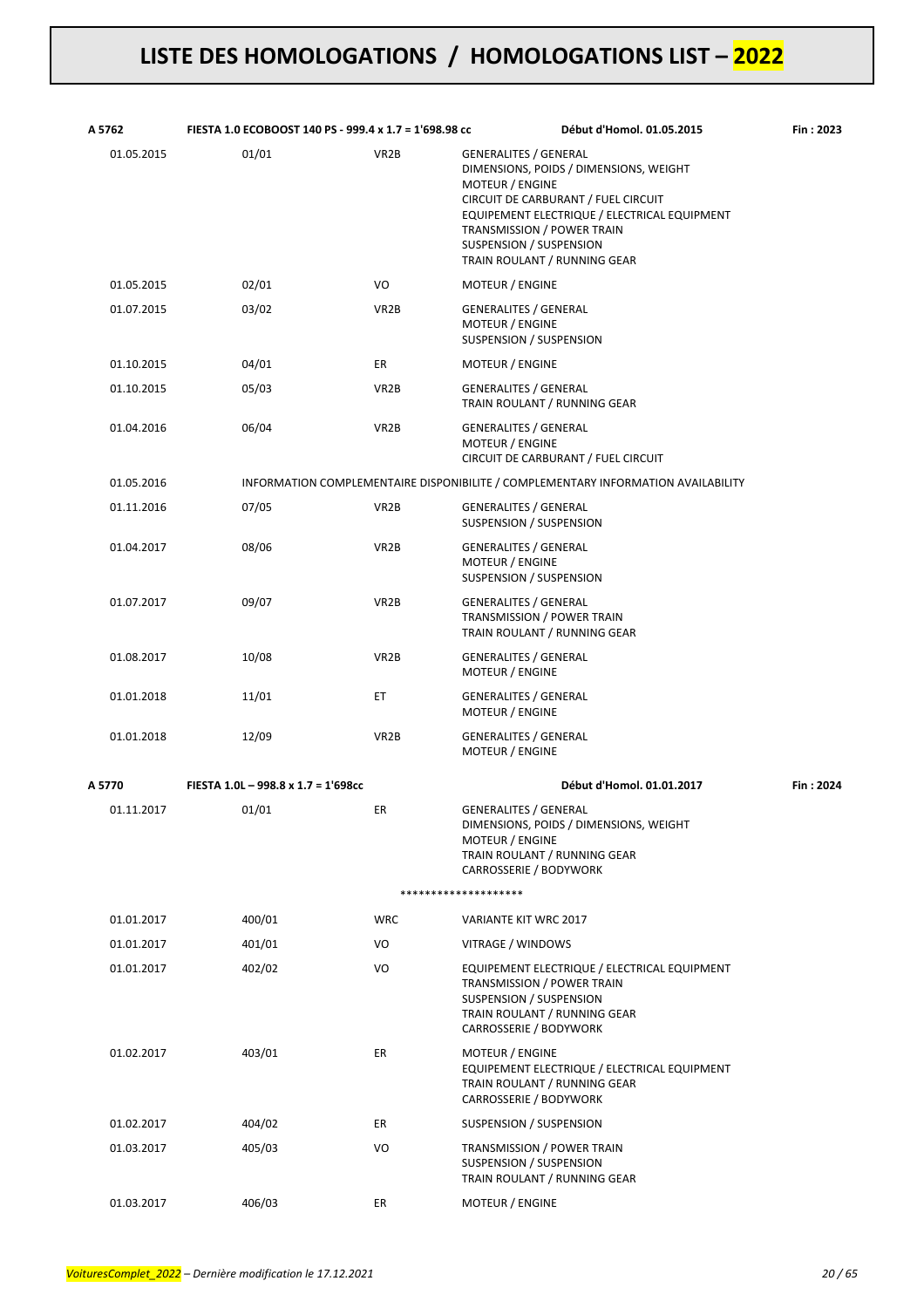| 01.04.2017 | 407/04      | ER  | MOTEUR / ENGINE<br>TRANSMISSION / POWER TRAIN                                                                                     |
|------------|-------------|-----|-----------------------------------------------------------------------------------------------------------------------------------|
| 01.04.2017 | 408/05      | ER  | TRANSMISSION / POWER TRAIN                                                                                                        |
| 01.04.2017 | 409/04      | VO  | SUPPORTS SIEGES / SEATS SUPPORTS                                                                                                  |
| 01.05.2017 | 410/05      | VO  | TRANSMISSION / POWER TRAIN                                                                                                        |
| 01.06.2017 | 411/06      | ER  | CARROSSERIE / BODYWORK                                                                                                            |
| 01.06.2017 | 412/06      | VO  | TRAIN ROULANT / RUNNING GEAR                                                                                                      |
| 01.07.2017 | 413/07      | VO  | TRAIN ROULANT / RUNNING GEAR                                                                                                      |
| 01.07.2017 | 414/08      | VO  | TRANSMISSION / POWER TRAIN<br>SUSPENSION / SUSPENSION<br>TRAIN ROULANT / RUNNING GEAR<br>CARROSSERIE / BODYWORK                   |
| 01.07.2017 | 415/07      | ER  | MOTEUR / ENGINE                                                                                                                   |
| 01.07.2017 | 416/09      | VO  | VITRAGE / WINDOWS                                                                                                                 |
| 01.08.2017 | 417/10      | VO  | CARROSSERIE / BODYWORK                                                                                                            |
| 01.08.2017 | 418/01      | VF  | MOTEUR / ENGINE                                                                                                                   |
| 01.09.2017 | 419/08      | ER  | MOTEUR / ENGINE                                                                                                                   |
| 01.09.2017 | 420/01      | ERJ | <b>MOTEUR / ENGINE</b>                                                                                                            |
| 01.10.2017 | 421/11      | VO  | EQUIPEMENT ELECTRIQUE / ELECTRICAL EQUIPMENT<br>SUSPENSION / SUSPENSION<br>TRAIN ROULANT / RUNNING GEAR<br>CARROSSERIE / BODYWORK |
| 01.10.2017 | 422/02      | ERJ | SUSPENSION / SUSPENSION                                                                                                           |
| 01.11.2017 | <b>INFO</b> |     | INFORMATION COMPLEMENTAIRE / COMPLEMENTARY INFORMATION                                                                            |
| 01.11.2017 | 423/09      | ER  | CARROSSERIE / BODYWORK                                                                                                            |
|            |             |     |                                                                                                                                   |
| 01.11.2017 | <b>INFO</b> |     | INFORMATION COMPLEMENTAIRE / COMPLEMENTARY INFORMATION                                                                            |
| 01.12.2017 | 424/03      | ERJ | <b>GENERALITES / GENERAL</b><br>TRANSMISSION / POWER TRAIN                                                                        |
| 01.12.2017 | 425/04      | ERJ | <b>GENERALITES / GENERAL</b><br>TRANSMISSION / POWER TRAIN<br>CARROSSERIE / BODYWORK                                              |
| 01.01.2018 | 426/10      | ER  | <b>GENERALITES / GENERAL</b><br>MOTEUR / ENGINE                                                                                   |
| 01.02.2018 | 427/12      | VO  | <b>GENERALITES / GENERAL</b>                                                                                                      |
| 01.02.2018 | 428/11      | ER  | <b>GENERALITES / GENERAL</b><br><b>MOTEUR / ENGINE</b>                                                                            |
| 01.03.2018 | 429/13      | VO  | TRANSMISSION / POWER TRAIN<br>TRAIN ROULANT / RUNNING GEAR<br>CARROSSERIE / BODYWORK                                              |
| 01.04.2018 | 430/05      | ERJ | <b>GENERALITES / GENERAL</b><br>MOTEUR / ENGINE                                                                                   |
| 01.04.2018 | 430/05      | ERJ | <b>GENERALITES / GENERAL</b><br>MOTEUR / ENGINE                                                                                   |
| 01.07.2018 | 431/12      | ER  | <b>GENERALITES / GENERAL</b><br>MOTEUR / ENGINE                                                                                   |
| 01.07.2018 | 432/14      | VO  | <b>GENERALITES / GENERAL</b><br>CARROSSERIE / BODYWORK                                                                            |
| 01.07.2018 | 433/13      | ER  | <b>GENERALITES / GENERAL</b><br>TRANSMISSION / POWER TRAIN                                                                        |
| 01.07.2018 | 434/14      | ER  | <b>GENERALITES / GENERAL</b><br>CARROSSERIE / BODYWORK                                                                            |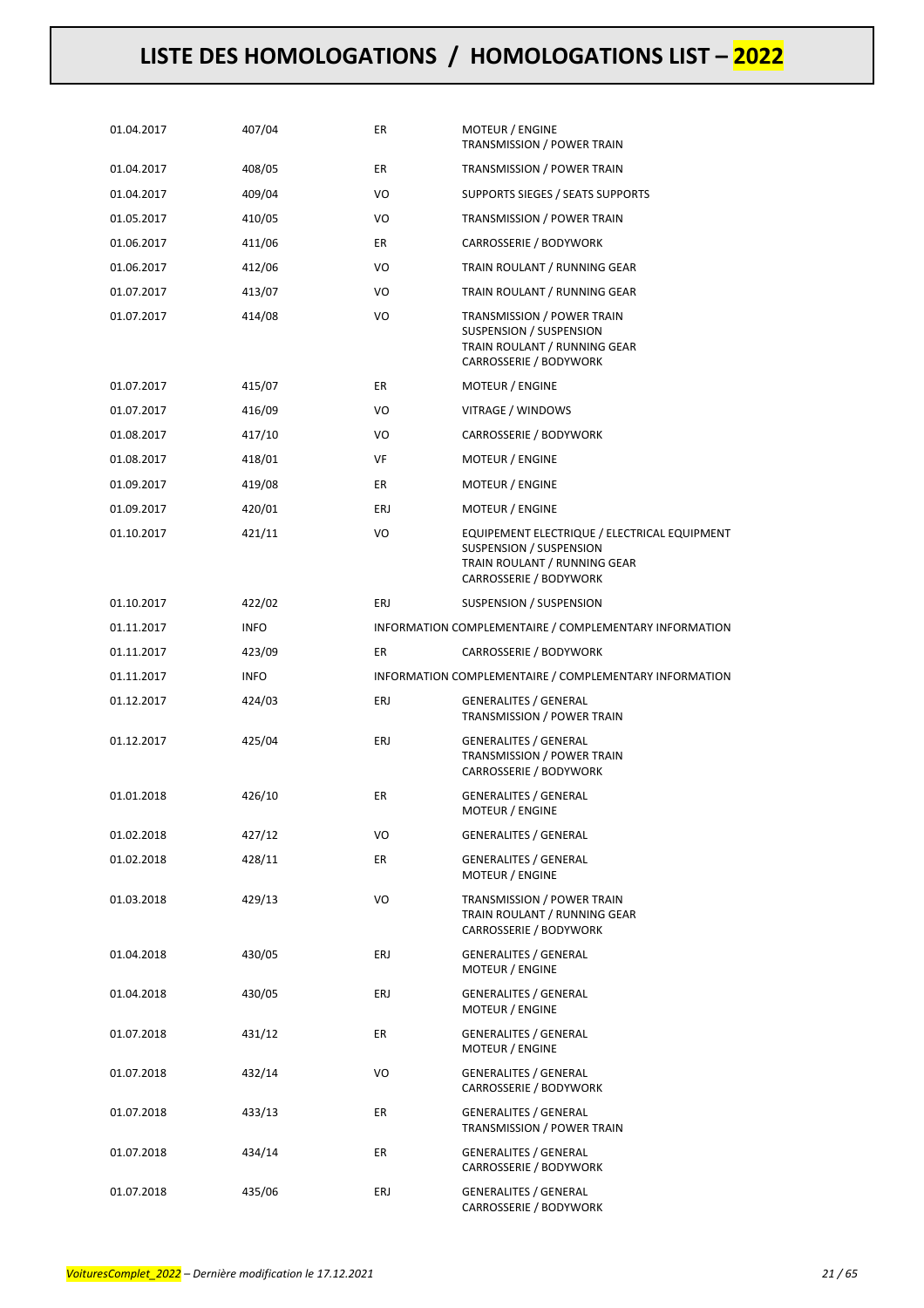| 01.07.2018 | 436/15 | VO  | <b>GENERALITES / GENERAL</b><br>EQUIPEMENT ELECTRIQUE / ELECTRICAL EQUIPMENT<br>SUSPENSION / SUSPENSION<br>CARROSSERIE / BODYWORK |
|------------|--------|-----|-----------------------------------------------------------------------------------------------------------------------------------|
| 01.09.2018 | 437/16 | VO  | <b>GENERALITES / GENERAL</b><br>TRANSMISSION / POWER TRAIN                                                                        |
| 01.09.2018 | 438/17 | VO  | SUPPORTS SIEGES / SEATS SUPPORTS                                                                                                  |
| 01.10.2018 | 439/15 | ER  | MOTEUR / ENGINE                                                                                                                   |
| 01.10.2018 | 440/16 | ER  | TRANSMISSION / POWER TRAIN                                                                                                        |
| 01.10.2018 | 441/18 | VO  | EQUIPEMENT ELECTRIQUE / ELECTRICAL EQUIPMENT<br>SUSPENSION / SUSPENSION<br>CARROSSERIE / BODYWORK                                 |
| 01.11.2018 | 442/19 | VO  | SUSPENSION / SUSPENSION                                                                                                           |
| 01.12.2018 | 443/07 | ERJ | <b>GENERALITES / GENERAL</b><br><b>MOTEUR / ENGINE</b><br>CARROSSERIE / BODYWORK                                                  |
| 01.12.2018 | 444/20 | VO  | <b>GENERALITES / GENERAL</b><br>CARROSSERIE / BODYWORK                                                                            |
| 01.01.2019 | 445/21 | VO  | <b>GENERALITES / GENERAL</b><br>MOTEUR / ENGINE                                                                                   |
| 01.01.2019 | 446/22 | VO  | <b>GENERALITES / GENERAL</b><br>SUSPENSION / SUSPENSION<br>CARROSSERIE / BODYWORK                                                 |
| 01.01.2019 | 447/17 | ER  | <b>GENERALITES / GENERAL</b><br><b>MOTEUR / ENGINE</b><br>CARROSSERIE / BODYWORK                                                  |
| 01.02.2019 | 448/02 | VF  | <b>GENERALITES / GENERAL</b><br>MOTEUR / ENGINE<br>TRANSMISSION / POWER TRAIN                                                     |
| 01.03.2019 | 449/08 | ERJ | CARROSSERIE / BODYWORK                                                                                                            |
| 01.03.2019 | 450/23 | VO  | TRANSMISSION / POWER TRAIN<br>SUSPENSION / SUSPENSION                                                                             |
| 01.04.2019 | 451/24 | VO  | SUPPORTS DE SIEGES / SEATS SUPPORTS                                                                                               |
| 01.07.2019 | 452/09 | ERJ | TRANSMISSION / POWER TRAIN                                                                                                        |
| 01.07.2019 | 453/25 | VO  | <b>GENERALITES / GENERAL</b><br>SUSPENSION / SUSPENSION<br>TRAIN ROULANT / RUNNING GEAR<br>CARROSSERIE / BODYWORK                 |
| 01.08.2019 | 454/10 | ERJ | <b>GENERALITES / GENERAL</b><br>MOTEUR / ENGINE                                                                                   |
| 01.09.2019 | 455/18 | ER  | <b>GENERALITES / GENERAL</b><br>DIMENSIONS, POIDS / DIMENSIONS, WEIGHT<br>CARROSSERIE / BODYWORK                                  |
| 01.09.2019 | 456/26 | VO  | SUPPORTS DE SIEGES / SEATS SUPPORTS                                                                                               |
| 01.10.2019 | 457/11 | ERJ | <b>GENERALITES / GENERAL</b><br>TRANSMISSION / POWER TRAIN<br>SUSPENSION / SUSPENSION                                             |
| 01.10.2019 | 458/27 | VO  | TRAIN ROULANT / RUNNING GEAR                                                                                                      |
| 01.11.2019 | 459/28 | VO  | TRAIN ROULANT / RUNNING GEAR                                                                                                      |
| 01.12.2019 | 460/12 | ERJ | <b>GENERALITES / GENERAL</b><br>MOTEUR / ENGINE                                                                                   |
| 01.01.2020 | 461/29 | VO  | SUSPENSION / SUSPENSION                                                                                                           |
| 01.01.2020 | 462/30 | VO  | SUPPORTS DE SIEGES / SEATS SUPPORTS                                                                                               |
| 01.03.2020 | 463/31 | VO  | TRANSMISSION / POWER TRAIN                                                                                                        |
| 01.10.2020 | 464/13 | ERJ | <b>GENERALITES / GENERAL</b><br>CARROSSERIE / BODYWORK                                                                            |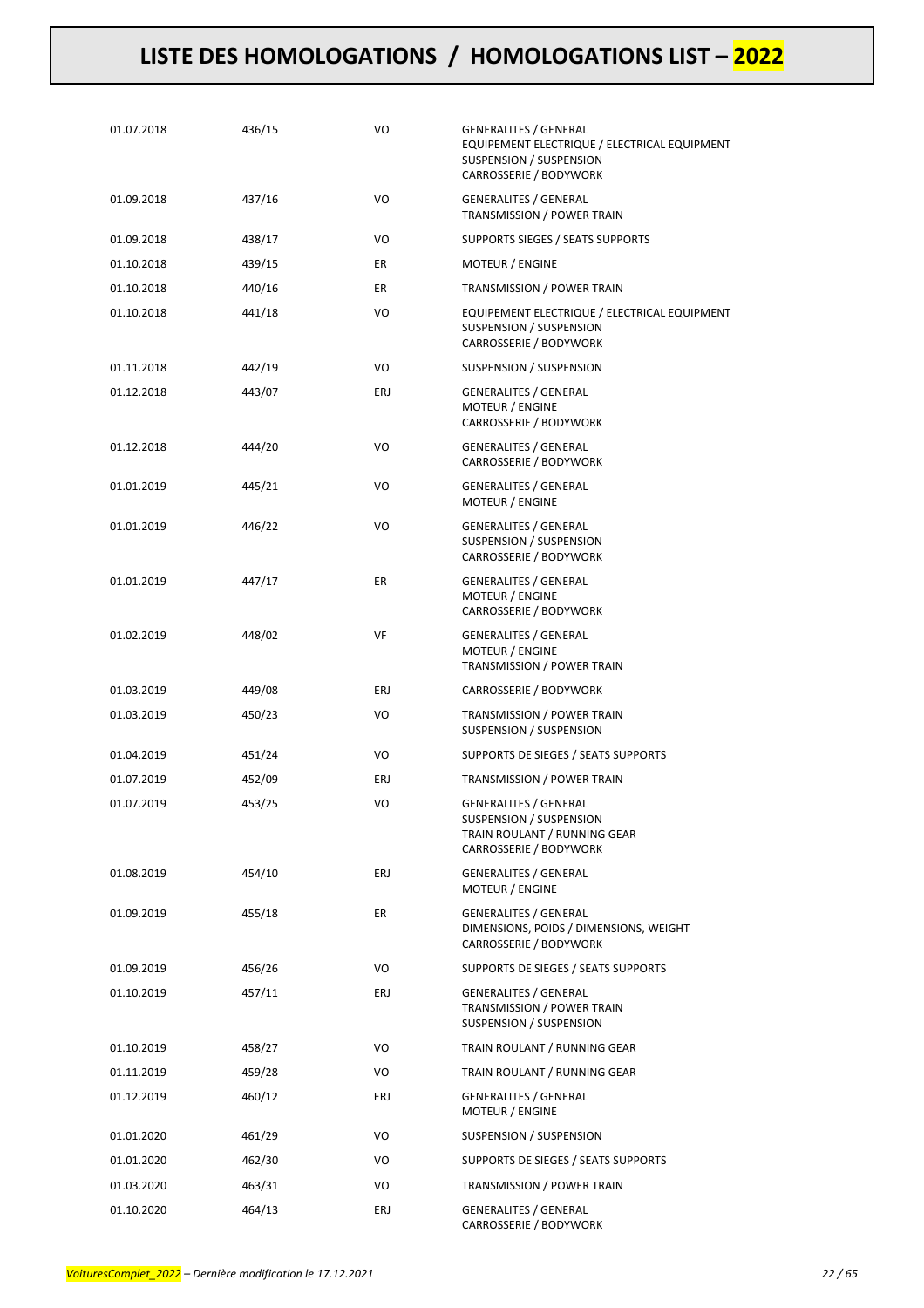| 01.04.2021 | 465/14                                                | ERJ             | <b>GENERALITES / GENERAL</b><br>MOTEUR / ENGINE<br>CIRCUIT DE CARBURANT / FUEL CIRCUIT                                                                                                                                                                                                                     |           |
|------------|-------------------------------------------------------|-----------------|------------------------------------------------------------------------------------------------------------------------------------------------------------------------------------------------------------------------------------------------------------------------------------------------------------|-----------|
| 01.07.2021 | 466/15                                                | ERJ             | <b>GENERALITES / GENERAL</b><br><b>MOTEUR / ENGINE</b>                                                                                                                                                                                                                                                     |           |
| A 5775     | FIESTA 1.0L ST-LINE (140 PS) - 998.8 x 1.7 = 1'698 cc |                 | Début d'Homol. 01.01.2019                                                                                                                                                                                                                                                                                  | Fin: 2026 |
| 01.01.2019 | 01/01                                                 | VR <sub>2</sub> | <b>GENERALITES / GENERAL</b><br>DIMENSIONS, POIDS / DIMENSIONS, WEIGHT<br>MOTEUR / ENGINE<br>CIRCUIT DE CARBURANT / FUEL CIRCUIT<br>EQUIPEMENT ELECTRIQUE / ELECTRICAL EQUIPMENT<br><b>TRANSMISSION / POWER TRAIN</b><br>SUSPENSION / SUSPENSION<br>TRAIN ROULANT / RUNNING GEAR<br>CARROSSERIE / BODYWORK |           |
| 01.01.2019 | 02/01                                                 | VO              | CARROSSERIE / BODYWORK                                                                                                                                                                                                                                                                                     |           |
| 01.01.2019 | 03/02                                                 | VO              | CARROSSERIE / BODYWORK<br>SUPPORTS SIEGES / SEATS BRACKETS                                                                                                                                                                                                                                                 |           |
| 01.01.2019 | <b>INFO</b>                                           |                 | INFORMATION COMPLEMENTAIRE (PRIX) / COMPLEMENTARY INFORMATION (PRICE)                                                                                                                                                                                                                                      |           |
| 01.01.2019 | <b>INFO</b>                                           |                 | INFORMATION COMPLEMENTAIRE (SECURITE) / COMPLEMENTARY INFORMATION (SAFETY)                                                                                                                                                                                                                                 |           |
| 01.03.2019 | 04/03                                                 | VO              | SUPPORTS SIEGES / SEATS BRACKETS                                                                                                                                                                                                                                                                           |           |
| 01.04.2019 | 05/01                                                 | ER              | MOTEUR / ENGINE                                                                                                                                                                                                                                                                                            |           |
| 01.09.2019 | 06/01                                                 | VF              | MOTEUR / ENGINE                                                                                                                                                                                                                                                                                            |           |
| 01.09.2019 | 07/02                                                 | VF              | MOTEUR / ENGINE (ONLY VALID FOR 01/01 VR2)                                                                                                                                                                                                                                                                 |           |
| 01.11.2019 | 08/02                                                 | ER              | CARROSSERIE / BODYWORK                                                                                                                                                                                                                                                                                     |           |
| 01.03.2020 | 09/03                                                 | ER              | DIMENSIONS, POIDS / DIMENSIONS, WEIGHT<br>SUSPENSION / SUSPENSION                                                                                                                                                                                                                                          |           |
| 01.03.2020 | 10/01                                                 | ERJ             | <b>GENERALITES / GENERAL</b><br>TRANSMISSION / POWER TRAIN                                                                                                                                                                                                                                                 |           |
| 01.03.2020 | 11/02                                                 | ERJ             | <b>GENERALITES / GENERAL</b><br>TRANSMISSION / POWER TRAIN<br>SUSPENSION / SUSPENSION                                                                                                                                                                                                                      |           |
| 01.03.2020 | 12/03                                                 | ERJ             | <b>GENERALITES / GENERAL</b><br>SUSPENSION / SUSPENSION                                                                                                                                                                                                                                                    |           |
| 01.03.2020 | 13/04                                                 | ERJ             | GENERALITES / GENERAL<br>CARROSSERIE / BODYWORK                                                                                                                                                                                                                                                            |           |
| 01.03.2020 | 14/01                                                 | ET              | <b>GENERALITES / GENERAL</b><br>CARROSSERIE / BODYWORK                                                                                                                                                                                                                                                     |           |
| 01.03.2020 | 15/04                                                 | VO              | <b>GENERALITES / GENERAL</b><br>EQUIPEMENT ELECTRIQUE / ELECTRICAL EQUIPMENT                                                                                                                                                                                                                               |           |
| 01.03.2020 | 16/01                                                 | VRa5            | <b>GENERALITES / GENERAL</b><br>EQUIPEMENT ELECTRIQUE / ELECTRICAL EQUIPMENT                                                                                                                                                                                                                               |           |
| 01.03.2020 | <b>INFO</b>                                           |                 | INFORMATION COMPLEMENTAIRE (PRIX) / COMPLEMENTARY INFORMATION (PRICE)                                                                                                                                                                                                                                      |           |
| 01.12.2020 | 17/04                                                 | ER              | <b>GENERALITES / GENERAL</b><br>SUSPENSION / SUSPENSION                                                                                                                                                                                                                                                    |           |
| 01.01.2021 | 18/05                                                 | ERJ             | <b>GENERALITES / GENERAL</b><br>TRAIN ROULANT / RUNNING GEAR                                                                                                                                                                                                                                               |           |
| 01.03.2021 | 19/05                                                 | ER              | <b>GENERALITES / GENERAL</b><br><b>MOTEUR / ENGINE</b><br>SUSPENSION / SUSPENSION                                                                                                                                                                                                                          |           |
| 01.03.2021 | 20/06                                                 | ERJ             | <b>GENERALITES / GENERAL</b><br>TRAIN ROULANT / RUNNING GEAR                                                                                                                                                                                                                                               |           |
| 01.03.2021 | <b>INFO</b>                                           |                 | INFORMATION COMPLEMENTAIRE (PRIX) / COMPLEMENTARY INFORMATION (PRICE)                                                                                                                                                                                                                                      |           |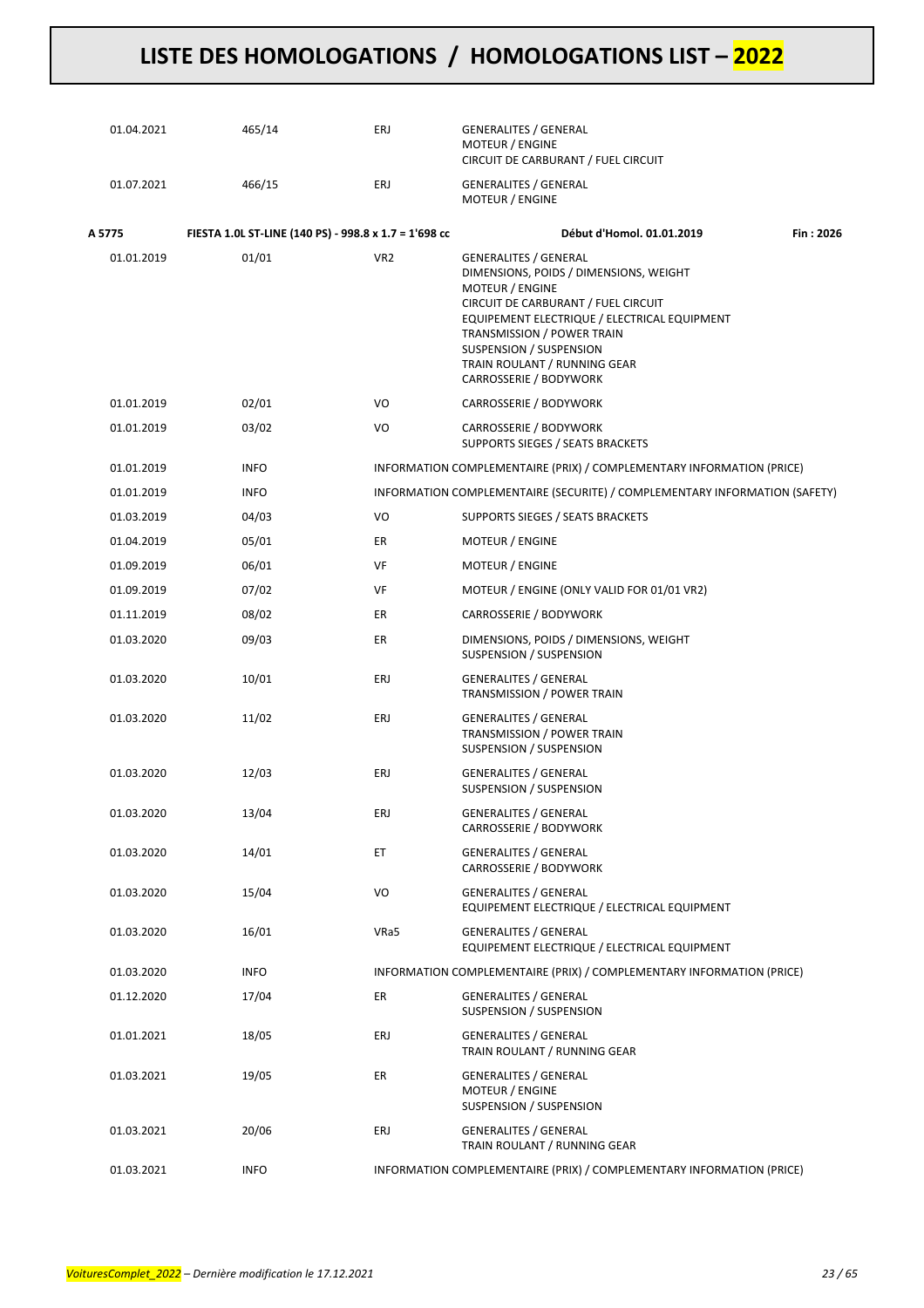#### **A 5775 FIESTA 1.0L ST-LINE (140 PS) - 998.8 x 1.7 = 1'698 cc Début d'Homol. 01.07.2019 Fin : 2026 But Homologation Valid Only for R5**

#### \*\*\*\*\*\*\*\*\*\*\*\*\*\*\*\*\*\*\*\*

| 01.07.2019 | 101/01      | VR5 | VARIANTE RALLYE R5 / R5 RALLY VARIANT                                                                                           |
|------------|-------------|-----|---------------------------------------------------------------------------------------------------------------------------------|
| 01.07.2019 | <b>INFO</b> |     | INFORMATION COMPLEMENTAIRE (PRIX) / COMPLEMENTARY INFORMATION (PRICE)                                                           |
| 01.07.2019 | 102/01      | VO  | VITRAGE / WINDOWS                                                                                                               |
| 01.07.2019 | 103/02      | VO  | CARROSSERIE / BODYWORK                                                                                                          |
| 01.07.2019 | 104/03      | VO  | <b>TRANSMISSION / POWER TRAIN</b><br>TRAIN ROULANT / RUNNING GEAR<br>CARROSSERIE / BODYWORK<br>SUPPORTS SIEGES / SEATS BRACKETS |
| 01.07.2019 | 105/04      | VO  | SUPPORTS SIEGES / SEATS SUPPORTS                                                                                                |
| 01.09.2019 | 106/01      | ER  | SUSPENSION / SUSPENSION                                                                                                         |
| 01.12.2019 | 107/02      | ER  | <b>GENERALITES / GENERAL</b><br>MOTEUR / ENGINE                                                                                 |
| 01.01.2020 | 108/03      | ER  | <b>GENERALITES / GENERAL</b><br>MOTEUR / ENGINE<br>ARCEAU / ROLLBAR                                                             |
| 01.01.2020 | 109/05      | VO  | TRAIN ROULANT / RUNNING GEAR                                                                                                    |
| 01.01.2020 | <b>INFO</b> |     | INFORMATION COMPLEMENTAIRE (PRIX) / COMPLEMENTARY INFORMATION (PRICE)                                                           |
| 01.03.2020 | 110/01      | VF  | <b>GENERALITES / GENERAL</b><br><b>MOTEUR / ENGINE</b>                                                                          |
| 01.07.2020 | 111/04      | ER  | <b>GENERALITES / GENERAL</b><br>TRANSMISSION / POWER TRAIN                                                                      |
| 01.07.2020 | 112/05      | ER  | <b>GENERALITES / GENERAL</b><br><b>MOTEUR / ENGINE</b>                                                                          |
| 01.07.2020 | 113/06      | VO  | <b>GENERALITES / GENERAL</b><br>CARROSSERIE / BODYWORK                                                                          |
| 01.07.2020 | <b>INFO</b> |     | INFORMATION COMPLEMENTAIRE (PRIX) / COMPLEMENTARY INFORMATION (PRICE)                                                           |
| 01.04.2021 | 114/02      | VF  | <b>GENERALITES / GENERAL</b><br>MOTEUR / ENGINE                                                                                 |
| 01.04.2021 | 115/01      | ERJ | <b>GENERALITES / GENERAL</b><br>CARROSSERIE / BODYWORK                                                                          |
| 01.04.2021 | 116/07      | VO  | <b>GENERALITES / GENERAL</b><br>TRAIN ROULANT / RUNNING GEAR                                                                    |
| 01.04.2021 | 117/02      | ERJ | GENERALITES / GENERAL<br><b>MOTEUR / ENGINE</b>                                                                                 |
| 01.04.2021 | <b>INFO</b> |     | INFORMATION COMPLEMENTAIRE (PRIX) / COMPLEMENTARY INFORMATION (PRICE)                                                           |
| 01.07.2021 | 118/03      | ERJ | <b>GENERALITES / GENERAL</b><br>TRANSMISSION / POWER TRAIN<br>TRAIN ROULANT / RUNNING GEAR                                      |
| 01.07.2021 | 119/08      | VO  | <b>GENERALITES / GENERAL</b><br>TRAIN ROULANT / RUNNING GEAR                                                                    |
| 01.07.2021 | <b>INFO</b> |     | INFORMATION COMPLEMENTAIRE (PRIX) / COMPLEMENTARY INFORMATION (PRICE)                                                           |
| 01.08.2021 | 120/04      | ERJ | <b>GENERALITES / GENERAL</b><br><b>MOTEUR / ENGINE</b>                                                                          |

**A 5778 2L GDI I4 GD 098 AB – 1'998.8cc Début d'Homol. 01.07.2019 Fin : 2026 But Homologation Valid Only for Engine**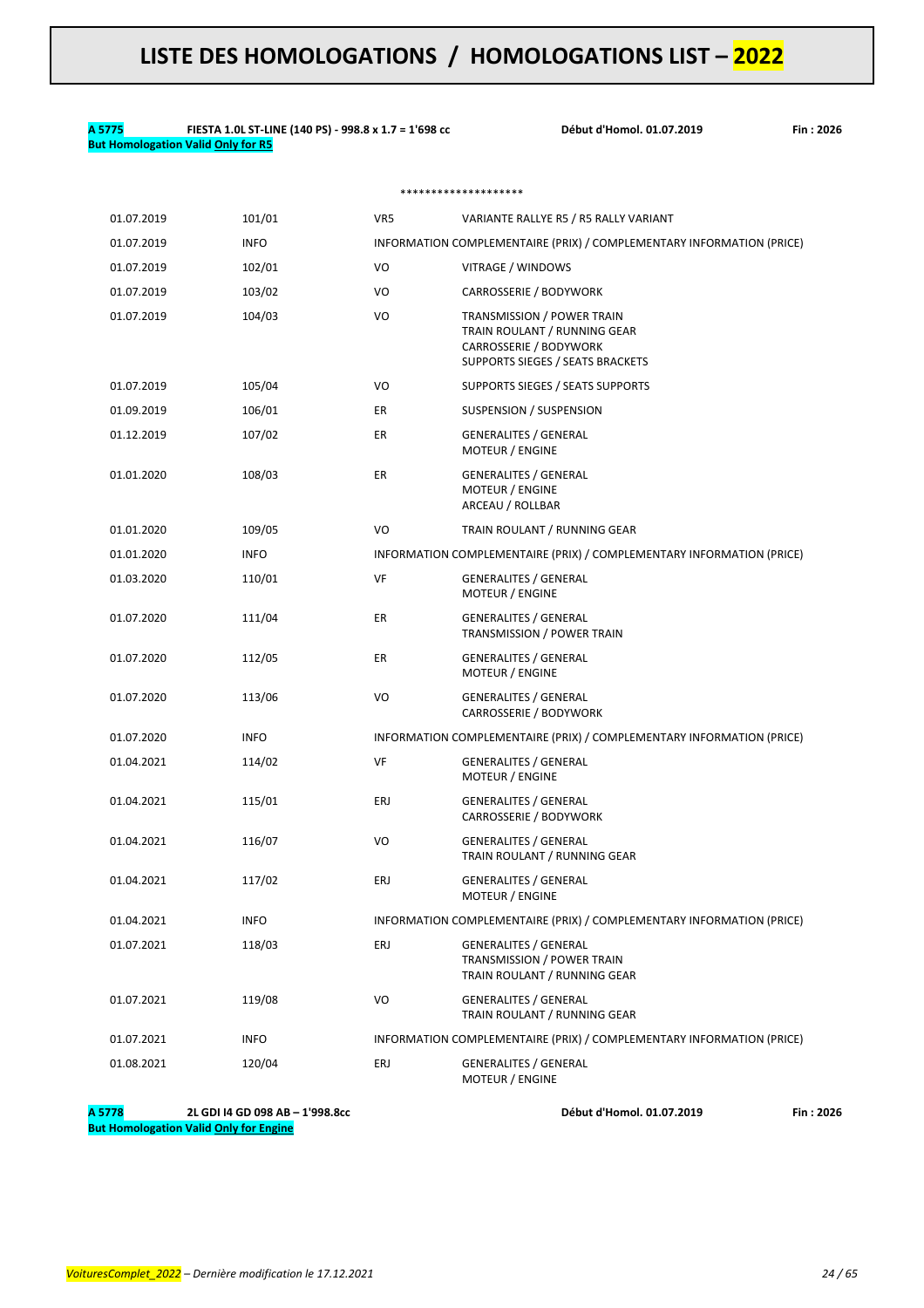| A 5782     | FIESTA ST - 1'496 x 1.7 = 2'544cc |      | Début d'Homol. 01.04.2021                                                                                                                                                                                                                                                                                                                     | Fin: 2028 |
|------------|-----------------------------------|------|-----------------------------------------------------------------------------------------------------------------------------------------------------------------------------------------------------------------------------------------------------------------------------------------------------------------------------------------------|-----------|
| 01.04.2021 | 01/01                             | VRa3 | <b>GENERALITES / GENERAL</b><br>DIMENSIONS, POIDS / DIMENSIONS, WEIGHT<br><b>MOTEUR / ENGINE</b><br>CIRCUIT DE CARBURANT / FUEL CIRCUIT<br>EQUIPEMENT ELECTRIQUE / ELECTRICAL EQUIPMENT<br><b>TRANSMISSION / POWER TRAIN</b><br>SUSPENSION / SUSPENSION<br>TRAIN ROULANT / RUNNING GEAR<br>CARROSSERIE / BODYWORK<br><b>SECURITE / SAFETY</b> |           |
| 01.04.2021 | 02/01                             | VO.  | <b>GENERALITES / GENERAL</b><br>CARROSSERIE / BODYWORK                                                                                                                                                                                                                                                                                        |           |
| 01.04.2021 | 03/02                             | VO   | <b>GENERALITES / GENERAL</b><br>CARROSSERIE / BODYWORK                                                                                                                                                                                                                                                                                        |           |
| 01.04.2021 | <b>INFO</b>                       |      | INFORMATION COMPLEMENTAIRE (PRIX) / COMPLEMENTARY INFORMATION (PRICE)                                                                                                                                                                                                                                                                         |           |

### *Japon / Japan*

#### **Fuji**

| A 5757     | BRZ-1'999.2cc                                         |    |                        | Début d'Homol. 01.07.2014                                                                                         | Fin: 2023 |
|------------|-------------------------------------------------------|----|------------------------|-------------------------------------------------------------------------------------------------------------------|-----------|
| A 5758     | SUB. IMPREZA WRX Sti 2015 - 1'997.8 x 1.7 = 3'396.3cc |    |                        | Début d'Homol. 01.02.2015                                                                                         | Fin: 2027 |
| 01.03.2018 | 01/01                                                 | ET | <b>MOTEUR / ENGINE</b> | <b>GENERALITES / GENERAL</b><br>SUSPENSION / SUSPENSION<br>TRAIN ROULANT / RUNNING GEAR<br>CARROSSERIE / BODYWORK |           |

#### **Honda**

| A 5747     | CIVIC 1.4 SPORT (FK1) - 1'332.6cc |           | Début d'Homol. 01.03.2013                                                                        | Fin: 2023 |
|------------|-----------------------------------|-----------|--------------------------------------------------------------------------------------------------|-----------|
| 01.05.2015 | 01/01                             | ET        | <b>GENERALITES / GENERAL</b><br>DIMENSIONS, POIDS / DIMENSIONS, WEIGHT<br>CARROSSERIE / BODYWORK |           |
|            |                                   |           | ********************                                                                             |           |
| 01.03.2013 | 100/01                            | KS        | SUPER 2000 TOURISME                                                                              |           |
| 01.03.2013 | 101/01                            | VO        | ARCEAU / ROLLBAR                                                                                 |           |
| 01.03.2013 | 102/02                            | VO        | CARROSSERIE / BODYWORK                                                                           |           |
| 01.04.2013 | 103/01                            | ER        | <b>MOTEUR / ENGINE</b>                                                                           |           |
| 01.06.2013 | 104/02                            | <b>ER</b> | CARROSSERIE / BODYWORK                                                                           |           |
| 01.08.2013 | 105/03                            | <b>ER</b> | <b>MOTEUR / ENGINE</b>                                                                           |           |
| 01.11.2013 | 106/04                            | <b>ER</b> | <b>MOTEUR / ENGINE</b>                                                                           |           |
| 01.11.2013 | 107/05                            | <b>ER</b> | <b>MOTEUR / ENGINE</b>                                                                           |           |
|            |                                   |           | ********************                                                                             |           |
| 01.04.2014 | 200/01                            | KS        | VARIANTE KIT SUPER 2000 CIRCUIT                                                                  |           |
| 01.04.2014 | 201/01                            | VO        | ARCEAU / ROLLBAR                                                                                 |           |
| 01.05.2014 | 202/01                            | <b>ER</b> | DIMENSIONS, POIDS / DIMENSIONS, WEIGHT<br>CARROSSERIE / BODYWORK                                 |           |
| 01.06.2014 | 203/02                            | ER        | SUSPENSION / SUSPENSION<br>CARROSSERIE / BODYWORK                                                |           |
| 01.10.2014 | 204/03                            | ER.       | <b>MOTEUR / ENGINE</b>                                                                           |           |
| 01.12.2014 | 205/04                            | <b>ER</b> | <b>MOTEUR / ENGINE</b><br>SUSPENSION / SUSPENSION<br>TRAIN ROULANT / RUNNING GEAR                |           |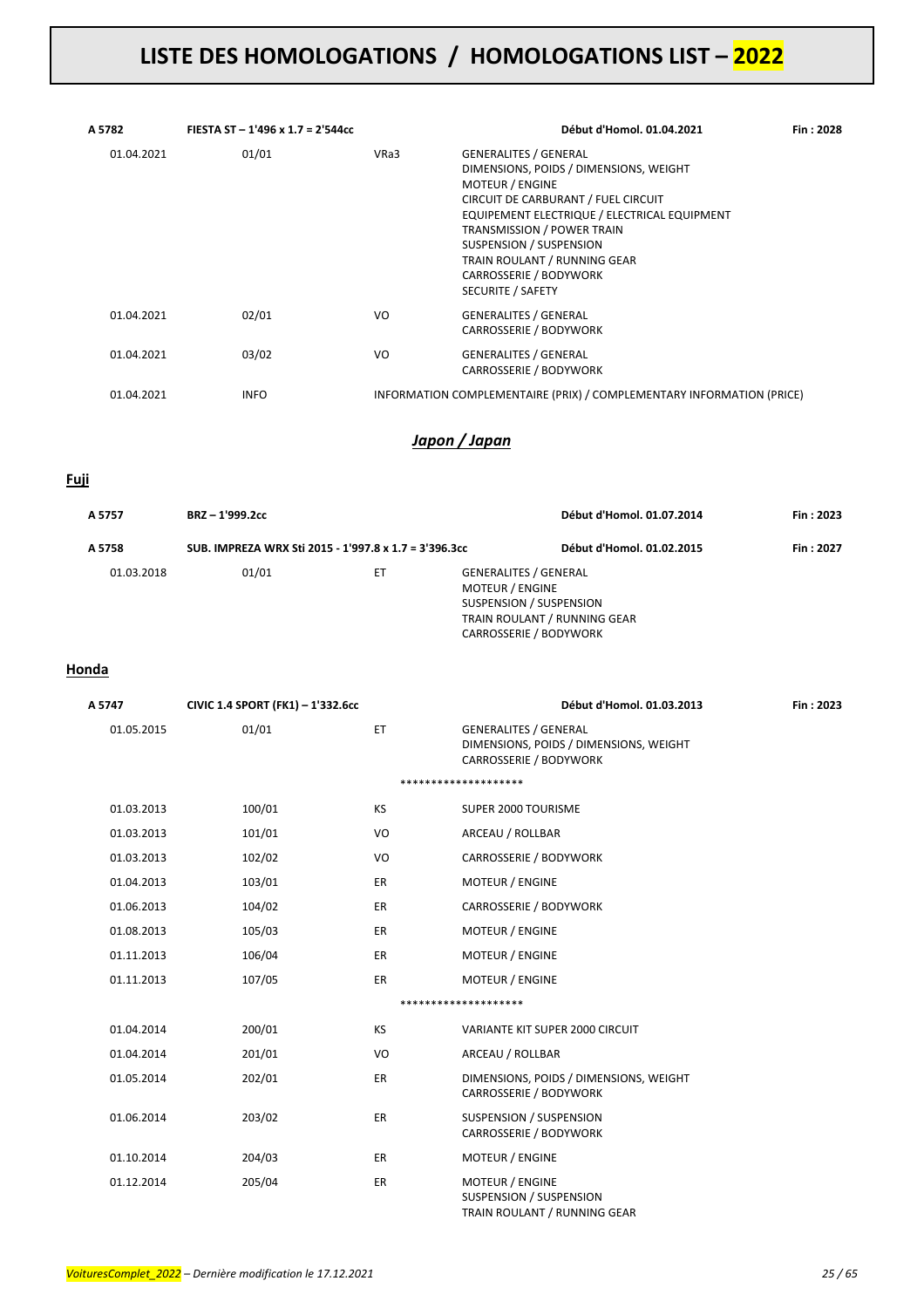| 01.03.2015                      | 206/05                                                                                               | ER   | <b>MOTEUR / ENGINE</b>                                                                                                                                                                                                                |           |
|---------------------------------|------------------------------------------------------------------------------------------------------|------|---------------------------------------------------------------------------------------------------------------------------------------------------------------------------------------------------------------------------------------|-----------|
| 01.03.2015                      | 207/01                                                                                               | VF   | <b>MOTEUR / ENGINE</b>                                                                                                                                                                                                                |           |
| 01.03.2015                      | 207/01                                                                                               | VF   | <b>MOTEUR / ENGINE</b>                                                                                                                                                                                                                |           |
| 01.04.2015                      | 208/02                                                                                               | VO   | ARCEAU / ROLLBAR                                                                                                                                                                                                                      |           |
| 01.05.2015                      | 209/06                                                                                               | ER   | DIMENSIONS, POIDS / DIMENSIONS, WEIGHT<br>CARROSSERIE / BODYWORK                                                                                                                                                                      |           |
| 01.05.2015                      | 210/07                                                                                               | ER   | CARROSSERIE / BODYWORK                                                                                                                                                                                                                |           |
| 01.05.2015                      | 211/08                                                                                               | ER   | <b>MOTEUR / ENGINE</b>                                                                                                                                                                                                                |           |
| 01.09.2015                      | 212/09                                                                                               | ER   | TRAIN ROULANT / RUNNING GEAR                                                                                                                                                                                                          |           |
| 01.12.2015                      | 213/10                                                                                               | ER   | <b>MOTEUR / ENGINE</b>                                                                                                                                                                                                                |           |
| 01.04.2016                      | 214/11                                                                                               | ER   | MOTEUR / ENGINE<br>SUSPENSION / SUSPENSION<br>CARROSSERIE / BODYWORK                                                                                                                                                                  |           |
| 01.04.2016                      | 215/12                                                                                               | ER   | ARCEAU / ROLLBAR                                                                                                                                                                                                                      |           |
| 01.04.2016                      | 216/03                                                                                               | VO   | MOTEUR / ENGINE                                                                                                                                                                                                                       |           |
| 01.04.2016                      | 217/13                                                                                               | ER   | MOTEUR / ENGINE                                                                                                                                                                                                                       |           |
| 01.04.2016                      | 218/14                                                                                               | ER   | CARROSSERIE / BODYWORK<br>SECURITE / SAFETY                                                                                                                                                                                           |           |
| 01.05.2016                      | 219/15                                                                                               | ER   | <b>MOTEUR / ENGINE</b>                                                                                                                                                                                                                |           |
| 01.05.2016                      | 220/16                                                                                               | ER   | MOTEUR / ENGINE                                                                                                                                                                                                                       |           |
| 01.06.2016                      | 221/17                                                                                               | ER   | MOTEUR / ENGINE                                                                                                                                                                                                                       |           |
| 01.12.2016                      | 222/18                                                                                               | ER   | MOTEUR / ENGINE                                                                                                                                                                                                                       |           |
| 01.04.2017                      | 223/19                                                                                               | ER   | SECURITE / SAFETY                                                                                                                                                                                                                     |           |
| 01.04.2017                      | 224/04                                                                                               | VO   | ARCEAU / ROLLBAR                                                                                                                                                                                                                      |           |
|                                 |                                                                                                      |      | ********************                                                                                                                                                                                                                  |           |
| 01.04.2017                      | 300/01                                                                                               | ΚS   | VARIANTE KIT SUPER 2000 CIRCUIT 2017                                                                                                                                                                                                  |           |
| 01.04.2017                      | 301/01                                                                                               | ERJ  | MOTEUR / ENGINE                                                                                                                                                                                                                       |           |
| 01.10.2017                      | 302/01                                                                                               | ER   | MOTEUR / ENGINE                                                                                                                                                                                                                       |           |
| 01.10.2017                      | 303/02                                                                                               | ERJ  | MOTEUR / ENGINE<br>SUSPENSION / SUSPENSION<br>CARROSSERIE / BODYWORK<br>SECURITE / SAFETY                                                                                                                                             |           |
| 01.10.2017                      | 304/03                                                                                               | ERJ  | CARROSSERIE / BODYWORK                                                                                                                                                                                                                |           |
| Mitsubishi                      |                                                                                                      |      |                                                                                                                                                                                                                                       |           |
| A 5718                          | LANCER EVOLUTION X (CZ4A) - 1'998.2 x 1.7 = 3'397cc<br><b>But Homologation Valid Only in Group N</b> |      | Début d'Homol. 01.08.2008                                                                                                                                                                                                             | Fin: 2022 |
| 01.03.2010                      | 01/01                                                                                                | ET   | MOTEUR / ENGINE                                                                                                                                                                                                                       |           |
| <b>Toyota Motor Corporation</b> |                                                                                                      |      |                                                                                                                                                                                                                                       |           |
| A 5742                          | VITZ (NCP131) - 1'500.8cc                                                                            |      | Début d'Homol. 01.06.2012                                                                                                                                                                                                             | Fin: 2023 |
| 01.07.2012                      | 01/01                                                                                                | VR1B | DIMENSIONS, POIDS / DIMENSIONS WEIGHT<br>MOTEUR / ENGINE<br>CIRCUIT CARBURANT / FUEL CIRCUIT<br>EQUIPEMENT ELECTRIQUE / ELECTRICAL EQUIPMENT<br>TRANSMISSION / POWER TRAIN<br>SUSPENSION / SUSPENSION<br>TRAIN ROULANT / RUNNING GEAR |           |

| 01.05.2016 |       |      | INFORMATION COMPLEMENTAIRE DISPONIBILITE / COMPLEMENTARY INFORMATION AVAILABILITY |
|------------|-------|------|-----------------------------------------------------------------------------------|
| 01.01.2018 | 02/02 | VR1B | GENERALITES / GENERAL<br>CIRCUIT CARBURANT / FUEL CIRCUIT                         |

CARROSSERIE / BODYWORK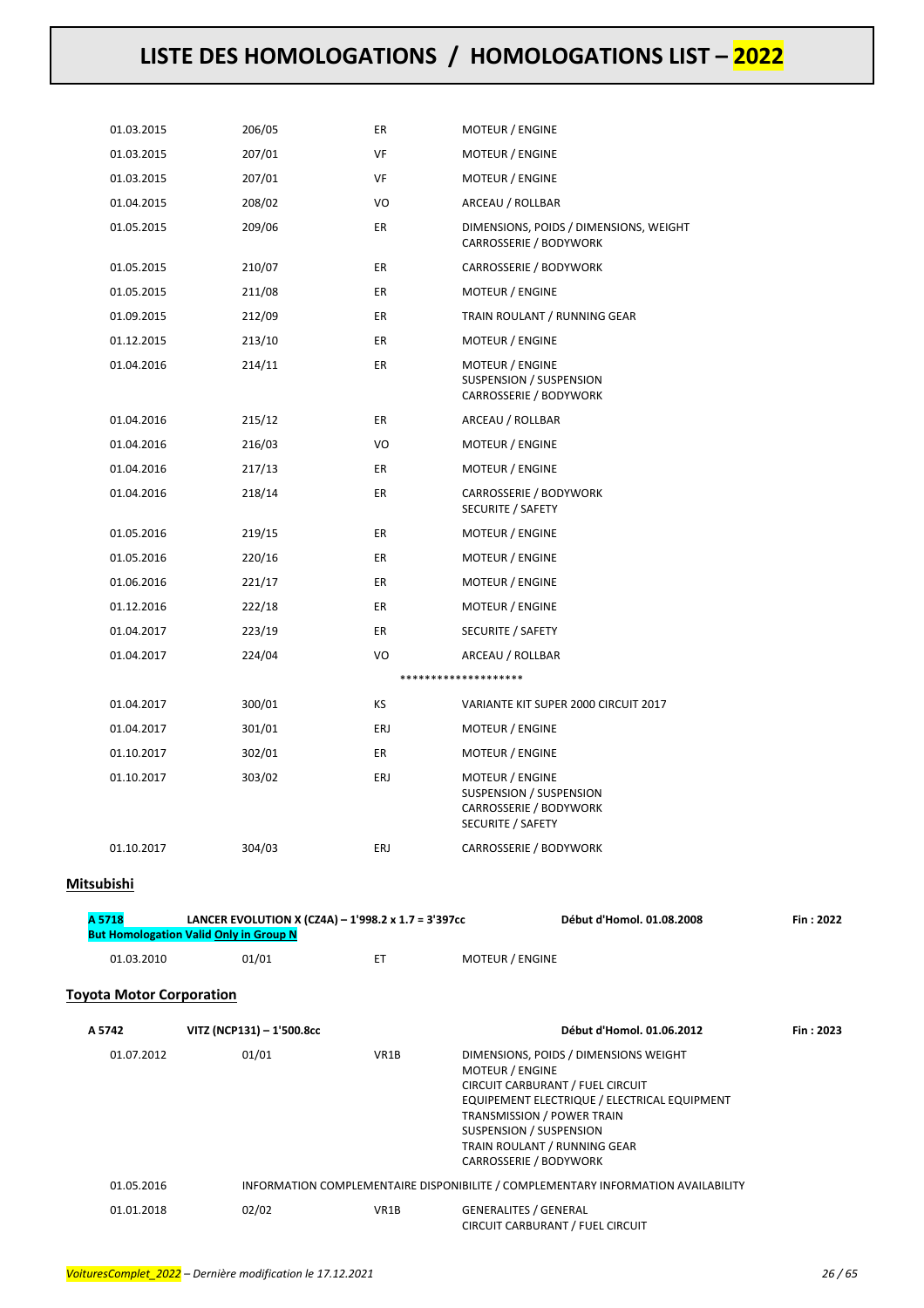| 01.07.2018 | 03/01                      | ER         | CIRCUIT CARBURANT / FUEL CIRCUIT                                                                                                                                                                                                                                                                       |           |
|------------|----------------------------|------------|--------------------------------------------------------------------------------------------------------------------------------------------------------------------------------------------------------------------------------------------------------------------------------------------------------|-----------|
| A 5756     | GT 86 - 1'999.2cc          |            | Début d'Homol. 01.07.2014                                                                                                                                                                                                                                                                              | Fin: 2023 |
| 01.10.2015 | 01/01                      | VO         | ARCEAU / ROLLBAR                                                                                                                                                                                                                                                                                       |           |
| 01.10.2015 | 02/01                      | VR3C       | <b>GENERALITES / GENERAL</b><br>DIMENSIONS, POIDS / DIMENSIONS WEIGHT<br><b>MOTEUR / ENGINE</b><br>CIRCUIT CARBURANT / FUEL CIRCUIT<br>EQUIPEMENT ELECTRIQUE / ELECTRICAL EQUIPMENT<br>TRANSMISSION / POWER TRAIN<br>SUSPENSION / SUSPENSION<br>TRAIN ROULANT / RUNNING GEAR<br>CARROSSERIE / BODYWORK |           |
| 01.10.2015 | 03/02                      | VO         | SUSPENSION / SUSPENSION<br>CARROSSERIE / BODYWORK                                                                                                                                                                                                                                                      |           |
| 01.10.2015 | 04/03                      | VO         | VITRAGE / WINDOWS                                                                                                                                                                                                                                                                                      |           |
| 01.10.2015 | 05/04                      | VO         | CARROSSERIE / BODYWORK                                                                                                                                                                                                                                                                                 |           |
| 01.04.2016 | 06/02                      | VR3C       | SUSPENSION /SUSPENSION<br>TRAIN ROULANT / RUNNING GEAR                                                                                                                                                                                                                                                 |           |
| 01.01.2017 |                            |            | INFORMATION COMPLEMENTAIRE DISPONIBILITE / COMPLEMENTARY INFORMATION AVAILABILITY                                                                                                                                                                                                                      |           |
| 01.05.2017 | 07/05                      | VO         | CARROSSERIE / BODYWORK                                                                                                                                                                                                                                                                                 |           |
| 01.05.2017 | 08/03                      | VR3C       | <b>GENERALITES / GENERAL</b><br>MOTEUR / ENGINE<br>TRANSMISSION / POWER TRAIN<br>SUSPENSION / SUSPENSION<br>TRAIN ROULANT / RUNNING GEAR<br>CARROSSERIE / BODYWORK                                                                                                                                     |           |
| A 5771     | YARIS (NSP131) - 1'496.1cc |            | Début d'Homol. 01.01.2017                                                                                                                                                                                                                                                                              | Fin: 2027 |
| 01.10.2017 | 01/01                      | ER.        | CARROSSERIE / BODYWORK                                                                                                                                                                                                                                                                                 |           |
| 01.10.2017 |                            |            | INFORMATION COMPLEMENTAIRE DATE LIMITE DE VALIDITE / COMPLEMENTARY VALIDITY EXPIRATION DATE                                                                                                                                                                                                            |           |
|            |                            |            |                                                                                                                                                                                                                                                                                                        |           |
|            |                            |            | ********************                                                                                                                                                                                                                                                                                   |           |
| 01.01.2017 | 400/01                     | <b>WRC</b> | <b>VARIANTE KIT WRC 2017</b>                                                                                                                                                                                                                                                                           |           |
| 01.01.2017 | 401/01                     | VO         | VITRAGE / WINDOWS                                                                                                                                                                                                                                                                                      |           |
| 01.01.2017 | 402/02                     | VO         | EQUIPEMENT ELECTRIQUE / ELECTRICAL EQUIPMENT<br>TRANSMISSION / POWER TRAIN<br>SUSPENSION / SUSPENSION<br>TRAIN ROULANT / RUNNING GEAR<br>CARROSSERIE / BODYWORK                                                                                                                                        |           |
| 01.02.2017 | 403/01                     | ER         | MOTEUR / ENGINE<br>EQUIPEMENT ELECTRIQUE / ELECTRICAL EQUIPMENT<br>TRANSMISSION / POWER TRAIN                                                                                                                                                                                                          |           |
| 01.02.2017 | 404/02                     | ER         | TRAIN ROULANT / RUNNING GEAR                                                                                                                                                                                                                                                                           |           |
| 01.03.2017 | 405/03                     | ER         | MOTEUR / ENGINE                                                                                                                                                                                                                                                                                        |           |
| 01.04.2017 | 406/04                     | ER         | MOTEUR / ENGINE                                                                                                                                                                                                                                                                                        |           |
| 01.04.2017 | 407/03                     | VO         | VITRAGE / WINDOWS                                                                                                                                                                                                                                                                                      |           |
| 01.05.2017 | 408/04                     | VO         | CARROSSERIE / BODYWORK                                                                                                                                                                                                                                                                                 |           |
| 01.07.2017 | 409/01                     | ERJ        | MOTEUR / ENGINE                                                                                                                                                                                                                                                                                        |           |
| 01.07.2017 | 410/02                     | ERJ        | MOTEUR / ENGINE                                                                                                                                                                                                                                                                                        |           |
| 01.07.2017 | 411/05                     | VO         | SUSPENSION / SUSPENSION<br>TRAIN ROULANT / RUNNING GEAR                                                                                                                                                                                                                                                |           |
| 01.08.2017 | 412/06                     | VO         | SUSPENSION / SUSPENSION                                                                                                                                                                                                                                                                                |           |
| 01.09.2017 | 413/05                     | ER         | MOTEUR / ENGINE                                                                                                                                                                                                                                                                                        |           |
| 01.10.2017 | 414/06                     | ER         | <b>GENERALITES / GENERAL</b>                                                                                                                                                                                                                                                                           |           |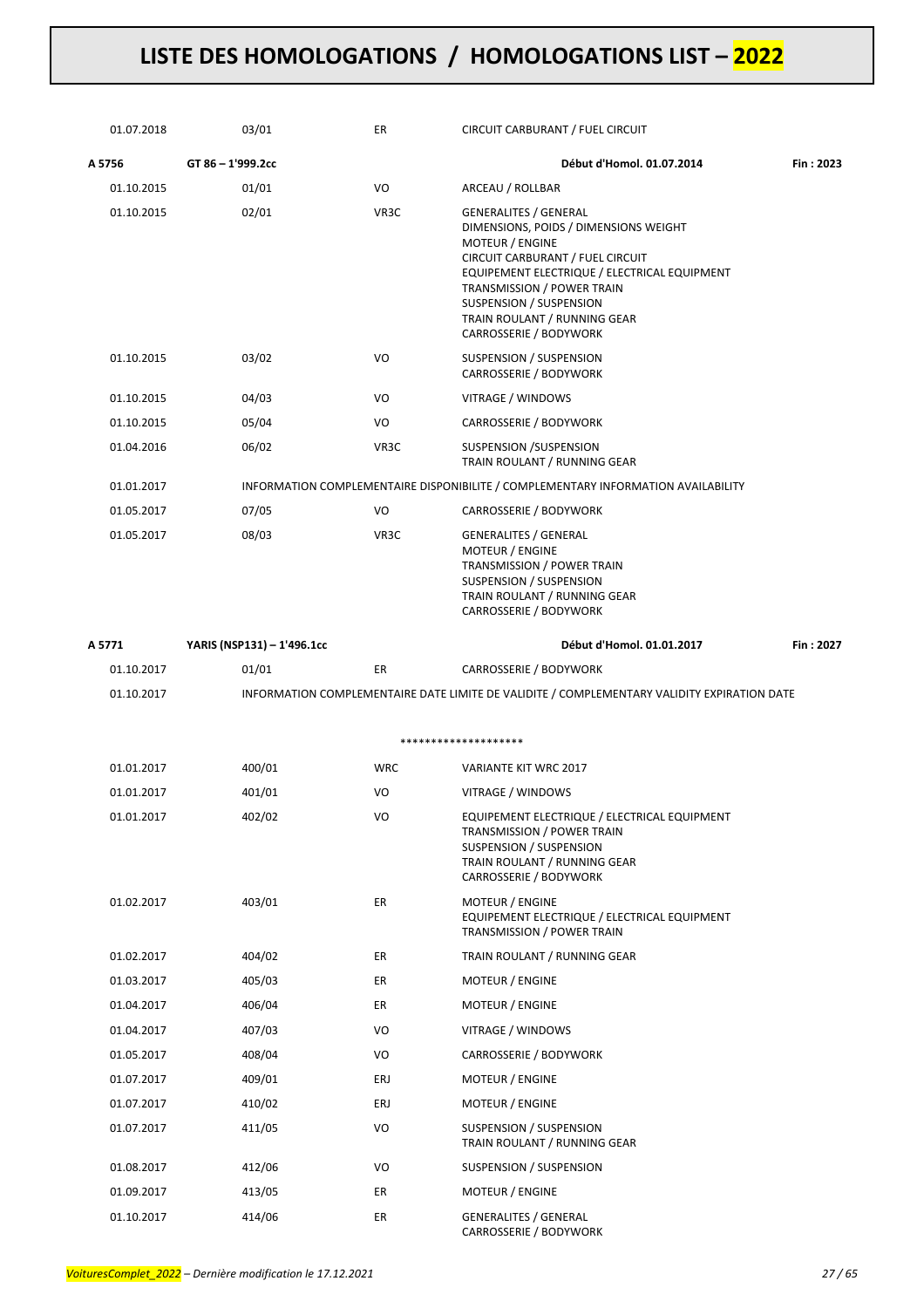| 01.10.2017 |        |     | INFORMATION COMPLEMENTAIRE DATE LIMITE DE VALIDITE / COMPLEMENTARY VALIDITY EXPIRATION DATE                                                               |
|------------|--------|-----|-----------------------------------------------------------------------------------------------------------------------------------------------------------|
| 01.10.2017 | 415/07 | VO  | TRAIN ROULANT / RUNNING GEAR<br>CARROSSERIE / BODYWORK                                                                                                    |
| 01.11.2017 | 416/03 | ERJ | MOTEUR / ENGINE                                                                                                                                           |
| 01.01.2018 | 417/04 | ERJ | CARROSSERIE / BODYWORK                                                                                                                                    |
| 01.01.2018 | 418/08 | VO  | MOTEUR / ENGINE<br>CARROSSERIE / BODYWORK                                                                                                                 |
| 01.01.2018 | 419/07 | ER  | CIRCUIT CARBURANT / FUEL CIRCUIT<br>CARROSSERIE / BODYWORK                                                                                                |
| 01.01.2018 | 420/08 | ER  | <b>MOTEUR / ENGINE</b>                                                                                                                                    |
| 01.01.2018 | 421/09 | ER  | MOTEUR / ENGINE                                                                                                                                           |
| 01.01.2018 | 422/09 | VO  | CARROSSERIE / BODYWORK                                                                                                                                    |
| 01.01.2018 | 423/10 | ER  | TRANSMISSION / POWER TRAIN                                                                                                                                |
| 01.02.2018 | 424/11 | ER  | <b>GENERALITES / GENERAL</b><br>TRANSMISSION / POWER TRAIN                                                                                                |
| 01.02.2018 | 425/12 | ER  | <b>GENERALITES / GENERAL</b><br>MOTEUR / ENGINE                                                                                                           |
| 01.03.2018 | 426/10 | VO  | MOTEUR / ENGINE<br>TRANSMISSION / POWER TRAIN<br>SUSPENSION / SUSPENSION<br>TRAIN ROULANT / RUNNING GEAR<br>CARROSSERIE / BODYWORK                        |
| 01.05.2018 | 427/11 | VO  | CARROSSERIE / BODYWORK                                                                                                                                    |
| 01.07.2018 | 428/13 | ER  | <b>GENERALITES / GENERAL</b><br>MOTEUR / ENGINE                                                                                                           |
| 01.07.2018 | 429/05 | ERJ | <b>GENERALITES / GENERAL</b><br>MOTEUR / ENGINE                                                                                                           |
| 01.07.2018 | 430/12 | VO  | <b>GENERALITES / GENERAL</b><br><b>MOTEUR / ENGINE</b><br><b>SUSPENSION / SUSPENSION</b><br>TRAIN ROULANT / RUNNING GEAR                                  |
| 01.09.2018 | 431/06 | ERJ | <b>GENERALITES / GENERAL</b><br>MOTEUR / ENGINE                                                                                                           |
| 01.10.2018 | 432/13 | VO  | <b>GENERALITES / GENERAL</b><br>MOTEUR / ENGINE<br>EQUIPEMENT ELECTRIQUE / ELECTRICAL EQUIPMENT<br>TRAIN ROULANT / RUNNING GEAR<br>CARROSSERIE / BODYWORK |
| 01.10.2018 | 433/07 | ERJ | MOTEUR / ENGINE                                                                                                                                           |
| 01.01.2019 | 434/14 | VO  | <b>GENERALITES / GENERAL</b><br><b>MOTEUR / ENGINE</b>                                                                                                    |
| 01.01.2019 | 435/15 | VO  | <b>GENERALITES / GENERAL</b><br>CARROSSERIE / BODYWORK                                                                                                    |
| 01.01.2019 | 436/14 | ER  | <b>GENERALITES / GENERAL</b><br>CARROSSERIE / BODYWORK                                                                                                    |
| 01.01.2019 | 437/16 | VO  | <b>GENERALITES / GENERAL</b><br>TRAIN ROULANT / RUNNING GEAR                                                                                              |
| 01.01.2019 | 438/17 | VO  | <b>GENERALITES / GENERAL</b><br>SUPPORTS SIEGES / SEAT BRACKETS                                                                                           |
| 01.01.2019 | 439/15 | ER  | <b>GENERALITES / GENERAL</b><br>MOTEUR / ENGINE<br>CARROSSERIE / BODYWORK                                                                                 |
| 01.03.2019 | 440/08 | ERJ | <b>GENERALITES / GENERAL</b><br>TRANSMISSION / POWER TRAIN                                                                                                |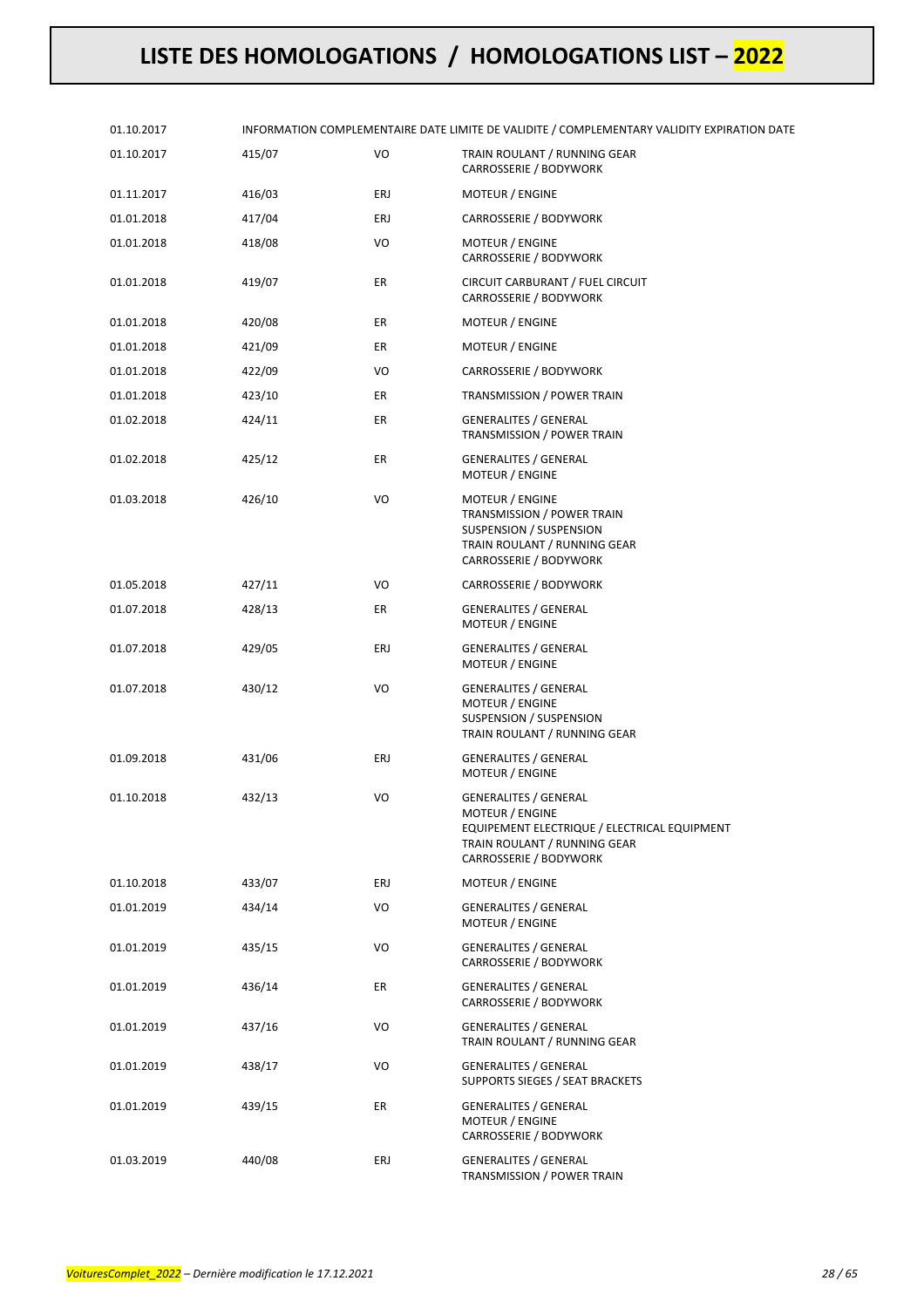| 01.03.2019 | 441/18 | VO  | <b>GENERALITES / GENERAL</b><br><b>MOTEUR / ENGINE</b><br>EQUIPEMENT ELECTRIQUE / ELECTRICAL EQUIPMENT<br>SUSPENSION / SUSPENSION<br>TRAIN ROULANT / RUNNING GEAR |
|------------|--------|-----|-------------------------------------------------------------------------------------------------------------------------------------------------------------------|
| 01.03.2019 | 442/19 | VO  | CARROSSERIE / BODYWORK                                                                                                                                            |
| 01.03.2019 | 443/01 | VF  | <b>GENERALITES / GENERAL</b><br><b>MOTEUR / ENGINE</b>                                                                                                            |
| 01.04.2019 | 444/20 | VO  | CARROSSERIE / BODYWORK                                                                                                                                            |
| 01.04.2019 | 445/09 | ERJ | <b>GENERALITES / GENERAL</b><br>CARROSSERIE / BODYWORK                                                                                                            |
| 01.06.2019 | 446/21 | VO  | SUPPORTS SIEGES / SEAT BRACKETS                                                                                                                                   |
| 01.07.2019 | 447/10 | ERJ | <b>GENERALITES / GENERAL</b><br><b>MOTEUR / ENGINE</b>                                                                                                            |
| 01.07.2019 | 448/11 | ERJ | <b>GENERALITES / GENERAL</b><br>MOTEUR / ENGINE                                                                                                                   |
| 01.07.2019 | 449/22 | VO  | EQUIPEMENT ELECTRIQUE / ELECTRICAL EQUIPMENT<br>TRANSMISSION / POWER TRAIN<br>SUSPENSION / SUSPENSION<br>TRAIN ROULANT / RUNNING GEAR<br>CARROSSERIE / BODYWORK   |
| 01.07.2019 | 450/23 | VO  | SUPPORTS SIEGES / SEAT BRACKETS                                                                                                                                   |
| 01.07.2019 | 451/16 | ER  | MOTEUR / ENGINE                                                                                                                                                   |
| 01.07.2019 | 452/17 | ER  | TRANSMISSION / POWER TRAIN                                                                                                                                        |
| 01.08.2019 | 453/24 | VO  | TRAIN ROULANT / RUNNING GEAR                                                                                                                                      |
| 01.07.2019 | 454/25 | VO  | SUPPORTS SIEGES / SEAT BRACKETS                                                                                                                                   |
| 01.09.2019 | 455/18 | ER  | CARROSSERIE / BODYWORK                                                                                                                                            |
| 01.10.2019 | 456/26 | VO  | MOTEUR / ENGINE<br>SUSPENSION / SUSPENSION<br>TRAIN ROULANT / RUNNING GEAR                                                                                        |
| 01.10.2019 | 457/27 | VO  | SUPPORTS SIEGES / SEAT BRACKETS                                                                                                                                   |
| 01.10.2019 | 458/28 | VO  | TRAIN ROULANT / RUNNING GEAR                                                                                                                                      |
| 01.12.2019 | 459/12 | ERJ | MOTEUR / ENGINE                                                                                                                                                   |
| 01.01.2020 | 460/13 | ERJ | <b>GENERALITES / GENERAL</b><br>TRANSMISSION / POWER TRAIN<br>SUSPENSION / SUSPENSION                                                                             |
| 01.01.2020 | 461/29 | VO  | <b>GENERALITES / GENERAL</b><br>TRAIN ROULANT / RUNNING GEAR                                                                                                      |
| 01.01.2020 | 462/14 | ERJ | <b>GENERALITES / GENERAL</b><br>MOTEUR / ENGINE                                                                                                                   |
| 01.01.2020 | 463/30 | VO  | <b>GENERALITES / GENERAL</b><br>CARROSSERIE / BODYWORK                                                                                                            |
| 01.03.2020 | 464/15 | ERJ | <b>GENERALITES / GENERAL</b><br>SUSPENSION / SUSPENSION                                                                                                           |
| 01.03.2020 | 465/19 | ER  | <b>GENERALITES / GENERAL</b><br>CARROSSERIE / BODYWORK                                                                                                            |
| 01.03.2020 | 466/31 | VO  | <b>GENERALITES / GENERAL</b><br>TRANSMISSION / POWER TRAIN<br>TRAIN ROULANT / RUNNING GEAR<br>CARROSSERIE / BODYWORK                                              |
| 01.07.2020 | 467/32 | VO  | <b>GENERALITES / GENERAL</b><br>CARROSSERIE / BODYWORK                                                                                                            |
| 01.07.2020 | 468/33 | VO  | <b>GENERALITES / GENERAL</b><br>TRAIN ROULANT / RUNNING GEAR                                                                                                      |
| 01.08.2020 | 469/34 | VO  | <b>GENERALITES / GENERAL</b><br>TRAIN ROULANT / RUNNING GEAR                                                                                                      |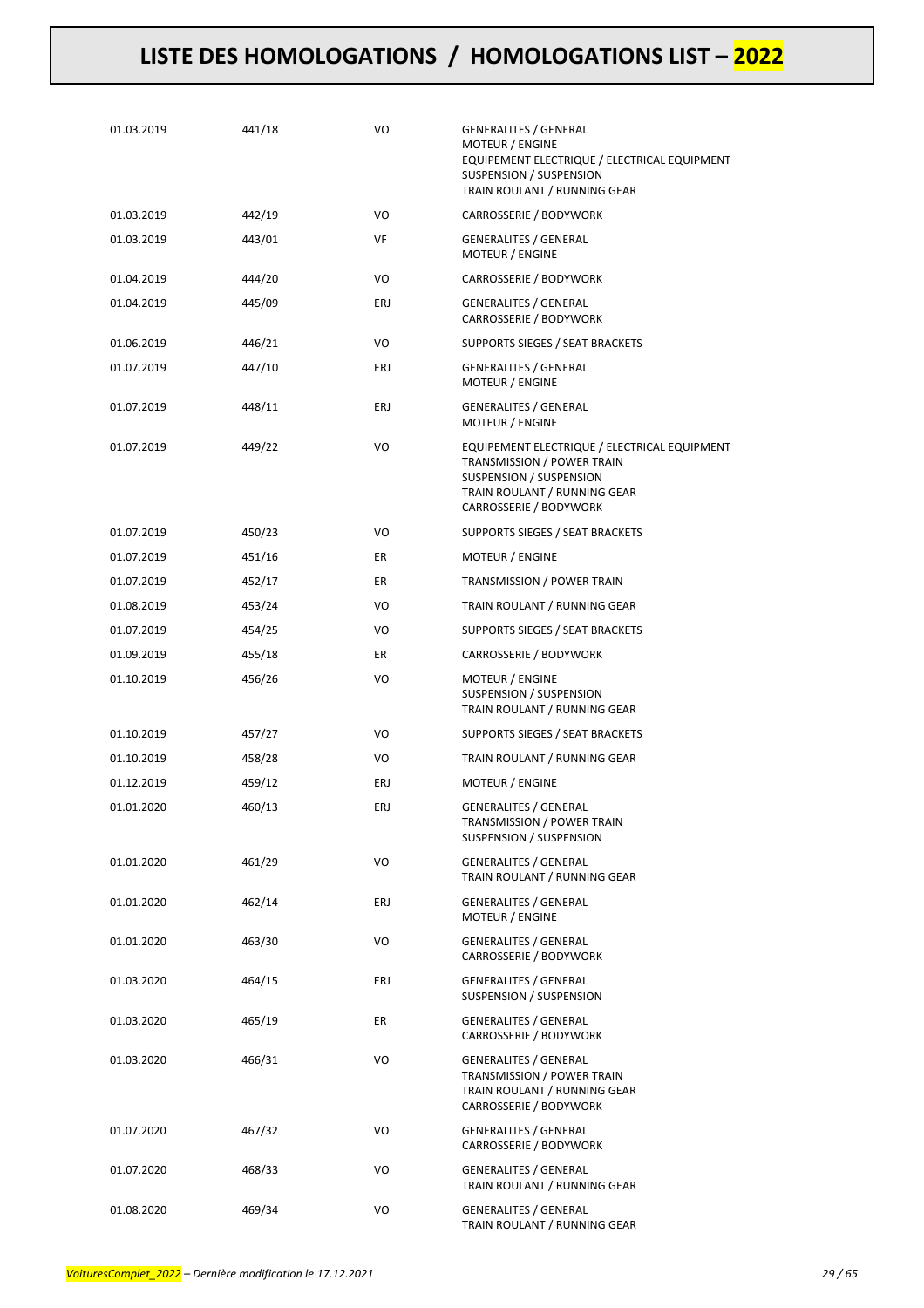| 01.08.2020 | 470/16 | ERJ       | <b>GENERALITES / GENERAL</b><br>MOTEUR / ENGINE                                        |
|------------|--------|-----------|----------------------------------------------------------------------------------------|
| 01.09.2020 | 471/20 | ER        | <b>GENERALITES / GENERAL</b><br>TRANSMISSION / POWER TRAIN                             |
| 01.10.2020 | 472/17 | ERJ       | <b>GENERALITES / GENERAL</b><br>TRANSMISSION / POWER TRAIN                             |
| 01.10.2020 | 473/02 | <b>VF</b> | <b>MOTEUR / ENGINE</b><br>TRANSMISSION / POWER TRAIN                                   |
| 01.10.2020 | 474/35 | VO        | <b>GENERALITES / GENERAL</b><br>TRAIN ROULANT / RUNNING GEAR<br>CARROSSERIE / BODYWORK |
| 01.11.2020 | 475/36 | VO        | CARROSSERIE / BODYWORK                                                                 |
| 01.12.2020 | 476/21 | ER        | <b>MOTEUR / ENGINE</b>                                                                 |
| 01.01.2021 | 477/18 | ERJ       | SUSPENSION / SUSPENSION                                                                |
| 01.01.2021 | 478/37 | VO        | CARROSSERIE / BODYWORK                                                                 |
| 01.03.2021 | 479/03 | VF        | <b>GENERALITES / GENERAL</b><br><b>MOTEUR / ENGINE</b><br>TRANSMISSION / POWER TRAIN   |
| 01.03.2021 | 480/19 | ERJ       | <b>GENERALITES / GENERAL</b><br>TRANSMISSION / POWER TRAIN                             |
| 01.04.2021 | 481/38 | VO        | <b>GENERALITES / GENERAL</b><br><b>TRAIN ROULANT</b>                                   |
| 01.04.2021 | 482/22 | <b>ER</b> | <b>GENERALITES / GENERAL</b><br>TRANSMISSION / POWER TRAIN                             |
| 01.04.2021 | 483/20 | ERJ       | <b>GENERALITES / GENERAL</b><br><b>MOTEUR / ENGINE</b>                                 |
| 01.04.2021 | 484/21 | ERJ       | <b>GENERALITES / GENERAL</b><br>CARROSSERIE / BODYWORK                                 |
| 01.04.2021 | 485/39 | VO        | <b>GENERALITES / GENERAL</b><br>CARROSSERIE / BODYWORK                                 |
| 01.07.2021 | 486/22 | ERJ       | <b>GENERALITES / GENERAL</b><br>CARROSSERIE / BODYWORK                                 |
| 01.07.2021 | 487/40 | VO        | <b>GENERALITES / GENERAL</b><br>TRAIN ROULANT / RUNNING GEAR                           |
| 01.07.2021 | 488/23 | ERJ       | <b>GENERALITES / GENERAL</b><br>MOTEUR / ENGINE                                        |

### *Corée / Korea*

### **Hyundai Motor Company**

| A 5763     | i20 1.2 MPI - 1'248cc |            | Début d'Homol. 01.01.2016                                                                                                                                                                 | Fin: 2022 |
|------------|-----------------------|------------|-------------------------------------------------------------------------------------------------------------------------------------------------------------------------------------------|-----------|
|            |                       |            | ********************                                                                                                                                                                      |           |
| 01.01.2016 | 300/01                | <b>WRC</b> | <b>VARIANTE KIT WRC 2015</b>                                                                                                                                                              |           |
| 01.01.2016 | 301/01                | VO         | ARCEAU / ROLLBAR                                                                                                                                                                          |           |
| 01.01.2016 | 302/02                | VO         | VITRAGE / WINDOW                                                                                                                                                                          |           |
| 01.01.2016 | 303/03                | VO         | <b>MOTEUR / ENGINE</b><br>EQUIPEMENT ELECTRIQUE / ELECTRICAL EQUIPMENT<br>TRANSMISSION / POWER TRAIN<br>SUSPENSION / SUSPENSION<br>TRAIN ROULANT / RUNNING GEAR<br>CARROSSERIE / BODYWORK |           |
| 01.01.2016 | 304/01                | VF         | <b>MOTEUR / ENGINE</b>                                                                                                                                                                    |           |
| 01.03.2016 | 305/01                | ER         | <b>TRANSMISSION / POWER TRAIN</b>                                                                                                                                                         |           |
|            |                       |            |                                                                                                                                                                                           |           |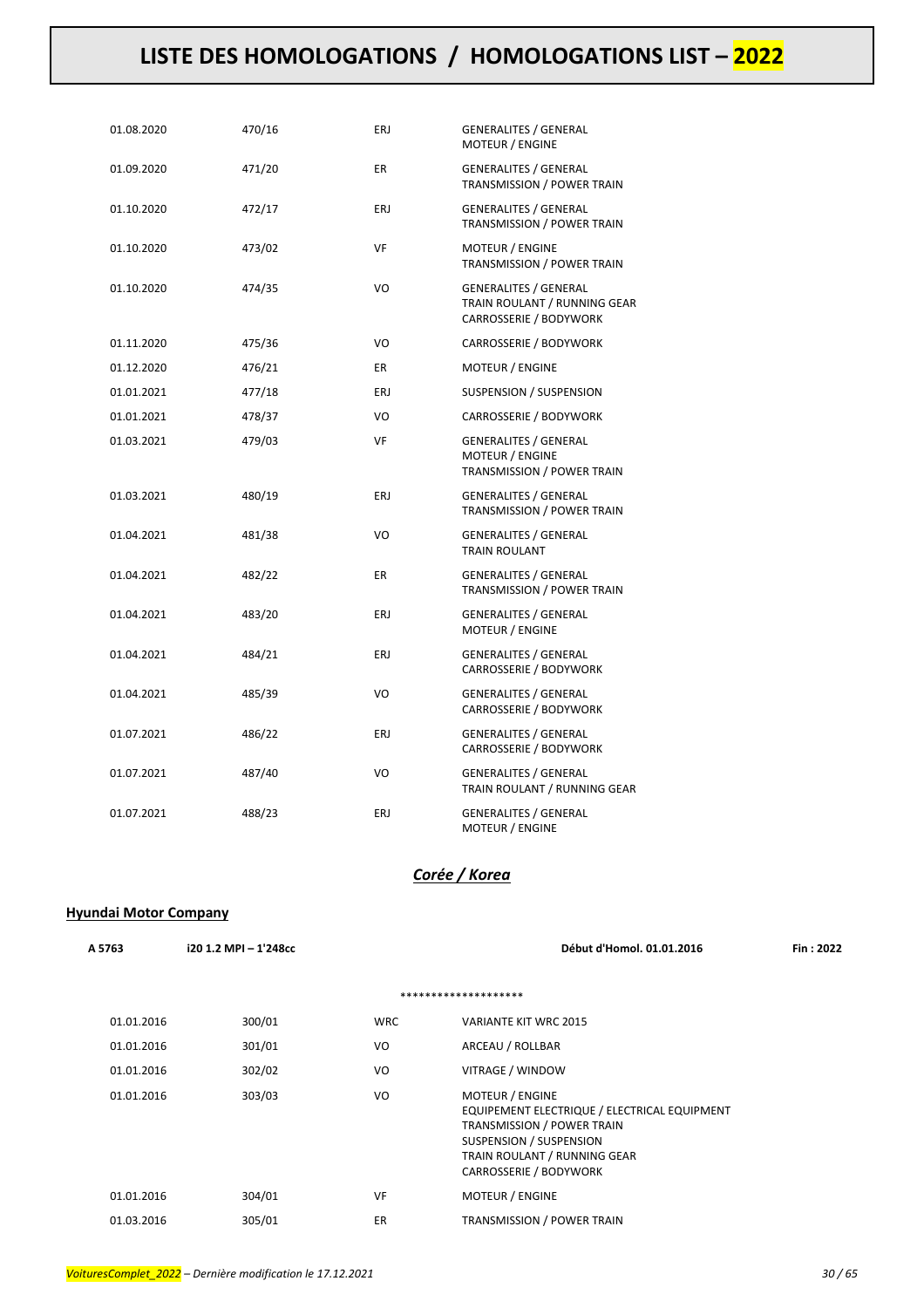| 01.03.2016 | 306/04                                  | VO        | TRAIN ROULANT / RUNNING GEAR<br>CARROSSERIE / BODYWORK                                                                                                                                                                                                                           |
|------------|-----------------------------------------|-----------|----------------------------------------------------------------------------------------------------------------------------------------------------------------------------------------------------------------------------------------------------------------------------------|
| 01.03.2016 | 307/05                                  | VO        | TRAIN ROULANT / RUNNING GEAR<br>CARROSSERIE / BODYWORK                                                                                                                                                                                                                           |
| 01.04.2016 | 308/06                                  | VO        | CARROSSERIE / BODYWORK                                                                                                                                                                                                                                                           |
| 01.05.2016 | 309/02                                  | ER        | TRANSMISSION / POWER TRAIN                                                                                                                                                                                                                                                       |
| 01.07.2016 | 310/03                                  | ER        | MOTEUR / ENGINE<br>CARROSSERIE / BODYWORK                                                                                                                                                                                                                                        |
| 01.07.2016 | 311/04                                  | ER        | <b>MOTEUR / ENGINE</b>                                                                                                                                                                                                                                                           |
| 01.08.2016 | 312/07                                  | VO        | MOTEUR / ENGINE<br>SUSPENSION / SUSPENSION<br>CARROSSERIE / BODYWORK                                                                                                                                                                                                             |
| 01.10.2016 | 313/05                                  | <b>ER</b> | TRANSMISSION / POWER TRAIN                                                                                                                                                                                                                                                       |
| A 5766     | i20 1.0 T-GDI - 997.7 x 1.7 = 1'696.1cc |           | Début d'Homol. 01.10.2016<br>Fin: 2023                                                                                                                                                                                                                                           |
| 01.10.2016 | 01/01                                   | VR5       | <b>GENERALITES / GENERAL</b><br>DIMENSIONS, POIDS / DIMENSIONS, WEIGHT<br>CIRCUIT DE CARBURANT / FUEL CIRCUIT<br>EQUIPEMENT ELECTRIQUE / ELECTRICAL EQUIPMENT<br>TRANSMISSION / POWER TRAIN<br>SUSPENSION / SUSPENSION<br>TRAIN ROULANT / RUNNING GEAR<br>CARROSSERIE / BODYWORK |
| 01.10.2016 | 02/01                                   | VO        | ARCEAU / ROLLBAR                                                                                                                                                                                                                                                                 |
| 01.10.2016 | 03/02                                   | VO        | VITRAGE / WINDOWS                                                                                                                                                                                                                                                                |
| 01.10.2016 | 04/03                                   | VO        | CARROSSERIE / BODYWORK                                                                                                                                                                                                                                                           |
| 01.10.2016 | 05/04                                   | VO        | TRAIN ROULANT / RUNNING GEAR<br>CARROSSERIE / BODYWORK                                                                                                                                                                                                                           |
| 01.01.2017 |                                         |           | INFORMATION COMPLEMENTAIRE DISPONIBILITE / COMPLEMENTARY INFORMATION AVAILABILITY                                                                                                                                                                                                |
| 01.03.2017 | 06/01                                   | ERJ       | MOTEUR / ENGINE                                                                                                                                                                                                                                                                  |
| 01.03.2017 | 07/05                                   | VO        | TRANSMISSION / POWER TRAIN<br>TRAIN ROULANT / RUNNING GEAR                                                                                                                                                                                                                       |
| 01.06.2017 | 08/02                                   | ERJ       | SUSPENSION / SUSPENSION                                                                                                                                                                                                                                                          |
| 01.10.2017 | 09/01                                   | ER        | MOTEUR / ENGINE                                                                                                                                                                                                                                                                  |
| 01.01.2018 | 10/06                                   | VO        | VITRAGE / WINDOWS                                                                                                                                                                                                                                                                |
| 01.01.2018 | 11/07                                   | VO        | CARROSSERIE / BODYWORK                                                                                                                                                                                                                                                           |
| 01.01.2018 | <b>INFO</b>                             |           | INFORMATION COMPLEMENTAIRE (PRIX) / COMPLEMENTARY INFORMATION (PRICE)                                                                                                                                                                                                            |
| 01.03.2018 | 12/02                                   | ER        | <b>TRANSMISSION / POWER TRAIN</b>                                                                                                                                                                                                                                                |
| 01.03.2018 | 13/08                                   | VO        | SUSPENSION / SUSPENSION<br>CARROSSERIE / BODYWORK                                                                                                                                                                                                                                |
| 01.03.2018 | <b>INFO</b>                             |           | INFORMATION COMPLEMENTAIRE (PRIX) / COMPLEMENTARY INFORMATION (PRICE)                                                                                                                                                                                                            |
| 01.03.2018 | 14/03                                   | ERJ       | <b>MOTEUR / ENGINE</b>                                                                                                                                                                                                                                                           |
| 01.03.2018 | 15/03                                   | ER        | CARROSSERIE / BODYWORK                                                                                                                                                                                                                                                           |
| 01.04.2018 | 16/01                                   | VF        | MOTEUR / ENGINE                                                                                                                                                                                                                                                                  |
| 01.07.2018 | 17/04                                   | ER        | SUSPENSION / SUSPENSION<br>CARROSSERIE / BODYWORK                                                                                                                                                                                                                                |
| 01.10.2018 | 18/05                                   | ER        | <b>MOTEUR / ENGINE</b>                                                                                                                                                                                                                                                           |
| 01.10.2018 | 19/04                                   | ERJ       | SUSPENSION / SUSPENSION                                                                                                                                                                                                                                                          |
| 01.10.2018 | <b>INFO</b>                             |           | INFORMATION COMPLEMENTAIRE (PRIX) / COMPLEMENTARY INFORMATION (PRICE)                                                                                                                                                                                                            |
| 01.01.2019 | 20/09                                   | VO        | TRAIN ROULANT / RUNNING GEAR                                                                                                                                                                                                                                                     |
| 01.01.2019 | 21/06                                   | ER        | MOTEUR / ENGINE<br>SUSPENSION / SUSPENSION                                                                                                                                                                                                                                       |
| 01.01.2019 | 22/02                                   | VF        | MOTEUR / ENGINE                                                                                                                                                                                                                                                                  |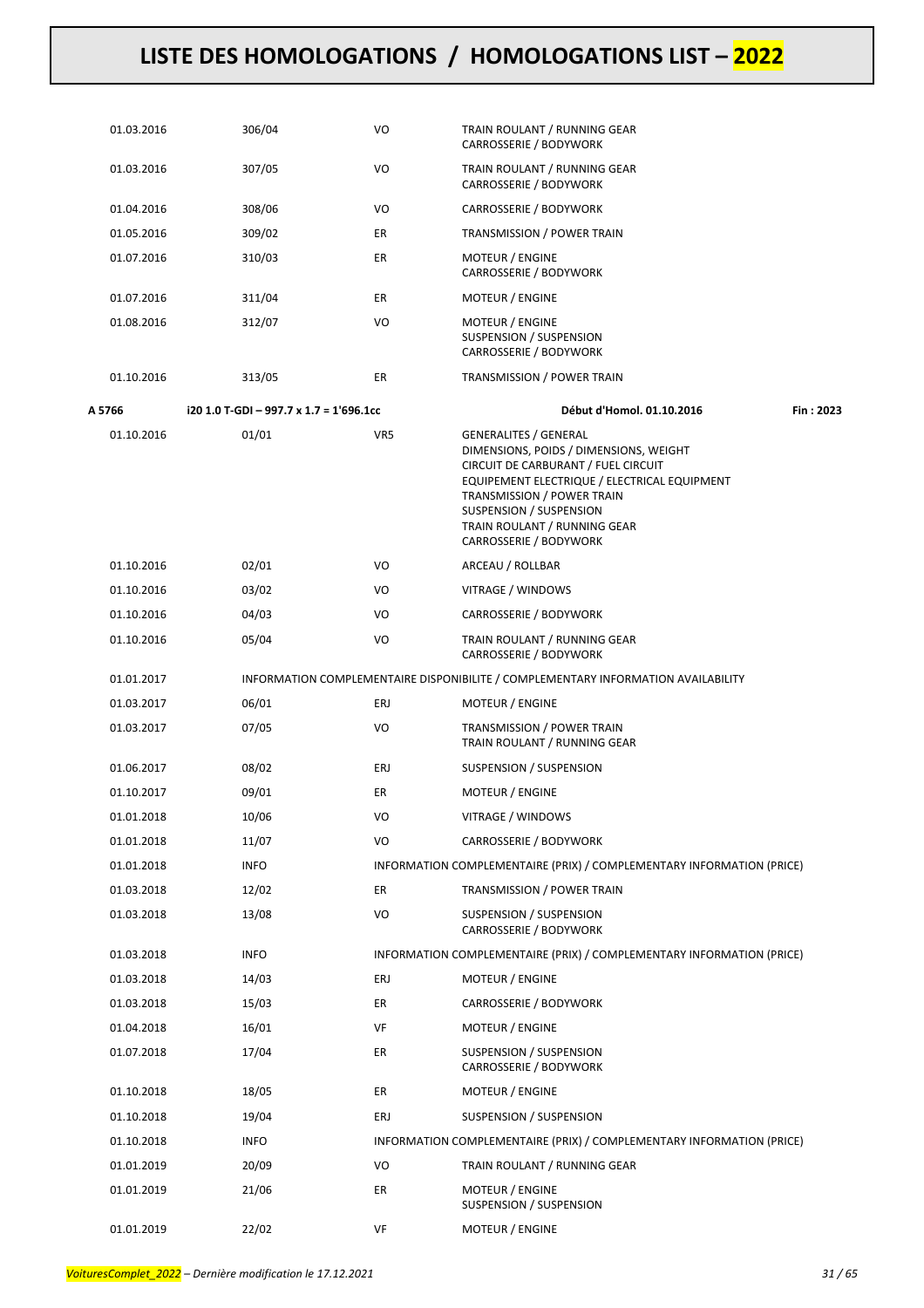| 01.10.2019 | 23/07                                         | ER         | MOTEUR / ENGINE                                                                                                                                                                    |           |
|------------|-----------------------------------------------|------------|------------------------------------------------------------------------------------------------------------------------------------------------------------------------------------|-----------|
| 01.12.2019 | 24/03                                         | VF         | CIRCUIT DE CARBURANT / FUEL CIRCUIT                                                                                                                                                |           |
| 01.12.2019 | <b>INFO</b>                                   |            | INFORMATION COMPLEMENTAIRE (PRIX) / COMPLEMENTARY INFORMATION (PRICE)                                                                                                              |           |
| 01.01.2020 | 25/08                                         | ER         | TRANSMISSION / POWER TRAIN                                                                                                                                                         |           |
| 01.01.2020 | 26/05                                         | ERJ        | SUSPENSION / SUSPENSION<br>TRAIN ROULANT / RUNNING GEAR                                                                                                                            |           |
| 01.01.2020 | 27/06                                         | ERJ        | <b>MOTEUR / ENGINE</b>                                                                                                                                                             |           |
| 01.01.2020 | <b>INFO</b>                                   |            | INFORMATION COMPLEMENTAIRE (PRIX) / COMPLEMENTARY INFORMATION (PRICE)                                                                                                              |           |
| 01.01.2020 | 28/09                                         | ER.        | CARROSSERIE / BODYWORK                                                                                                                                                             |           |
| 01.10.2020 | 29/07                                         | ERJ        | MOTEUR / ENGINE                                                                                                                                                                    |           |
| 01.12.2020 | 30/10                                         | ER.        | <b>GENERALITES / GENERAL</b>                                                                                                                                                       |           |
| 01.03.2021 | <b>INFO</b>                                   |            | INFORMATION COMPLEMENTAIRE (PRIX) / COMPLEMENTARY INFORMATION (PRICE)                                                                                                              |           |
| 01.09.2021 | 31/04                                         | VF         | <b>MOTEUR / ENGINE</b>                                                                                                                                                             |           |
| 01.09.2021 | <b>INFO</b>                                   |            | INFORMATION COMPLEMENTAIRE (PRIX) / COMPLEMENTARY INFORMATION (PRICE)                                                                                                              |           |
| A 5767     | THETA II - 1'999.6 x 1.7 = 3'399.4cc          |            | Début d'Homol. 01.10.2016                                                                                                                                                          | Fin: 2025 |
|            | <b>But Homologation Valid Only for Engine</b> |            |                                                                                                                                                                                    |           |
| 01.01.2018 | 01/01                                         | ET.        | <b>MOTEUR / ENGINE</b>                                                                                                                                                             |           |
| 01.01.2019 | 02/02                                         | ЕT         | <b>MOTEUR / ENGINE</b>                                                                                                                                                             |           |
| A 5768     | i20 1.2 MPI - 1'248cc                         |            | Début d'Homol. 01.01.2017                                                                                                                                                          | Fin: 2024 |
|            |                                               |            | ********************                                                                                                                                                               |           |
| 01.01.2017 | 400/01                                        | <b>WRC</b> | VARIANTE KIT WRC 2017                                                                                                                                                              |           |
| 01.01.2017 | 401/01                                        | VO         | VITRAGE / WINDOWS                                                                                                                                                                  |           |
| 01.01.2017 | 402/02                                        | VO         | MOTEUR / ENGINE<br>EQUIPEMENT ELECTRIQUE / ELECTRICAL EQUIPMENT<br>TRANSMISSION / POWER TRAIN<br>SUSPENSION / SUSPENSION<br>TRAIN ROULANT / RUNNING GEAR<br>CARROSSERIE / BODYWORK |           |
| 01.01.2017 | 403/01                                        | <b>VF</b>  | MOTEUR / ENGINE                                                                                                                                                                    |           |
| 01.02.2017 | 404/01                                        | ER         | MOTEUR / ENGINE                                                                                                                                                                    |           |
| 01.02.2017 | 405/03                                        | VO         | CARROSSERIE / BODYWORK                                                                                                                                                             |           |
| 01.03.2017 | 406/04                                        | VO         | SUSPENSION / SUSPENSION<br>TRAIN ROULANT / RUNNING GEAR<br>CARROSSERIE / BODYWORK                                                                                                  |           |
| 01.04.2017 | 407/02                                        | ER         | MOTEUR / ENGINE<br>TRANSMISSION / POWER TRAIN                                                                                                                                      |           |
| 01.04.2017 | 408/03                                        | ER         | SUSPENSION / SUSPENSION                                                                                                                                                            |           |
| 01.04.2017 | 409/04                                        | ER         | SUSPENSION / SUSPENSION<br>CARROSSERIE / BODYWORK                                                                                                                                  |           |
| 01.06.2017 | 410/05                                        | VO         | CARROSSERIE / BODYWORK                                                                                                                                                             |           |
| 01.07.2017 | 411/01                                        | ERJ        | MOTEUR / ENGINE                                                                                                                                                                    |           |
| 01.03.2017 | 412/06                                        | VO         | MOTEUR / ENGINE<br>SUSPENSION / SUSPENSION<br>TRAIN ROULANT / RUNNING GEAR<br>CARROSSERIE / BODYWORK                                                                               |           |
| 01.08.2017 | 413/02                                        | ERJ        | MOTEUR / ENGINE                                                                                                                                                                    |           |
| 01.09.2017 | 414/05                                        | ER         | MOTEUR / ENGINE                                                                                                                                                                    |           |
| 01.09.2017 | 415/03                                        | ERJ        | MOTEUR / ENGINE                                                                                                                                                                    |           |
| 01.10.2017 | 416/06                                        | ER         | MOTEUR / ENGINE                                                                                                                                                                    |           |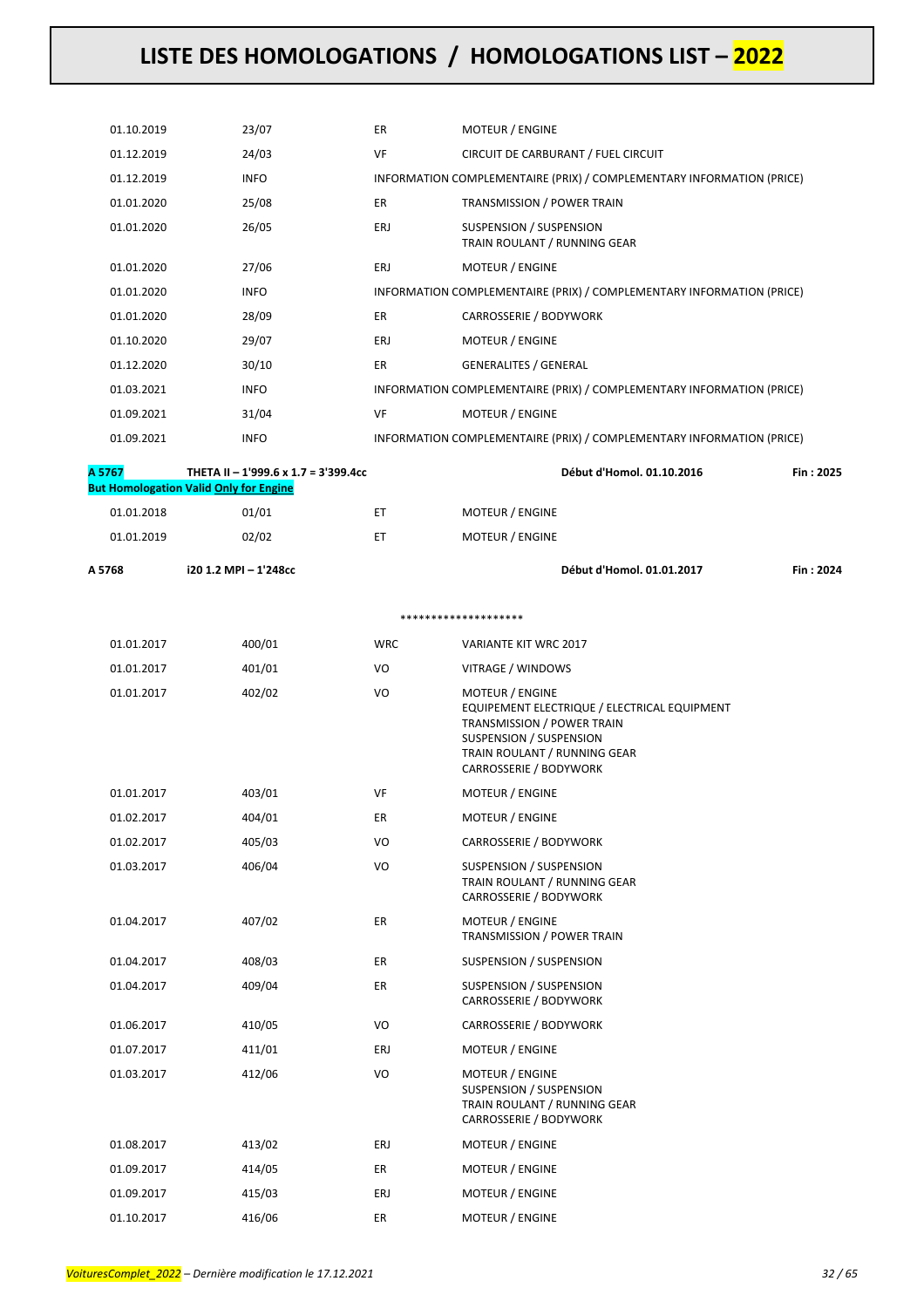| 01.10.2017 | 417/07 | ER. | <b>MOTEUR / ENGINE</b>                                                                                                 |
|------------|--------|-----|------------------------------------------------------------------------------------------------------------------------|
| 01.10.2017 | 418/07 | VO  | <b>TRANSMISSION / POWER TRAIN</b><br>SUSPENSION / SUSPENSION<br>TRAIN ROULANT / RUNNING GEAR<br>CARROSSERIE / BODYWORK |
| 01.10.2017 | 419/04 | ERJ | <b>MOTEUR / ENGINE</b><br>CARROSSERIE / BODYWORK                                                                       |
| 01.12.2017 | 420/08 | ER  | <b>MOTEUR / ENGINE</b>                                                                                                 |
| 01.01.2018 | 421/08 | VO  | SUSPENSION / SUSPENSION<br>TRAIN ROULANT / RUNNING GEAR<br>CARROSSERIE / BODYWORK                                      |
| 01.01.2018 | 422/09 | ER  | MOTEUR / ENGINE                                                                                                        |
| 01.01.2018 | 423/09 | VO  | CARROSSERIE / BODYWORK                                                                                                 |
| 01.02.2018 | 424/10 | ER  | <b>GENERALITES / GENERAL</b><br>MOTEUR / ENGINE                                                                        |
| 01.03.2018 | 425/10 | VO  | TRAIN ROULANT / RUNNING GEAR<br>CARROSSERIE / BODYWORK                                                                 |
| 01.04.2018 | 426/11 | VO  | CARROSSERIE / BODYWORK                                                                                                 |
| 01.04.2018 | 427/11 | ER. | <b>GENERALITES / GENERAL</b><br>TRANSMISSION / POWER TRAIN                                                             |
| 01.04.2018 | 428/05 | ERJ | <b>GENERALITES / GENERAL</b><br><b>MOTEUR / ENGINE</b>                                                                 |
| 01.07.2018 | 429/12 | ER. | <b>GENERALITES / GENERAL</b><br>TRANSMISSION / POWER TRAIN                                                             |
| 01.07.2018 | 430/06 | ERJ | <b>GENERALITES / GENERAL</b><br>MOTEUR / ENGINE<br>TRANSMISSION / POWER TRAIN                                          |
| 01.08.2018 | 431/12 | VO  | SUSPENSION / SUSPENSION<br>TRAIN ROULANT / RUNNING GEAR                                                                |
| 01.10.2018 | 432/13 | VO  | SUSPENSION / SUSPENSION<br>TRAIN ROULANT / RUNNING GEAR                                                                |
| 01.10.2018 | 433/07 | ERJ | <b>MOTEUR / ENGINE</b>                                                                                                 |
| 01.10.2018 | 434/13 | ER. | TRANSMISSION / POWER TRAIN                                                                                             |
| 01.11.2018 | 435/08 | ERJ | TRANSMISSION / POWER TRAIN<br>SUSPENSION / SUSPENSION                                                                  |
| 01.12.2018 | 436/09 | ERJ | <b>MOTEUR / ENGINE</b>                                                                                                 |
| 01.01.2019 | 437/14 | VO  | <b>MOTEUR / ENGINE</b>                                                                                                 |
| 01.01.2019 | 438/15 | VO  | SUPPORTS SIEGES / SEATS BRACKETS                                                                                       |
| 01.01.2019 | 439/16 | VO  | CARROSSERIE / BODYWORK                                                                                                 |
| 01.01.2019 | 440/14 | ER  | MOTEUR / ENGINE                                                                                                        |
| 01.01.2019 | 441/15 | ER  | MOTEUR / ENGINE<br>CARROSSERIE / BODYWORK                                                                              |
| 01.01.2019 | 442/17 | VO  | <b>GENERALITES / GENERAL</b><br>SUPPORTS SIEGES / SEATS BRACKETS                                                       |
| 01.01.2019 | 443/16 | ER  | MOTEUR / ENGINE                                                                                                        |
| 01.03.2019 | 444/18 | VO  | SUSPENSION / SUSPENSION<br>CARROSSERIE / BODYWORK                                                                      |
| 01.03.2019 | 445/10 | ERJ | MOTEUR / ENGINE                                                                                                        |
| 01.06.2019 | 446/17 | ER  | TRANSMISSION / POWER TRAIN                                                                                             |
| 01.06.2019 | 447/11 | ERJ | <b>GENERALITES / GENERAL</b><br>TRANSMISSION / POWER TRAIN                                                             |
| 01.07.2019 | 448/12 | ERJ | <b>GENERALITES / GENERAL</b><br>CARROSSERIE / BODYWORK                                                                 |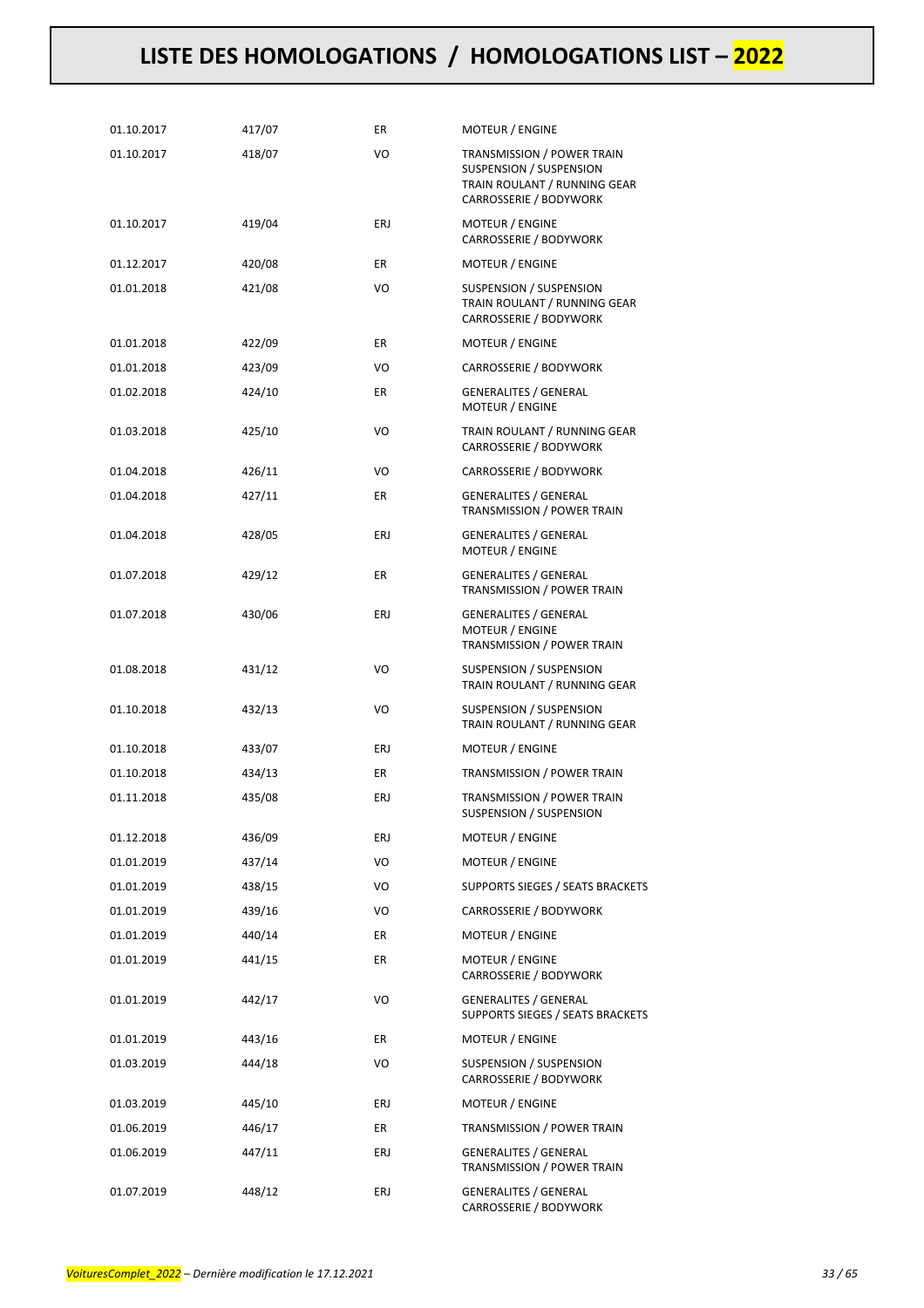| 01.07.2019 | 449/02 | VF  | MOTEUR / ENGINE<br>CIRCUIT CARBURANT / FUEL CIRCUIT                                                                                                                                             |
|------------|--------|-----|-------------------------------------------------------------------------------------------------------------------------------------------------------------------------------------------------|
| 01.07.2019 | 450/19 | VO  | <b>GENERALITES / GENERAL</b><br>MOTEUR / ENGINE<br>TRANSMISSION / POWER TRAIN<br>SUSPENSION / SUSPENSION<br>TRAIN ROULANT / RUNNING GEAR<br>CARROSSERIE / BODYWORK                              |
| 01.09.2019 | 451/18 | ER  | CARROSSERIE / BODYWORK                                                                                                                                                                          |
| 01.10.2019 | 452/20 | VO  | CARROSSERIE / BODYWORK                                                                                                                                                                          |
| 01.12.2019 | 453/13 | ERJ | <b>GENERALITES / GENERAL</b><br>MOTEUR / ENGINE                                                                                                                                                 |
| 01.01.2020 | 454/21 | VO  | <b>GENERALITES / GENERAL</b><br>EQUIPEMENT ELECTRIQUE / ELECTRICAL EQUIPMENT<br>TRANSMISSION / POWER TRAIN<br>SUSPENSION / SUSPENSION<br>TRAIN ROULANT / RUNNING GEAR<br>CARROSSERIE / BODYWORK |
| 01.01.2020 | 455/14 | ERJ | <b>GENERALITES / GENERAL</b><br>SUSPENSION / SUSPENSION<br>CARROSSERIE / BODYWORK                                                                                                               |
| 01.01.2020 | 456/19 | ER  | <b>GENERALITES / GENERAL</b><br>MOTEUR / ENGINE                                                                                                                                                 |
| 01.03.2020 | 457/20 | ER  | <b>GENERALITES / GENERAL</b><br><b>MOTEUR / ENGINE</b>                                                                                                                                          |
| 01.03.2020 | 458/15 | ERJ | <b>GENERALITES / GENERAL</b><br>SUSPENSION / SUSPENSION SUSPENSION<br>CARROSSERIE / BODYWORK                                                                                                    |
| 01.03.2020 | 459/22 | VO  | <b>GENERALITES / GENERAL</b><br>SUSPENSION / SUSPENSION SUSPENSION<br>TRAIN ROULANT / RUNNING GEAR<br>CARROSSERIE / BODYWORK                                                                    |
| 01.07.2020 | 460/16 | ERJ | <b>GENERALITES / GENERAL</b><br>MOTEUR / ENGINE                                                                                                                                                 |
| 01.07.2020 | 461/23 | VO  | <b>GENERALITES / GENERAL</b><br>TRAIN ROULANT / RUNNING GEAR<br>CARROSSERIE / BODYWORK                                                                                                          |
| 01.09.2020 | 462/17 | ERJ | <b>GENERALITES / GENERAL</b><br>MOTEUR / ENGINE                                                                                                                                                 |
| 01.10.2020 | 463/24 | VO  | <b>SUSPENSION / SUSPENSION</b><br>CARROSSERIE / BODYWORK                                                                                                                                        |
| 01.12.2020 | 464/03 | VF  | CARROSSERIE / BODYWORK                                                                                                                                                                          |
| 01.01.2021 | 465/18 | ERJ | CARROSSERIE / BODYWORK                                                                                                                                                                          |
| 01.01.2021 | 466/25 | VO  | CARROSSERIE / BODYWORK                                                                                                                                                                          |
| 01.03.2021 | 467/26 | VO  | <b>GENERALITES / GENERAL</b><br>SUSPENSION / SUSPENSION<br>TRAIN ROULANT / RUNNING GEAR                                                                                                         |
| 01.03.2021 | 468/19 | ERJ | <b>GENERALITES / GENERAL</b><br>SUSPENSION / SUSPENSION                                                                                                                                         |
| 01.04.2021 | 469/20 | ERJ | <b>GENERALITES / GENERAL</b><br>MOTEUR / ENGINE                                                                                                                                                 |
| 01.07.2021 | 470/21 | ERJ | <b>GENERALITES / GENERAL</b><br>MOTEUR / ENGINE                                                                                                                                                 |
| 01.07.2021 | 471/21 | ER  | GENERALITES / GENERAL<br>CARROSSERIE / BODYWORK                                                                                                                                                 |
| 01.07.2021 | 472/27 | VO  | <b>GENERALITES / GENERAL</b><br>CARROSSERIE / BODYWORK                                                                                                                                          |
| 01.10.2021 | 473/22 | ERJ | <b>GENERALITES / GENERAL</b><br>MOTEUR / ENGINE                                                                                                                                                 |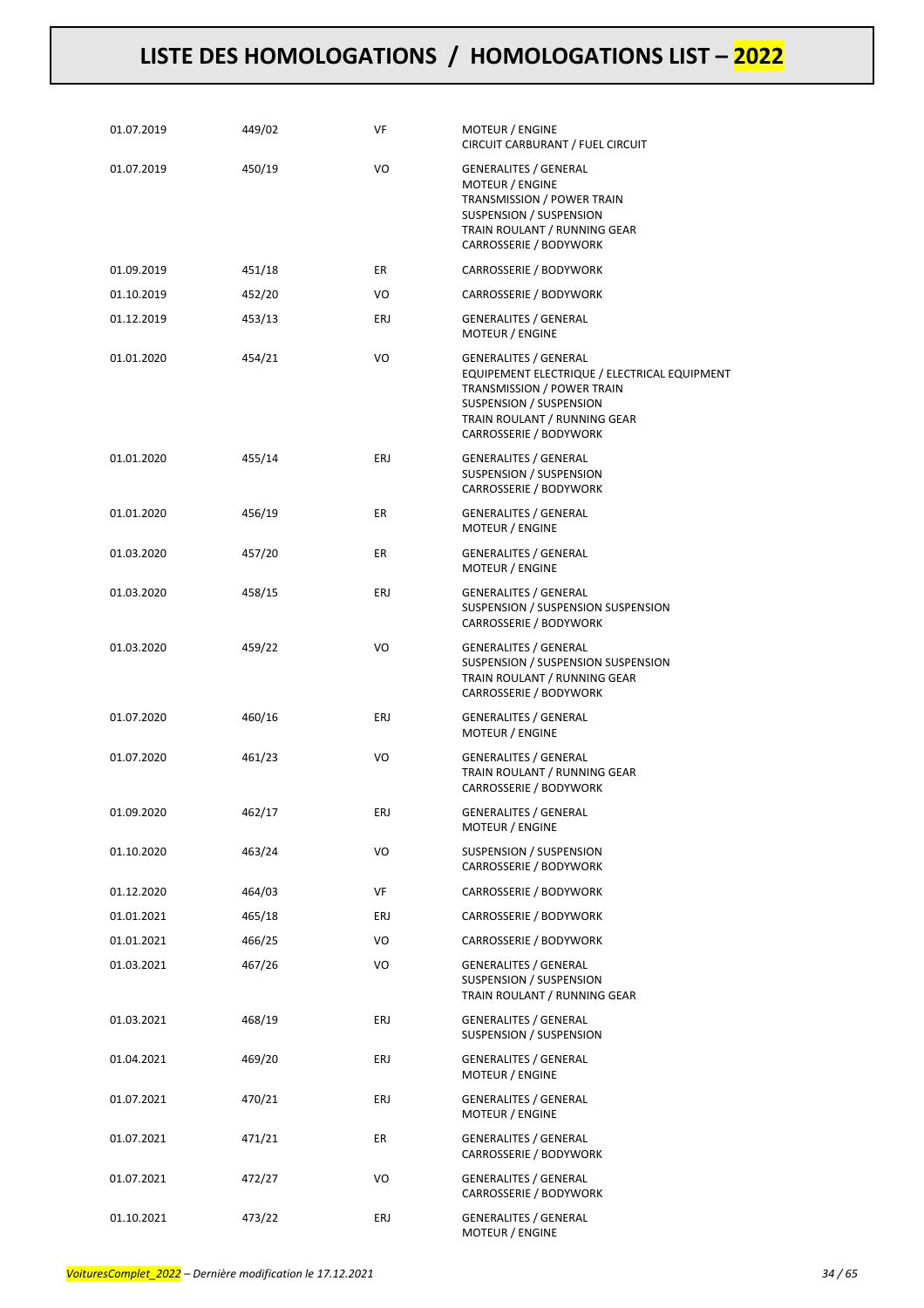#### **A 5783 THETA II – 2'005.2 x 1.7 = 3'408.8cc Début d'Homol. 01.08.2021 Fin : 2028 But Homologation Valid Only for Engine**

| A 5784     | i20 / KAPPA 1.4 L - 6 GEARS - AUTO TRANSMISSION |      | Début d'Homol. 01.08.2021                                                                                                                                                                                                                                                                                                | Fin: 2028 |
|------------|-------------------------------------------------|------|--------------------------------------------------------------------------------------------------------------------------------------------------------------------------------------------------------------------------------------------------------------------------------------------------------------------------|-----------|
| 01.08.2021 | 01/01                                           | VRa2 | <b>GENERALITES / GENERAL</b><br>DIMENSIONS, POIDS / DIMENSIONS, WEIGHT<br><b>MOTEUR / ENGINE</b><br>CIRCUIT DE CARBURANT / FUEL CIRCUIT<br>EQUIPEMENT ELECTRIQUE / ELECTRICAL EQUIPMENT<br><b>TRANSMISSION / POWER TRAIN</b><br><b>SUSPENSION / SUSPENSION</b><br>TRAIN ROULANT / RUNNING GEAR<br>CARROSSERIE / BODYWORK |           |
| 01.08.2021 | 02/01                                           | VO   | CARROSSERIE / BODYWORK                                                                                                                                                                                                                                                                                                   |           |
| 01.08.2021 | 03/02                                           | VO   | VITRAGE / WINDOWS                                                                                                                                                                                                                                                                                                        |           |
| 01.08.2021 | 04/03                                           | VO   | TRANSMISSION / POWER TRAIN<br>TRAIN ROULANT / RUNNING GEAR<br><b>HABITACLE / COCKPIT</b>                                                                                                                                                                                                                                 |           |
| 01.08.2021 | <b>INFO</b>                                     |      | INFORMATION COMPLEMENTAIRE (PRIX) / COMPLEMENTARY INFORMATION (PRICE)                                                                                                                                                                                                                                                    |           |

### *Malaisie / Malaysia*

#### **Proton**

| A 5772     | INSPIRA 2.0 - 1'998.2cc<br><b>But Homologation Valid Only for Engine</b> |           | Début d'Homol. 01.12.2016                                                                                                                                                                                                                                                                                                       | Fin: 2023 |
|------------|--------------------------------------------------------------------------|-----------|---------------------------------------------------------------------------------------------------------------------------------------------------------------------------------------------------------------------------------------------------------------------------------------------------------------------------------|-----------|
| 01.03.2019 | 01/01                                                                    | ER        | MOTEUR / ENGINE                                                                                                                                                                                                                                                                                                                 |           |
| A 5776     | IRIZ 1.3L / 5 GEARS MANUAL GEARBOX - 1'332cc                             |           | Début d'Homol. 01.12.2018                                                                                                                                                                                                                                                                                                       | Fin: 2025 |
| 01.12.2018 | 01/01                                                                    | VR5       | <b>GENERALITES / GENERAL</b><br>DIMENSIONS, POIDS / DIMENSIONS, WEIGHT<br><b>MOTEUR / ENGINE</b><br>CIRCUIT DE CARBURANT / FUEL CIRCUIT<br>EQUIPEMENT ELECTRIQUE / ELECTRICAL EQUIPMENT<br>TRANSMISSION / POWER TRAIN<br>SUSPENSION / SUSPENSION<br>TRAIN ROULANT / RUNNING GEAR<br>CARROSSERIE / BODYWORK<br>SECURITE / SAFETY |           |
| 01.12.2018 | 02/01                                                                    | VO        | VITRAGE / WINDOWS                                                                                                                                                                                                                                                                                                               |           |
| 01.12.2018 | 03/02                                                                    | VO        | CARROSSERIE / BODYWORK                                                                                                                                                                                                                                                                                                          |           |
| 01.03.2019 | <b>INFO</b>                                                              |           | INFORMATION COMPLEMENTAIRE (PRIX) / COMPLEMENTARY INFORMATION (PRICE)                                                                                                                                                                                                                                                           |           |
| 01.03.2019 | 04/03                                                                    | VO        | TRAIN ROULANT / RUNNING GEAR<br>CARROSSERIE / BODYWORK<br>SUPPORTS SIEGES / SEAT BRACKETS                                                                                                                                                                                                                                       |           |
| 01.03.2019 | 05/01                                                                    | ER.       | SUSPENSION / SUSPENSION                                                                                                                                                                                                                                                                                                         |           |
| 01.03.2019 | 06/02                                                                    | ER        | TRAIN ROULANT / RUNNING GEAR                                                                                                                                                                                                                                                                                                    |           |
| 01.03.2019 | 07/04                                                                    | VO        | TRAIN ROULANT / RUNNING GEAR                                                                                                                                                                                                                                                                                                    |           |
| 01.04.2019 | 08/03                                                                    | ER.       | <b>GENERALITES / GENERAL</b><br>MOTEUR / ENGINE                                                                                                                                                                                                                                                                                 |           |
| 01.07.2019 | 09/04                                                                    | ER        | <b>GENERALITES / GENERAL</b><br>SUSPENSION / SUSPENSION                                                                                                                                                                                                                                                                         |           |
| 01.08.2019 | 10/05                                                                    | ER        | <b>MOTEUR / ENGINE</b>                                                                                                                                                                                                                                                                                                          |           |
| 01.12.2019 | 11/06                                                                    | ER.       | <b>GENERALITES / GENERAL</b><br>MOTEUR / ENGINE                                                                                                                                                                                                                                                                                 |           |
| 01.08.2020 | <b>INFO</b>                                                              |           | INFORMATION COMPLEMENTAIRE (PRIX) / COMPLEMENTARY INFORMATION (PRICE)                                                                                                                                                                                                                                                           |           |
| 01.08.2020 | 12/07                                                                    | <b>ER</b> | TRANSMISSION / POWER TRAIN                                                                                                                                                                                                                                                                                                      |           |
|            |                                                                          |           |                                                                                                                                                                                                                                                                                                                                 |           |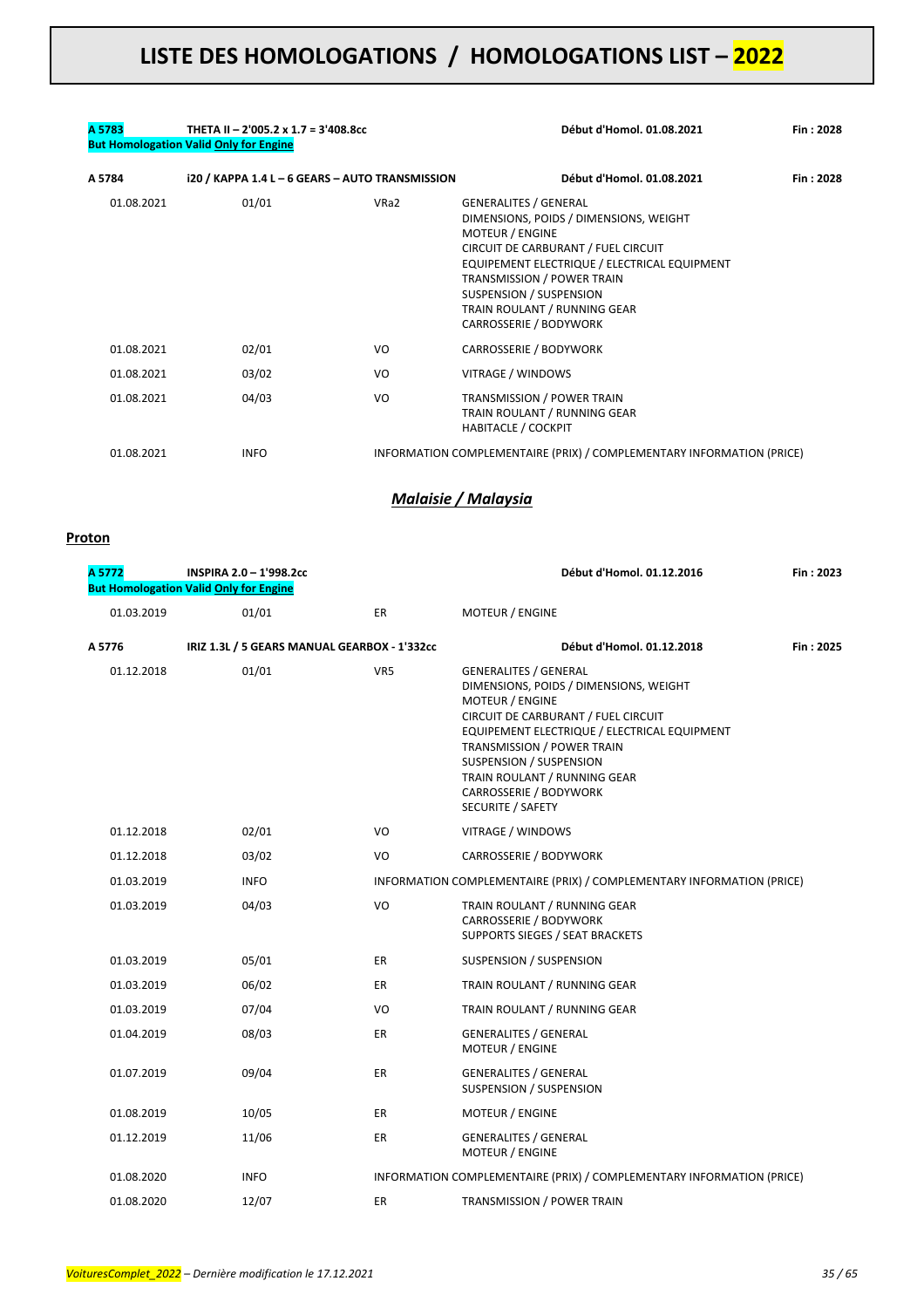| 01.08.2020 | 13/05       | VO | <b>GENERALITES / GENERAL</b><br>SUPPORTS SIEGES / SEATS SUPPORTS         |
|------------|-------------|----|--------------------------------------------------------------------------|
| 01.08.2020 | 14/06       | VO | TRAIN ROULANT / RUNNING GEAR                                             |
| 01.10.2020 | 15/08       | ER | <b>MOTEUR / ENGINE</b>                                                   |
| 01.12.2020 | <b>INFO</b> |    | INFORMATION COMPLEMENTAIRE (CHASSIS) / COMPLEMENTARY INFORMATION (FRAME) |

### *Russie / Russia*

### **Avtovaz Inc.**

| A 5759     | LADA VESTA GFL - 1'597cc |           | Début d'Homol. 01.03.2015                              | Fin: 2022 |
|------------|--------------------------|-----------|--------------------------------------------------------|-----------|
| 01.09.2016 | 01/01                    | ER        | <b>GENERALITES / GENERAL</b><br>CARROSSERIE / BODYWORK |           |
|            |                          |           | ********************                                   |           |
| 01.03.2015 | 200/01                   | <b>KS</b> | VARIANTE KIT SUPER 2000 CIRCUIT                        |           |
| 01.03.2015 | 201/01                   | VO        | ARCEAU / ROLLBAR                                       |           |
| 01.04.2015 | 202/01                   | <b>ER</b> | <b>MOTEUR / ENGINE</b>                                 |           |
| 01.04.2015 | 203/02                   | <b>ER</b> | MOTEUR / ENGINE                                        |           |
| 01.05.2015 | 204/03                   | <b>ER</b> | <b>MOTEUR / ENGINE</b>                                 |           |
| 01.06.2015 | 205/04                   | ER        | <b>SUSPENSION / SUSPENSION</b>                         |           |
| 01.06.2015 | 206/05                   | <b>ER</b> | MOTEUR / ENGINE                                        |           |
| 01.09.2015 | 207/06                   | <b>ER</b> | ARCEAU / ROLLBAR                                       |           |
| 01.09.2015 | 208/02                   | VO        | <b>MOTEUR / ENGINE</b>                                 |           |
| 01.12.2015 | 209/07                   | <b>ER</b> | SUSPENSION / SUSPENSION                                |           |
| 01.04.2016 | 210/08                   | ER        | <b>MOTEUR / ENGINE</b><br>SUSPENSION / SUSPENSION      |           |
| 01.04.2016 | 211/09                   | <b>ER</b> | CARROSSERIE / BODYWORK                                 |           |
| 01.06.2016 | 212/10                   | ER        | MOTEUR / ENGINE                                        |           |
| 01.03.2017 | 213/11                   | ER        | <b>MOTEUR / ENGINE</b>                                 |           |

### *Suède / Sweden*

### **Volvo**

| A 5764     | S60 T5 DRIVE-E FWD - 1'968.8 x 1.7 = 3'346.9cc |           | Début d'Homol. 01.04.2016                              | Fin: 2023 |  |  |
|------------|------------------------------------------------|-----------|--------------------------------------------------------|-----------|--|--|
|            | ********************                           |           |                                                        |           |  |  |
| 01.04.2016 | 200/01                                         | KS        | VARIANTE KIT SUPER 2000 CIRCUIT                        |           |  |  |
| 01.04.2016 | 201/01                                         | VO        | ARCEAU / ROLLBAR                                       |           |  |  |
| 01.04.2016 | 202/01                                         | <b>ER</b> | CARROSSERIE / BODYWORK                                 |           |  |  |
| 01.05.2016 | 203/02                                         | ER        | CARROSSERIE / BODYWORK                                 |           |  |  |
| 01.06.2016 | 204/03                                         | ER        | <b>MOTEUR / ENGINE</b>                                 |           |  |  |
| 01.06.2016 | 205/04                                         | ER        | <b>MOTEUR / ENGINE</b>                                 |           |  |  |
| 01.09.2016 | 206/01                                         | VF        | C. CARBURANT / FUEL CIRCUIT                            |           |  |  |
|            |                                                |           |                                                        |           |  |  |
|            |                                                |           | ********************                                   |           |  |  |
| 01.04.2017 | 300/01                                         | KS        | VARIANTE KIT SUPER 2000 CIRCUIT 2017                   |           |  |  |
| 01.04.2017 | 301/01                                         | ERJ       | <b>GENERALITES / GENERAL</b><br>CARROSSERIE / BODYWORK |           |  |  |
| 01.07.2017 | 302/02                                         | ERJ       | CARROSSERIE / BODYWORK                                 |           |  |  |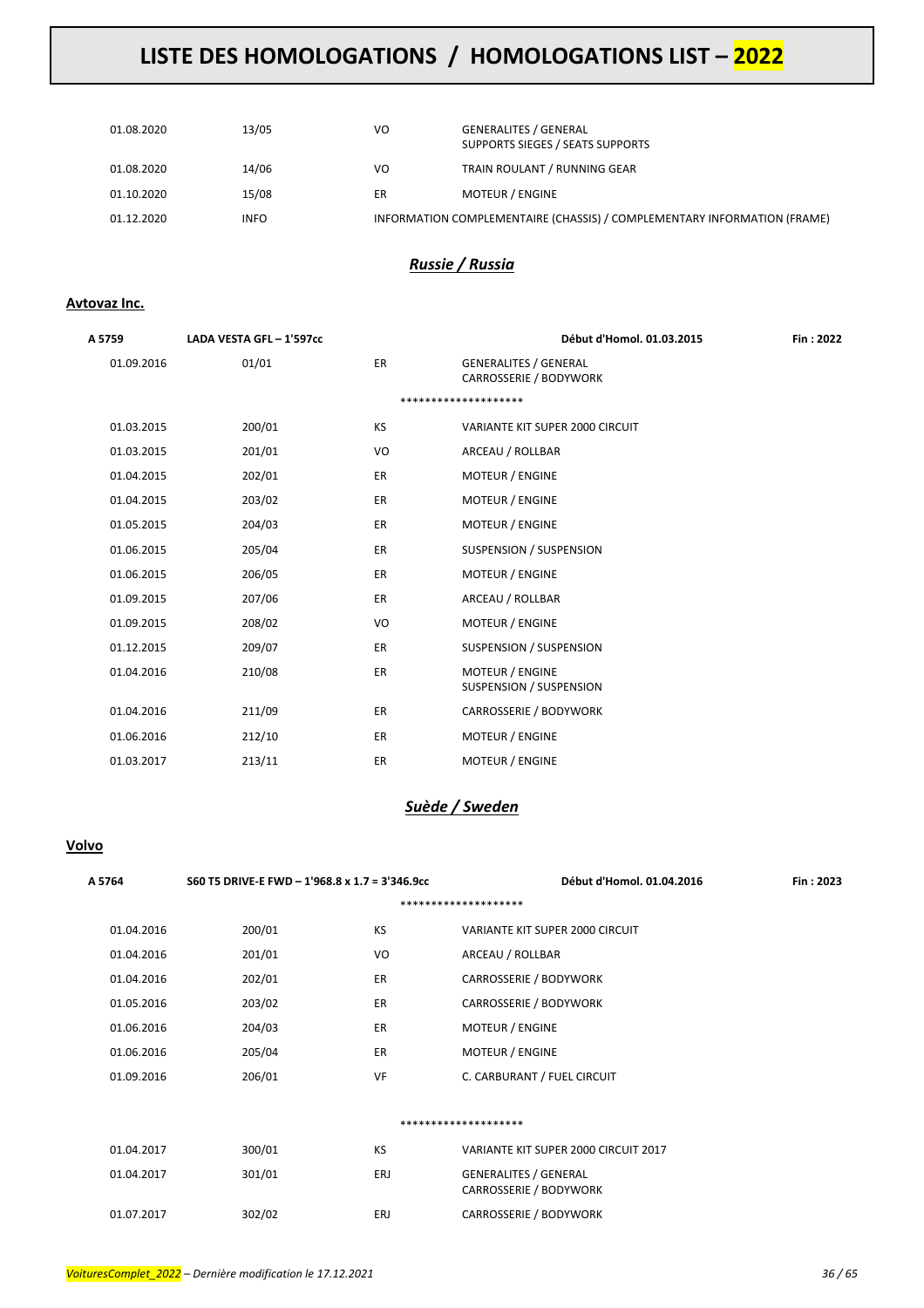| 01.10.2017 | 303/03 | ERJ | SUSPENSION / SUSPENSION |
|------------|--------|-----|-------------------------|
| 01.10.2017 | 304/04 | ERJ | <b>MOTEUR / ENGINE</b>  |
| 01.11.2017 | 305/05 | ERJ | SUSPENSION / SUSPENSION |

### *Etats Unis / United States*

### **Chevrolet**

| A 5726     | CRUZE LT - 1'795.6cc |           | Début d'Homol. 01.03.2009                                     | Fin : 2022 |
|------------|----------------------|-----------|---------------------------------------------------------------|------------|
| 01.03.2009 | 01/01                | VO        | ARCEAU / ROLLBAR                                              |            |
| 01.03.2009 | 02/01                | <b>KS</b> | <b>VK-S2000</b>                                               |            |
| 01.03.2009 | 03/02                | VO        | MOTEUR / ENGINE (WAIVER)<br>CARROSSERIE / BODYWORK            |            |
| 01.03.2009 | 04/03                | VO        | CIRCUIT CARBURANT / FUEL CIRCUIT (WAIVER)                     |            |
| 01.03.2009 | 05/04                | VO        | CARROSSERIE / BODYWORK (WAIVER)                               |            |
| 01.06.2009 | <b>INFO</b>          |           | INFORMATION COMPLEMENTAIRES / COMPLEMENTARIES INFORMATION     |            |
| 01.07.2009 | 06/01                | ER        | SUSPENSION / SUSPENSION                                       |            |
| 01.12.2009 | <b>INFO</b>          |           | INFORMATION COMPLEMENTAIRES / COMPLEMENTARIES INFORMATION     |            |
| 01.01.2010 | 07/02                | ER        | MOTEUR / ENGINE (WAIVER)<br>TRAIN ROULANT / RUNNING GEAR      |            |
| 01.02.2010 | 08/05                | VO        | ARCEAU / ROLLBAR                                              |            |
| 01.02.2010 | 09/03                | ER        | CIRCUIT DE CARBURANT / FUEL CIRCUIT<br>CARROSSERIE / BODYWORK |            |
| 01.02.2010 | 10/04                | ER        | <b>MOTEUR / ENGINE</b><br>CARROSSERIE / BODYWORK              |            |
| 01.02.2010 | 11/05                | ER        | TRANSMISSION / POWER TRAIN                                    |            |
| 01.03.2010 | 12/06                | VO        | CARROSSERIE / BODYWORK                                        |            |
| 01.05.2010 | 13/06                | ER        | MOTEUR / ENGINE                                               |            |
| 01.07.2010 | 14/07                | ER        | MOTEUR / ENGINE                                               |            |
| 01.10.2010 | 15/08                | ER        | CIRCUIT DE CARBURANT / FUEL CIRCUIT<br>CARROSSERIE / BODYWORK |            |
| 01.10.2010 | 16/09                | ER        | SUSPENSION / SUSPENSION                                       |            |
| 01.03.2012 | 17/10                | ER        | CARROSSERIE / BODYWORK                                        |            |
| 01.05.2014 | 18/01                | ET        | TRANSMISSION / POWER TRAIN                                    |            |
|            |                      |           | ********************                                          |            |
| 01.03.2011 | 100/01               | ΚS        | SUPER 2000 TOURISME                                           |            |
| 01.03.2011 | 101/01               | VO        | WAIVER                                                        |            |
| 01.03.2011 | 102/02               | VO        | MOTEUR / ENGINE                                               |            |
| 01.03.2011 | 103/03               | VO        | MOTEUR / ENGINE                                               |            |
| 01.05.2011 | 104/01               | ER        | MOTEUR / ENGINE                                               |            |
| 01.03.2012 | 105/02               | ER        | MOTEUR / ENGINE<br>TRAIN ROULANT / RUNNING GEAR               |            |
| 01.03.2012 | 106/03               | ER        | TRANSMISSION / POWER TRAIN                                    |            |
| 01.03.2012 | 107/04               | ER        | MOTEUR / ENGINE                                               |            |
| 01.05.2012 | 108/05               | ER        | MOTEUR / ENGINE<br>TRANSMISSION / POWER TRAIN                 |            |
| 01.01.2013 | 109/06               | ER        | MOTEUR / ENGINE                                               |            |
| 01.09.2013 | 110/07               | ER        | TRANSMISSION                                                  |            |
|            |                      |           | ********************                                          |            |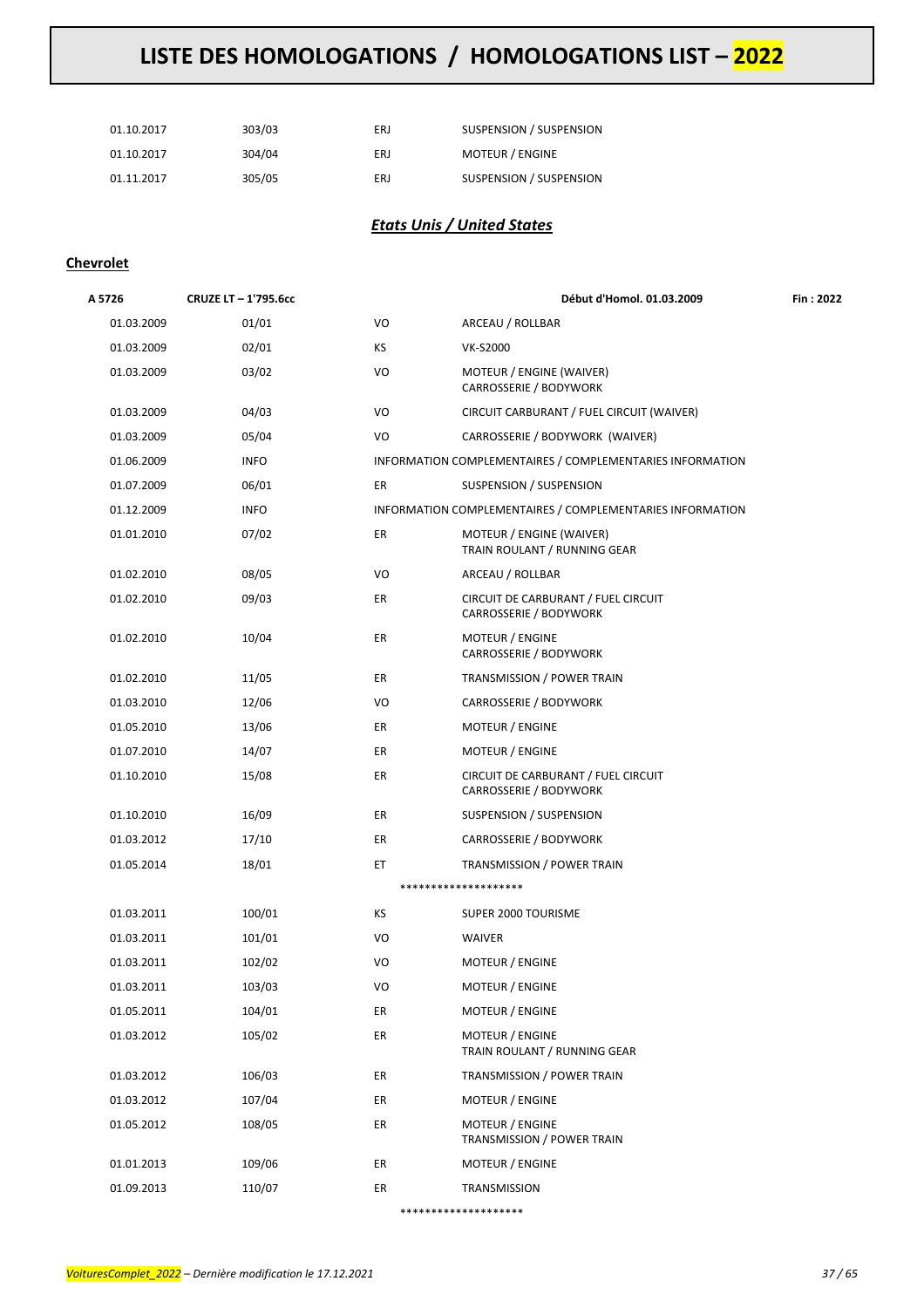| 01.04.2014 | 200/01 | <b>KS</b> | VARIANTE KIT SUPER 2000 CIRCUIT                                                  |
|------------|--------|-----------|----------------------------------------------------------------------------------|
| 01.04.2014 | 201/01 | VO        | ARCEAU / ROLLBAR                                                                 |
| 01.05.2014 | 202/01 | ER.       | DIMENSIONS, POIDS / DIMENSIONS, WEIGHT<br>CARROSSERIE / BODYWORK                 |
| 01.07.2014 | 203/02 | ER.       | CARROSSERIE / BODYWORK                                                           |
| 01.10.2014 | 204/03 | ER.       | <b>MOTEUR / ENGINE</b><br>SUSPENSION / SUSPENSION<br>CARROSSERIE / BODYWORK      |
| 01.12.2014 | 205/04 | ER.       | CARROSSERIE / BODYWORK                                                           |
| 01.03.2015 | 206/05 | <b>ER</b> | <b>MOTEUR / ENGINE</b><br>TRAIN ROULANT / RUNNING GEAR<br>CARROSSERIE / BODYWORK |
| 01.04.2015 | 207/06 | <b>ER</b> | <b>MOTEUR / ENGINE</b>                                                           |
| 01.05.2015 | 208/07 | <b>ER</b> | <b>MOTEUR / ENGINE</b>                                                           |
| 01.06.2015 | 209/08 | <b>ER</b> | SUSPENSION / SUSPENSION                                                          |
| 01.07.2015 | 210/09 | <b>ER</b> | CARROSSERIE / BODYWORK                                                           |
| 01.12.2015 | 211/10 | <b>ER</b> | <b>TRANSMISSION / POWER TRAIN</b>                                                |
| 01.04.2016 | 212/11 | ER.       | CARROSSERIE / BODYWORK                                                           |
| 01.06.2016 | 213/12 | <b>ER</b> | <b>MOTEUR / ENGINE</b>                                                           |
| 01.03.2017 | 214/13 | <b>ER</b> | TRAIN ROULANT / RUNNING GEAR                                                     |
| 01.03.2017 | 215/02 | VO        | ARCEAU / ROLLBAR                                                                 |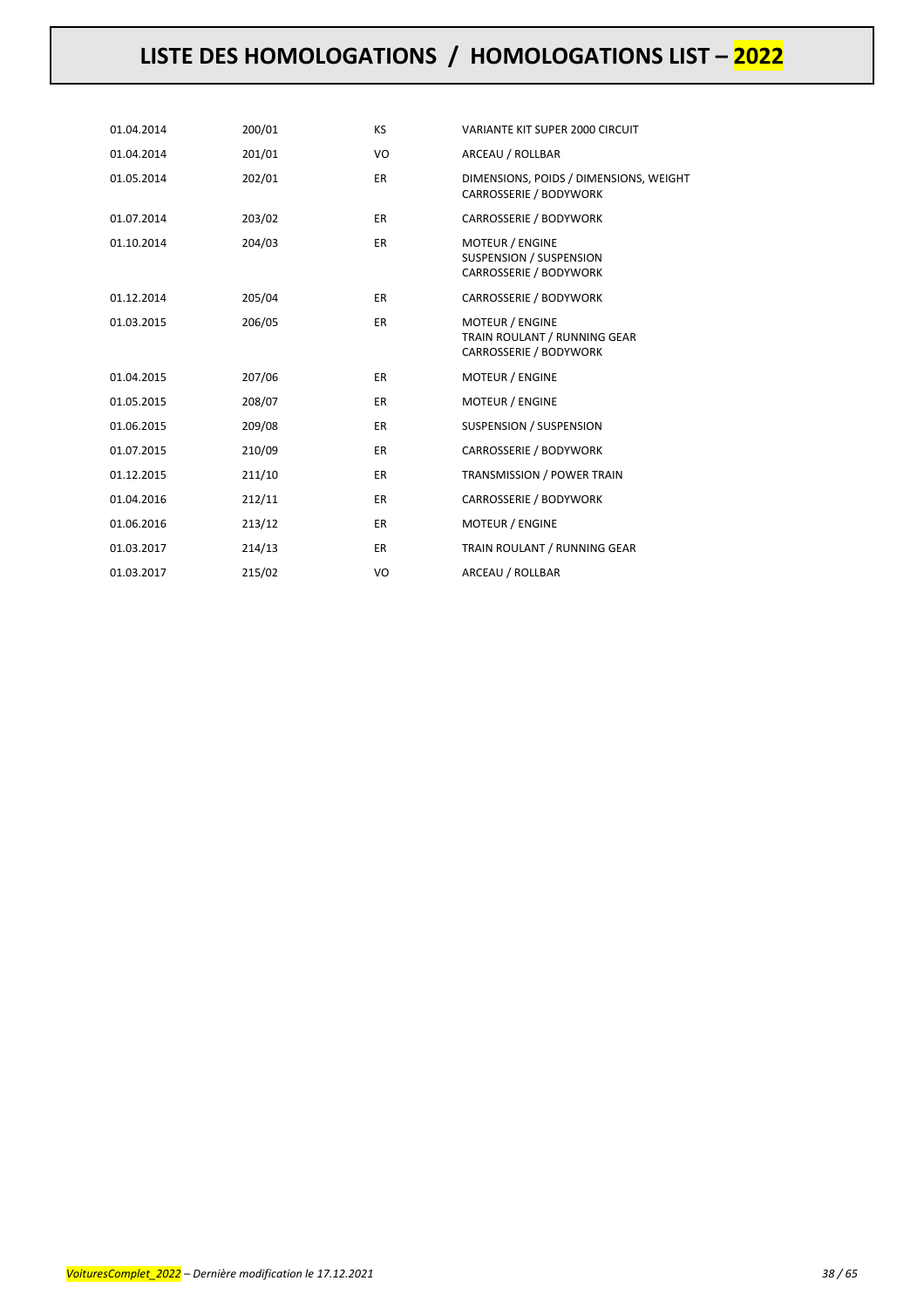### *HOMOLOGATIONS GROUPE F3*

### *Allemagne / Germany*

| <b>Adam Opel AG</b>         |                                          |                           |
|-----------------------------|------------------------------------------|---------------------------|
| F3 310                      | OPEL/VAUXHALL ASTRA-A 16V - 1'998cc      | Début d'Homol. 01.04.1993 |
| F3 333                      | ZAFIRA B - 1'598cc                       | Début d'Homol. 01.04.2006 |
| B.M.W.                      |                                          |                           |
| F3 325                      | 318iS                                    | Début d'Homol. 01.03.1999 |
| F3 334                      | E90 320si - 1'997.4cc                    | Début d'Homol. 01.10.2006 |
| Daimler Chrysler AG         |                                          |                           |
| F3 330                      | <b>MERCEDES BENZ M 271</b>               | Début d'Homol. 01.04.2002 |
| 01.07.2007                  | 01/01<br>ET.<br>MOTEUR / ENGINE          |                           |
| <b>General Motor Europe</b> |                                          |                           |
| F3 327                      | OPEL/VAUXHALL ZAFIRA X 18 XE - 1'796cc   | Début d'Homol. 01.03.2000 |
| <b>Volkswagen</b>           |                                          |                           |
| F3 302                      | <b>PASSAT-1'984cc</b>                    | Début d'Homol. 01.08.1991 |
| F3 309                      | 19 GOLF GTI - 1'781cc                    | Début d'Homol. 01.04.1993 |
| F3 311                      | 17 GOLF GTI - 1'588cc                    | Début d'Homol. 01.04.1993 |
| F3 336                      | GOLF 5 - Engine Identity CBF - 1'984.3cc | Début d'Homol. 01.07.2007 |
|                             | France / France                          |                           |
| Renault                     |                                          |                           |
| F3 314                      | <b>CLIO WILLIAMS - 1'998cc</b>           | Début d'Homol. 01.03.1994 |
| F3 321                      | <b>MEGANE COUPE</b>                      | Début d'Homol. 01.03.1998 |
| <b>Renault Sport</b>        |                                          |                           |
| F3 328                      | CLIO RENAULT SPORT 2.0 - 1'998.4cc       | Début d'Homol. 01.03.2001 |
|                             | G. Bretagne / G. Britain                 |                           |
| <b>Ford Motor Company</b>   |                                          |                           |
| F3 317                      | <b>ESCORT RS COSWORTH - 1'994.5cc</b>    | Début d'Homol. 01.01.1995 |

**F3 329 ZETEC SE ENGINE Début d'Homol. 01.07.2001**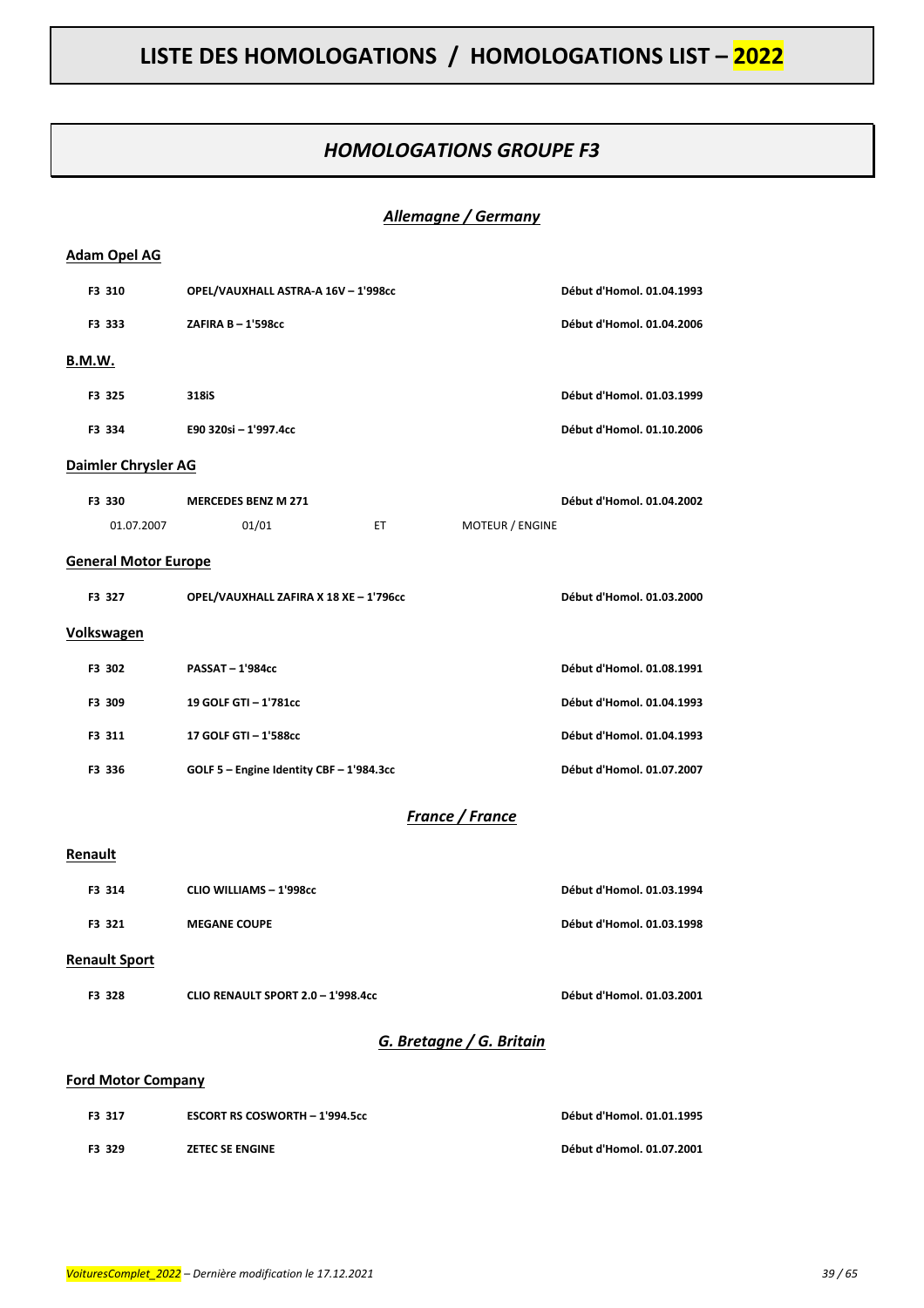### *Italie / Italy*

#### **Alfa Romeo**

| F3 304 | <b>TWIN SPARK 2.0 - 1'995cc</b>  | Début d'Homol. 01.01.1993 |
|--------|----------------------------------|---------------------------|
| F3 318 | <b>155 2.0 T.SPARK SUPER 16V</b> | Début d'Homol. 01.06.1995 |
| F3 322 | T. SPARK 1.4 / 1.6 16V           | Début d'Homol. 01.03.1998 |
| Fiat   |                                  |                           |
| F3 303 | TIPO i.e. 16V - 1'755.6cc        | Début d'Homol. 01.10.1992 |

### *Japon / Japan*

#### **Honda**

| F3 301     | <b>B21A1 ENGINE - 2'056cc</b>                |                           |                        | Début d'Homol. 01.07.1991 |
|------------|----------------------------------------------|---------------------------|------------------------|---------------------------|
| F3 306     | CIVIC 3 DOOR SIR.II (A-5444) - 1'596cc       | Début d'Homol. 01.01.1993 |                        |                           |
| F3 307     | PRELUDE 4WS (BA5) (A-5357) - 1'958cc         | Début d'Homol. 01.01.1993 |                        |                           |
| F3 308     | PRELUDE 4WS (BA5) (A-5357 04/01ET) - 1'958cc |                           |                        | Début d'Homol. 01.01.1993 |
| F3 313     | <b>B18C ENGINE - 1'798cc</b>                 |                           |                        | Début d'Homol. 01.10.1993 |
| F3 319     | <b>H22A ENGINE - 2'156cc</b>                 |                           |                        | Début d'Homol. 01.01.1997 |
| 01.03.1997 | 01/01                                        | <b>ER</b>                 | <b>MOTEUR / ENGINE</b> |                           |
| F3 323     | H22A/F20B ENGINE                             |                           |                        | Début d'Homol. 01.07.1998 |
| 01.10.2001 | 01/01                                        | ET                        | MOTEUR / ENGINE        |                           |
| F3 331     | F20C ENGINE / K20A ENGINE                    |                           |                        | Début d'Homol. 01.01.2003 |
| 01.03.2004 | 01/01                                        | ET                        | <b>MOTEUR / ENGINE</b> |                           |
| F3 332     | F20C ENGINE / K20A ENGINE                    |                           |                        | Début d'Homol. 01.03.2004 |
| Mitsubishi |                                              |                           |                        |                           |
| F3 315     | 4G93 ENGINE - 1'834cc                        |                           |                        | Début d'Homol. 01.03.1994 |
| F3 324     | 4G93 (GDI) ENGINE                            |                           |                        | Début d'Homol. 01.07.1998 |
| Nissan     |                                              |                           |                        |                           |
| F3 326     | <b>SR20VE ENGINE</b>                         |                           |                        | Début d'Homol. 01.01.2000 |
| Toyota     |                                              |                           |                        |                           |
| F3 305     | 3S-GE ENGINE - 1'998cc                       |                           |                        | Début d'Homol. 01.01.1993 |
| F3 312     | 3S-GE ENGINE - 1'998cc                       |                           |                        | Début d'Homol. 01.10.1993 |
| F3 316     | 3S-GE ENGINE - 1'998cc                       |                           |                        | Début d'Homol. 01.07.1994 |
| F3 320     | 3S-GE ENGINE - 1'998cc                       |                           |                        | Début d'Homol. 01.10.1997 |
| F3 335     | 1AZ-FE-1'998.2cc                             |                           |                        | Début d'Homol. 01.01.2007 |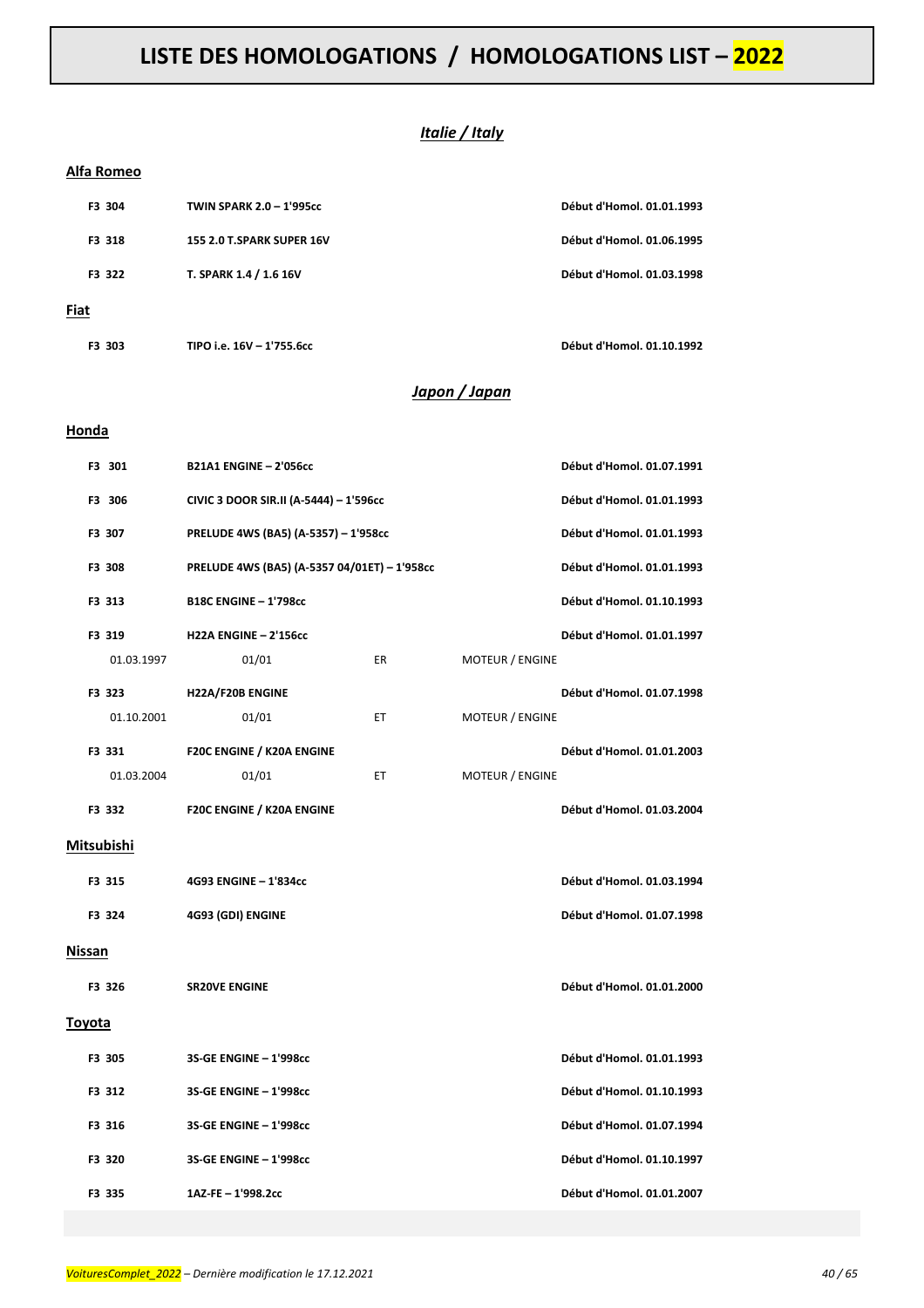### *HOMOLOGATIONS GROUPE GT1 (As from 2005)*

### *Japon / Japan*

### **Nissan Motor Corporation**

| GT1 003    | GT-R (R35) |     | Début d'Homol. 01.05.2009                                                         | Fin: 2026 |
|------------|------------|-----|-----------------------------------------------------------------------------------|-----------|
| 01.05.2009 | 01/01      | VO  | ARCEAU / ROLLBAR                                                                  |           |
| 01.05.2009 | 02/02      | VO  | SUSPENSION / SUSPENSION<br>TRAIN ROULANT / RUNNING GEAR<br>CARROSSERIE / BODYWORK |           |
| 01.05.2009 | 03/03      | VO. | SUSPENSION / SUSPENSION (Waiver)<br><b>CARROSSERIE / BODYWORK</b>                 |           |
| 01.06.2009 | 04/01      | ER  | SUSPENSION / SUSPENSION                                                           |           |
| 01.06.2009 | 05/02      | ER  | SUSPENSION / SUSPENSION                                                           |           |
| 01.10.2009 | 06/03      | ER  | <b>CARROSSERIE / BODYWORK</b>                                                     |           |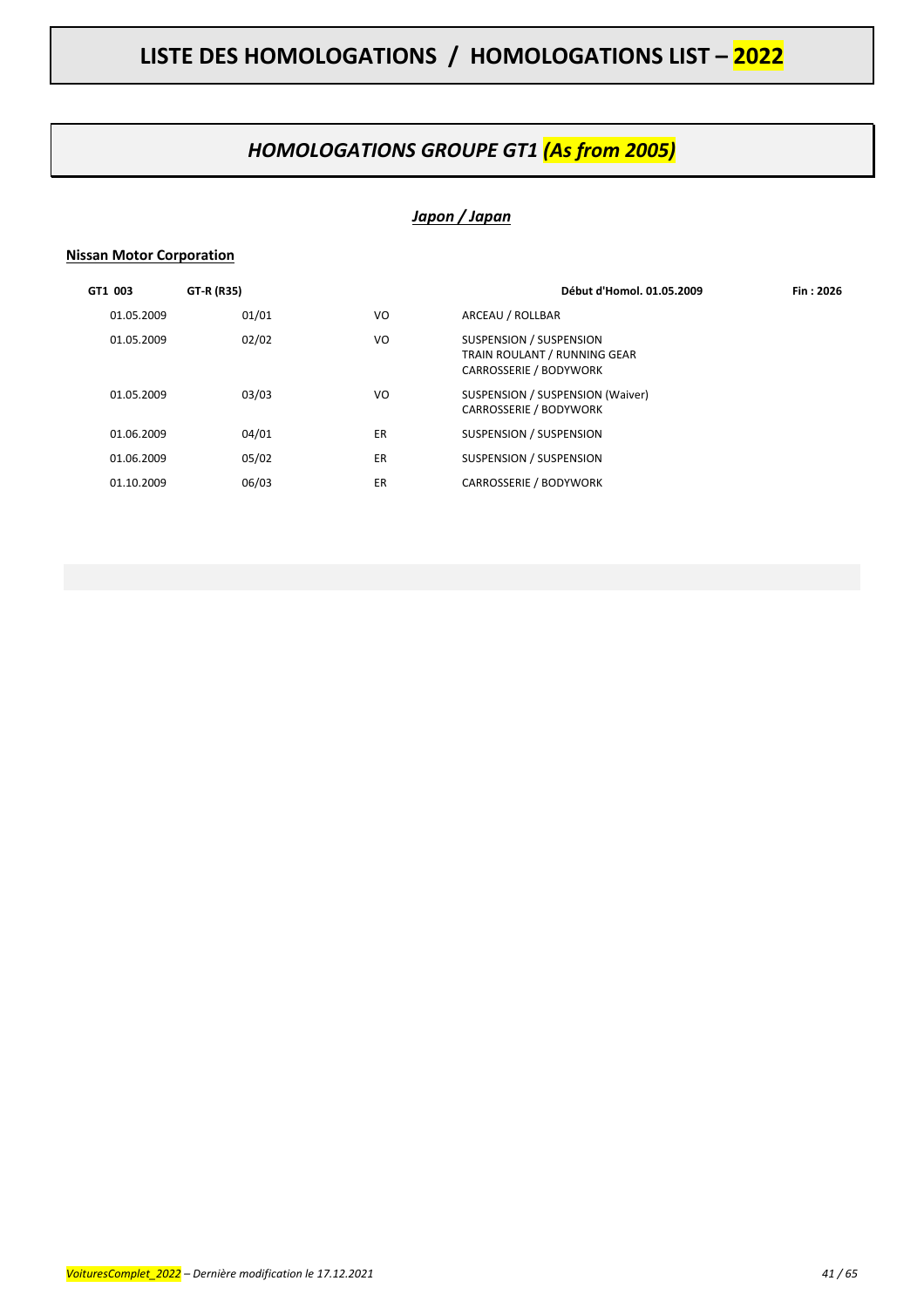### *HOMOLOGATIONS GROUPE GT1 (As from 2010)*

### *Japon / Japan*

### **Nissan Motor Corporation**

| GT1 101    | GT-R (R35), 2010 |           | Début d'Homol. 01.04.2010                                                                                                                                                               | Fin: 2026 |
|------------|------------------|-----------|-----------------------------------------------------------------------------------------------------------------------------------------------------------------------------------------|-----------|
| 01.04.2010 | 01/01            | VO.       | ARCEAU / ROLLBAR                                                                                                                                                                        |           |
| 01.07.2010 | 02/01            | <b>ER</b> | CARROSSERIE / BODYWORK                                                                                                                                                                  |           |
| 01.07.2010 | 03/02            | <b>ER</b> | <b>CARROSSERIE / BODYWORK</b>                                                                                                                                                           |           |
| 01.10.2010 | 04/03            | <b>ER</b> | <b>TRANSMISSION / POWER TRAIN</b>                                                                                                                                                       |           |
| 01.03.2011 | 05/04            | <b>ER</b> | <b>MOTEUR / ENGINE</b><br>CIRCUIT DE CARBURANT / FUEL CIRCUIT<br>TRANSMISSION / POWER TRAIN<br>SUSPENSION / SUSPENSION<br>TRAIN ROULANT / RUNNING GEAR<br><b>CARROSSERIE / BODYWORK</b> |           |
| 01.05.2011 | 06/05            | <b>ER</b> | SUSPENSION / SUSPENSION                                                                                                                                                                 |           |
| 01.07.2011 | 07/06            | <b>ER</b> | <b>MOTEUR / ENGINE</b>                                                                                                                                                                  |           |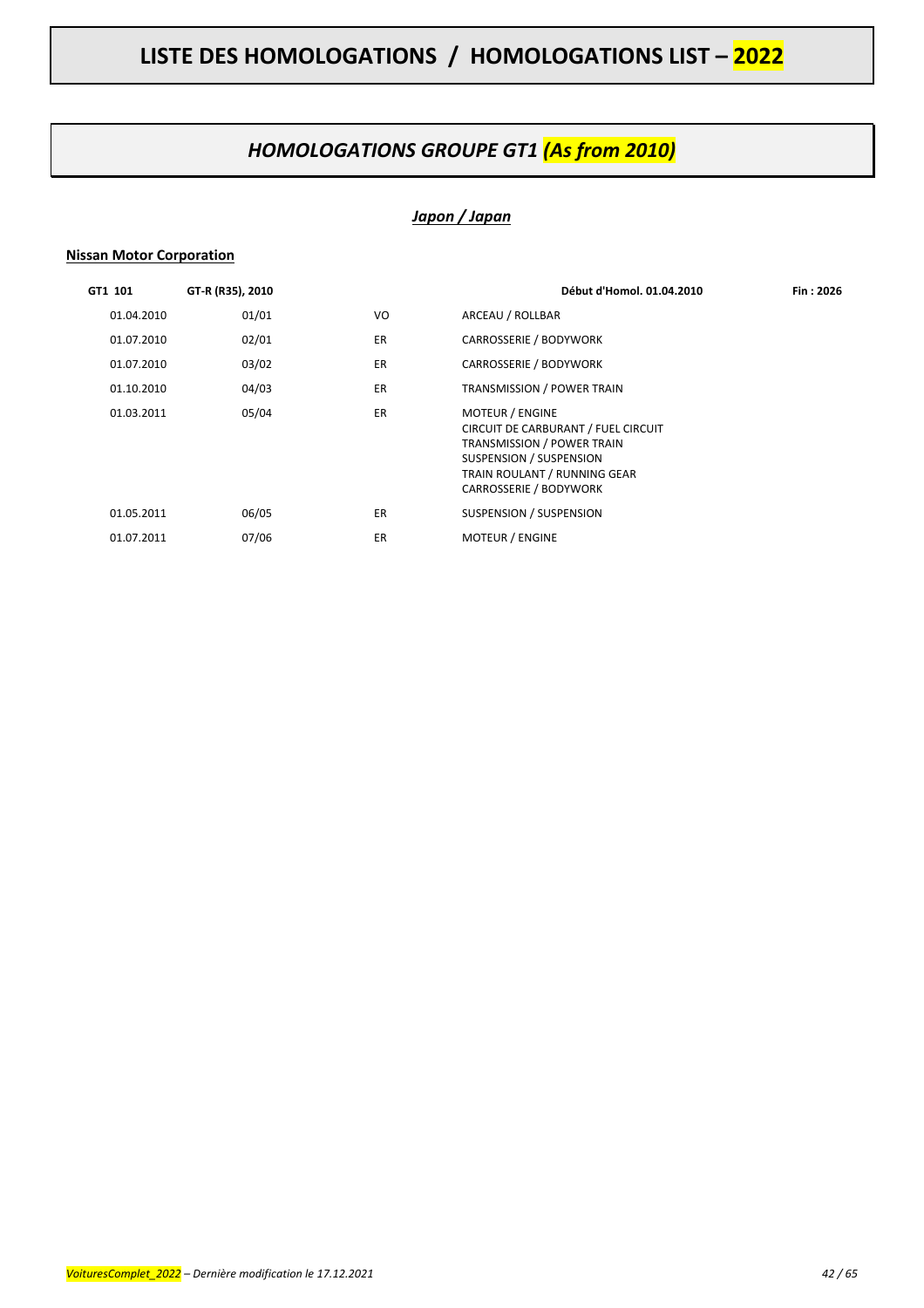### *HOMOLOGATIONS GROUPE GT3*

### *Allemagne / Germany*

### **Audi**

| GT3 038    | R8 LMS (2015) |            | Début d'Homol. 01.05.2015                                                                                                                                                                                                                           | Fin: 2023 |
|------------|---------------|------------|-----------------------------------------------------------------------------------------------------------------------------------------------------------------------------------------------------------------------------------------------------|-----------|
| 01.01.2016 | 01/01         | ER         | <b>MOTEUR / ENGINE</b><br>CIRCUIT DE CARBURANT / FUEL CIRCUIT<br>DISPOSITIFS AERODYNAMIQUES / AERODYNAMIC DEVICES                                                                                                                                   |           |
| 01.01.2016 | 02/01         | VF         | <b>MOTEUR / ENGINE</b>                                                                                                                                                                                                                              |           |
| 01.01.2016 | 03/01         | VO         | AIR CONDITIONNE / AIR CONDITIONNING<br><b>HABITACLE / COCKPIT</b>                                                                                                                                                                                   |           |
| 01.01.2016 | 04/02         | VO         | <b>GENERALITES / GENERAL</b><br><b>MOTEUR / ENGINE</b><br>DISPOSITIFS AERODYNAMIQUES / AERODYNAMIC DEVICES                                                                                                                                          |           |
| 01.01.2016 | 05/02         | ER         | SECURITE / SAFETY                                                                                                                                                                                                                                   |           |
| 01.03.2016 | 06/03         | ER         | <b>GENERALITES / GENERAL</b><br><b>MOTEUR / ENGINE</b><br>SUSPENSION / SUSPENSION<br>TRAIN ROULANT / RUNNING GEAR<br>DISPOSITIFS AERODYNAMIQUES / AERODYNAMIC DEVICES                                                                               |           |
| 01.03.2016 | 07/02         | VF         | <b>GENERALITES / GENERAL</b><br>MOTEUR / ENGINE<br>ROUES, PNEUS / WHEELS, TYRES                                                                                                                                                                     |           |
| 01.04.2016 | 08/04         | ER         | <b>MOTEUR / ENGINE</b>                                                                                                                                                                                                                              |           |
| 01.10.2016 | 09/05         | ER         | MOTEUR / ENGINE<br>TRANSMISSION / POWER TRAIN                                                                                                                                                                                                       |           |
| 01.10.2016 | 10/03         | VF         | MOTEUR / ENGINE<br>FREINS / BRAKES                                                                                                                                                                                                                  |           |
| 01.01.2017 | 11/03         | VO         | SECURITE / SAFETY                                                                                                                                                                                                                                   |           |
| 01.02.2017 | 12/06         | ER         | MOTEUR / ENGINE                                                                                                                                                                                                                                     |           |
| 01.03.2017 | 13/07         | ER         | CIRCUIT DE CARBURANT / FUEL CIRCUIT                                                                                                                                                                                                                 |           |
| 01.03.2017 | 14/04         | VO         | <b>GENERALITES / GENERAL</b><br>MOTEUR / ENGINE<br>DISPOSITIFS AERODYNAMIQUES / AERODYNAMIC DEVICES                                                                                                                                                 |           |
| 01.10.2017 | 15/04         | VF         | TRAIN ROULANT / RUNNING GEAR                                                                                                                                                                                                                        |           |
| 01.01.2018 | 16/08         | ER         | POIDS, DIMENSIONS / WEIGHT, DIMENSIONS                                                                                                                                                                                                              |           |
| 01.01.2018 | <b>INFO</b>   |            | INFORMATION COMPLEMENTAIRE / COMPLEMENTARY INFORMATION                                                                                                                                                                                              |           |
| 01.11.2018 | 17/09         | ER         | MOTEUR / ENGINE<br>DISPOSITIFS AERODYNAMIQUES / AERODYNAMIC DEVICES                                                                                                                                                                                 |           |
| 01.02.2019 | 18/10         | ER         | <b>GENERALITES / GENERAL</b><br>MOTEUR / ENGINE<br>TRANSMISSION / POWER TRAIN                                                                                                                                                                       |           |
| 01.02.2019 | 19/05         | VF         | <b>GENERALITES / GENERAL</b><br>MOTEUR / ENGINE<br>SUSPENSION / SUSPENSION                                                                                                                                                                          |           |
| 01.02.2019 | 20/01         | <b>EVO</b> | <b>GENERALITES / GENERAL</b><br>POIDS, DIMENSIONS / WEIGHT, DIMENSIONS<br><b>MOTEUR / ENGINE</b><br>CIRCUIT DE CARBURANT / FUEL CIRCUIT<br>TRANSMISSION / POWER TRAIN<br>CARROSSERIE / BODYWORK<br>DISPOSITIFS AERODYNAMIQUES / AERODYNAMIC DEVICES |           |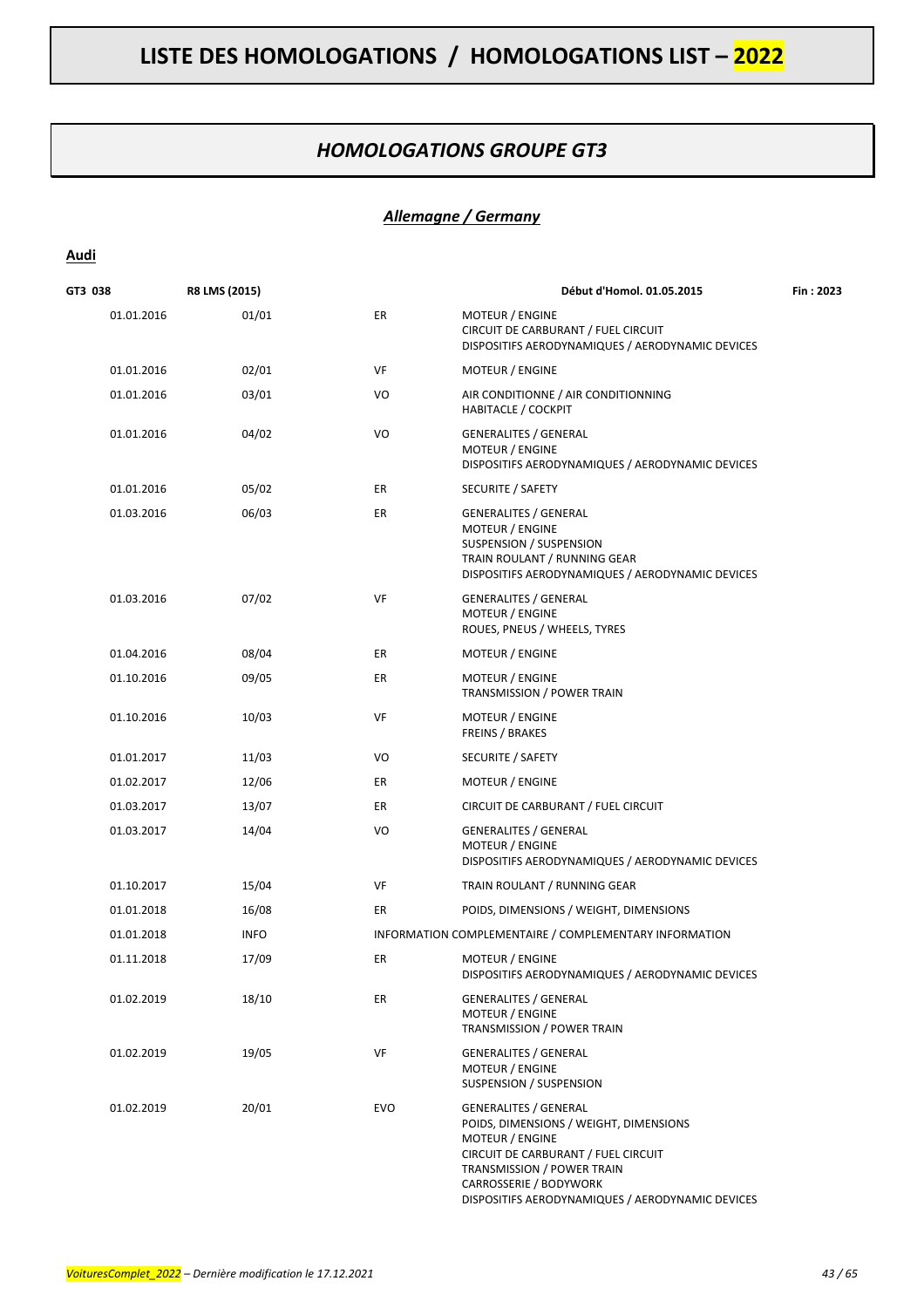| 01.02.2019 | 21/05 | VO        | <b>GENERALITES / GENERAL</b><br><b>MOTEUR / ENGINE</b><br>DISPOSITIFS AERODYNAMIQUES / AERODYNAMIC DEVICES        |
|------------|-------|-----------|-------------------------------------------------------------------------------------------------------------------|
| 01.06.2019 | 22/11 | <b>ER</b> | <b>MOTEUR / ENGINE</b>                                                                                            |
| 01.07.2019 | 23/12 | <b>ER</b> | <b>MOTEUR / ENGINE</b>                                                                                            |
| 01.07.2019 | 24/06 | VO        | <b>MOTEUR / ENGINE</b>                                                                                            |
| 01.06.2020 | 25/13 | <b>ER</b> | <b>GENERALITES / GENERAL</b><br>MOTEUR / ENGINE<br>CIRCUIT DE CARBURANT / FUEL CIRCUIT<br>SUSPENSION / SUSPENSION |
| 01.10.2020 | 26/06 | VF        | <b>HABITACLE / COCKPIT</b>                                                                                        |
| 01.03.2021 | 27/07 | VF        | <b>TRANSMISSION / POWER TRAIN</b>                                                                                 |
| 01.03.2021 | 28/14 | <b>ER</b> | TRAIN ROULANT / RUNNING GEAR                                                                                      |
| 01.07.2021 | 29/07 | VO        | ANCRAGE FILETS COURSE / RACING NETS ATTACHMENTS                                                                   |
| 01.12.2021 | 30/15 | <b>ER</b> | <b>MOTEUR / ENGINE</b>                                                                                            |
|            |       |           |                                                                                                                   |

#### **BMW**

| GT3 043      | F13 M6 GT3  |            | Début d'Homol. 01.03.2016                                                                                                                                                                                                                             | Fin: 2023 |
|--------------|-------------|------------|-------------------------------------------------------------------------------------------------------------------------------------------------------------------------------------------------------------------------------------------------------|-----------|
| 01.03.2016   | <b>INFO</b> |            | INFO COMPLEMENTAIRE / COMPLEMENTARY INFORMATION                                                                                                                                                                                                       |           |
| 01.03.2016   | 01/01       | VO         | <b>GENERALITES / GENERAL</b><br>AIR CONDITIONNE / AIR CONDITIONING<br>TRANSMISSION / POWER TRAIN<br><b>HABITACLE / COCKPIT</b>                                                                                                                        |           |
| 01.04.2016   | 02/01       | ER         | <b>MOTEUR / ENGINE</b>                                                                                                                                                                                                                                |           |
| 01.07.2016   | 03/02       | VO         | SYSTÈME DE FREINAGE / BRAKING SYSTEM                                                                                                                                                                                                                  |           |
| 01.01.2017   | 04/02       | ER         | <b>GENERALITES / GENERAL</b><br><b>MOTEUR / ENGINE</b><br>SUSPENSION / SUSPENSION<br><b>HABITACLE / COCKPIT</b>                                                                                                                                       |           |
| 01.02.2017   | 05/03       | VO         | TRANSMISSION / POWER TRAIN<br>SYSTÈME DE FREINAGE / BRAKING SYSTEM                                                                                                                                                                                    |           |
| 01.02.2017   | 06/03       | ER         | MOTEUR / ENGINE                                                                                                                                                                                                                                       |           |
| 01.02.2017   | 07/04       | ER         | SUSPENSION / SUSPENSION<br>SYSTÈME DE FREINAGE / BRAKING SYSTEM                                                                                                                                                                                       |           |
| 01.07.2017   | 08/05       | ER         | SYSTÈME DE FREINAGE / BRAKING SYSTEM                                                                                                                                                                                                                  |           |
| 01.10.2017   | 09/06       | ER         | MOTEUR / ENGINE                                                                                                                                                                                                                                       |           |
| 01.11.2017   | 10/07       | ER         | <b>FREINS / BRAKES</b>                                                                                                                                                                                                                                |           |
| 01.11.2017   | 11/08       | ER         | SUSPENSION / SUSPENSION                                                                                                                                                                                                                               |           |
| 01.01.2018   | 12/09       | ER         | POIDS, DIMENSIONS / WEIGHT, DIMENSIONS                                                                                                                                                                                                                |           |
| 01.01.2018   | 13/01       | <b>EVO</b> | <b>GENERALITES / GENERAL</b><br>POIDS, DIMENSIONS / WEIGHT, DIMENSIONS<br><b>MOTEUR / ENGINE</b><br>TRANSMISSION / POWER TRAIN<br>SUSPENSION / SUSPENSION<br>SYSTÈME DE FREINAGE / BRAKING SYSTEM<br>DISPOSITIFS AERODYNAMIQUES / AERODYNAMIC DEVICES |           |
| 01.07.2019   | 14/10       | ER         | MOTEUR / ENGINE                                                                                                                                                                                                                                       |           |
| 01.01.2021   | 15/01       | VF         | TRANSMISSION / POWER TRAIN                                                                                                                                                                                                                            |           |
| Corvette - D |             |            |                                                                                                                                                                                                                                                       |           |

| GT3 026    | <b>CALLAWAY CORVETTE Z06R GT3</b> |    | Début d'Homol. 01.05.2010                        | Fin: 2022 |
|------------|-----------------------------------|----|--------------------------------------------------|-----------|
| 01.05.2011 | 01/01                             | ER | MOTEUR / ENGINE                                  |           |
|            |                                   |    | DISPOSITIFS AERODYNAMIQUES / AERODYNAMIC DEVICES |           |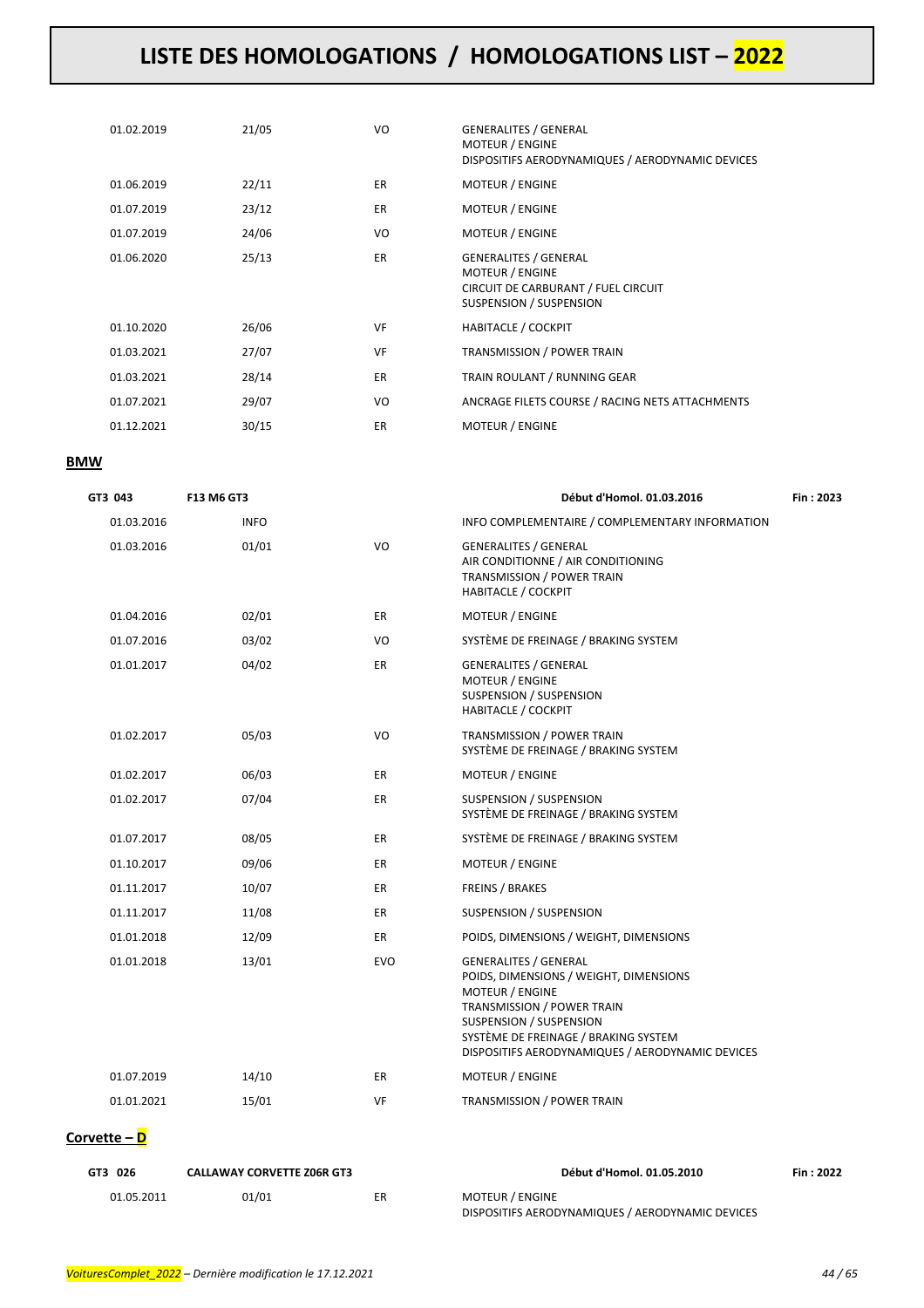| 01.05.2011 | 02/01                             | VF         | SYSTEME DE FREINAGE / BRAKING SYSTEM                                                                                                                                                                                                           |           |
|------------|-----------------------------------|------------|------------------------------------------------------------------------------------------------------------------------------------------------------------------------------------------------------------------------------------------------|-----------|
| 01.05.2011 | 03/01                             | EVO        | <b>GENERALITES / GENERAL</b><br>MOTEUR / ENGINE<br>DISPOSITIFS AERODYNAMIQUES / AERODYNAMIC DEVICES                                                                                                                                            |           |
| 01.05.2011 | 04/01                             | VO         | SYSTEME DE FREINAGE / BRAKING SYSTEM                                                                                                                                                                                                           |           |
| 01.09.2012 | 05/02                             | <b>EVO</b> | GENERALITES / GENERAL<br>POIDS, DIMENSIONS / WEIGHT, DIMENSIONS<br><b>MOTEUR / ENGINE</b><br>SUSPENSION / SUSPENSION<br>SYSTEME DE FREINAGE / BRAKING SYSTEM<br><b>HABITACLE / COCKPIT</b><br>DISPOSITIFS AERODYNAMIQUES / AERODYNAMIC DEVICES |           |
| 01.09.2012 | 06/02                             | ER.        | <b>GENERALITES / GENERAL</b>                                                                                                                                                                                                                   |           |
| 01.04.2013 | 07/03                             | ER.        | SUSPENSION / SUSPENSION                                                                                                                                                                                                                        |           |
| 01.07.2013 | 08/03                             | <b>EVO</b> | <b>GENERALITES / GENERAL</b><br>MOTEUR / ENGINE<br>CIRCUIT DE CARBURANT / FUEL CIRCUIT<br>TRANSMISSION / POWER TRAIN<br>SYSTEME DE FREINAGE / BRAKING SYSTEM<br><b>HABITACLE / COCKPIT</b>                                                     |           |
| 01.05.2014 | 09/04                             | ER         | SYSTEME DE FREINAGE / BRAKING SYSTEM                                                                                                                                                                                                           |           |
| 01.04.2015 | 10/04                             | EVO        | TRANSMISSION / POWER TRAIN<br>SUSPENSION / SUSPENSION<br>SYSTEME DE FREINAGE / BRAKING SYSTEM                                                                                                                                                  |           |
| 01.04.2016 | 11/05                             | ER         | MOTEUR / ENGINE                                                                                                                                                                                                                                |           |
| 01.02.2017 | 12/06                             | ER.        | MOTEUR / ENGINE                                                                                                                                                                                                                                |           |
| 01.09.2017 | 13/07                             | ER         | SECURITE / SAFETY                                                                                                                                                                                                                              |           |
| 01.01.2018 | 14/08                             | ER         | POIDS, DIMENSIONS / WEIGHT, DIMENSIONS                                                                                                                                                                                                         |           |
| GT3 045    | <b>CALLAWAY CORVETTE C7 GT3-R</b> |            | Début d'Homol. 01.06.2016                                                                                                                                                                                                                      | Fin: 2023 |
| 01.02.2017 | 01/01                             | ER         | MOTEUR / ENGINE                                                                                                                                                                                                                                |           |
| 01.01.2018 | 02/02                             | ER         | POIDS, DIMENSIONS / WEIGHT, DIMENSIONS                                                                                                                                                                                                         |           |
| 01.07.2018 | 03/01                             | VF         | MOTEUR / ENGINE                                                                                                                                                                                                                                |           |
| 01.09.2019 | 04/03                             | ER         | <b>MOTEUR / ENGINE</b>                                                                                                                                                                                                                         |           |

#### **Mercedes AMG GmbH**

| Début d'Homol. 01.                                                                                                                 |           | <b>MERCEDES-AMG GT3</b> | GT3 042    |
|------------------------------------------------------------------------------------------------------------------------------------|-----------|-------------------------|------------|
| ARCEAU / ROLLBAR                                                                                                                   | VO        | 01/01                   | 01.03.2016 |
| <b>MOTEUR / ENGINE</b>                                                                                                             | VO        | 02/02                   | 01.03.2016 |
| <b>GENERALITES / GENERAL</b><br>AIR CONDITIONNE / AIR CONDITIONING<br><b>MOTEUR / MOTEUR</b><br><b>HABITACLE / COCKPIT</b>         | VO        | 03/03                   | 01.04.2016 |
| <b>MOTEUR / ENGINE</b>                                                                                                             | ER.       | 04/01                   | 01.04.2016 |
| <b>GENERALITES / GENERAL</b><br><b>MOTEUR / ENGINE</b><br>CIRCUIT DE CARBURANT / FUEL CIRCUIT<br>DISPOSITIFS AERODYNAMIQUES / AERO | VO        | 05/04                   | 01.05.2016 |
| <b>MOTEUR / ENGINE</b><br>DISPOSITIFS AERODYNAMIQUES / AERO                                                                        | ER        | 06/02                   | 01.07.2016 |
| INFO COMPLEMENTAIRE / COMPLEMEN                                                                                                    |           | 07-INFO                 | 01.07.2016 |
| SUSPENSION / SUSPENSION                                                                                                            | ER.       | 08/03                   | 01.09.2016 |
| CIRCUIT DE CARBURANT / FUEL CIRCUIT                                                                                                | ER.       | 09/04                   | 01.11.2016 |
| <b>MOTEUR / ENGINE</b>                                                                                                             | <b>ER</b> | 10/05                   | 01.01.2017 |

| GT3 042    | <b>MERCEDES-AMG GT3</b> |           | Début d'Homol. 01.03.2016                                                                                                                         | Fin: 2028 |
|------------|-------------------------|-----------|---------------------------------------------------------------------------------------------------------------------------------------------------|-----------|
| 01.03.2016 | 01/01                   | VO        | ARCEAU / ROLLBAR                                                                                                                                  |           |
| 01.03.2016 | 02/02                   | VO        | <b>MOTEUR / ENGINE</b>                                                                                                                            |           |
| 01.04.2016 | 03/03                   | VO        | <b>GENERALITES / GENERAL</b><br>AIR CONDITIONNE / AIR CONDITIONING<br><b>MOTEUR / MOTEUR</b><br><b>HABITACLE / COCKPIT</b>                        |           |
| 01.04.2016 | 04/01                   | ER        | <b>MOTEUR / ENGINE</b>                                                                                                                            |           |
| 01.05.2016 | 05/04                   | VO        | <b>GENERALITES / GENERAL</b><br><b>MOTEUR / ENGINE</b><br>CIRCUIT DE CARBURANT / FUEL CIRCUIT<br>DISPOSITIFS AERODYNAMIQUES / AERODYNAMIC DEVICES |           |
| 01.07.2016 | 06/02                   | <b>ER</b> | <b>MOTEUR / ENGINE</b><br>DISPOSITIFS AERODYNAMIQUES / AERODYNAMIC DEVICES                                                                        |           |
| 01.07.2016 | 07-INFO                 |           | INFO COMPLEMENTAIRE / COMPLEMENTARY INFORMATION                                                                                                   |           |
| 01.09.2016 | 08/03                   | <b>ER</b> | SUSPENSION / SUSPENSION                                                                                                                           |           |
| 01.11.2016 | 09/04                   | ER        | CIRCUIT DE CARBURANT / FUEL CIRCUIT                                                                                                               |           |
| 01.01.2017 | 10/05                   | ER        | <b>MOTEUR / ENGINE</b>                                                                                                                            |           |

TRANSMISSION / POWER TRAIN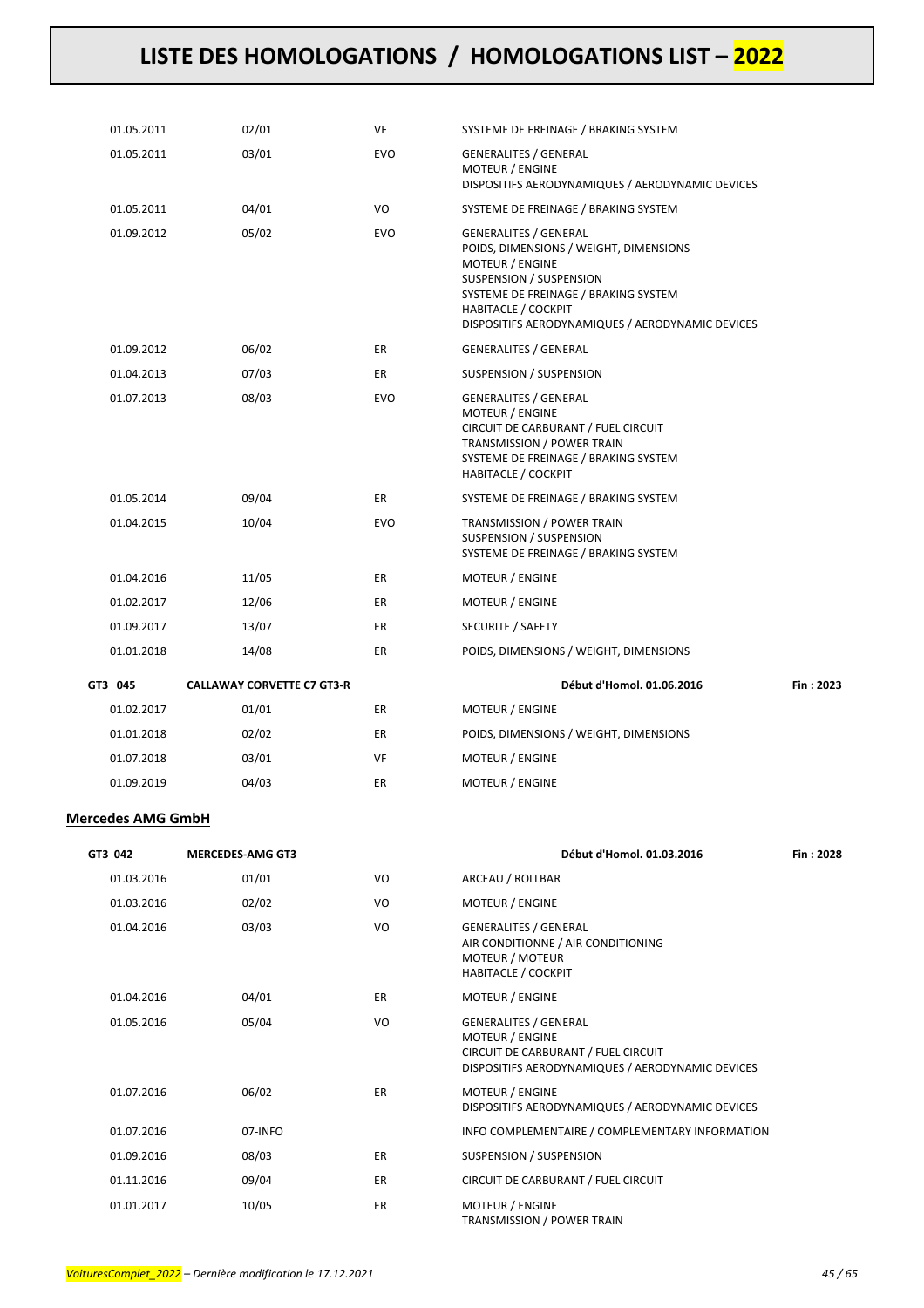| 01.01.2017 | 11/06       | ER         | SUSPENSION / SUSPENSION                                                                                                                                                                                                                   |
|------------|-------------|------------|-------------------------------------------------------------------------------------------------------------------------------------------------------------------------------------------------------------------------------------------|
| 01.02.2017 | 12/07       | ER         | MOTEUR / ENGINE                                                                                                                                                                                                                           |
| 01.10.2017 | 13/08       | ER         | SUSPENSION / SUSPENSION                                                                                                                                                                                                                   |
| 01.01.2018 | 14/09       | ER         | POIDS, DIMENSIONS / WEIGHT, DIMENSIONS                                                                                                                                                                                                    |
| 01.05.2018 | <b>INFO</b> |            | INFO COMPLEMENTAIRE / COMPLEMENTARY INFORMATION                                                                                                                                                                                           |
| 01.07.2018 | 15/10       | <b>ER</b>  | MOTEUR / ENGINE                                                                                                                                                                                                                           |
| 01.07.2018 | 16/01       | VF         | TRANSMISSION / POWER TRAIN                                                                                                                                                                                                                |
| 01.03.2019 | 17/11       | ER         | SUSPENSION / SUSPENSION<br>DISPOSITIFS AERODYNAMIQUES / AERODYNAMIC DEVICES                                                                                                                                                               |
| 01.05.2019 | 18/12       | ER         | MOTEUR / ENGINE                                                                                                                                                                                                                           |
| 01.07.2019 | 19/13       | ER         | MOTEUR / ENGINE                                                                                                                                                                                                                           |
| 01.10.2019 | 20/02       | VF         | TRAIN ROULANT / RUNNING GEAR                                                                                                                                                                                                              |
| 01.10.2019 | 21/03       | VF         | MOTEUR / ENGINE                                                                                                                                                                                                                           |
| 01.01.2020 | 22/14       | ER         | MOTEUR / ENGINE                                                                                                                                                                                                                           |
| 01.01.2020 | 23/04       | VF         | SUSPENSION / SUSPENSION                                                                                                                                                                                                                   |
| 01.01.2020 | 24/01       | <b>EVO</b> | <b>GENERALITES / GENERAL</b><br>POIDS, DIMENSIONS / WEIGHT, DIMENSIONS<br>MOTEUR / ENGINE<br>CIRCUIT DE CARBURANT / FUEL CIRCUIT<br>SUSPENSION / SUSPENSION<br>CARROSSERIE / BODYWORK<br>DISPOSITIFS AERODYNAMIQUES / AERODYNAMIC DEVICES |
| 01.01.2020 | 25/05       | VO         | <b>GENERALITES / GENERAL</b><br>MOTEUR / ENGINE<br>CIRCUIT DE CARBURANT / FUEL CIRCUIT<br>DISPOSITIFS AERODYNAMIQUES / AERODYNAMIC DEVICES                                                                                                |
| 01.03.2020 | 26/15       | ER         | DISPOSITIFS AERODYNAMIQUES / AERODYNAMIC DEVICES                                                                                                                                                                                          |
| 01.03.2020 | 27/05       | VF         | <b>GENERALITES / GENERAL</b><br>TRAIN ROULANT / RUNNING GEAR                                                                                                                                                                              |
| 01.03.2020 | 28/06       | VO         | <b>GENERALITES / GENERAL</b><br><b>HABITACLE / COCKPIT</b>                                                                                                                                                                                |
| 01.09.2020 | 29/16       | ER         | <b>GENERALITES / GENERAL</b><br>DISPOSITIFS AERODYNAMIQUES / AERODYNAMIC DEVICES                                                                                                                                                          |
| 01.01.2021 | 30/17       | ER         | <b>GENERALITES / GENERAL</b><br>DISPOSITIFS AERODYNAMIQUES / AERODYNAMIC DEVICES                                                                                                                                                          |
| 01.10.2021 | 31/06       | VF         | <b>GENERALITES / GENERAL</b><br>CIRCUIT DE CARBURANT / FUEL CIRCUIT                                                                                                                                                                       |

#### **Porsche**

| GT3 025    | 911 GT3 R |    | Début d'Homol. 01.05.2010                                                                           | Fin: 2022 |
|------------|-----------|----|-----------------------------------------------------------------------------------------------------|-----------|
| 01.05.2010 | 01/01     | VF | ROUES & PNEUMATIQUES / WHEELS & TYRES                                                               |           |
| 01.05.2010 | 02/02     | VF | SYSTEME DE FREINAGE / BRAKING SYSTEM                                                                |           |
| 01.06.2010 | 03/01     | VO | <b>TRANSMISSION / POWER TRAIN</b><br>SYSTEME DE FREINAGE / BRAKING SYSTEM<br>CARROSSERIE / BODYWORK |           |
| 01.07.2010 | 04/01     | ER | SUSPENSION / SUSPENSION                                                                             |           |
| 01.07.2010 | 05/03     | VF | <b>MOTEUR / ENGINE</b>                                                                              |           |
| 01.07.2010 | 06/02     | ER | <b>MOTEUR / ENGINE</b>                                                                              |           |
| 01.07.2010 | 07/04     | VF | <b>MOTEUR / ENGINE</b>                                                                              |           |
| 15.10.2010 | 08/03     | ER | SYSTEME DE FREINAGE / BRAKING SYSTEM                                                                |           |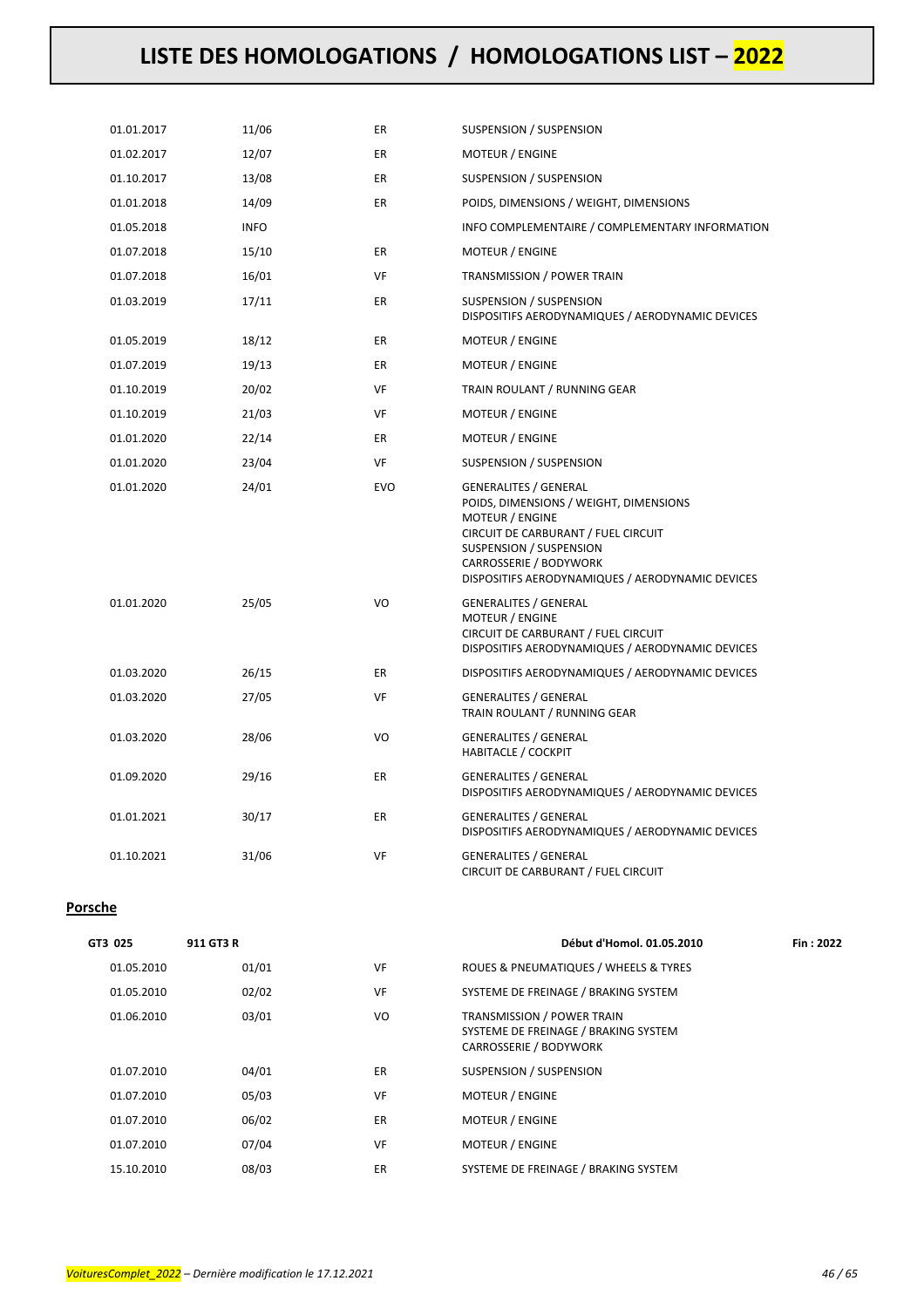| 01.05.2011 | 09/04           | ER         | MOTEUR / ENGINE<br><b>TRANSMISSION / POWER TRAIN</b><br>SUSPENSION / SUSPENSION<br>SYSTEME DE FREINAGE / BRAKING SYSTEM                                                                                                                                |           |
|------------|-----------------|------------|--------------------------------------------------------------------------------------------------------------------------------------------------------------------------------------------------------------------------------------------------------|-----------|
| 01.05.2011 | 10/05           | ER         | MOTEUR / ENGINE                                                                                                                                                                                                                                        |           |
| 01.05.2011 | 11/05           | VF         | MOTEUR / ENGINE<br>TRANSMISSION / POWER TRAIN                                                                                                                                                                                                          |           |
| 01.07.2011 | 12/06           | ER         | MOTEUR / ENGINE                                                                                                                                                                                                                                        |           |
| 01.07.2011 | 13/02           | VO         | <b>MOTEUR / ENGINE</b><br><b>TRANSMISSION / POWER TRAIN</b><br>SYSTEME DE FREINAGE / BRAKING SYSTEM                                                                                                                                                    |           |
| 01.12.2011 | 14/07           | ER         | DISPOSITIFS AERODYNAMIQUES / AERODYNAMIC DEVICES                                                                                                                                                                                                       |           |
| 01.01.2012 | <b>INFO</b>     |            |                                                                                                                                                                                                                                                        |           |
| 01.01.2012 | 15/01           | <b>EVO</b> | POIDS, DIMENSIONS / WEIGHT, DIMENSIONS<br>MOTEUR / ENGINE<br>CIRCUIT DE CARBURANT / FUEL CIRCUIT<br>TRANSMISSION / POWER TRAIN<br>SUSPENSION / SUSPENSION                                                                                              |           |
| 01.07.2012 | 16/08           | ER         | MOTEUR / ENGINE<br>CIRCUIT DE CARBURANT / FUEL CIRCUIT<br>EQUIPEMENT ELECTRIQUE / ELECTRICAL EQUIPMENT                                                                                                                                                 |           |
| 01.07.2012 | 17/09           | ER         | <b>MOTEUR / ENGINE</b>                                                                                                                                                                                                                                 |           |
| 01.03.2013 | 18/10           | ER         | SUSPENSION / SUSPENSION<br>ROUES & PNEUMATIQUES / WHEELS & TYRES<br>DISPOSITIFS AERODYNAMIQUES / AERODYNAMIC DEVICES                                                                                                                                   |           |
| 01.03.2013 | 19/02           | <b>EVO</b> | <b>GENERALITES / GENERAL</b><br>POIDS, DIMENSIONS / WEIGHT, DIMENSIONS<br>TRANSMISSION / POWER TRAIN<br>SUSPENSION / SUSPENSION<br>ROUES & PNEUMATIQUES / WHEELS & TYRES<br>CARROSSERIE / BODYWORK<br>DISPOSITIFS AERODYNAMIQUES / AERODYNAMIC DEVICES |           |
| 01.03.2013 | 20/06           | VF         | ROUES & PNEUMATIQUES / WHEELS & TYRES                                                                                                                                                                                                                  |           |
| 01.07.2013 | 21/07           | VF         | TRANSMISSION / POWER TRAIN                                                                                                                                                                                                                             |           |
| 01.07.2013 | 22/03           | VO         | MOTEUR / ENGINE<br>TRANSMISSION / POWER TRAIN<br>SYTEME DE FREINAGE / BRAKING SYSTEM                                                                                                                                                                   |           |
| 01.03.2014 | 23/11           | ER         | SUSPENSION / SUSPENSION                                                                                                                                                                                                                                |           |
| 01.04.2014 | 24/12           | ER         | <b>GENERALITES / GENERAL</b><br><b>MOTEUR / ENGINE</b><br>SYSTEME DE FREINAGE / BRAKING SYSTEM                                                                                                                                                         |           |
| 01.07.2014 | 25/08           | VF         | SYTEME DE FREINAGE / BRAKING SYSTEM                                                                                                                                                                                                                    |           |
| 01.10.2014 | 26/13           | ER         | TRANSMISSION / POWER TRAIN                                                                                                                                                                                                                             |           |
| 01.07.2015 | 27/14           | ER         | MOTEUR / ENGINE                                                                                                                                                                                                                                        |           |
| 01.04.2016 | 28/15           | ER         | MOTEUR / ENGINE                                                                                                                                                                                                                                        |           |
| 01.06.2016 | 29/16           | ER         | <b>HABITACLE / COCKPIT</b><br>SECURITE / SAFETY                                                                                                                                                                                                        |           |
| 01.01.2017 | 30/17           | ER         | SUSPENSION / SUSPENSION                                                                                                                                                                                                                                |           |
| 01.02.2017 | 31/18           | ER         | MOTEUR / ENGINE                                                                                                                                                                                                                                        |           |
| 01.01.2018 | 32/19           | ER         | POIDS, DIMENSIONS / WEIGHT, DIMENSIONS                                                                                                                                                                                                                 |           |
| 01.07.2019 | 33/20           | ER         | MOTEUR / ENGINE                                                                                                                                                                                                                                        |           |
| GT3 041    | 911 GT3 R (991) |            | Début d'Homol. 01.03.2016                                                                                                                                                                                                                              | Fin: 2023 |
| 01.03.2016 | 01/01           | VO         | GENERALITES / GENERAL<br>TRANSMISSION / POWER TRAIN<br>DISPOSITIFS AERODYNAMIQUES / AERODYNAMIC DEVICES                                                                                                                                                |           |
| 01.03.2016 | 02/02           | VO         | MOTEUR / ENGINE                                                                                                                                                                                                                                        |           |
|            |                 |            |                                                                                                                                                                                                                                                        |           |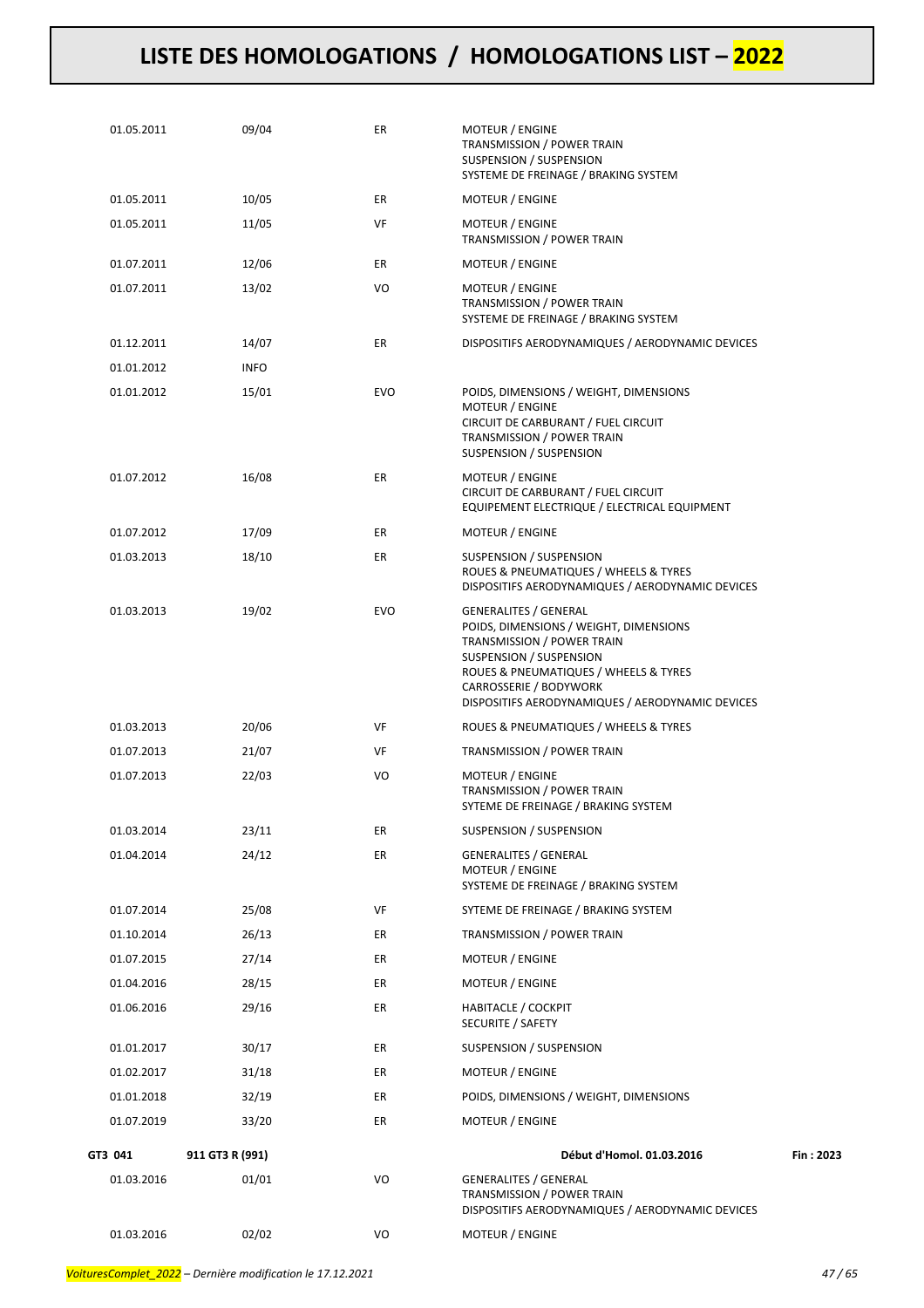| 01.04.2016                    | 03/01       | ER         | <b>MOTEUR / ENGINE</b>                                                                                                                        |  |
|-------------------------------|-------------|------------|-----------------------------------------------------------------------------------------------------------------------------------------------|--|
| 01.05.2016                    | 04/02       | ER         | SYTEME DE FREINAGE / BRAKING SYSTEM                                                                                                           |  |
| 01.07.2016                    | 05/03       | ER         | SYTEME DE FREINAGE / BRAKING SYSTEM                                                                                                           |  |
| 01.07.2016                    | 06/01       | VF         | MOTEUR / ENGINE                                                                                                                               |  |
| 01.11.2016                    | 07/04       | ER         | <b>MOTEUR / ENGINE</b><br>EQUIPEMENT ELECTRIQUE / ELECTRICAL EQUIPMENT                                                                        |  |
| 01.11.2016                    | 08/02       | VF         | MOTEUR / ENGINE                                                                                                                               |  |
| 01.01.2017                    | 09/05       | ER         | SUSPENSION / SUSPENSION                                                                                                                       |  |
| 01.01.2017                    | 10/06       | ER         | MOTEUR / ENGINE                                                                                                                               |  |
| 01.02.2017                    | 11/07       | ER         | MOTEUR / ENGINE                                                                                                                               |  |
| 01.03.2017                    | 12/08       | ER         | SUSPENSION / SUSPENSION<br>DISPOSITIFS AERODYNAMIQUES / AERODYNAMIC DEVICES                                                                   |  |
| 01.07.2017                    | 13/09       | ER         | <b>MOTEUR / ENGINE</b>                                                                                                                        |  |
| 01.10.2017                    | 14/03       | VF         | <b>MOTEUR / ENGINE</b><br>TRANSMISSION / POWER TRAIN                                                                                          |  |
| 01.01.2018                    | 15/10       | ER         | POIDS, DIMENSIONS / WEIGHT, DIMENSIONS                                                                                                        |  |
| 01.01.2018                    | <b>INFO</b> |            | INFORMATION COMPLEMENTAIRE / COMPLEMENTARY INFORMATION                                                                                        |  |
| 01.01.2018                    | 16/11       | ER         | SUSPENSION / SUSPENSION<br>SYSTÈME DE FREINAGE / BRAKING SYSTEM                                                                               |  |
| 01.01.2018                    | 17/01       | <b>EVO</b> | <b>GENERALITES / GENERAL</b><br>POIDS, DIMENSIONS / WEIGHT, DIMENSIONS<br>MOTEUR / ENGINE<br>DISPOSITIFS AERODYNAMIQUES / AERODYNAMIC DEVICES |  |
| 01.07.2018                    | 18/12       | ER         | <b>MOTEUR / ENGINE</b>                                                                                                                        |  |
| 01.07.2019                    | 19/13       | ER         | MOTEUR / ENGINE                                                                                                                               |  |
| 01.10.2021                    | 20/04       | VF         | <b>CIRCUIT CARBURANT</b>                                                                                                                      |  |
| 911 GT3 R (991 II)<br>GT3 050 |             |            | Début d'Homol. 01.02.2019<br>Fin: 2026                                                                                                        |  |
| 01.02.2019                    | <b>INFO</b> |            | INFORMATION COMPLEMENTAIRE / COMPLEMENTARY INFORMATION                                                                                        |  |
| 01.02.2019                    | 01/01       |            |                                                                                                                                               |  |
|                               |             | VO         | <b>GENERALITES / GENERAL</b><br><b>HABITACLE / COCKPIT</b>                                                                                    |  |
| 01.04.2019                    | 02/01       | ER         | SUSPENSION / SUSPENSION                                                                                                                       |  |
| 01.07.2019                    | 03/02       | ER         | <b>MOTEUR / ENGINE</b>                                                                                                                        |  |
| 01.07.2019                    | 04/03       | ER         | DISPOSITIFS AERODYNAMIQUES / AERODYNAMIC DEVICES                                                                                              |  |
| 01.07.2019                    | 05/01       | VF         | SUSPENSION / SUSPENSION                                                                                                                       |  |
| 01.10.2019                    | 06/04       | ER         | POIDS, DIMENSIONS / WEIGHT, DIMENSIONS                                                                                                        |  |
| 01.01.2020                    | 07/05       | ER         | MOTEUR / ENGINE                                                                                                                               |  |
| 01.01.2020                    | 08/02       | VF         | MOTEUR / ENGINE                                                                                                                               |  |
| 01.03.2020                    | 09/06       | ER         | SAFETY / SECURITE                                                                                                                             |  |
| 01.07.2020                    | 10/07       | ER         | <b>HABITACLE / COCKPIT</b>                                                                                                                    |  |
| 01.05.2021                    | 11/01       | VO         | <b>GENERALITES / GENERAL</b><br>CIRCUIT DE CARBURANT / FUEL CIRCUIT                                                                           |  |
| 01.10.2021                    | 12/08       | ER         | MOTEUR / ENGINE<br>TRAIN ROULANT / RUNNING GEAR                                                                                               |  |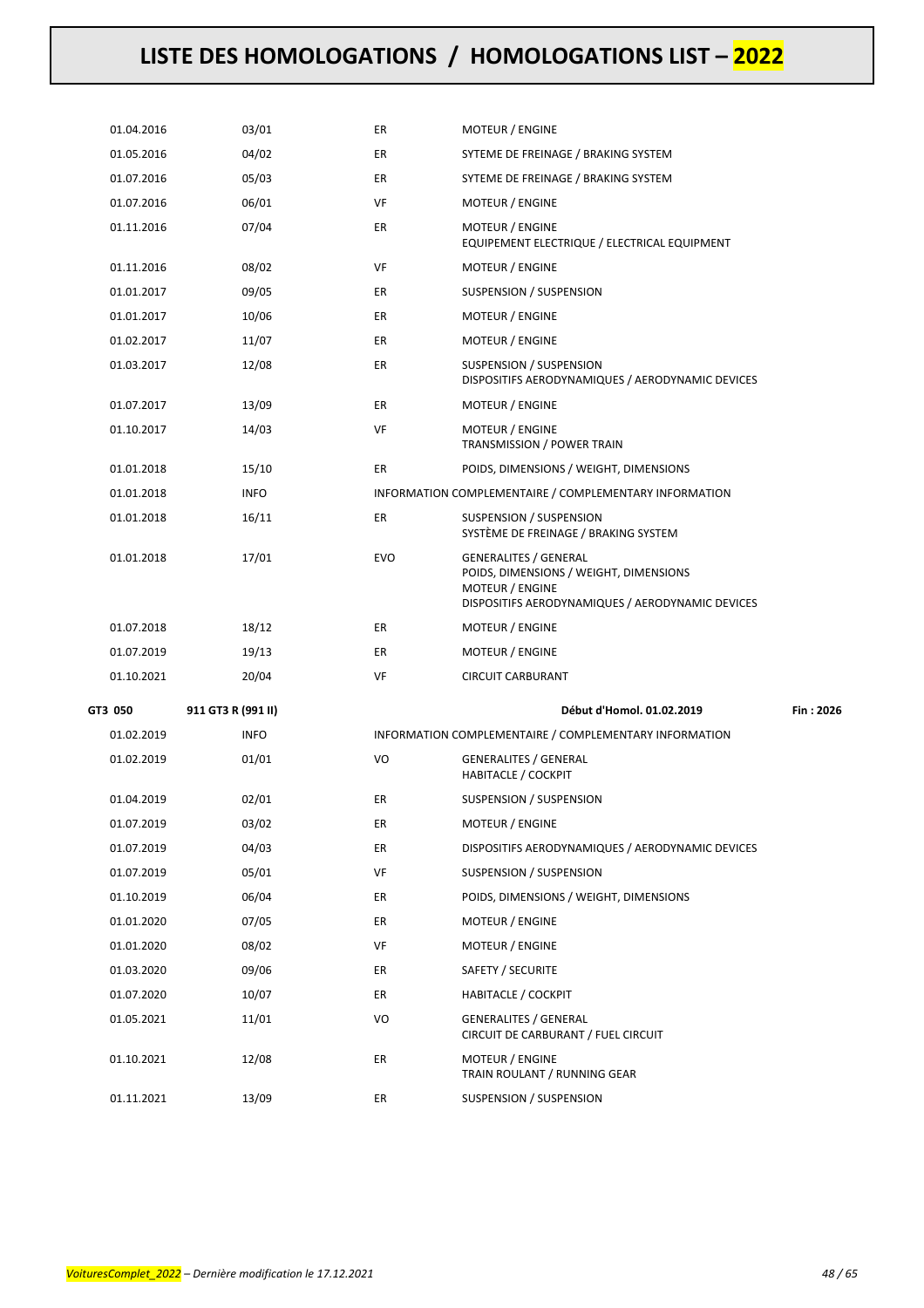### *G. Bretagne / G. Britain*

#### **Aston Martin**

| GT3 051    | <b>VANTAGE AMR GT3</b> |           | Début d'Homol. 01.03.2019                                                                                            | Fin: 2026 |
|------------|------------------------|-----------|----------------------------------------------------------------------------------------------------------------------|-----------|
| 01.03.2019 | 01/01                  | VO        | ARCEAU / ROLLBAR                                                                                                     |           |
| 01.04.2019 | 02/01                  | <b>ER</b> | SUSPENSION / SUSPENSION                                                                                              |           |
| 01.04.2019 | 03/02                  | VO        | <b>GENERALITES / GENERAL</b><br><b>HABITACLE / COCKPIT</b>                                                           |           |
| 01.04.2019 | 04/03                  | VO        | <b>GENERALITES / GENERAL</b><br>DISPOSITIFS AERODYNAMIQUES / AERODYNAMIC DEVICES                                     |           |
| 01.10.2019 | 05/02                  | <b>ER</b> | MOTEUR / ENGINE                                                                                                      |           |
| 01.10.2019 | 06/03                  | <b>ER</b> | <b>MOTEUR / ENGINE</b><br>TRAIN ROULANT / RUNNING GEAR                                                               |           |
| 01.10.2019 | 07/04                  | VO        | <b>GENERALITES / GENERAL</b><br><b>TRANSMISSION / POWER TRAIN</b><br>DISPOSITIF AERODYNAMIQUES / AERODYNAMIC DEVICES |           |
| 01.03.2020 | 08/04                  | <b>ER</b> | <b>MOTEUR / ENGINE</b>                                                                                               |           |
| 01.03.2020 | 09/05                  | ER        | MOTEUR / ENGINE<br>CIRCUIT CARBURANT / FUEL CIRCUIT                                                                  |           |
| 01.04.2020 | 10/06                  | ER        | SECURITE / SAFETY                                                                                                    |           |
| 01.07.2020 | 11/05                  | VO        | EQUIPEMENT ELECTRIQUE / ELECTRICAL EQUIPMENT                                                                         |           |
| 01.10.2021 | 12/01                  | VF        | CIRCUIT CARBURANT / FUEL CIRCUIT                                                                                     |           |

#### **Bentley**

| GT3 035    | <b>CONTINENTAL GT3</b> |            | Début d'Homol. 01.04.2014                                                                                 | Fin: 2023 |
|------------|------------------------|------------|-----------------------------------------------------------------------------------------------------------|-----------|
| 01.03.2015 | 01/01                  | ER         | SUSPENSION / SUSPENSION                                                                                   |           |
| 01.07.2015 | 02/02                  | ER         | SUSPENSION / SUSPENSION<br>DISPOSITIFS AERODYNAMIQUES / AERODYNAMIC DEVICES                               |           |
| 01.07.2015 | 03/01                  | VO         | MOTEUR / ENGINE                                                                                           |           |
| 01.07.2015 | 04/03                  | ER         | <b>GENERALITES / GENERAL</b>                                                                              |           |
| 01.07.2015 | 05/02                  | VO         | <b>GENERALITES / GENERAL</b><br><b>HABITACLE / COCKPIT</b>                                                |           |
| 01.10.2015 | 06/01                  | <b>VF</b>  | <b>MOTEUR / ENGINE</b>                                                                                    |           |
| 01.11.2015 | 07/04                  | ER         | DISPOSITIFS AERODYNAMIQUES / AERODYNAMIC DEVICES                                                          |           |
| 01.03.2016 | 08/05                  | ER         | <b>MOTEUR / ENGINE</b><br>SUSPENSION /SUSPENSION                                                          |           |
| 01.03.2016 | 09/01                  | <b>EVO</b> | <b>GENERALITES / GENERAL</b><br>CARROSSERIE / BODYWORK<br>DISPOSITIFS AERODYNAMIQUES / AERODYNAMC DEVICES |           |
| 01.04.2016 | 10/06                  | ER         | <b>MOTEUR / ENGINE</b>                                                                                    |           |
| 01.05.2016 | 11/07                  | ER         | <b>HABITACLE / COCKPIT</b><br><b>SECURITE / SAFETY</b>                                                    |           |
| 01.02.2017 | 12/08                  | ER         | MOTEUR / ENGINE                                                                                           |           |
| 01.10.2017 | 13/09                  | ER         | <b>MOTEUR / ENGINE</b>                                                                                    |           |
| 01.01.2018 | 14/10                  | <b>ER</b>  | POIDS, DIMENSIONS / WEIGHT, DIMENSIONS                                                                    |           |
| 01.01.2018 | <b>INFO</b>            |            | INFORMATION COMPLEMENTAIRE / COMPLEMENTARY INFORMATION                                                    |           |
| 01.05.2018 | 15/02                  | VF         | TRANSMISSION / POWER TRAIN                                                                                |           |
| 01.07.2018 | 16/11                  | <b>ER</b>  | MOTEUR / ENGINE                                                                                           |           |
| 01.07.2019 | 17/12                  | ER         | <b>MOTEUR / ENGINE</b>                                                                                    |           |
|            |                        |            |                                                                                                           |           |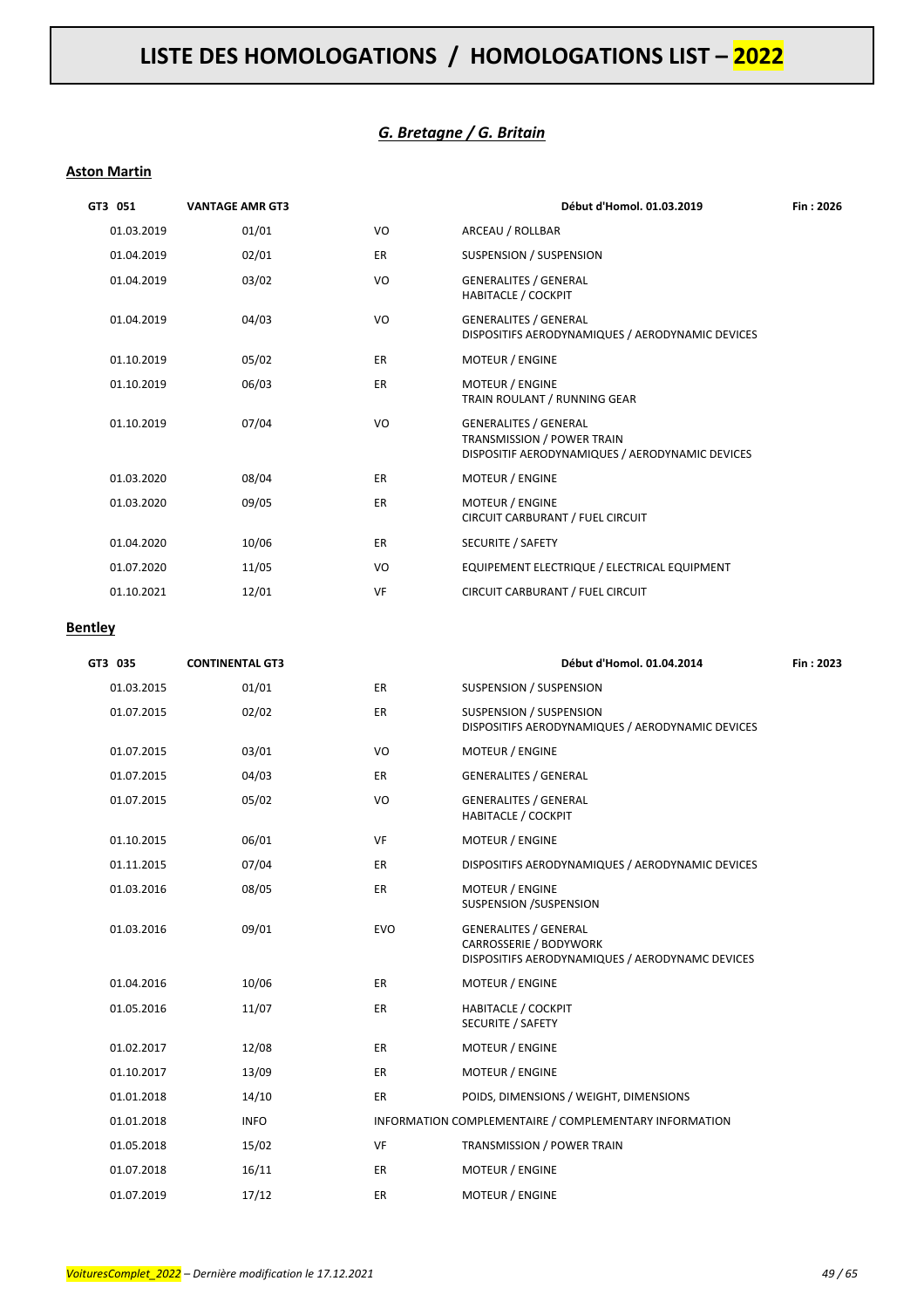| GT3 049    | <b>CONTINENTAL GT3 2018</b> |     | Début d'Homol. 01.04.2018                                                                                                | Fin: 2025 |
|------------|-----------------------------|-----|--------------------------------------------------------------------------------------------------------------------------|-----------|
| 01.04.2018 | <b>INFO</b>                 |     | INFORMATION COMPLEMENTAIRE / COMPLEMENTARY INFORMATION                                                                   |           |
| 01.04.2018 | 01/01                       | VO  | EQUIPEMENT ELECTRIQUE / ELECTRICAL EQUIPMENT                                                                             |           |
| 01.04.2018 | 02/02                       | VO  | SYSTÈME AIR CONDITIONNE / AIR CONDITIONING SYSTEM                                                                        |           |
| 01.05.2018 | 03/03                       | VO  | <b>GENERALITES / GENERAL</b><br>DISPOSITIFS AERODYNAMIQUES / AERODYNAMC DEVICES                                          |           |
| 01.04.2019 | 04/01                       | ER  | <b>GENERALITES / GENERAL</b><br>TRANSMISSION / POWER TRAIN<br>CARROSSERIE / BODYWORK                                     |           |
| 01.04.2019 | 05/04                       | VO  | <b>GENERALITES / GENERAL</b><br>MOTEUR / ENGINE<br>DISPOSITIFS AERODYNAMIQUES / AERODYNAMIC DEVICES                      |           |
| 01.04.2019 | 06/05                       | VO  | <b>GENERALITES / GENERAL</b><br><b>HABITACLE / COCKPIT</b>                                                               |           |
| 01.07.2019 | 07/02                       | ER  | MOTEUR / ENGINE                                                                                                          |           |
| 01.07.2019 | 08/03                       | ER  | <b>GENERALITES / GENERAL</b><br>CARROSSERIE / BODYWORK<br>DISPOSITIFS AERODYNAMIQUES / AERODYNAMIC DEVICES               |           |
| 01.07.2019 | 09/04                       | ER  | TRANSMISSION / POWER TRAIN                                                                                               |           |
| 01.03.2020 | 10/05                       | ER  | SUSPENSION / SUSPENSION                                                                                                  |           |
| GT3 037    | 650S                        |     | Début d'Homol. 01.02.2015                                                                                                | Fin: 2022 |
| 01.02.2015 | 01/01                       | VF  | MOTEUR / ENGINE<br>SUSPENSION / SUSPENSION                                                                               |           |
| 01.07.2015 | 02/01                       | ER  | MOTEUR / ENGINE                                                                                                          |           |
| 01.07.2015 | 03/01                       | VO  | MOTEUR / ENGINE<br>TRANSMISSION / POWER TRAIN                                                                            |           |
| 01.01.2016 | 04/02                       | ER  | SUSPENSION / SUSPENSION                                                                                                  |           |
| 01.01.2016 | 05/02                       | VF  | <b>GENERALITES / GENERAL</b><br>TRANSMISSION / POWER TRAIN<br>SUSPENSION / SUSPENSION                                    |           |
| 01.03.2016 | 06/03                       | ER  | SECURITE / SAFETY                                                                                                        |           |
| 01.03.2016 | 07/03                       | VF  | MOTEUR / ENGINE                                                                                                          |           |
| 01.03.2016 | 08/04                       | ER  | MOTEUR / ENGINE                                                                                                          |           |
| 01.11.2016 | 09/05                       | ER  | <b>MOTEUR / ENGINE</b><br>EQUIPEMENT ELECTRIQUE / ELECTRICAL EQUIPMENT                                                   |           |
| 01.02.2017 | 10/06                       | ER  | MOTEUR / ENGINE                                                                                                          |           |
| 01.03.2017 | 11/07                       | ER  | <b>GENERALITES / GENERAL</b><br>SYSTÈME DE FREINAGE / BRAKING SYSTEM<br>DISPOSITIFS AERODYNAMIQUES / AERODYNAMIC DEVICES |           |
| 01.06.2017 | 12/08                       | ER  | <b>MOTEUR /ENGINE</b>                                                                                                    |           |
| 01.06.2017 | 13/04                       | VF  | <b>MOTEUR / ENGINE</b>                                                                                                   |           |
| 01.06.2017 | 14/01                       | EVO | MOTEUR / ENGINE                                                                                                          |           |
| 01.10.2017 | 15/09                       | ER  | MOTEUR / ENGINE                                                                                                          |           |
| 01.01.2018 | 16/10                       | ER  | DIMENSIONS, POIDS / DIMENSIONS, WEIGHT                                                                                   |           |
| 01.07.2019 | 17/11                       | ER  | MOTEUR / ENGINE                                                                                                          |           |

### **Mc Laren**

| GT3 052    | 720S-GT3 |    | Début d'Homol, 01.04.2019                    | Fin: 2026 |
|------------|----------|----|----------------------------------------------|-----------|
| 01.04.2019 | 01/01    | VO | EQUIPEMENT ELECTRIQUE / ELECTRICAL EQUIPMENT |           |
| 01.07.2019 | 02/01    | ER | <b>MOTEUR / ENGINE</b>                       |           |
| 01.07.2019 | 03/02    | ER | <b>MOTEUR / ENGINE</b>                       |           |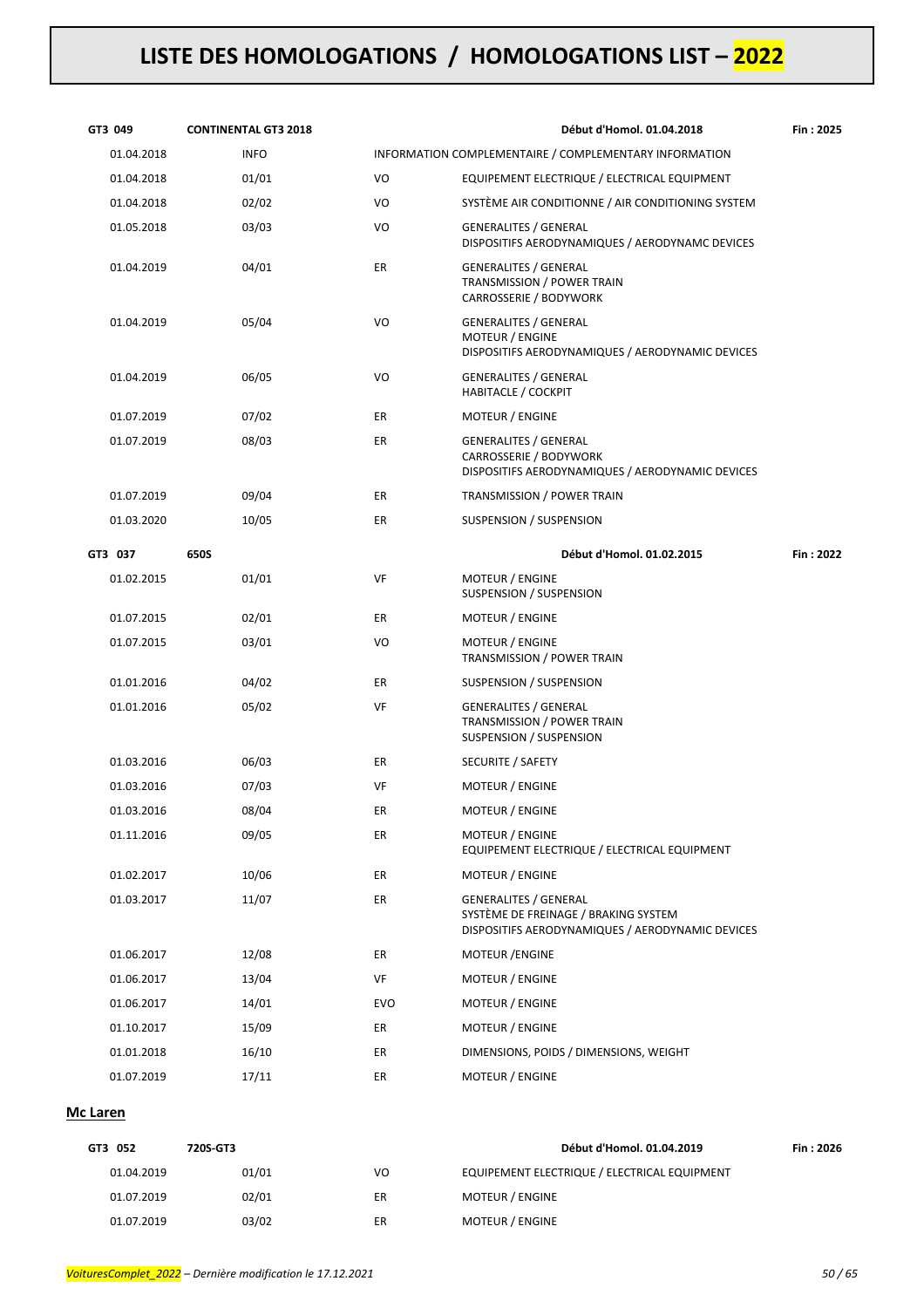| 01.07.2019 | 04/01 | VF        | <b>MOTEUR / ENGINE</b>                                                                                                                          |
|------------|-------|-----------|-------------------------------------------------------------------------------------------------------------------------------------------------|
| 01.07.2019 | 05/02 | VO        | <b>GENERALITES / GENERAL</b><br><b>MOTEUR / ENGINE</b><br><b>TRANSMISSION / POWER TRAIN</b><br>DISPOSITIFS AERODYNAMIQUES / AERODYNAMIC DEVICES |
| 01.07.2019 | 06/03 | VO.       | <b>GENERALITES / GENERAL</b><br><b>HABITACLE / COCKPIT</b>                                                                                      |
| 01.07.2019 | 07/04 | VO        | <b>GENERALITES / GENERAL</b><br><b>HABITACLE / COCKPIT</b>                                                                                      |
| 01.01.2020 | 08/03 | <b>ER</b> | SUSPENSION / SUSPENSION                                                                                                                         |
| 01.04.2020 | 09/04 | ER.       | SECURITE / SAFETY                                                                                                                               |
| 01.01.2021 | 10/05 | <b>ER</b> | <b>MOTEUR / ENGINE</b><br><b>HABITACLE / COCKPIT</b>                                                                                            |
| 01.07.2021 | 11/06 | ER.       | <b>GENERALITES / GENERAL</b><br>SUSPENSION / SUSPENSION<br>DISPOSITIFS AERODYNAMIQUES / AERODYNAMIC DEVICES                                     |

### *Italie / Italy*

### **Ferrari**

| GT3 029    | <b>458 ITALIA GT3</b> |            | Début d'Homol. 01.05.2011                                                                                                                             | Fin: 2024 |
|------------|-----------------------|------------|-------------------------------------------------------------------------------------------------------------------------------------------------------|-----------|
| 01.05.2011 | 01/01                 | VF         | ROUES & PNEUMATIQUES / WHEELS & TYRES                                                                                                                 |           |
| 01.06.2011 | 02/01                 | <b>ER</b>  | SUSPENSION / SUSPENSION<br>SYSTEME DE FREINAGE / BRAKING SYSTEM<br><b>HABITACLE / COCKPIT</b><br>DISPOSITIFS AERODYNAMIQUES / AERODYNAMIC DEVICES     |           |
| 01.06.2011 | 03/02                 | VF         | <b>SUSPENSION / SUSPENSION</b>                                                                                                                        |           |
| 01.06.2011 | 04/01                 | VO         | SYSTEME D'AIR CONDITIONNE / AIR CONDITIONNING SYSTEM<br><b>MOTEUR / ENGINE</b><br>HABITACLE / COCKPIT                                                 |           |
| 01.07.2011 | 05/02                 | VO         | <b>MOTEUR / ENGINE</b><br>SYSTEME DE FREINAGE / BRAKING SYSTEM                                                                                        |           |
| 01.07.2011 | 06/03                 | VO         | <b>MOTEUR / ENGINE</b>                                                                                                                                |           |
| 01.09.2011 | 07/02                 | ER         | <b>MOTEUR / ENGINE</b><br>TRANSMISSION / POWER TRAIN<br>SUSPENSION / SUSPENSION<br><b>HABITACLE / COCKPIT</b>                                         |           |
| 01.09.2011 | 08/03                 | VF         | SUSPENSION / SUSPENSION                                                                                                                               |           |
| 01.09.2011 | 09/04                 | VO         | SYSTEME D'AIR CONDITIONNE / AIR CONDITIONNING SYSTEM<br><b>MOTEUR / ENGINE</b><br><b>HABITACLE / COCKPIT</b>                                          |           |
| 01.01.2012 | <b>INFO</b>           |            |                                                                                                                                                       |           |
| 01.04.2012 | 10/03                 | ER.        | CIRCUIT DE CARBURANT / FUEL CIRCUIT                                                                                                                   |           |
| 01.04.2012 | 11/01                 | <b>EVO</b> | <b>MOTEUR / ENGINE</b><br>TRANSMISSION / POWER TRAIN<br>SUSPENSION / SUSPENSION<br>SYSTEME DE FREINAGE / BRAKING SYSTEM<br><b>HABITACLE / COCKPIT</b> |           |
| 01.04.2012 | 12/05                 | VO         | <b>MOTEUR / ENGINE</b><br>CIRCUIT DE CARBURANT / FUEL CIRCUIT<br>SYSTEME DE FREINAGE / BRAKING SYSTEM<br>ROUES & PNEUMATIQUES / WHEELS & TYRES        |           |
| 01.04.2012 | 13/04                 | VF         | <b>MOTEUR / ENGINE</b>                                                                                                                                |           |
| 01.07.2012 | 14/05                 | VF         | <b>MOTEUR / ENGINE</b>                                                                                                                                |           |
| 01.07.2012 | 15/04                 | ER         | SUSPENSION / SUSPENSION                                                                                                                               |           |
|            |                       |            |                                                                                                                                                       |           |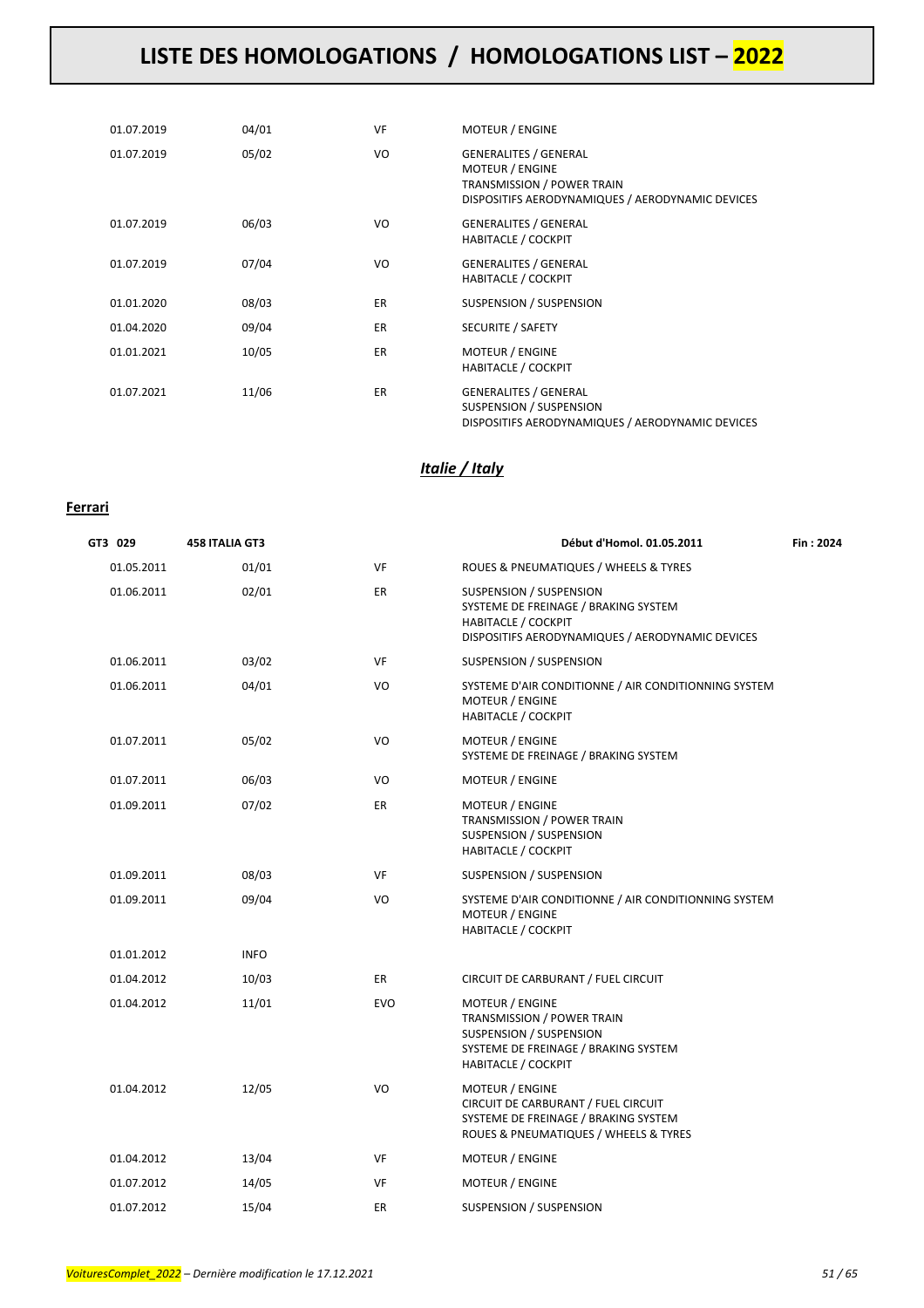| 01.03.2013 | 16/05 | ER         | MOTEUR / ENGINE<br>CIRCUIT DE CARBURANT / FUEL CIRCUIT<br>EQUIPEMENT ELECTRIQUE / ELECTRICAL EQUIPMENT<br>TRANSMISSION / POWER TRAIN<br><b>SUSPENSION / SUSPENSION</b><br><b>HABITACLE / COCKPIT</b>                                                                                                              |
|------------|-------|------------|-------------------------------------------------------------------------------------------------------------------------------------------------------------------------------------------------------------------------------------------------------------------------------------------------------------------|
| 01.03.2013 | 17/06 | VO         | MOTEUR / ENGINE<br>CIRCUIT DE CARBURANT / FUEL CIRCUIT<br>SUSPENSION / SUSPENSION<br>SYSTEME DE FREINAGE / BRAKING SYSTEM<br>ROUES & PNEUMATIQUES / WHEELS & TYRES                                                                                                                                                |
| 01.03.2013 | 18/06 | VF         | EQUIPEMENT ELECTRIQUE / ELECTRICAL EQUIPMENT                                                                                                                                                                                                                                                                      |
| 01.03.2013 | 19/02 | <b>EVO</b> | <b>GENERALITES / GENERAL</b><br>DIMENSIONS, POIDS / DIMENSIONS, WEIGHT<br>MOTEUR / ENGINE<br>TRANSMISSION / POWER TRAIN<br>SUSPENSION / SUSPENSION<br>SYSTEME DE FREINAGE / BRAKING SYSTEM<br>ROUES & PNEUMATIQUES / WHEELS & TYRES<br>CARROSSERIE / BODYWORK<br>DISPOSITIFS AERODYNAMIQUES / AERODYNAMIC DEVICES |
| 01.07.2013 | 20/06 | ER         | SUSPENSION / SUSPENSION                                                                                                                                                                                                                                                                                           |
| 01.10.2013 | 21/07 | ER         | <b>GENERALITES / GENERAL</b><br><b>MOTEUR / ENGINE</b><br>SUSPENSION / SUSPENSION                                                                                                                                                                                                                                 |
| 01.10.2013 | 22/07 | VF         | SUSPENSION / SUSPENSION                                                                                                                                                                                                                                                                                           |
| 01.01.2014 | 23/08 | ER         | MOTEUR / ENGINE<br>SUSPENSION / SUSPENSION                                                                                                                                                                                                                                                                        |
| 01.03.2014 | 24/09 | ER         | <b>GENERALITES / GENERAL</b><br>TRANSMISSION / POWER TRAIN<br>SUSPENSION / SUSPENSION<br>SYSTEME DE FREINAGE / BRAKING SYSTEM                                                                                                                                                                                     |
| 01.03.2014 | 25/08 | VF         | SUSPENSION / SUSPENSION<br><b>HABITACLE / COCKPIT</b>                                                                                                                                                                                                                                                             |
| 01.03.2014 | 26/07 | VO         | <b>GENERALITES / GENERAL</b><br><b>MOTEUR / ENGINE</b><br>CIRCUIT DE CARBURANT / FUEL CIRCUIT<br>TRANSMISSION / POWER TRAIN<br>SYSTEME DE FREINAGE / BRAKING SYSTEM<br>ROUES & PNEUMATIQUES / WHEELS & TYRES                                                                                                      |
| 01.08.2014 | 27/09 | VF         | MOTEUR / ENGINE                                                                                                                                                                                                                                                                                                   |
| 01.08.2014 | 28/10 | ER         | <b>HABITACLE / COCKPIT</b>                                                                                                                                                                                                                                                                                        |
| 01.02.2015 | 29/11 | ER         | SUSPENSION / SUSPENSION<br>ROUES & PNEUMATIQUES / WHEELS & TYRES                                                                                                                                                                                                                                                  |
| 01.02.2015 | 30/03 | <b>EVO</b> | <b>GENERALITES / GENERAL</b><br>TRANSMISSION / POWER TRAIN<br>SUSPENSION / SUSPENSION<br><b>HABITACLE / COCKPIT</b><br>DISPOSITIFS AERODYNAMIQUES / AERODYNAMIC DEVICES                                                                                                                                           |
| 01.02.2015 | 31/10 | VF         | SUSPENSION / SUSPENSION                                                                                                                                                                                                                                                                                           |
| 01.02.2015 | 32/08 | VO         | <b>GENERALITES / GENERAL</b><br>MOTEUR / ENGINE<br>CIRCUIT DE CARBURANT / FUEL CIRCUIT<br>TRANSMISSION / POWER TRAIN<br>SYSTEME DE FREINAGE / BRAKING SYSTEM                                                                                                                                                      |
| 01.06.2015 | 33/12 | ER         | SUSPENSION / SUSPENSION                                                                                                                                                                                                                                                                                           |
| 01.07.2015 | 34/13 | ER         | MOTEUR / ENGINE                                                                                                                                                                                                                                                                                                   |
| 01.07.2015 | 35/11 | VF         | MOTEUR / ENGINE                                                                                                                                                                                                                                                                                                   |
| 01.07.2015 | 36/14 | ER         | SUSPENSION / SUSPENSION                                                                                                                                                                                                                                                                                           |
| 01.04.2016 | 37/15 | ER         | MOTEUR / ENGINE                                                                                                                                                                                                                                                                                                   |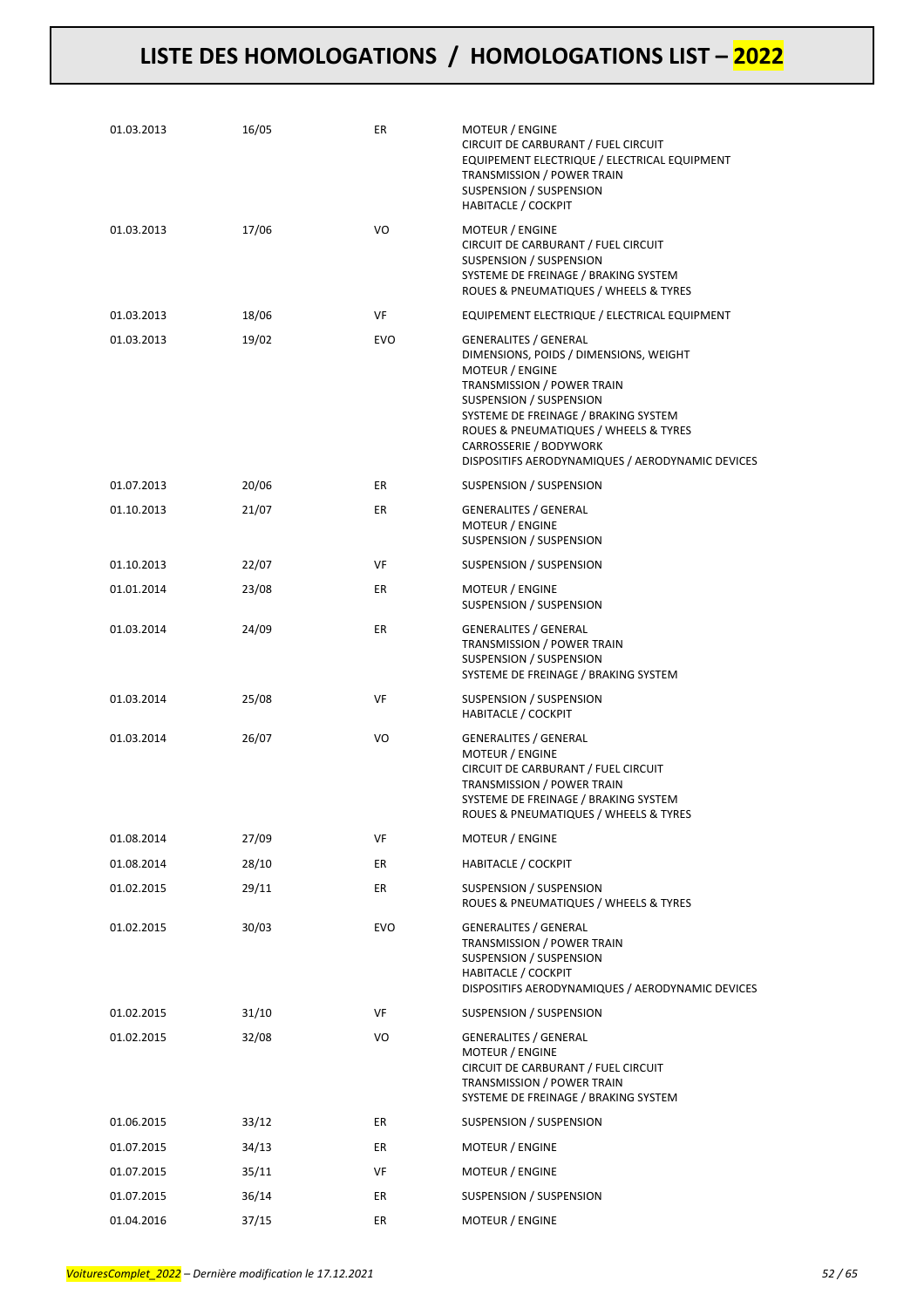| 01.04.2016 | 38/16       | ER | <b>SECURITE / SAFETY</b>                                                                                                                                                                                    |           |
|------------|-------------|----|-------------------------------------------------------------------------------------------------------------------------------------------------------------------------------------------------------------|-----------|
| 01.07.2016 | 39/12       | VF | <b>GENERALITES / GENERAL</b>                                                                                                                                                                                |           |
| 01.07.2016 | 40/17       | ER | SYSTEME DE FREINAGE / BRAKING SYSTEM                                                                                                                                                                        |           |
| 01.02.2017 | 41/18       | ER | <b>MOTEUR / ENGINE</b>                                                                                                                                                                                      |           |
| 01.01.2018 | 42/19       | ER | DIMENSIONS, POIDS / DIMENSIONS, WEIGHT                                                                                                                                                                      |           |
| 01.07.2019 | 43/20       | ER | <b>MOTEUR / ENGINE</b>                                                                                                                                                                                      |           |
| GT3 044    | 488 GT3     |    | Début d'Homol. 01.03.2016                                                                                                                                                                                   | Fin: 2028 |
| 01.03.2016 | <b>INFO</b> |    | INFO COMPLEMENTAIRE / COMPLEMENTARY INFO                                                                                                                                                                    |           |
| 01.03.2016 | 01/01       | VO | ARCEAU / ROLLBAR                                                                                                                                                                                            |           |
| 01.04.2016 | 02/01       | ER | <b>MOTEUR / ENGINE</b>                                                                                                                                                                                      |           |
| 01.07.2016 | 03/02       | ER | <b>GENERALITES / GENERAL</b><br>MOTEUR / ENGINE<br>EQUIPEMENT ELECTRIQUE / ELECTRICAL EQUIPMENT<br><b>HABITACLE / COCKPIT</b><br>DISPOSITIFS AERODYNAMIQUES / AERODYNAMIC DEVICES                           |           |
| 01.07.2016 | 04/01       | VF | MOTEUR / ENGINE<br>DISPOSITIFS AERODYNAMIQUES / AERODYNAMIC DEVICES                                                                                                                                         |           |
| 01.07.2016 | 05/02       | VO | <b>GENERALITES / GENERAL</b><br>AIR CONDITIONNE / AIR CONDITIONING SYSTEM<br><b>HABITACLE / COCKPIT</b>                                                                                                     |           |
| 01.07.2016 | 06/03       | VO | <b>GENERALITES / GENERAL</b><br>MOTEUR / ENGINE<br>TRANSMISSION / POWER TRAIN<br>SYSTÈME DE FREINAGE / BRAKING SYSTEM<br>ROUES & PNEUS / WHEELS & TYRES<br>DISPOSITIFS AERODYNAMIQUES / AERODYNAMIC DEVICES |           |
| 01.07.2016 | 07/04       | VO | SECURITE / SAFETY                                                                                                                                                                                           |           |
| 01.10.2016 | 08/03       | ER | MOTEUR / ENGINE<br>DISPOSITIFS AERODYNAMIQUES / AERODYNAMIC DEVICES                                                                                                                                         |           |
| 01.01.2017 | 09/02       | VF | MOTEUR / ENGINE                                                                                                                                                                                             |           |
| 01.01.2017 | 10/04       | ER | <b>GENERALITES / GENERAL</b><br>MOTEUR / ENGINE                                                                                                                                                             |           |
| 01.01.2017 | 11/05       | VO | <b>GENERALITES / GENERAL</b><br>MOTEUR / ENGINE<br>TRANSMISSION / POWER TRAIN<br>SYSTÈME DE FREINAGE / BRAKING SYSTEM<br>ROUES & PNEUS / WHEELS & TYRES<br>DISPOSITIFS AERODYNAMIQUES / AERODYNAMIC DEVICES |           |
| 01.02.2017 | 12/05       | ER | MOTEUR / ENGINE                                                                                                                                                                                             |           |
| 01.03.2017 | 13/06       | ER | TRANSMISSION / POWER TRAIN<br><b>HABITACLE / COCKPIT</b>                                                                                                                                                    |           |
| 01.03.2017 | <b>INFO</b> |    | INFO COMPLEMENTAIRE / COMPLEMENTARY INFO                                                                                                                                                                    |           |
| 01.03.2017 | 14/03       | VF | <b>MOTEUR / ENGINE</b><br>TRANSMISSION / POWER TRAIN                                                                                                                                                        |           |
| 01.03.2017 | 15/04       | VF | MOTEUR / ENGINE                                                                                                                                                                                             |           |
| 01.07.2017 | 16/07       | ER | <b>GENERALITES / GENERAL</b><br>MOTEUR / ENGINE<br>CIRCUIT DE CARBURANT / FUEL CIRCUIT<br>SUSPENSION / SUSPENSION<br><b>HABITACLE / COCKPIT</b>                                                             |           |
| 01.10.2017 | 17/08       | ER | <b>MOTEUR / ENGINE</b>                                                                                                                                                                                      |           |
| 01.01.2018 | 18/09       | ER | POIDS, DIMENSIONS / WEIGHT, DIMENSIONS                                                                                                                                                                      |           |
| 01.01.2018 | <b>INFO</b> |    | INFORMATION COMPLEMENTAIRE / COMPLEMENTARY INFORMATION                                                                                                                                                      |           |
| 01.01.2018 | 19/10       | ER | MOTEUR / ENGINE<br>SUSPENSION / SUSPENSION                                                                                                                                                                  |           |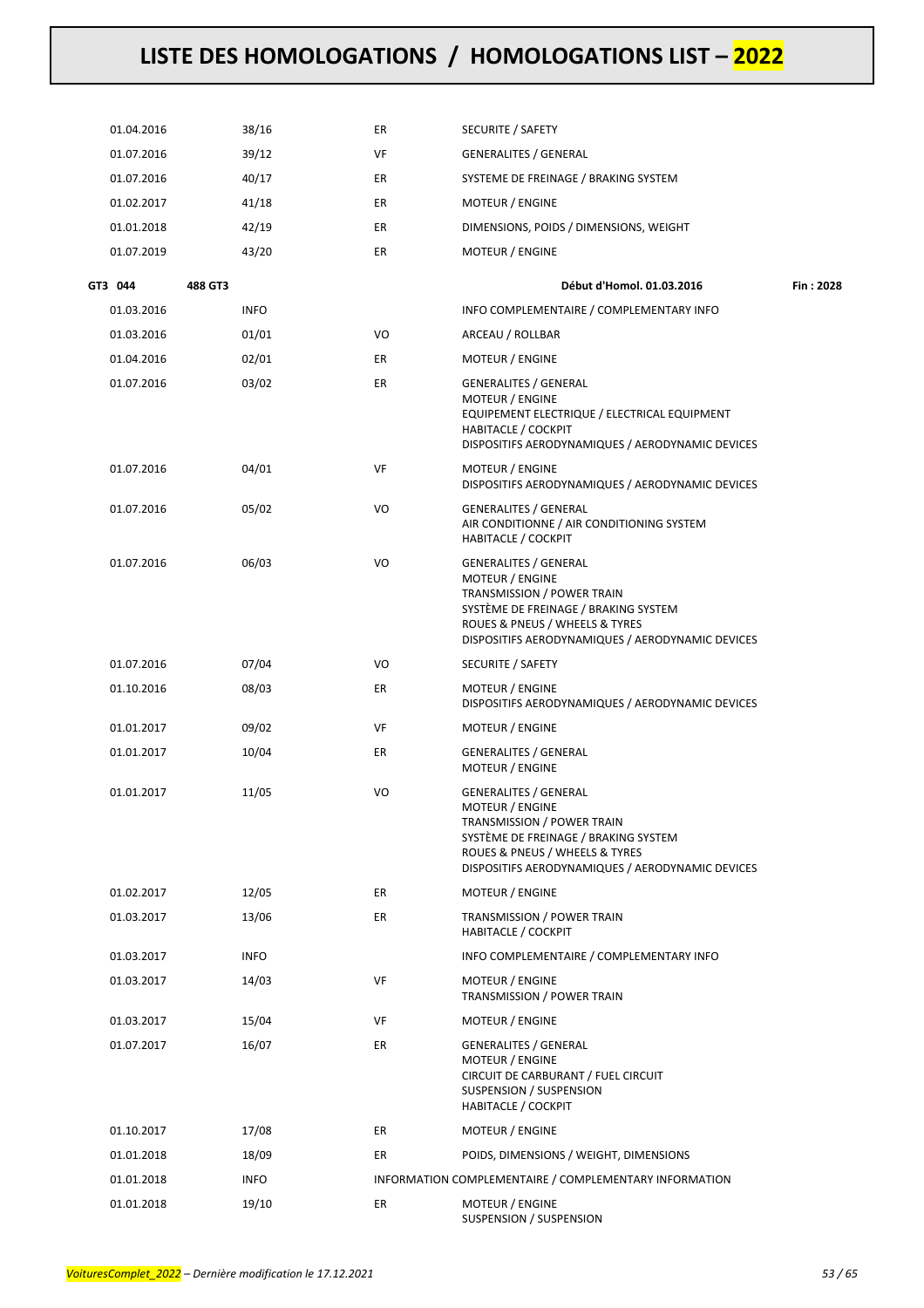| 01.01.2018 | 20/01 | <b>EVO</b> | <b>GENERALITES / GENERAL</b><br>POIDS, DIMENSIONS / WEIGHT, DIMENSIONS<br>MOTEUR / ENGINE<br>CIRCUIT DE CARBURANT / FUEL CIRCUIT<br>EQUIPEMENT ELECTRIQUE / ELECTRICAL EQUIPMENT<br><b>SUSPENSION / SUSPENSION</b><br>CARROSSERIE / BODYWORK<br>DISPOSITIFS AERODYNAMIQUES / AERODYNAMIC DEVICES                        |
|------------|-------|------------|-------------------------------------------------------------------------------------------------------------------------------------------------------------------------------------------------------------------------------------------------------------------------------------------------------------------------|
| 01.01.2018 | 21/06 | VO         | <b>GENERALITES / GENERAL</b><br><b>MOTEUR / ENGINE</b><br>TRANSMISSION / POWER TRAIN<br>SYSTÈME DE FREINAGE / BRAKING SYSTEM<br>ROUES ET PNEUMATIQUES / WHEELS AND TYRES<br>DISPOSITIFS AERODYNAMIQUES / AERODYNAMIC DEVICES                                                                                            |
| 01.01.2018 | 22/05 | VF         | MOTEUR / ENGINE                                                                                                                                                                                                                                                                                                         |
| 01.03.2018 | 23/06 | VF         | <b>MOTEUR / ENGINE</b>                                                                                                                                                                                                                                                                                                  |
| 01.10.2018 | 24/07 | VF         | <b>MOTEUR / ENGINE</b>                                                                                                                                                                                                                                                                                                  |
| 01.03.2019 | 25/11 | ER         | <b>GENERALITES / GENERAL</b><br><b>MOTEUR / ENGINE</b>                                                                                                                                                                                                                                                                  |
| 01.03.2019 | 26/08 | VF         | SYSTEME FREINAGE / BRAKING SYSTEM                                                                                                                                                                                                                                                                                       |
| 01.07.2019 | 27/12 | ER         | <b>MOTEUR / ENGINE</b>                                                                                                                                                                                                                                                                                                  |
| 01.07.2019 | 28/13 | ER         | DISPOSITIFS AERODYNAMIQUES / AERODYNAMIC DEVICES                                                                                                                                                                                                                                                                        |
| 01.07.2019 | 29/09 | VF         | <b>MOTEUR / ENGINE</b>                                                                                                                                                                                                                                                                                                  |
| 01.07.2019 | 30/07 | VO         | MOTEUR / ENGINE                                                                                                                                                                                                                                                                                                         |
| 01.01.2020 | 31/14 | ER         | SUSPENSION / SUSPENSION                                                                                                                                                                                                                                                                                                 |
| 01.01.2020 | 32/02 | EVO        | <b>GENERALITES / GENERAL</b><br>POIDS, DIMENSIONS / WEIGHT, DIMENSIONS<br>MOTEUR / ENGINE<br>CIRCUIT DE CARBURANT / FUEL CIRCUIT<br>EQUIPEMENT ELECTRIQUE / ELECTRICAL EQUIPMENT<br>TRANSMISSION / POWER TRAIN<br>SUSPENSION / SUSPENSION<br>CARROSSERIE / BODYWORK<br>DISPOSITIFS AERODYNAMIQUES / AERODYNAMIC DEVICES |
| 01.03.2020 | 33/10 | VF         | MOTEUR / ENGINE                                                                                                                                                                                                                                                                                                         |
| 01.03.2020 | 34/08 | VO         | <b>GENERALITES / GENERAL</b><br>MOTEUR / ENGINE<br>TRANSMISSION / POWER TRAIN<br>ROUES / WHEELS<br>DISPOSITIFS AERODYNAMIQUES / AERODYNAMIC DEVICES                                                                                                                                                                     |
| 01.03.2020 | 35/09 | VO         | <b>GENERALITES / GENERAL</b><br><b>HABITACLE / COCKPIT</b>                                                                                                                                                                                                                                                              |
| 01.04.2020 | 36/15 | ER         | <b>FREINS / BRAKES</b>                                                                                                                                                                                                                                                                                                  |
| 01.07.2020 | 37/16 | ER         | MOTEUR / ENGINE                                                                                                                                                                                                                                                                                                         |
| 01.07.2020 | 38/10 | VO         | CARROSSERIE / BODYWORK                                                                                                                                                                                                                                                                                                  |
| 01.09.2020 | 39/11 | VO         | <b>GENERALITES / GENERAL</b><br>MOTEUR / ENGINE<br>CIRCUIT CARBURANT / FUEL CIRCUIT<br>TRANSMISSION / POWER TRAIN<br>ROUES / WHEELS<br>DISPOSITIFS AERODYNAMIQUES / AERODYNAMIC DEVICES                                                                                                                                 |
| 01.10.2020 | 40/11 | VF         | MOTEUR / ENGINE                                                                                                                                                                                                                                                                                                         |
| 01.01.2021 | 41/17 | ER         | MOTEUR / ENGINE<br>CIRCUIT CARBURANT / FUEL CIRCUIT                                                                                                                                                                                                                                                                     |
| 01.01.2021 | 42/18 | ER         | SUSPENSION / SUSPENSION                                                                                                                                                                                                                                                                                                 |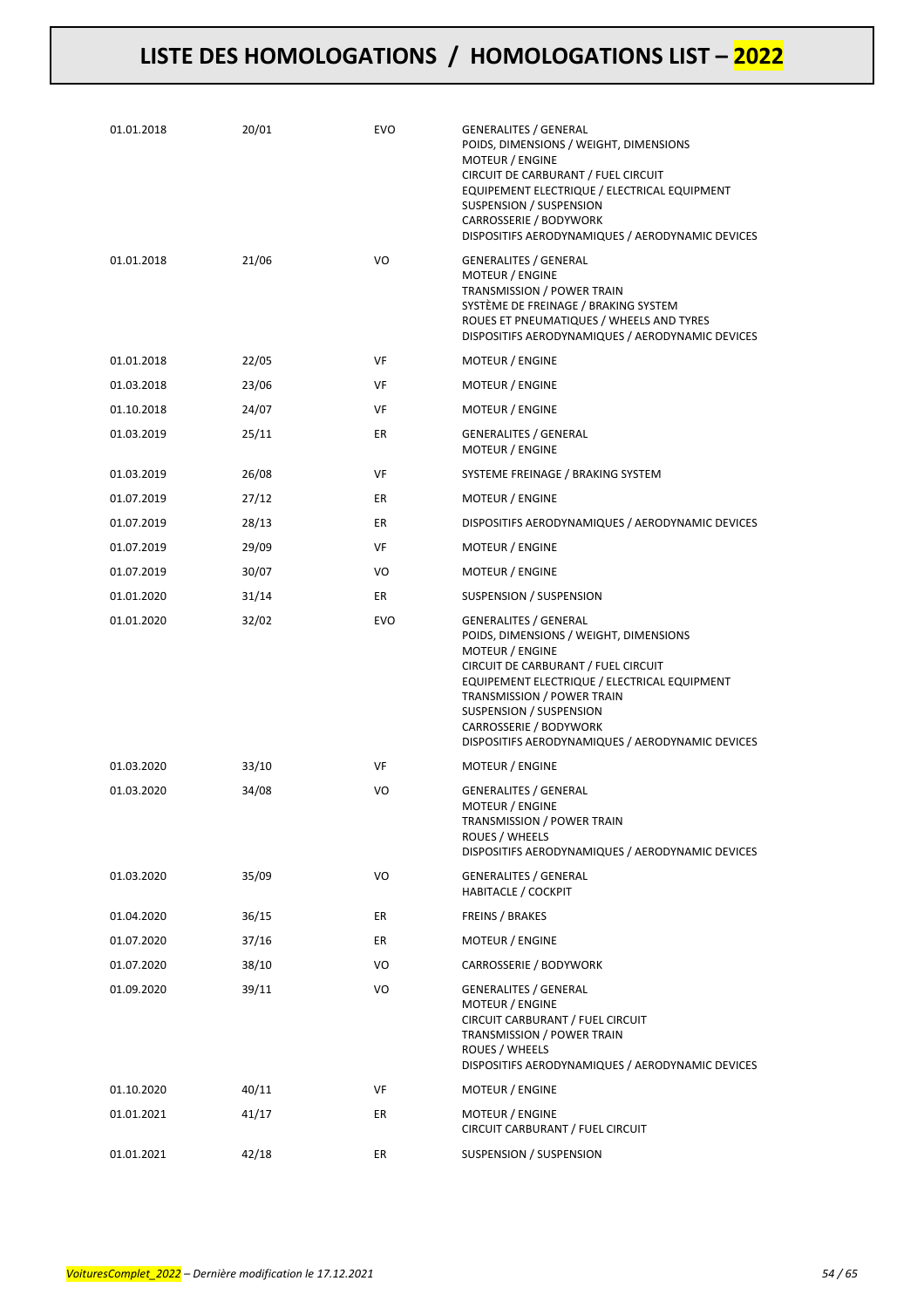### **Automobili Lamborghini SpA**

| GT3 040    | <b>HURACAN GT3</b> |            | Début d'Homol. 01.12.2015                                                                                                                                                                                                                                                                                     | Fin: 2023 |
|------------|--------------------|------------|---------------------------------------------------------------------------------------------------------------------------------------------------------------------------------------------------------------------------------------------------------------------------------------------------------------|-----------|
| 01.04.2016 | 01/01              | ER         | <b>MOTEUR / ENGINE</b>                                                                                                                                                                                                                                                                                        |           |
| 01.06.2016 | 02/02              | ER         | <b>HABITACLE / COCKPIT</b><br>SECURITE / SAFETY                                                                                                                                                                                                                                                               |           |
| 01.07.2016 | 03/01              | VO         | <b>GENERALITES / GENERAL</b><br><b>MOTEUR / ENGINE</b><br>DISPOSITIFS AERODYNAMIQUES / AERODYNAMIC DEVICES                                                                                                                                                                                                    |           |
| 01.10.2016 | 04/01              | VF         | <b>GENERALITES / GENERAL</b><br><b>MOTEUR / ENGINE</b>                                                                                                                                                                                                                                                        |           |
| 01.10.2016 | 05/03              | ER         | <b>GENERALITES / GENERAL</b><br><b>MOTEUR / ENGINE</b><br>TRANSMISSION / POWER TRAIN<br>SUSPENSION / SUSPENSION<br>FREINS / BRAKES<br>DISPOSITIFS AERODYNAMIQUES / AERODYNAMIC DEVICES                                                                                                                        |           |
| 01.02.2017 | 06/02              | VF         | <b>MOTEUR / ENGINE</b><br><b>FREINS / BRAKES</b>                                                                                                                                                                                                                                                              |           |
| 01.02.2017 | 07/04              | ER         | <b>MOTEUR / ENGINE</b>                                                                                                                                                                                                                                                                                        |           |
| 01.04.2017 | 08/05              | ER         | <b>MOTEUR / ENGINE</b><br>CIRCUIT DE CARBURANT / FUEL CIRCUIT                                                                                                                                                                                                                                                 |           |
| 01.04.2017 | 09/02              | VO         | SYSTEME AIR CONDITIONNE / CONDITIONING SYSTEM<br><b>HABITACLE / COCKPIT</b>                                                                                                                                                                                                                                   |           |
| 01.07.2017 | 10/06              | ER         | MOTEUR / ENGINE<br>TRANSMISSION / POWER TRAIN<br>SUSPENSION / SUSPENSION                                                                                                                                                                                                                                      |           |
| 01.01.2018 | 11/07              | ER         | POIDS, DIMENSIONS / WEIGHT, DIMENSIONS                                                                                                                                                                                                                                                                        |           |
| 01.01.2018 | 12/08              | ER         | SUSPENSION / SUSPENSION                                                                                                                                                                                                                                                                                       |           |
| 01.01.2018 | 13/03              | VF         | SYSTÈME DE FREINAGE / BRAKING SYSTEM                                                                                                                                                                                                                                                                          |           |
| 01.07.2018 | 14/03              | VO         | <b>GENERALITES / GENERAL</b><br><b>MOTEUR / ENGINE</b><br>DISPOSITIFS AERODYNAMIQUES / AERODYNAMIC DEVICES                                                                                                                                                                                                    |           |
| 01.02.2019 | 15/01              | <b>EVO</b> | <b>GENERALITES / GENERAL</b><br>DIMENSIONS, POIDS / DIMENSIONS, WEIGHT<br>MOTEUR / ENGINE<br>TRANSMISSION / POWER TRAIN<br><b>SUSPENSION / SUSPENSION</b><br>FREINS / BRAKES<br><b>HABITACLE / COCKPIT</b><br>CARROSSERIE / BODYWORK<br>DISPOSITIFS AERODYNAMIQUES / AERODYNAMIC DEVICES<br>SECURITE / SAFETY |           |
| 01.06.2019 | 16/04              | VO         | <b>GENERALITES / GENERAL</b><br><b>MOTEUR / ENGINE</b><br>CIRCUIT CARBURANT / FUEL CIRCUIT<br>DISPOSITIFS AERODYNAMIQUES / AERODYNAMIC DEVICES                                                                                                                                                                |           |
| 01.07.2019 | 17/09              | ER         | <b>MOTEUR / ENGINE</b>                                                                                                                                                                                                                                                                                        |           |
| 01.03.2020 | 18/10              | ER         | MOTEUR / ENGINE                                                                                                                                                                                                                                                                                               |           |
| 01.04.2020 | 19/11              | ER         | SECURITE / SAFETY                                                                                                                                                                                                                                                                                             |           |
| 01.07.2020 | 20/04              | VF         | FREINS / BRAKES                                                                                                                                                                                                                                                                                               |           |

### *Japon / Japan*

#### **Nissan**

| GT3 030    | <b>GT-R NISMO GT3</b> |    | Début d'Homol. 01.04.2012 | Fin: 2026 |
|------------|-----------------------|----|---------------------------|-----------|
| 01.04.2012 | 01/01                 | VO | ARCEAU / ROLLBAR          |           |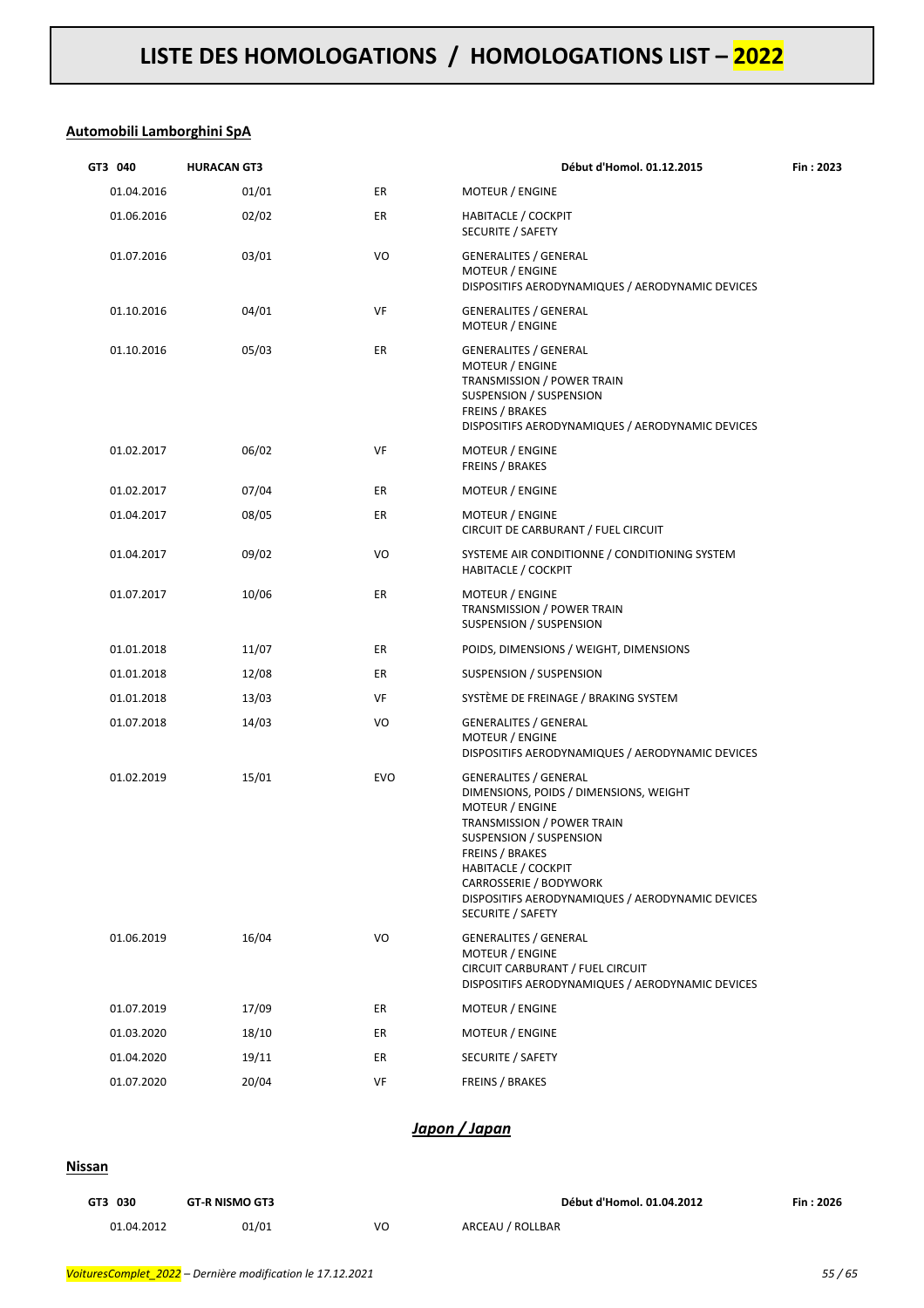| 01.07.2012 | 02/02 | VO         | SYSTEME D'AIR CONDITIONNE / AIR CONDITIONING SYSTEM                                                                                                                                                                                                                                                                          |
|------------|-------|------------|------------------------------------------------------------------------------------------------------------------------------------------------------------------------------------------------------------------------------------------------------------------------------------------------------------------------------|
| 01.07.2012 | 03/01 | ER         | <b>GENERALITES / GENERAL</b><br>CARROSSERIE / BODYWORK                                                                                                                                                                                                                                                                       |
| 01.03.2013 | 04/02 | ER         | DIMENSIONS, POIDS / DIMENSIONS, WEIGHT<br>MOTEUR / ENGINE<br>CIRCUIT DE CARBURANT / FUEL CIRCUIT<br>TRANSMISSION / POWER TRAIN<br>SUSPENSION / SUSPENSION<br>ROUES & PNEUMATIQUES / WHEELS & TYRES<br>DISPOSITIFS AERODYNAMIQUES / AERODYNAMIC DEVICES                                                                       |
| 01.03.2013 | 05/01 | VF         | MOTEUR / ENGINE<br>SUSPENSION / SUSPENSION                                                                                                                                                                                                                                                                                   |
| 01.03.2013 | 06/01 | <b>EVO</b> | <b>GENERALITES / GENERAL</b><br><b>MOTEUR / ENGINE</b><br>CIRCUIT DE CARBURANT / FUEL CIRCUIT<br>TRANSMISSION / POWER TRAIN<br>SUSPENSION / SUSPENSION<br>SYSTEME DE FREINAGE / BRAKING SYSTEM<br>CARROSSERIE / BODYWORK<br>DISPOSITIFS AERODYNAMIQUES / AERODYNAMIC DEVICES                                                 |
| 01.03.2013 | 07/03 | ER         | <b>MOTEUR / ENGINE</b><br>TRANSMISSION / POWER TRAIN                                                                                                                                                                                                                                                                         |
| 01.03.2013 | 08/03 | VO         | MOTEUR / ENGINE                                                                                                                                                                                                                                                                                                              |
| 01.03.2013 | 09/04 | VO         | <b>GENERALITES / GENERAL</b><br>SYSTEME D'AIR CONDITIONNE / AIR CONDITIONING SYSTEM<br><b>HABITACLE / COCKPIT</b>                                                                                                                                                                                                            |
| 01.03.2013 | 10/05 | VO         | <b>GENERALITES / GENERAL</b>                                                                                                                                                                                                                                                                                                 |
| 01.07.2013 | 11/04 | ER         | TRAIN ROULANT / RUNNING GEAR                                                                                                                                                                                                                                                                                                 |
| 01.07.2013 | 12/06 | VO         | <b>GENERALITES / GENERAL</b><br>SUSPENSION / SUSPENSION                                                                                                                                                                                                                                                                      |
| 01.03.2014 | 13/05 | ER         | <b>GENERALITES / GENERAL</b><br>MOTEUR / ENGINE<br>CIRCUIT DE CARBURANT / FUEL CIRCUIT<br>TRANSMISSION / POWER TRAIN<br>SUSPENSION / SUSPENSION<br>SYSTEME DE FREINAGE / BRAKING SYSTEM<br>ROUES & PNEUMATIQUES / WHEELS & TYRES                                                                                             |
| 01.04.2015 | 14/07 | VO         | ARCEAU / ROLLBAR                                                                                                                                                                                                                                                                                                             |
| 01.04.2015 | 15/06 | ER         | CIRCUIT DE CARBURANT / FUEL CIRCUIT<br>EQUIPEMENT ELECTRIQUE / ELECTRICAL EQUIPMENT<br>SUSPENSION / SUSPENSION                                                                                                                                                                                                               |
| 01.04.2015 | 16/02 | EVO        | <b>GENERALITES / GENERAL</b><br>POIDS, DIMENSIONS / WEIGHT, DIMENSIONS<br>MOTEUR / ENGINE<br>EQUIPEMENT ELECTRIQUE / ELECTRICAL EQUIPMENT<br>TRANSMISSION / POWER TRAIN<br>SUSPENSION / SUSPENSION<br>SYSTEME DE FREINAGE / BRAKING SYSTEM<br><b>HABITACLE / COCKPIT</b><br>DISPOSITIFS AERODYNAMIQUES / AERODYNAMIC DEVICES |
| 01.04.2015 | 17/02 | VF         | GENERALITES / GENERAL                                                                                                                                                                                                                                                                                                        |
| 01.04.2015 | 18/08 | VO         | <b>GENERALITES / GENERAL</b><br>TRANSMISSION / POWER TRAIN<br>SYSTEME DE FREINAGE / BRAKING SYSTEM                                                                                                                                                                                                                           |
| 01.07.2015 | 19/07 | ER         | SYSTEME DE FREINAGE / BRAKING SYSTEM                                                                                                                                                                                                                                                                                         |
| 01.07.2015 | 20/03 | VF         | <b>GENERALITES / GENERAL</b><br>SUSPENSION / SUSPENSION                                                                                                                                                                                                                                                                      |
| 01.03.2016 | 21/08 | ER         | <b>HABITACLE / COCKPIT</b><br>SECURITE / SAFETY                                                                                                                                                                                                                                                                              |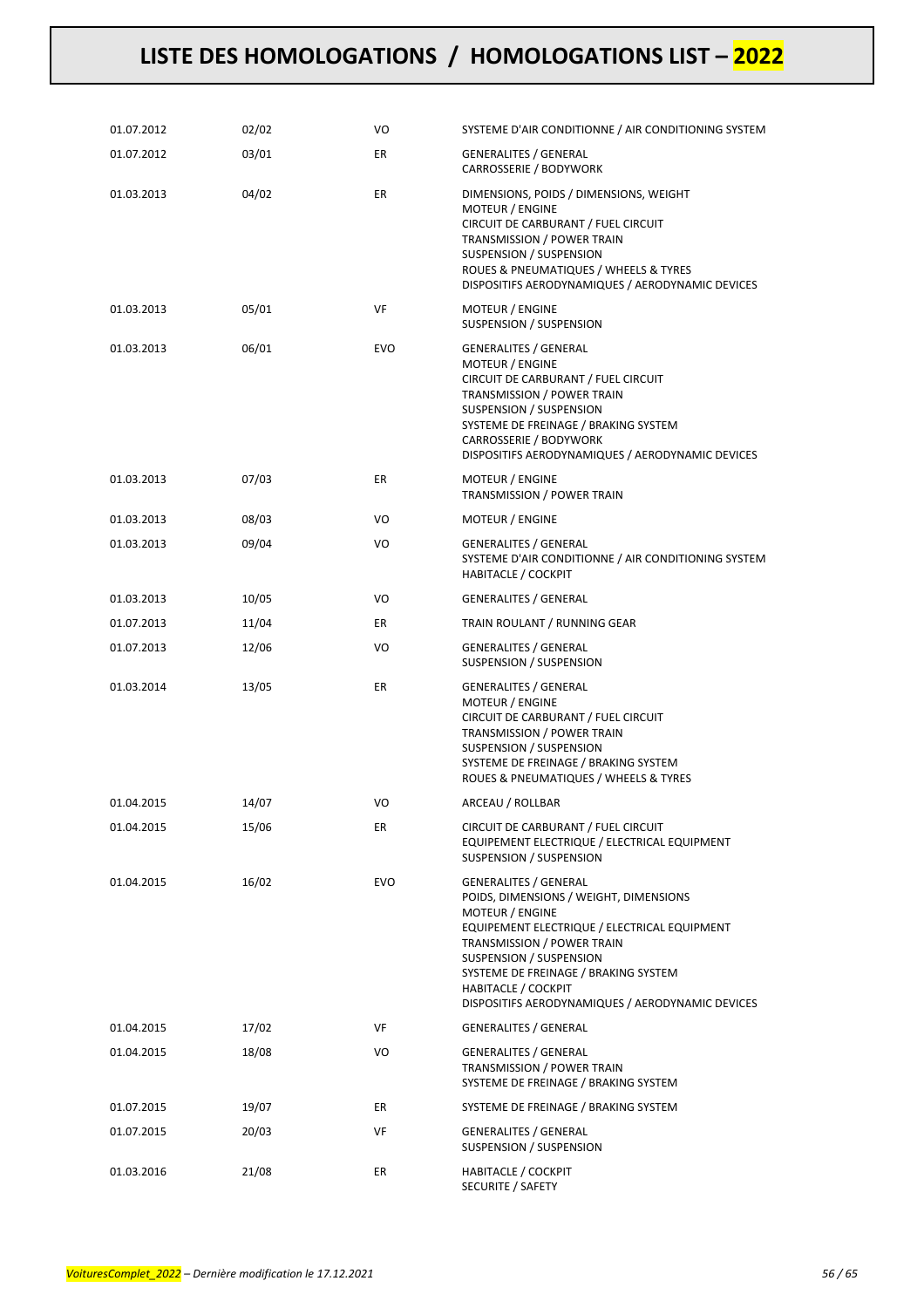| 01.04.2016 | 22/09               | VO         | <b>GENERALITES / GENERAL</b><br>TRANSMISSION / POWER TRAIN<br>SYSTEME DE FREINAGE / BRAKING SYSTEM                                                      |           |
|------------|---------------------|------------|---------------------------------------------------------------------------------------------------------------------------------------------------------|-----------|
| 01.04.2016 | 23/09               | ER         | MOTEUR / ENGINE                                                                                                                                         |           |
| 01.07.2016 | 24/04               | VF         | TRANSMISSION / POWER TRAIN                                                                                                                              |           |
| 01.02.2017 | 25/10               | ER.        | MOTEUR / ENGINE                                                                                                                                         |           |
| 01.07.2017 | 26/05               | VF         | TRANSMISSION / POWER TRAIN                                                                                                                              |           |
| 01.10.2017 | 27/11               | ER         | MOTEUR / ENGINE                                                                                                                                         |           |
| 01.01.2018 | 28/12               | ER         | DIMENSIONS, POIDS / DIMENSIONS, WEIGHT                                                                                                                  |           |
| 01.03.2018 | 29/13               | ER         | SYSTÈME DE FREINAGE / BRAKING SYSTEM                                                                                                                    |           |
| 01.03.2018 | 30/10               | VO         | <b>GENERALITES / GENERAL</b><br><b>TRANSMISSION / POWER TRAIN</b><br>SYSTEME DE FREINAGE / BRAKING SYSTEM                                               |           |
| 01.07.2019 | 31/14               | ER         | <b>MOTEUR / ENGINE</b>                                                                                                                                  |           |
| GT3 048    | GT-R NISMO GT3 2018 |            | Début d'Homol. 01.04.2018                                                                                                                               | Fin: 2027 |
| 01.04.2018 | 01/01               | VO         | ARCEAU / ROLLBAR                                                                                                                                        |           |
| 01.04.2018 | 02/02               | VO         | <b>GENERALITES / GENERAL</b><br><b>HABITACLE / COCKPIT</b>                                                                                              |           |
| 01.01.2019 | 03/01               | ER         | <b>GENERALITES / GENERAL</b><br><b>MOTEUR / ENGINE</b><br>TRANSMISSION / POWER TRAIN<br>SUSPENSION / SUSPENSION<br>SYSTEME DE FREINAGE / BRAKING SYSTEM |           |
| 01.01.2019 | 04/03               | VO         | SYSTEME D'AIR CONDITIONNE / AIR CONDITIONING SYSTEM<br>HABITACLE / COCKPIT                                                                              |           |
| 01.01.2019 | 05/04               | VO         | CIRCUIT DE CARBURANT / FUEL CIRCUIT                                                                                                                     |           |
| 01.07.2019 | 06/02               | ER         | MOTEUR / ENGINE                                                                                                                                         |           |
| 01.07.2019 | 07/03               | ER         | SUSPENSION / SUSPENSION                                                                                                                                 |           |
| 01.07.2019 | 08/05               | VO         | CIRCUIT DE CARBURANT / FUEL CIRCUIT<br>TRANSMISSION / POWER TRAIN                                                                                       |           |
| 01.01.2020 | 09/04               | <b>ER</b>  | TRANSMISSION / POWER TRAIN                                                                                                                              |           |
| 01.03.2020 | 10/01               | <b>EVO</b> | <b>HABITACLE / COCKPIT</b>                                                                                                                              |           |
| 01.03.2020 | 11/06               | VO         | <b>GENERALITES / GENERAL</b><br><b>HABITACLE / COCKPIT</b>                                                                                              |           |
| 01.07.2020 | 12/05               | ER         | <b>HABITACLE / COCKPIT</b>                                                                                                                              |           |
| 01.07.2020 | 13/01               | VF         | <b>FREINS / BRAKES</b>                                                                                                                                  |           |
|            |                     |            |                                                                                                                                                         |           |

### **Toyota**

| GT3 046    | <b>LEXUS RC F GT3</b> |    | Début d'Homol. 01.01.2017                                                                                                                         | Fin: 2027 |
|------------|-----------------------|----|---------------------------------------------------------------------------------------------------------------------------------------------------|-----------|
| 01.01.2017 | <b>INFO</b>           |    | INFO COMPLEMENTAIRE / COMPLEMENTARY INFORMATION                                                                                                   |           |
| 01.01.2017 | 01/01                 | VO | ARCEAU / ROLLBAR                                                                                                                                  |           |
| 01.01.2017 | 02/02                 | VO | <b>GENERALITES / GENERAL</b><br><b>MOTEUR / ENGINE</b>                                                                                            |           |
| 01.01.2017 | 03/03                 | VO | SYSTEME D'AIR CONDITIONNE / AIR CONDITIONING SYSTEM<br><b>TRANSMISSION / POWER TRAIN</b><br><b>HABITACLE / COCKPIT</b>                            |           |
| 01.07.2017 | 04/01                 | ER | <b>GENERALITES / GENERAL</b><br><b>MOTEUR / ENGINE</b><br>SYSTEME DE FREINAGE / BRAKING SYSTEM<br>DISPOSITIF AERODYNAMIQUES / AERODYNAMIC DEVICES |           |
| 01.07.2017 | 05/04                 | VO | <b>GENERALITES / GENERAL</b><br><b>MOTEUR / ENGINE</b><br>SYSTEME DE FREINAGE / BRAKING SYSTEM                                                    |           |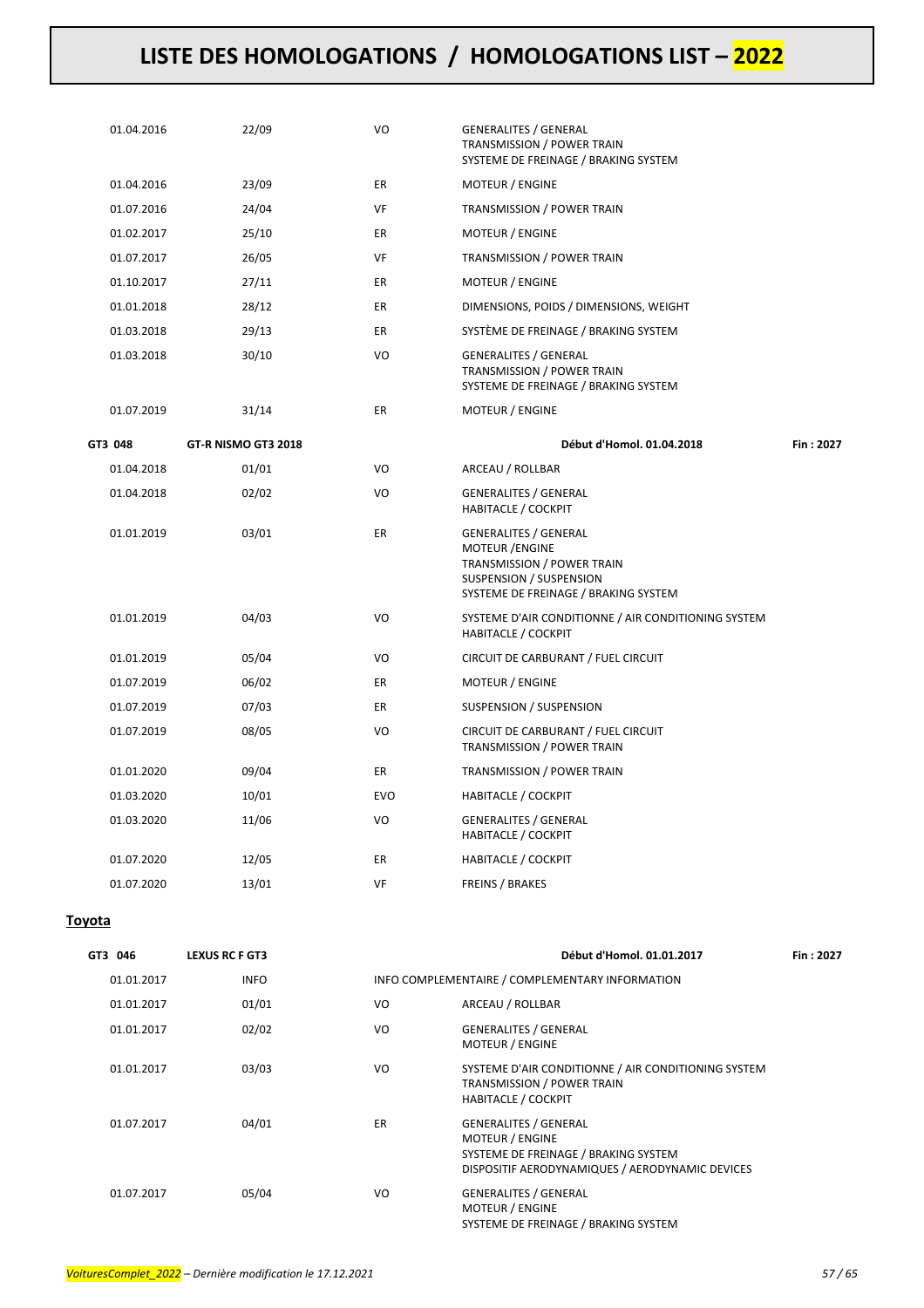| 01.10.2017 | 06/02 | <b>ER</b> | CIRCUIT DE CARBURANT / FUEL CIRCUIT<br><b>SUSPENSION / SUSPENSION</b>                                                                                                                                              |
|------------|-------|-----------|--------------------------------------------------------------------------------------------------------------------------------------------------------------------------------------------------------------------|
| 01.01.2018 | 07/03 | <b>ER</b> | DIMENSIONS, POIDS / DIMENSIONS, WEIGHT                                                                                                                                                                             |
| 01.01.2018 | 08/04 | <b>ER</b> | <b>GENERALITES / GENERAL</b><br>TRANSMISSION / POWER TRAIN<br><b>SUSPENSION / SUSPENSION</b><br>SYSTÈME DE FREINAGE / BRAKING SYSTEM<br>DISPOSITIF AERODYNAMIQUE / AERODYNAMIC DEVICES<br><b>SECURITE / SAFETY</b> |
| 01.01.2018 | 09/05 | VO        | ARCEAU / ROLLBAR                                                                                                                                                                                                   |
| 01.01.2018 | 10/06 | VO        | <b>GENERALITES / GENERAL</b><br><b>MOTEUR / ENGINE</b><br>SYSTÈME DE FREINAGE / BRAKING SYSTEM<br>DISPOSITIF AERODYNAMIQUE / AERODYNAMIC DEVICES                                                                   |
| 01.06.2018 | 11/05 | <b>ER</b> | DIMENSIONS, POIDS / DIMENSIONS, WEIGHT<br>TRANSMISSION / POWER TRAIN<br><b>SUSPENSION / SUSPENSION</b><br>SYSTÈME DE FREINAGE / BRAKING SYSTEM                                                                     |
| 01.06.2018 | 12/06 | VO        | SYSTEME D'AIR CONDITIONNE / AIR CONDITIONING SYSTEM<br>TRANSMISSION / POWER TRAIN<br><b>HABITACLE / COCKPIT</b>                                                                                                    |
| 01.06.2018 | 13/01 | VF        | TRANSMISSION / POWER TRAIN                                                                                                                                                                                         |
| 01.10.2018 | 14/06 | ER        | <b>MOTEUR / ENGINE</b>                                                                                                                                                                                             |
| 01.03.2019 | 15/07 | <b>ER</b> | SUSPENSION / SUSPENSION                                                                                                                                                                                            |
| 01.07.2019 | 16/08 | <b>ER</b> | <b>MOTEUR / ENGINE</b>                                                                                                                                                                                             |
| 01.07.2019 | 17/09 | <b>ER</b> | SUSPENSION / SUSPENSION                                                                                                                                                                                            |

### *Etats-Unis / United States*

### **American Honda Motor**

| GT3 047    | <b>ACURA NSX GT3</b> |           | Début d'Homol. 01.03.2017                                                                                                                 | Fin: 2024 |
|------------|----------------------|-----------|-------------------------------------------------------------------------------------------------------------------------------------------|-----------|
| 01.03.2017 | <b>INFO</b>          |           | INFO COMPLEMENTAIRE / COMPLEMENTARY INFORMATION                                                                                           |           |
| 01.03.2017 | 01/01                | VO        | <b>GENERALITES / GENERAL</b><br>AIR CONDITIONNE / AIR CONDITIONING<br><b>HABITACLE / COCKPIT</b>                                          |           |
| 01.03.2017 | 02/02                | VO        | <b>MOTEUR / ENGINE</b><br>TRANSMISSION / POWER TRAIN                                                                                      |           |
| 01.10.2017 | 03/01                | <b>ER</b> | <b>MOTEUR / ENGINE</b>                                                                                                                    |           |
| 01.10.2017 | 04/02                | <b>ER</b> | TRANSMISSION / POWER TRAIN<br>SUSPENSION / SUSPENSION<br>TRAIN ROULANT / RUNNING GEAR<br>DISPOSITIFS AERODYNAMIQUES / AERODYNAMIC DEVICES |           |
| 01.11.2017 | 05/03                | <b>ER</b> | <b>MOTEUR / ENGINE</b>                                                                                                                    |           |
| 01.12.2017 | 06/04                | <b>ER</b> | SUSPENSION / SUSPENSION                                                                                                                   |           |
| 01.01.2018 | 07/05                | <b>ER</b> | POIDS, DIMENSIONS / WEIGHT, DIMENSIONS                                                                                                    |           |
| 01.01.2018 | <b>INFO</b>          |           | INFORMATION COMPLEMENTAIRE / COMPLEMENTARY INFORMATION                                                                                    |           |
| 01.03.2018 | 08/06                | <b>ER</b> | <b>MOTEUR / ENGINE</b>                                                                                                                    |           |
| 01.07.2018 | 09/01                | <b>VF</b> | SYSTÈME DE FREINAGE / BRAKING SYSTEM                                                                                                      |           |
| 01.03.2019 | 10/07                | <b>ER</b> | MOTEUR / ENGINE<br>SUSPENSION / SUSPENSION                                                                                                |           |
| 01.03.2019 | 11/02                | VF        | SYSTÈME DE FREINAGE / BRAKING SYSTEM                                                                                                      |           |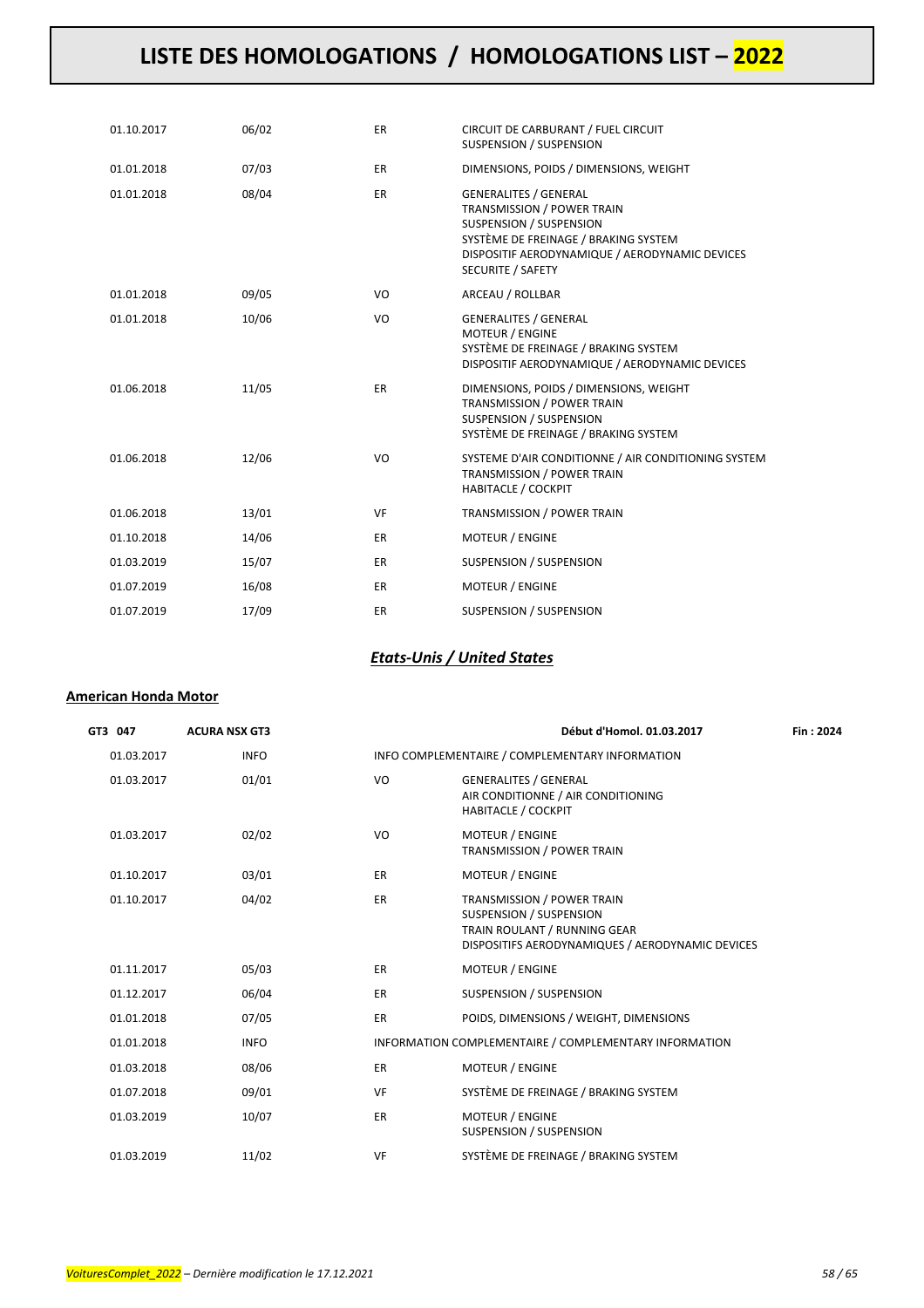| 01.03.2019 | 12/01 | <b>EVO</b> | <b>GENERALITES / GENERAL</b><br>POIDS, DIMENSIONS / WEIGHT, DIMENSIONS<br><b>MOTEUR / ENGINE</b><br><b>HABITACLE / COCKPIT</b><br>CARROSSERIE / BODYWORK<br>DISPOSITIFS AERODYNAMIQUES / AERODYNAMIC DEVICES |
|------------|-------|------------|--------------------------------------------------------------------------------------------------------------------------------------------------------------------------------------------------------------|
| 01.03.2019 | 13/03 | VO         | <b>GENERALITES / GENERAL</b><br><b>MOTEUR / ENGINE</b><br><b>HABITACLE / COCKPIT</b>                                                                                                                         |
| 01.03.2019 | 14/04 | VO         | <b>GENERALITES / GENERAL</b><br><b>MOTEUR / ENGINE</b><br>TRANSMISSION / POWER TRAIN<br>DISPOSITIFS AERODYNAMIQUES / AERODYNAMIC DEVICES                                                                     |
| 01.07.2019 | 15/08 | <b>ER</b>  | <b>MOTEUR / ENGINE</b>                                                                                                                                                                                       |
| 01.07.2019 | 16/09 | ER.        | CIRCUIT DE CARBURANT / FUEL CIRCUIT                                                                                                                                                                          |
| 01.07.2019 | 17/05 | VO         | <b>GENERALITES / GENERAL</b><br><b>MOTEUR / ENGINE</b><br>TRANSMISSION / POWER TRAIN<br>SUSPENSION / SUSPENSION<br>ROUES / WHEELS<br>DISPOSITIFS AERODYNAMIQUES / AERODYNAMIC DEVICES                        |
| 01.08.2019 | 18/10 | <b>ER</b>  | SUSPENSION / SUSPENSION                                                                                                                                                                                      |
| 01.12.2019 | 19/11 | <b>ER</b>  | <b>GENERALITES / GENERAL</b>                                                                                                                                                                                 |
| 01.07.2020 | 20/12 | ER         | <b>GENERALITES / GENERAL</b>                                                                                                                                                                                 |

#### **Cadillac**

| GT3 039    | ATS V.R GT3 |    | Début d'Homol. 01.08.2015                                                                                                                         | Fin: 2022 |
|------------|-------------|----|---------------------------------------------------------------------------------------------------------------------------------------------------|-----------|
| 01.08.2015 | <b>INFO</b> |    | INFO COMPLEMENTAIRE / COMPLEMENTARIE INFORMATION                                                                                                  |           |
| 01.09.2015 | 01/01       | ER | <b>HABITACLE / COCKPIT</b>                                                                                                                        |           |
| 01.04.2016 | 02/02       | ER | <b>MOTEUR / ENGINE</b>                                                                                                                            |           |
| 01.05.2016 | 03/03       | ER | DISPOSITIFS AERODYNAMIQUES / AERODYNAMIC DEVICES                                                                                                  |           |
| 01.02.2017 | 04/04       | ER | <b>MOTEUR / ENGINE</b>                                                                                                                            |           |
| 01.05.2017 | 05/05       | ER | <b>MOTEUR / ENGINE</b><br>TRANSMISSION / POWER TRAIN<br>SUSPENSION / SUSPENSION<br>TRAIN ROULANT / RUNNING GEAR                                   |           |
| 01.05.2017 | 06/01       | VO | SYSTÈME AIR CONDITIONNE / AIR CONDITIONING SYSTEM<br>TRANSMISSION / POWER TRAIN<br><b>HABITACLE / COCKPIT</b>                                     |           |
| 01.09.2017 | 07/06       | ER | CIRCUIT DE CARBURANT / FUEL CIRCUIT<br>SUSPENSION / SUSPENSION<br>SYSTÈME DE FREINAGE / BRAKING SYSTEM                                            |           |
| 01.09.2017 | 08/02       | VO | <b>GENERALITES / GENERAL</b><br><b>MOTEUR / ENGINE</b><br>CIRCUIT DE CARBURANT / FUEL CIRCUIT<br>DISPOSITIFS AERODYNAMIQUES / AERODYNAMIC DEVICES |           |
| 01.10.2017 | 09/07       | ER | <b>MOTEUR / ENGINE</b>                                                                                                                            |           |
| 01.01.2018 | 10/08       | ER | POIDS, DIMENSIONS / WEIGHT, DIMENSIONS                                                                                                            |           |
|            |             |    |                                                                                                                                                   |           |

### **Dodge**

| GT3 036    | <b>SRT VIPER GT3-R</b> |    | Début d'Homol. 01.01.2015                                                                                                                          | Fin: 2022 |
|------------|------------------------|----|----------------------------------------------------------------------------------------------------------------------------------------------------|-----------|
| 01.08.2015 | 01/01                  | VO | <b>GENERALITES / GENERAL</b><br><b>MOTEUR / ENGINE</b><br>SYSTÈME DE FREINAGE / BRAKING SYSTEM<br>DISPOSITIFS AERODYNAMIQUES / AERODYNAMIC DEVICES |           |
| 01.08.2015 | 02/02                  | VO | <b>MOTEUR / ENGINE</b>                                                                                                                             |           |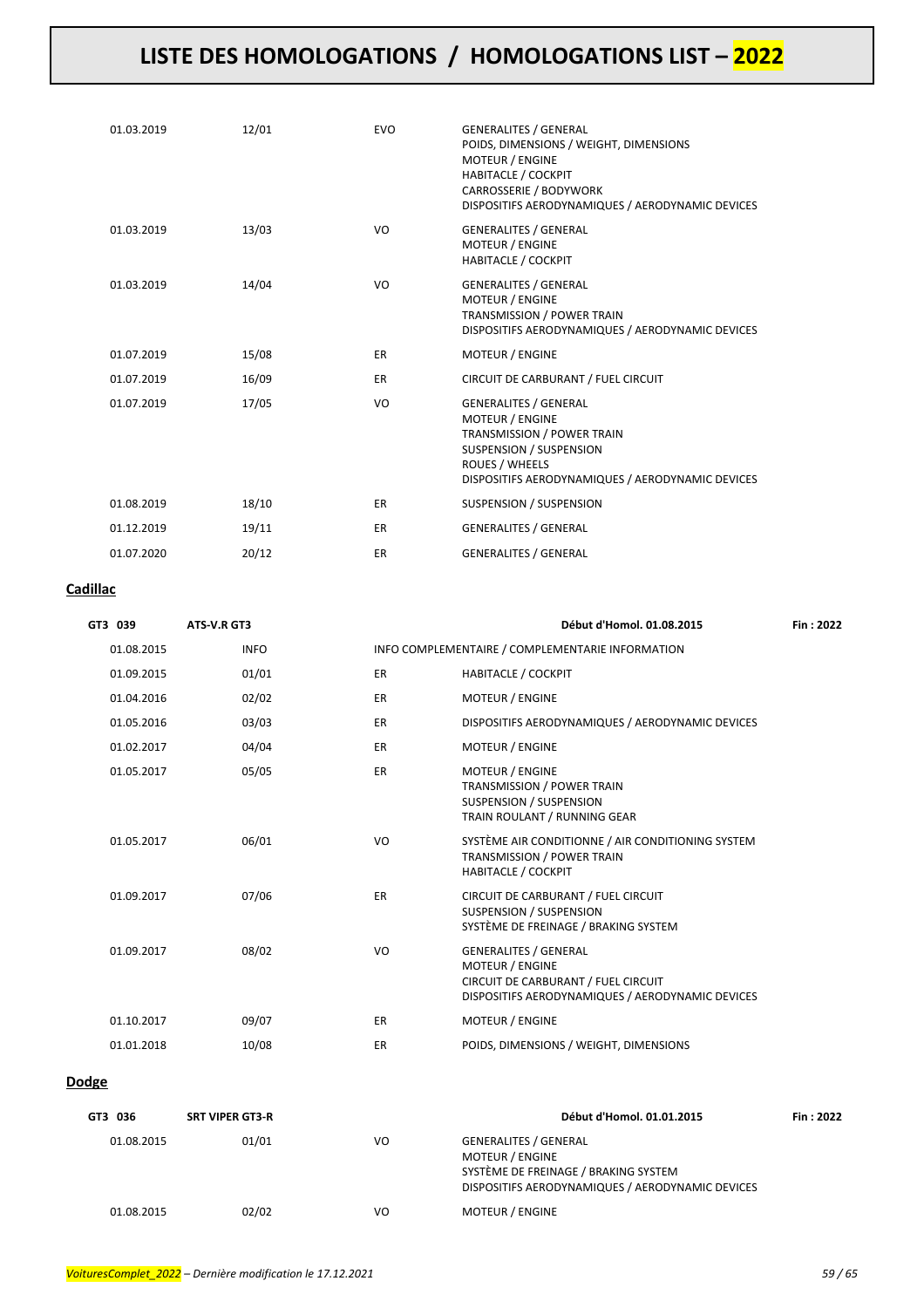| 01.01.2016 | 03/01 | ER | SYSTÈME DE FREINAGE / BRAKING SYSTEM   |
|------------|-------|----|----------------------------------------|
| 01.04.2016 | 04/02 | ER | <b>MOTEUR / ENGINE</b>                 |
| 01.02.2017 | 05/03 | ER | <b>MOTEUR / ENGINE</b>                 |
| 01.01.2018 | 06/04 | ER | POIDS, DIMENSIONS / WEIGHT, DIMENSIONS |
|            |       |    |                                        |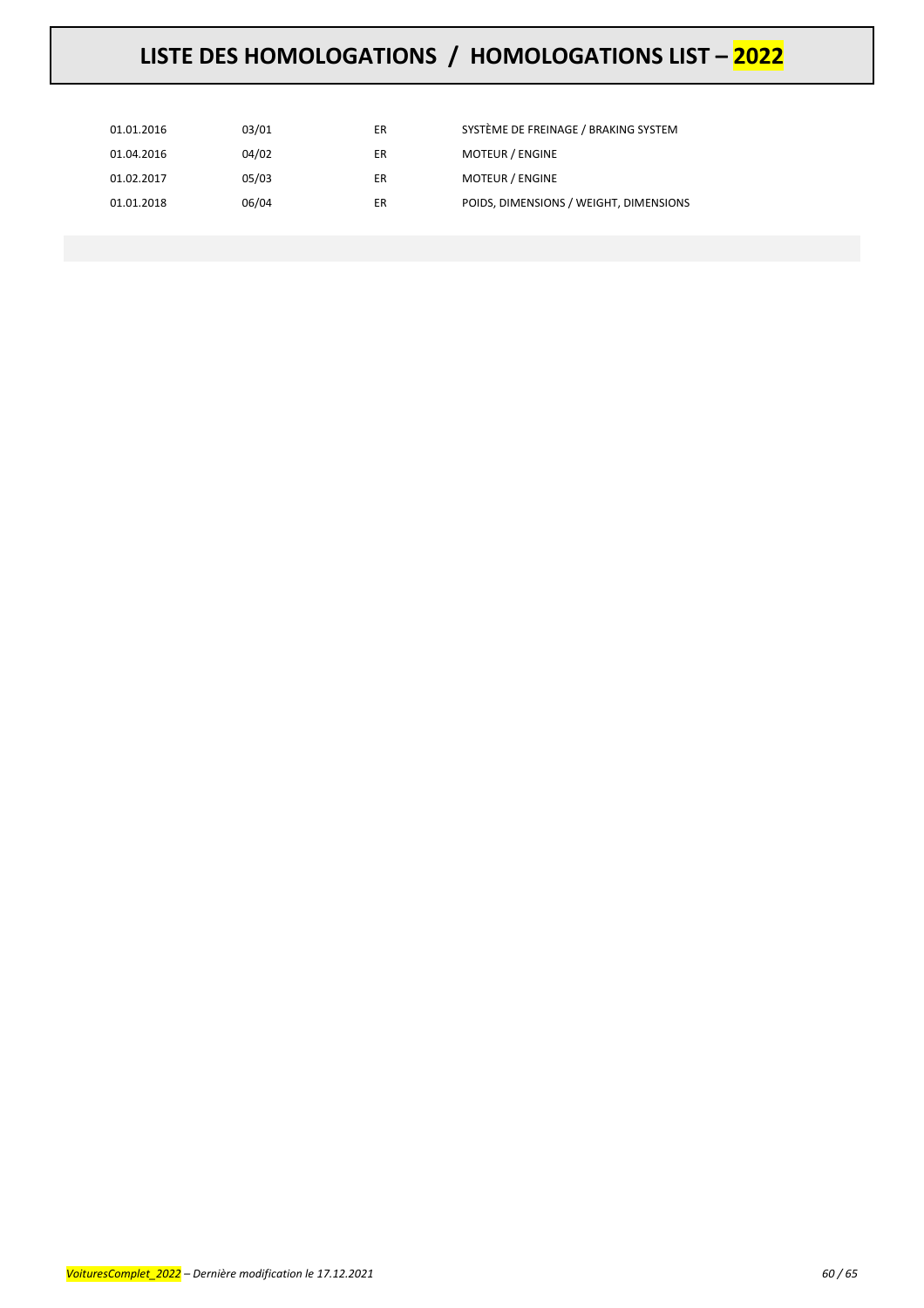### *HOMOLOGATIONS GROUPE N*

### *France / France*

| Peugeot     |                                                       |     |                                                                                                                                           |           |
|-------------|-------------------------------------------------------|-----|-------------------------------------------------------------------------------------------------------------------------------------------|-----------|
| N 5765      | 1.6 THP 270 - EP6FDTR - 1'598.2 x 1.7 = 2'716.9cc     |     | Début d'Homol. 01.04.2016                                                                                                                 | Fin: 2024 |
| 01.08.2016  | 01/01                                                 | ER  | MOTEUR / ENGINE                                                                                                                           |           |
| 01.04.2018  | 02/02                                                 | ER  | <b>MOTEUR / ENGINE</b>                                                                                                                    |           |
|             |                                                       |     | Japon / Japan                                                                                                                             |           |
| <u>Fuji</u> |                                                       |     |                                                                                                                                           |           |
| N 5758      | SUB. IMPREZA WRX Sti 2015 - 1'997.8 x 1.7 = 3'396.3cc |     | Début d'Homol. 01.02.2015                                                                                                                 | Fin: 2027 |
| 01.02.2015  | 01/01                                                 | VO  | MOTEUR / ENGINE<br>TRANSMISSION / RUNNING GEAR<br>SUSPENSION / SUSPENSION<br>TRAIN ROULANT / RUNNING GEAR                                 |           |
| 01.02.2015  | 02/02                                                 | VO  | CARROSSERIE / BODYWORK                                                                                                                    |           |
| 01.03.2018  | 03/01                                                 | ET  | <b>GENERALITES / GENERAL</b><br>DIMENSIONS, POIDS / DIMENSIONS, WEIGHT<br>SUSPENSION / SUSPENSION                                         |           |
| Mitsubishi  |                                                       |     |                                                                                                                                           |           |
| N 5718      | LANCER EVOLUTION X (CZ4A) - 1'998.2 x 1.7 = 3'397 cc  |     | Début d'Homol. 01.08.2008                                                                                                                 | Fin: 2022 |
| 01.08.2008  | 01/01                                                 | VO  | <b>MOTEUR / ENGINE</b><br>TRANSMISSION / POWER TRAIN<br>SUSPENSION / SUSPENSION<br>TRAIN ROULANT / RUNNING GEAR<br>CARROSSERIE / BODYWORK |           |
| 01.08.2008  | 02/02                                                 | VO  | CARROSSERIE / BODYWORK                                                                                                                    |           |
| 01.09.2008  | 03/01                                                 | ER  | MOTEUR / ENGINE                                                                                                                           |           |
| 01.10.2008  | 04/02                                                 | ER  | CARROSSERIE / BODYWORK                                                                                                                    |           |
| 01.10.2008  | 05/03                                                 | VO  | TRAIN ROULANT / RUNNING GEAR<br>CARROSSERIE / BODYWORK                                                                                    |           |
| 01.01.2009  | 06/04                                                 | VO  | MOTEUR / ENGINE<br>TRAIN ROULANT / RUNNING GEAR                                                                                           |           |
| 01.01.2009  | 07/03                                                 | ER  | MOTEUR / ENGINE<br>CIRCUIT DE CARBURANT / FUEL CIRCUIT                                                                                    |           |
| 01.04.2009  | 08/05                                                 | VO  | TRAIN ROULANT / RUNNING GEAR                                                                                                              |           |
| 01.10.2009  | 09/06                                                 | VO  | MOTEUR / ENGINE                                                                                                                           |           |
| 01.01.2010  | 10/07                                                 | VO  | MOTEUR / ENGINE<br>TRANSMISSION / POWER TRAIN<br><b>SUSPENSION / SUSPENSION</b>                                                           |           |
| 01.02.2010  | 11/08                                                 | VO  | MOTEUR / ENGINE                                                                                                                           |           |
| 01.03.2010  | 12/01                                                 | VF  | MOTEUR / ENGINE                                                                                                                           |           |
| 01.04.2011  | 13/01                                                 | VR4 |                                                                                                                                           |           |
| 01.05.2011  | 14/02                                                 | VR4 |                                                                                                                                           |           |
| 01.01.2012  | 15/03                                                 | VR4 |                                                                                                                                           |           |
| 01.03.2012  | 16/09                                                 | VO  | TRAIN ROULANT / RUNNING GEAR                                                                                                              |           |

01.07.2012 17/04 ER TRANSMISSION / POWER TRAIN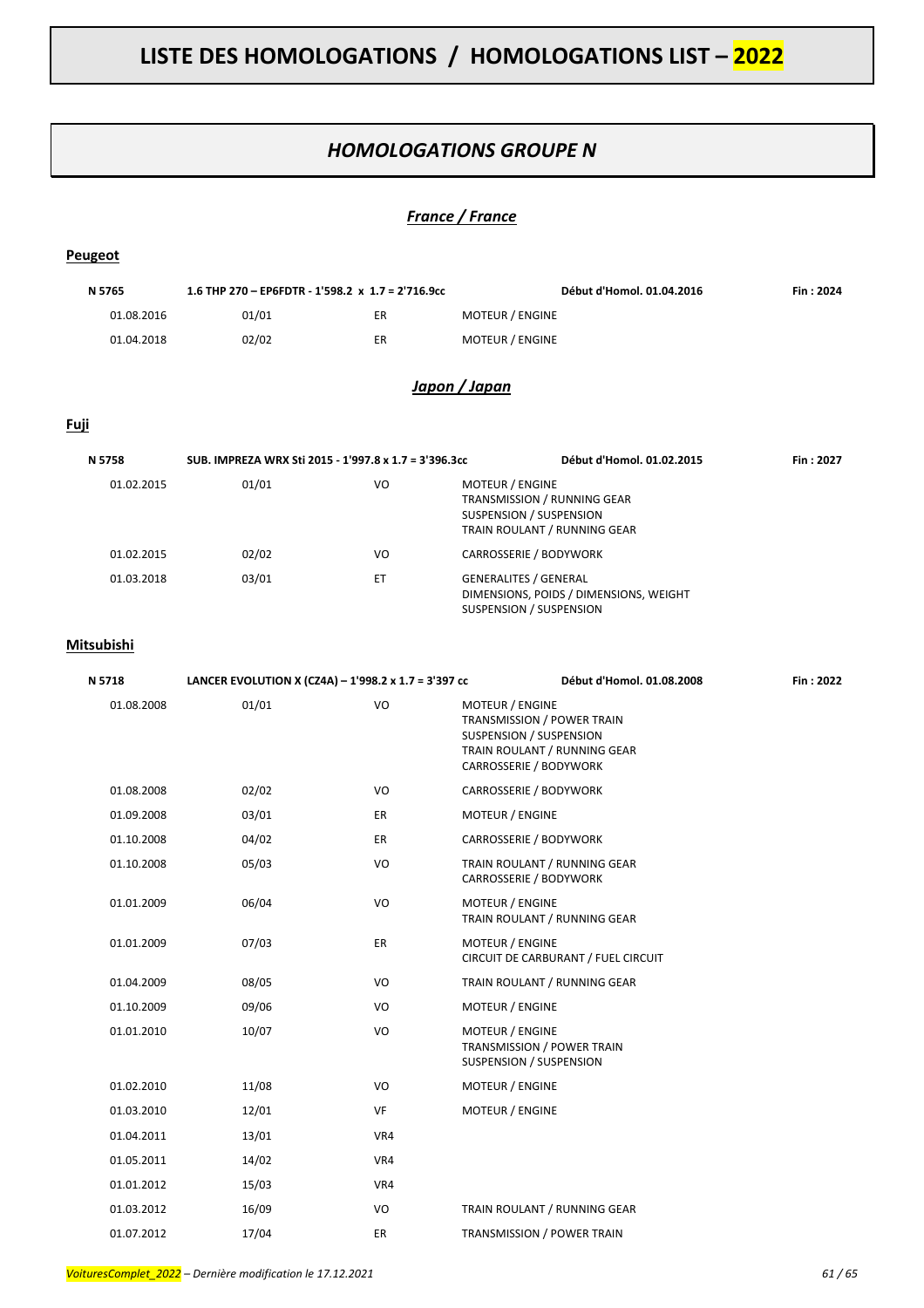01.06.2015 18/02 VF MOTEUR / ENGINE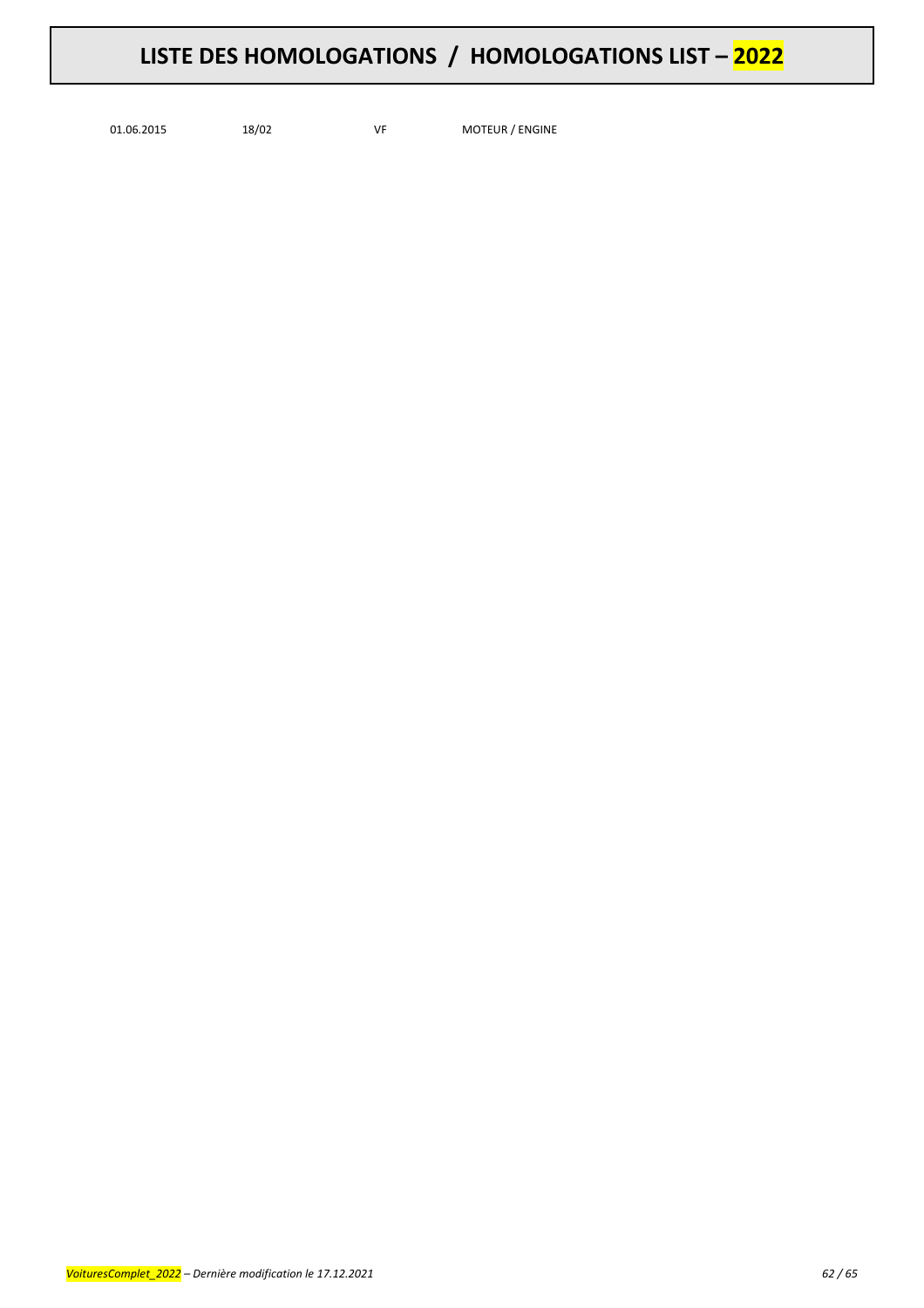### *HOMOLOGATIONS GROUPE R-GT*

### *France / France*

#### **Alpine**

| <b>R-GT 001</b> | A110-1'798cc |
|-----------------|--------------|
| 01.03.2021      | 01/01        |

**R-GT 001 A110 – 1'798cc Début d'Homol. 01.07.2020 Fin : 2027** ER TRAIN ROULANT / RUNNING GEAR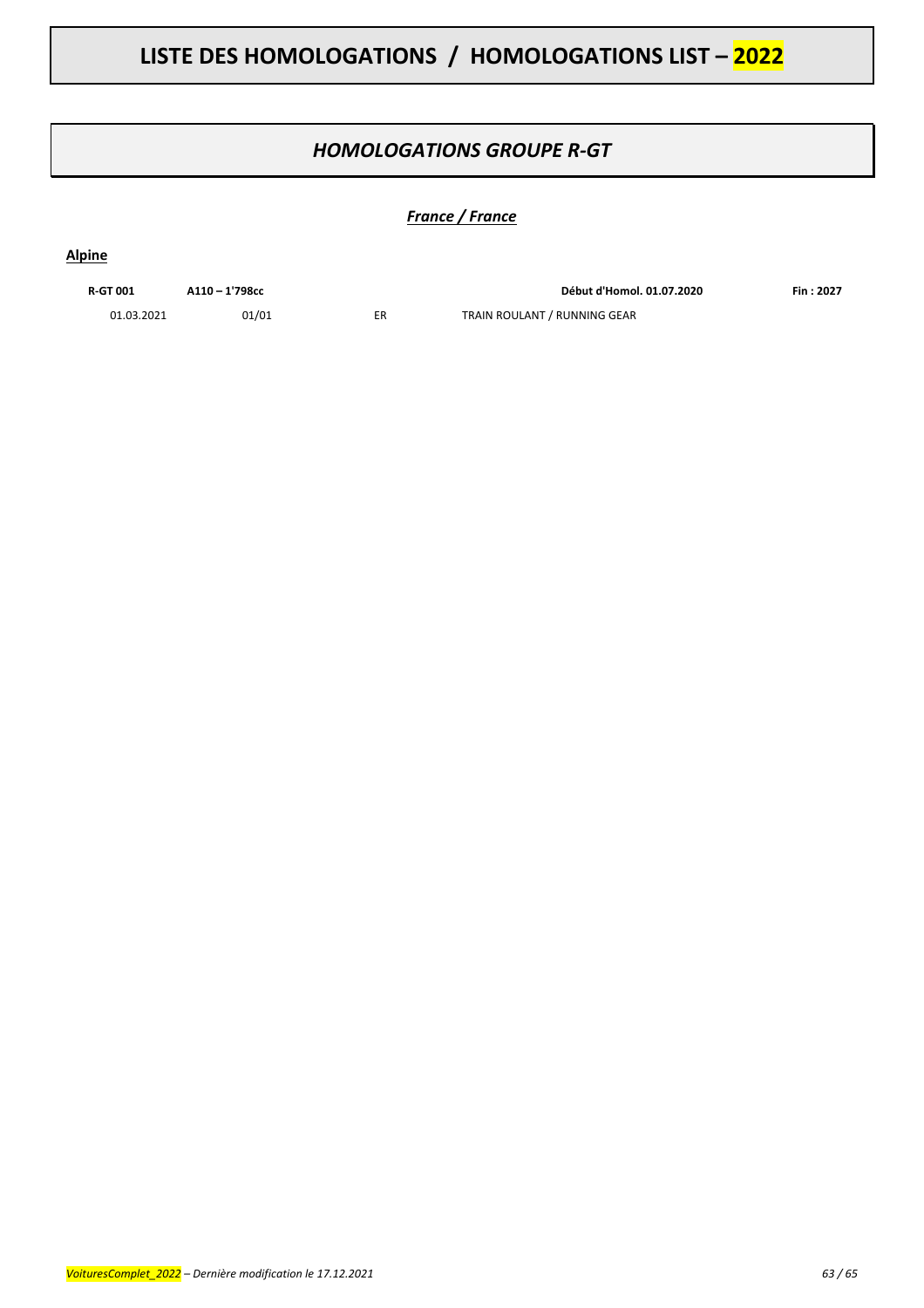### *HOMOLOGATIONS GROUPE T*

### *Japon / Japan*

### **Isuzu Motor Limited**

| T 1112               | $D-MAX (TFS26) - 3'494.3cc$                    |           | Début d'Homol. 01.07.2003                                         | Fin: 2026  |
|----------------------|------------------------------------------------|-----------|-------------------------------------------------------------------|------------|
| T <sub>1113</sub>    | $D-MAX (TFS77) - 2'999.3 \times 1.5 = 4'499cc$ |           | Début d'Homol. 01.07.2003                                         | Fin: 2026  |
| Nissan Motor Co. Ltd |                                                |           |                                                                   |            |
| T 1093               | PATROL (TBSY61) - 4'478.8cc                    |           | Début d'Homol. 01.01.1998                                         | Fin : 2026 |
| 01.01.1998           | 01/01                                          | VO        | <b>TRANSMISSION / POWER TRAIN</b>                                 |            |
| T 1110               | DOUBLE CAB (D22) - 2'485.4 x 1.5 = 3'728.0cc   |           | Début d'Homol. 01.03.2002                                         | Fin: 2026  |
| 01.10.2005           | 01/01                                          | <b>ER</b> | <b>MOTEUR / ENGINE</b>                                            |            |
| 01.10.2005           | 02/01                                          | VP        | <b>TRANSMISSION / POWER TRAIN</b><br>TRAIN ROULANT / RUNNING GEAR |            |
| T 1111               | PATROL (TGPSY61) - 4'758.7cc                   |           | Début d'Homol. 01.04.2002                                         | Fin: 2026  |
| 01.04.2002           | 01/01                                          | VO        | TRANSMISSION / POWER TRAIN                                        |            |
| 01.01.2007           | 02/01                                          | <b>ER</b> | MOTEUR / ENGINE<br>SUSPENSION / SUSPENSION                        |            |
| 01.01.2007           | 03/01                                          | ET        | <b>GENERALITES / GENERAL</b>                                      |            |